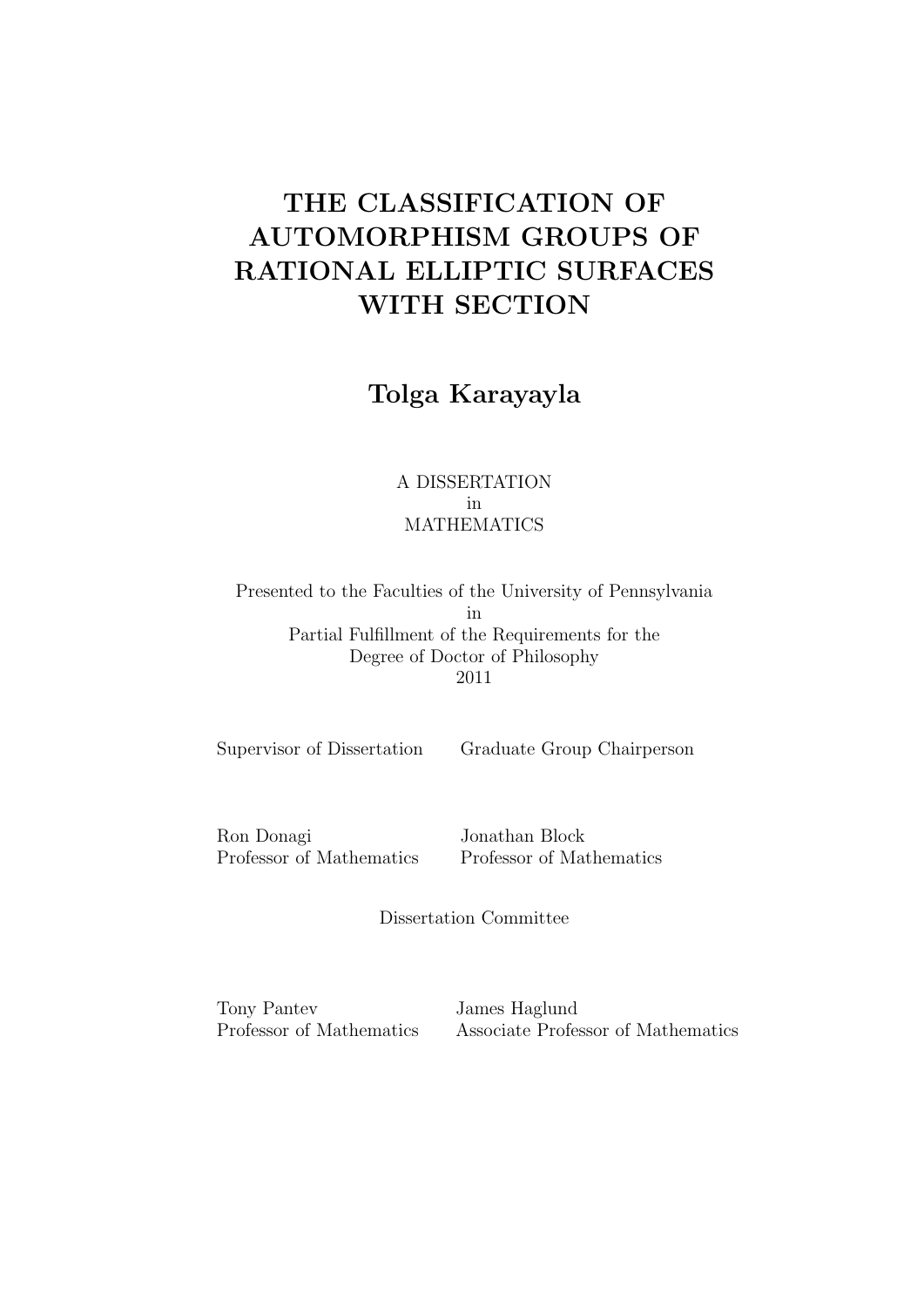Dedicated to Aysun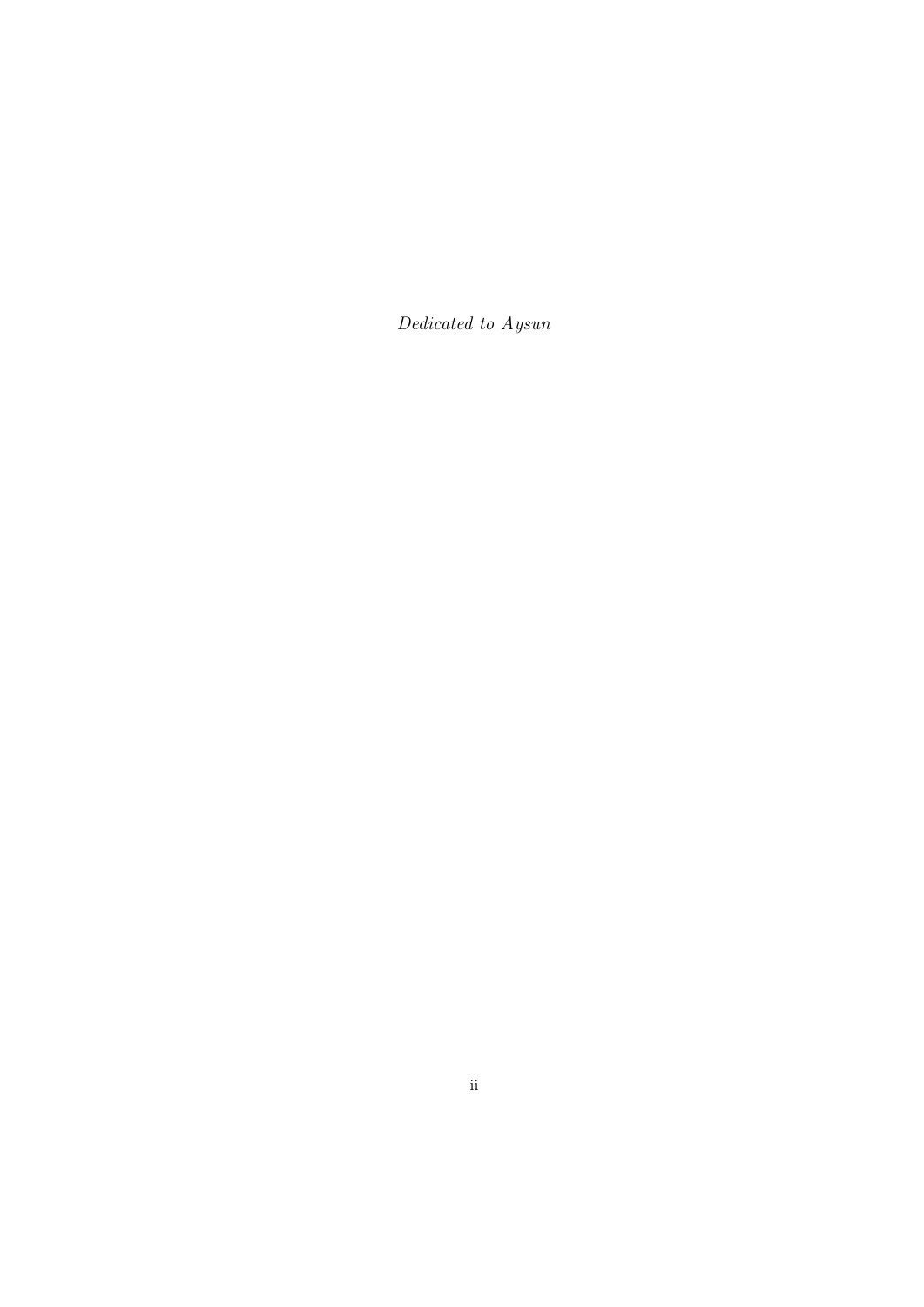#### ABSTRACT

#### THE CLASSIFICATION OF AUTOMORPHISM GROUPS OF RATIONAL ELLIPTIC SURFACES WITH SECTION

Tolga Karayayla

Supervisor: Ron Donagi

In this dissertation, we give a classification of (regular) automorphism groups of relatively minimal rational elliptic surfaces with section over the field  $\mathbb C$  which have non-constant J-maps. The automorphism group  $Aut(B)$  of such a surface B is the semi-direct product of its Mordell-Weil group  $MW(B)$  and the subgroup  $Aut_{\sigma}(B)$  of the automorphisms preserving the zero section  $\sigma$  of the rational elliptic surface B. The configuration of singular fibers on the surface determines the Mordell-Weil group as has been shown by Oguiso and Shioda, and  $Aut_{\sigma}(B)$  also depends on the singular fibers. The classification of automorphism groups in this dissertation gives the group  $Aut_{\sigma}(B)$  in terms of the configuration of singular fibers on the surface. In general,  $Aut_{\sigma}(B)$  is a finite group of order less than or equal to 24 which is a  $\mathbb{Z}/2\mathbb{Z}$  extension of either  $\mathbb{Z}/n\mathbb{Z}$ ,  $\mathbb{Z}/2\mathbb{Z}\times\mathbb{Z}/2\mathbb{Z}$ ,  $D_n$  (the Dihedral group of order 2n) or  $A_4$  (the Alternating group of order 12). The configuration of singular fibers does not determine the group  $Aut_{\sigma}(B)$  uniquely; however we list explicitly all the possible groups  $Aut_{\sigma}(B)$ and the configurations of singular fibers for which each group occurs.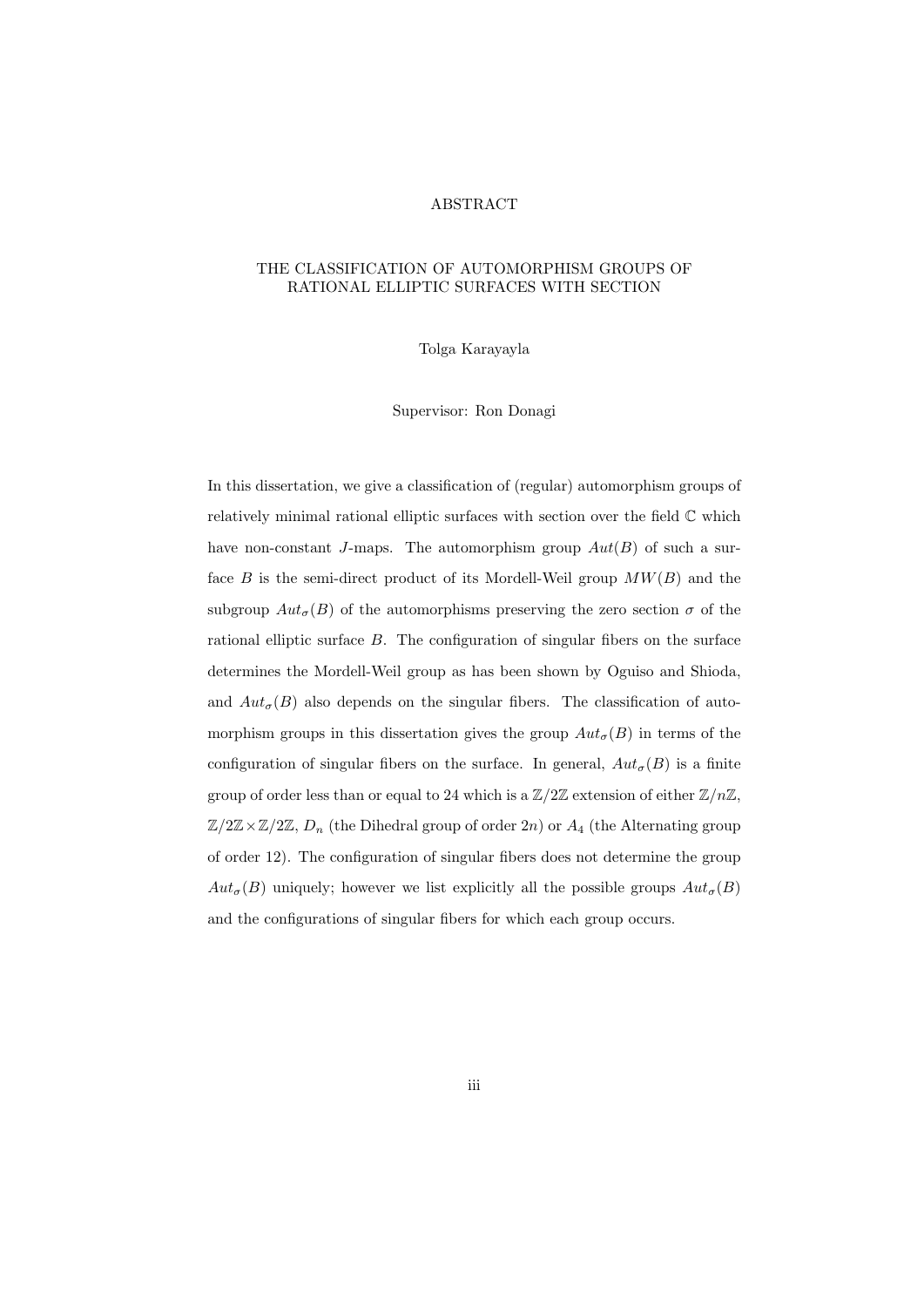## Contents

| 1                | Introduction                                       |          |                                                                                   | 1              |
|------------------|----------------------------------------------------|----------|-----------------------------------------------------------------------------------|----------------|
| $\boldsymbol{2}$ | Preliminaries                                      |          |                                                                                   | $\bf 3$        |
| 3                | <b>Automorphisms of Rational Elliptic Surfaces</b> |          |                                                                                   | $\overline{7}$ |
| 4                | Induced Automorphisms on $\mathbb{P}^1$            |          |                                                                                   |                |
|                  | 4.1                                                |          |                                                                                   | 10             |
|                  |                                                    | 4.1.1    |                                                                                   | 14             |
|                  | 4.2                                                |          | $Aut_B(\mathbb{P}^1)$ : the group of induced automorphisms                        | $17\,$         |
| 5                |                                                    |          | $Aut_{\sigma}(B)$ : Automorphisms Preserving the Zero Section                     | 23             |
|                  | 5.1                                                |          |                                                                                   | $24\,$         |
|                  |                                                    | 5.1.1    |                                                                                   | $27\,$         |
|                  | 5.2                                                |          |                                                                                   | $32\,$         |
|                  |                                                    | 5.2.1    |                                                                                   | 35             |
|                  |                                                    | 5.2.2    |                                                                                   | $39\,$         |
|                  |                                                    | 5.2.3    |                                                                                   | 47             |
|                  | $5.3\,$                                            |          | The non-cyclic $Aut_B(\mathbb{P}^1)$ case                                         | 49             |
|                  |                                                    | 5.3.1    | $Aut_B(\mathbb{P}^1) = \mathbb{Z}/2\mathbb{Z} \times \mathbb{Z}/2\mathbb{Z}$ case | 49             |
|                  |                                                    | 5.3.2    | $Aut_B(\mathbb{P}^1) = D_3$ case                                                  | $52\,$         |
|                  |                                                    | 5.3.3    | $Aut_B(\mathbb{P}^1) = D_4$ case                                                  | 54             |
|                  |                                                    | 5.3.4    |                                                                                   | 56             |
|                  |                                                    | 5.3.5    |                                                                                   | 58             |
| 6                |                                                    | Results  |                                                                                   | 60             |
| 7                |                                                    | Appendix |                                                                                   | 63             |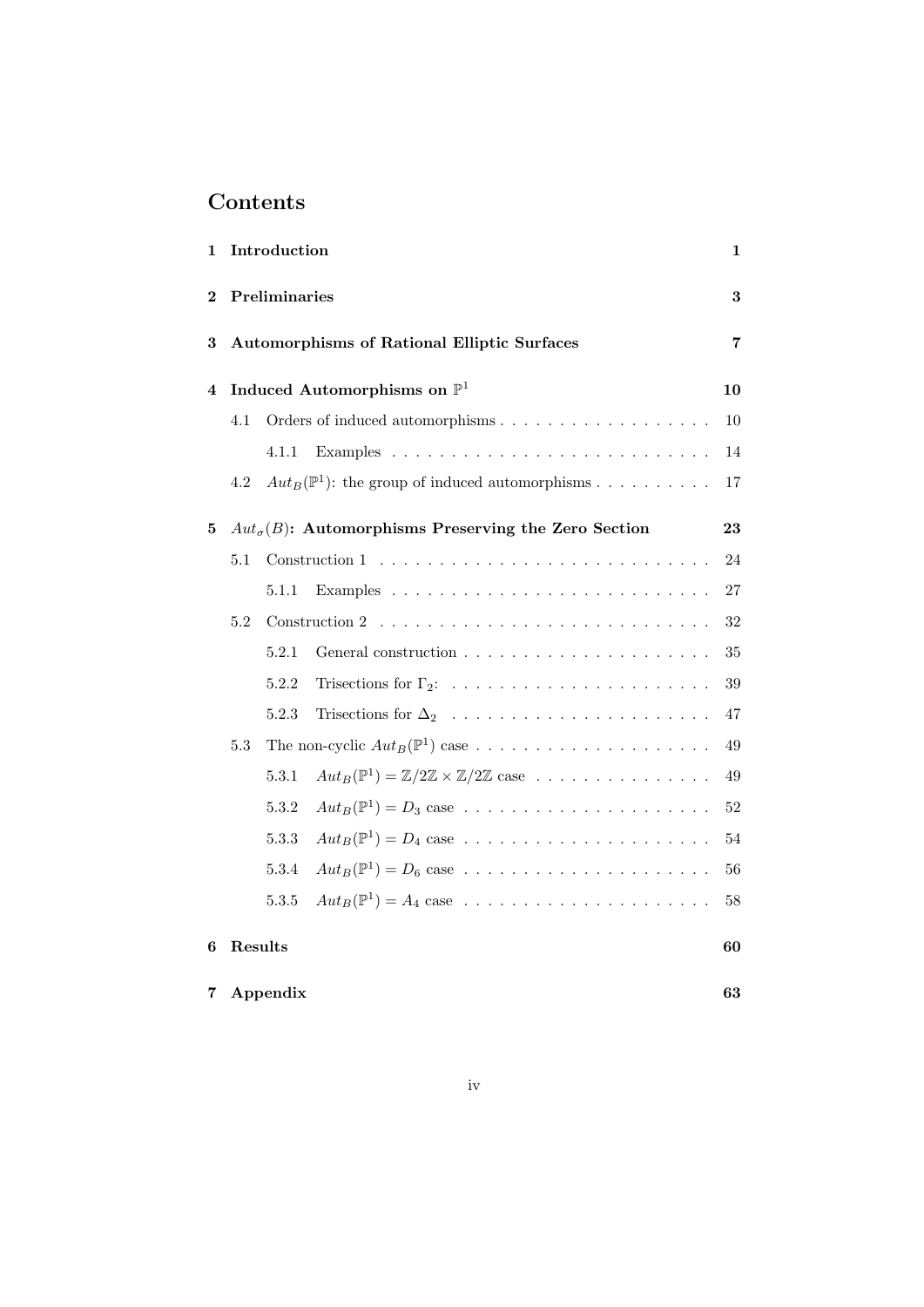# List of Tables

| 1              |                                                                                         |    |
|----------------|-----------------------------------------------------------------------------------------|----|
| $\overline{2}$ | Possible orders of induced automorphisms 12                                             |    |
| 3              |                                                                                         |    |
| 4              | Multiplicities of the $J$ -map $\ldots \ldots \ldots \ldots \ldots \ldots \ldots 14$    |    |
| 5              | Transformation of singular fibers in the pull-back process $\ldots$ 26                  |    |
| 6              | Configurations obtained by a pull-back $\ldots \ldots \ldots \ldots \ldots$ 30          |    |
| $\overline{7}$ | Configurations which cannot be obtained by a pull-back $\ldots$ .                       | 30 |
| 8              |                                                                                         |    |
| 9              |                                                                                         |    |
| 10             | Simple curve singularities for curves on surfaces. $\ldots \ldots \ldots$ 37            |    |
| 11             | Main classification $\ldots \ldots \ldots \ldots \ldots \ldots \ldots \ldots \ldots 62$ |    |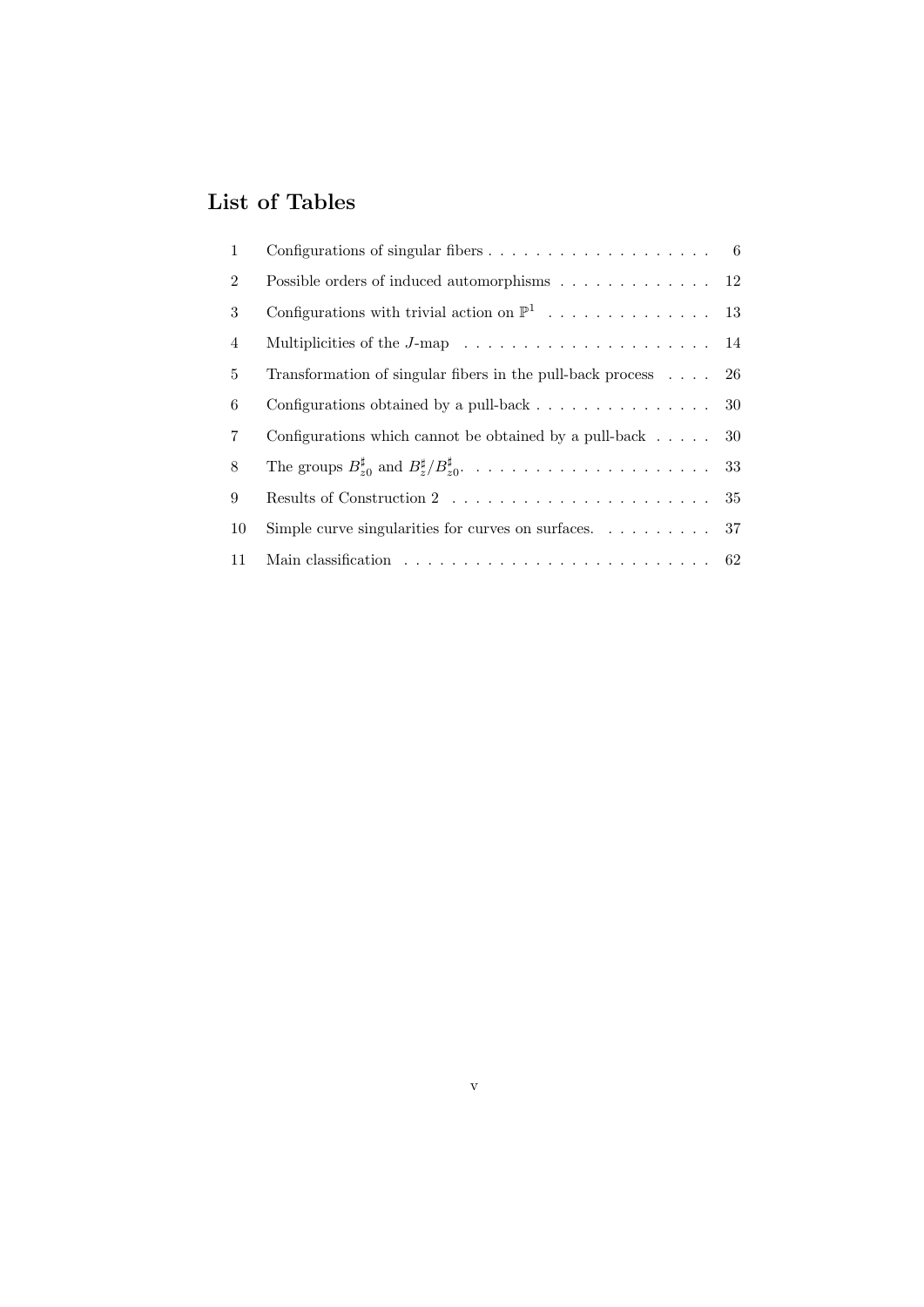## 1 Introduction

The goal of this study is to give a description of the automorphisms, and the structure of the automorphism groups, of relatively minimal rational elliptic surfaces with section over the field  $\mathbb{C}$ . For such a surface B,  $Aut(B)$  denotes the group of regular isomorphisms on  $B$ , or equivalently the group of biholomorphic maps on the complex surface B. Note that by  $Aut(B)$  we do not mean the birational automorphism group of B.

The motivation for this study comes from the work of Bouchard and Donagi [2], On a Class of Non-simply Connected Calabi-Yau 3folds. In that paper, they obtain non-simply connected Calabi-Yau threefolds as the quotients of Schoen threefolds (which are the fibered products of two rational elliptic surfaces) by free actions of finite abelian groups. This is done by studying pairs of automorphisms of rational elliptic surfaces that induce a free action on the fibered product of the elliptic surfaces. The classification of such pairs of automorphisms is given in their paper, and the general question of classifying all automorphisms of rational elliptic surfaces is asked. Achieving this more general classification can extend the results to non-simply connected Calabi-Yau threefolds with finite non-abelian fundamental groups. Non-simply connected Calabi-Yau threefolds have a significance in string theory, particularly in the study of finding low energy limits of the theory.

Given a relatively minimal rational elliptic surface  $\beta : B \to \mathbb{P}^1$  with section, the generic fiber is an elliptic curve, and there are singular fibers which are of one of the Kodaira types  $I_n$   $(n > 0)$ ,  $I_n^*$   $(n \ge 0)$ ,  $II$ ,  $III$ ,  $IV$ ,  $II^*$ ,  $III^*$  or  $IV^*$ (described in the next section). These singular fibers play an important role in determining the automorphism group  $Aut(B)$  of the surface B. To study how  $Aut(B)$  is affected by the singular fibers of  $B$ , we use the work of Persson [10] and Miranda [6] where they produce the list of all possible configurations of singular fibers on relatively minimal rational elliptic surfaces with section. The Mordell-Weil group  $MW(B)$  of an elliptic surface B with section is the group of sections of the elliptic surface, and it can be identified with a subgroup of  $Aut(B)$  by defining the action of a section as follows: If  $\zeta$  is a section of B. then let  $t_{\zeta} \in Aut(B)$  be the automorphism of B which acts on every smooth fiber F as the translation by  $\zeta \cap F$  determined by the group law on the elliptic curve F. Oguiso and Shioda [9] have shown that  $MW(B)$  is determined by the configuration of singular fibers on B for a relatively minimal rational elliptic surface with section, and they have calculated  $MW(B)$  for each configuration of singular fibers.  $MW(B)$  is a finitely generated abelian group of rank at most 8, and the order of its torsion subgroup is at most 9.

In this work, it is proved that  $Aut(B)$  is the semi-direct product  $MW(B)$  $Aut_{\sigma}(B)$  of the Mordell-Weil group of B and the subgroup  $Aut_{\sigma}(B)$  of the automorphisms of B which preserve the zero section  $\sigma$  of B (Theorem 3.0.1). Together with the classification of  $MW(B)$  by Oguiso and Shioda [9], the fol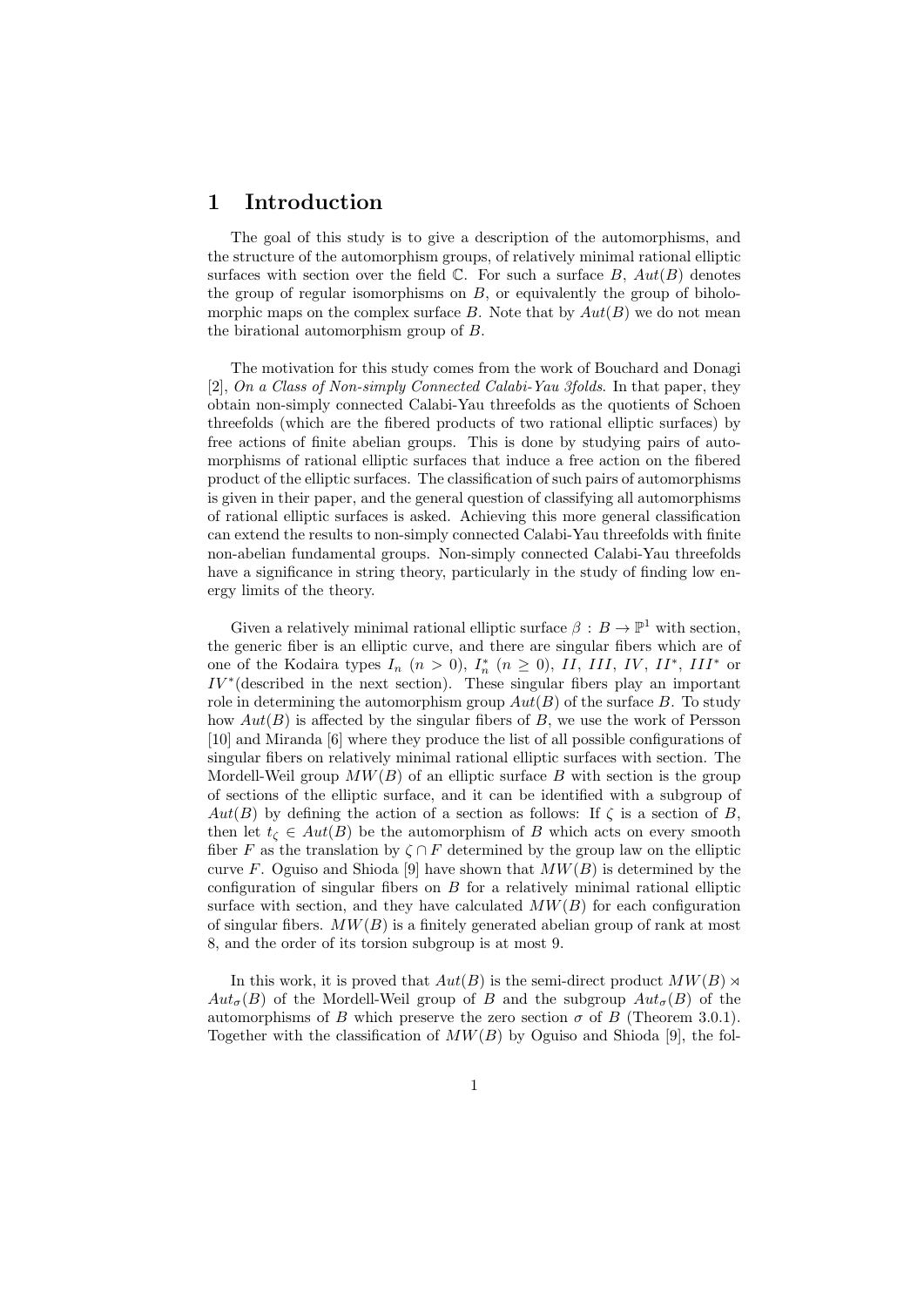lowing theorem gives the classification of  $Aut(B)$  for surfaces B which have non-constant J-maps.

Theorem 6.0.1: Let B be a relatively minimal rational elliptic surface with section over the field  $\mathbb C$ . If the J-map of B is not constant, then Table 11 lists all the groups  $Aut_{\sigma}(B)$  and all the possible configurations of singular fibers of B corresponding to each group.

In general,  $|Aut_{\sigma}(B)| = |Aut(B): MW(B)| \leq 24$  if the J-map of the surface B is not constant. For the constant J-map case, this order is unbounded.

The outline of this work is as follows. After giving some basic information about elliptic surfaces in Section 2, we define the subgroup  $Aut_{\sigma}(B)$  of automorphisms preserving the zero section  $\sigma$  of the elliptic surface  $\beta : B \mapsto \mathbb{P}^1$  in Section 3, and give the homomorphisms  $\phi: Aut(B) \mapsto Aut(\mathbb{P}^1)$  which gives the induced automorphisms group  $Aut_B(\mathbb{P}^1)$  as its image; and  $\psi : Aut(B) \mapsto Aut_{\sigma}(B)$  which maps every automorphism to an automorphism preserving the zero section by composing with a translation by a section. We prove in Theorem 3.0.1 that  $Aut(B) = MW(B) \rtimes Aut_{\sigma}(B).$ 

In Section 4, we first study the orders of induced automorphisms for an elliptic surface with a given configuration of singular fibers. Table 2 and 3 show the possible values of orders of induced automorphisms in terms of configurations of singular fibers (here, all the values shown in the tables may not occur). Also, we prove in Proposition 4.2.3 that if the J-map is not constant,  $Aut_B(\mathbb{P}^1)$  can be one of the groups  $\mathbb{Z}/n\mathbb{Z}$   $(1 \leq n \leq 12, n \neq 11), \mathbb{Z}/2\mathbb{Z} \times \mathbb{Z}/2\mathbb{Z}, D_3, D_4, D_6$ or  $A_4$ ; and give the list of the configurations of singular fibers for which these groups may arise (again this is not an existence result).

In Section 5, we show in Lemma 5.0.4 that if the J-map is not constant,  $Aut_{\sigma}(B)$  is a  $\mathbb{Z}/2\mathbb{Z}$  extension of  $Aut_B(\mathbb{P}^1)$ . Then, if the order of an induced automorphism is  $n$ , this automorphism is induced by either an order  $n$  automorphism of the surface  $B$ , or an order  $2n$  automorphism. In the subsections Construction 1 and Construction 2, we examine these two situations and give the tables (Table 6 and 9) of the configurations of singular fibers for which such automorphisms actually exist for specific orders of the automorphisms. In the the last subsection, we show the existence of the non-cyclic  $Aut_B(\mathbb{P}^1)$  groups following a generalization of the thechniques used in the subsection Construction 2.

In Section 6, we collect together all the results obtained in the previous sections and give the full classification in Table 11.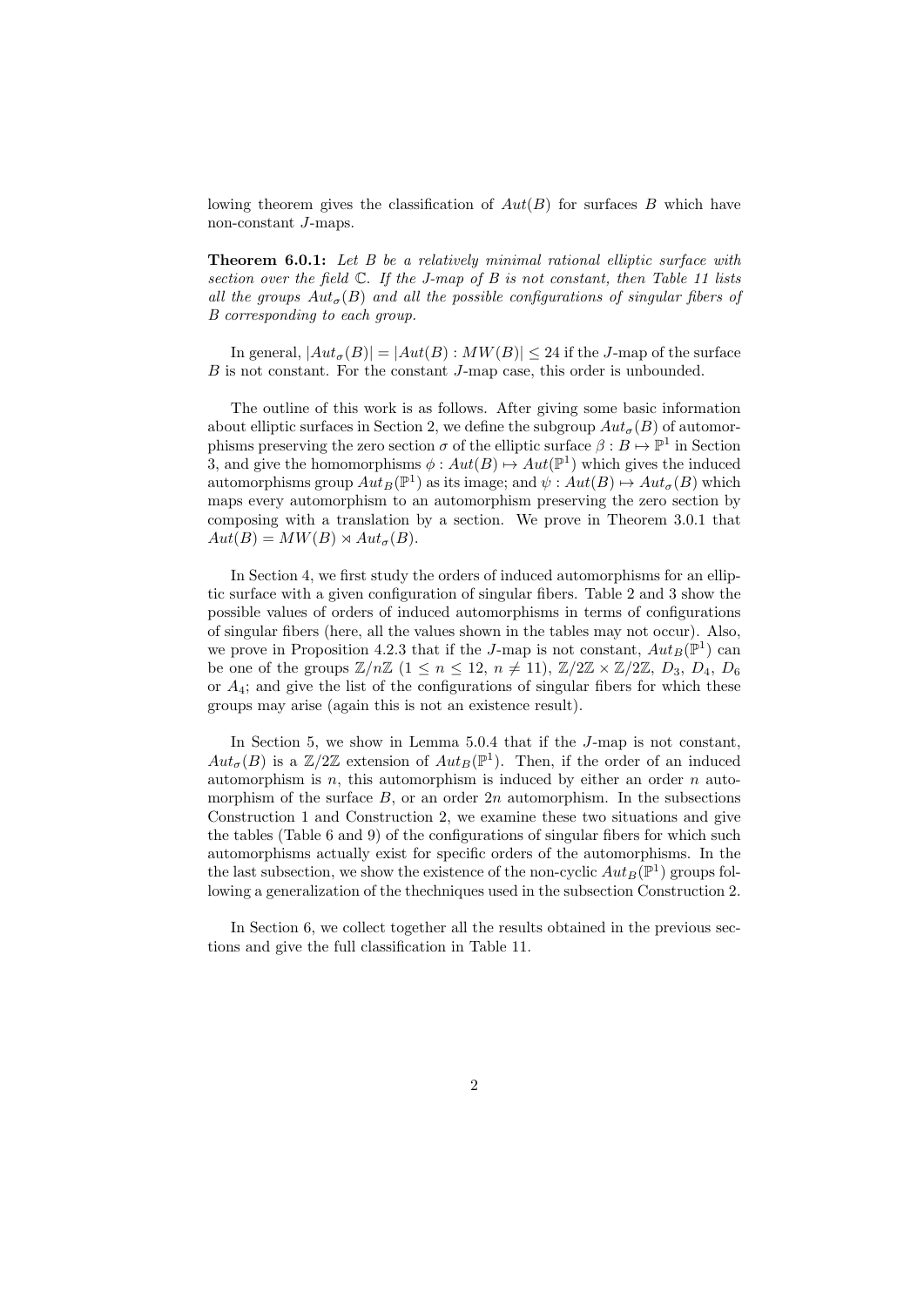## 2 Preliminaries

In this section, we give some basic information about elliptic surfaces relevant to the following sections. The reader can consult the book [8] for more details.

An elliptic surface is a smooth algebraic surface  $B$  together with a map  $\beta$ :  $B \to C$  to a smooth algebraic curve C such that the generic fiber is a smooth genus 1 curve. If there is a section of the map  $\beta$ , then every smooth genus 1 fiber has a marked point, hence it is an elliptic curve. An elliptic surface is *relatively minimal* if it has no smooth rational  $(-1)$  curves in the fibers. By blowing down such  $(-1)$  curves, every elliptic surface can be transformed to a birational relatively minimal elliptic surface. A rational elliptic surface is an elliptic surface birational to  $\mathbb{P}^2$ . A rational elliptic surface with section is necessarily fibered over the base curve  $C = \mathbb{P}^1$ . A relatively minimal rational elliptic surface with section is the blow-up of  $\mathbb{P}^2$  at the 9 base points of a pencil of generically smooth cubics.

Singular Fibers of Elliptic Surfaces : While the generic fiber is a smooth genus 1 curve, elliptic surfaces usually have singular fibers. Kodaira [5] has shown that fibers of a relatively minimal elliptic surface are of one of the following types:

| Description                                                                         |
|-------------------------------------------------------------------------------------|
| Smooth genus 1 curve                                                                |
| Nodal rational curve                                                                |
| 2 copies of $\mathbb{P}^1$ meeting at 2 distinct points transversally               |
| 3 copies of $\mathbb{P}^1$ meeting at 3 distinct points with dual graph $\bar{A}_2$ |
| <i>n</i> copies of $\mathbb{P}^1$ meeting in a cycle,                               |
| i.e. meeting with dual graph $\bar{A}_{n-1}$                                        |
| Multiple fiber, $I_n$ with multiplicity m                                           |
| $n+5$ copies of $\mathbb{P}^1$ meeting with dual graph $\bar{D}_{n+4}$              |
| Cuspidal rational curve                                                             |
| 2 copies of $\mathbb{P}^1$ meeting at a single point to order 2                     |
| 3 copies of $\mathbb{P}^1$ all meeting at a single point                            |
| 9 copies of $\mathbb{P}^1$ meeting with dual graph $\bar{E}_8$                      |
| 8 copies of $\mathbb{P}^1$ meeting with dual graph $\bar{E}_7$                      |
| 7 copies of $\mathbb{P}^1$ meeting with dual graph $E_6$                            |
|                                                                                     |

The graphs referred to in the above descriptions are the extended Dynkin diagrams given below. Each graph describes a singular fiber where the singular fiber has a  $\mathbb{P}^1$  component with self intersection (−2) corresponding to each vertex of the graph, and two components have intersection number  $k$  if there are  $k$  edges between the corresponding vertices. A singular fiber is a divisor of the elliptic surface and the multiplicities of each component are denoted next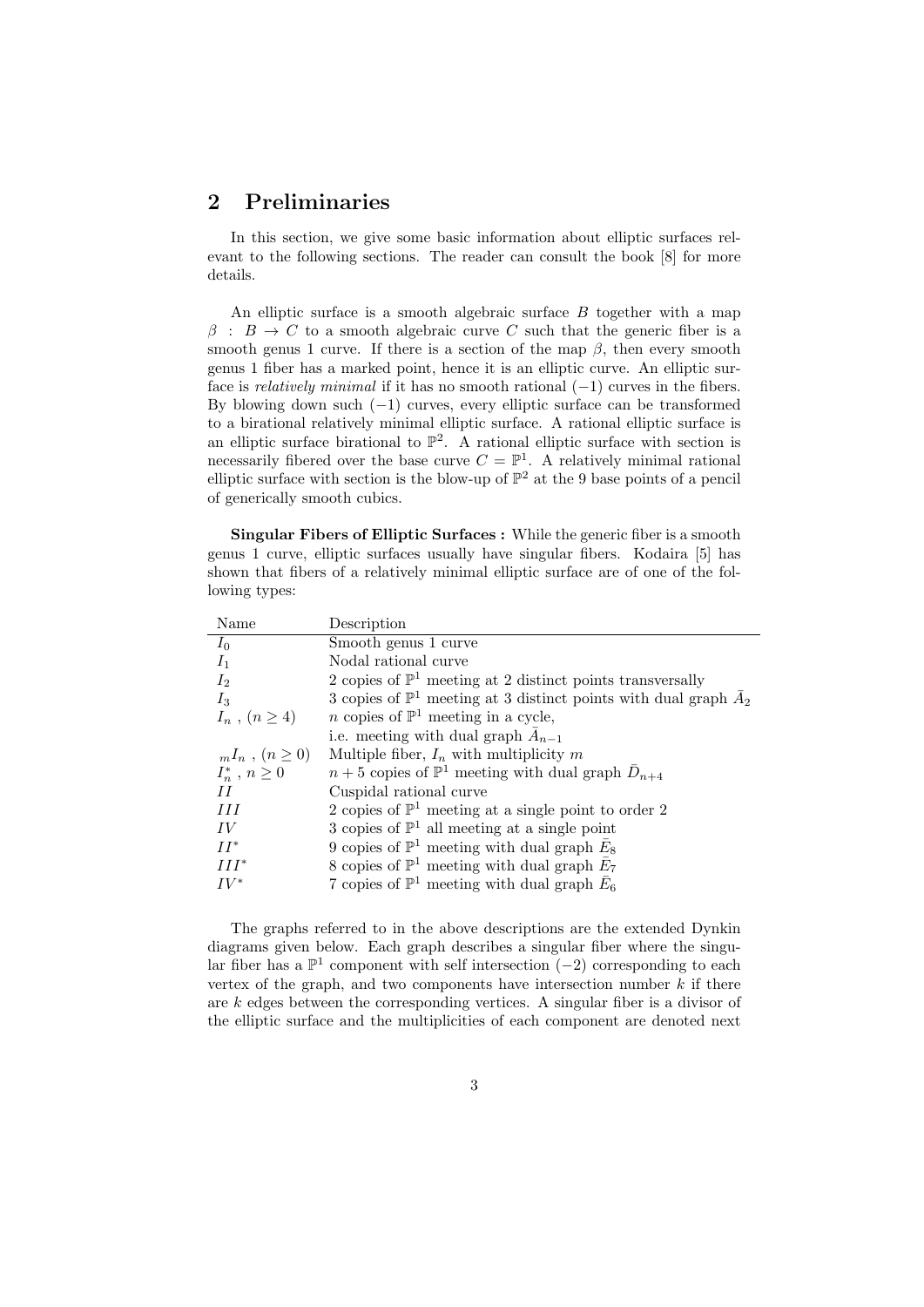to the graphs below.

Note that if an elliptic surface has a section, then the intersection number of the section with each fiber is 1, hence elliptic surfaces with section do not have singular fibers of type  $_mI_n$  for  $m>1$ .

| Name                       | Graph                                                                           | Multiplicities                                   |
|----------------------------|---------------------------------------------------------------------------------|--------------------------------------------------|
|                            |                                                                                 |                                                  |
| $A_{n-1}$                  | A cycle of $n$ vertices                                                         | 1 for each vertex                                |
| $\bar{D}_n$                | $\frac{1}{2}$ > $\circ$ - $\circ$ - $\cdots$ - $\circ$ < $\circ$ $n+1$ vertices | $\frac{1}{1} > 2 - 2 - \cdots - 2 < \frac{1}{1}$ |
| $\bar{E}_6$<br>$\bar{E}_7$ | $0-0 > 0 - 0 - 0$                                                               | $\frac{1-2}{1-2} > 3-2-1$                        |
|                            | $0 - 0 - 0 - 0 - 0 - 0$                                                         | $1-2-3-4-3-2-1$                                  |
|                            |                                                                                 |                                                  |
| $E_8\,$                    | $0 - 0 - 0 - 0 - 0 - 0 - 0$                                                     | $2-4-6-5-4-3-2-1$                                |
|                            |                                                                                 |                                                  |

Configurations of Singular Fibers : Since the Euler characteristic of a genus 1 curve is zero, an Euler characteristic argument shows that for any elliptic surface B

$$
\sum_{S \text{ singular fiber}} \chi(S) = \chi(B)
$$

But this equation does not suffice to determine the configurations of singular fibers of elliptic surfaces. Persson [10] and Miranda [6] have shown that if  $B$  is a relatively minimal rational elliptic surface with section, then the configuration of singular fibers of B is one of those shown in Table 1 below.

**Notation and Ordering :** The notation  $IVII<sup>2</sup>I<sub>2</sub>I<sub>1</sub><sup>2</sup>$  indicates that there is one singular fiber of type  $IV$ , one of type  $I_2$ , two of type  $II$  and two of type  $I_1$ . The exponents in the notation are the numbers of each type of singular fiber in the configuration. When writing configurations and ordering them in the lists and tables below, a decreasing lexicographic order is followed according to the following:

$$
S^{n+1} > S^n
$$
 for any fiber S, and  $T > S^n$  if  $T > S$ 

and

$$
I_{n+1}^* > I_n^* > IV^* > III^* > II^* > IV > III > II > I_{n+1} > I_n.
$$

**The J-map :** Given a relatively minimal rational elliptic surface  $\beta : B \to \mathbb{P}^1$ with section; and fixing a section  $\sigma$  of B, the Weierstrass fibration B' of B is obtained by collapsing all the components of singular fibers which do not intersect the section  $\sigma$ . B' may be a singular surface, its fibers are either elliptic curves, cuspidal rational curves or nodal rational curves. There are two sections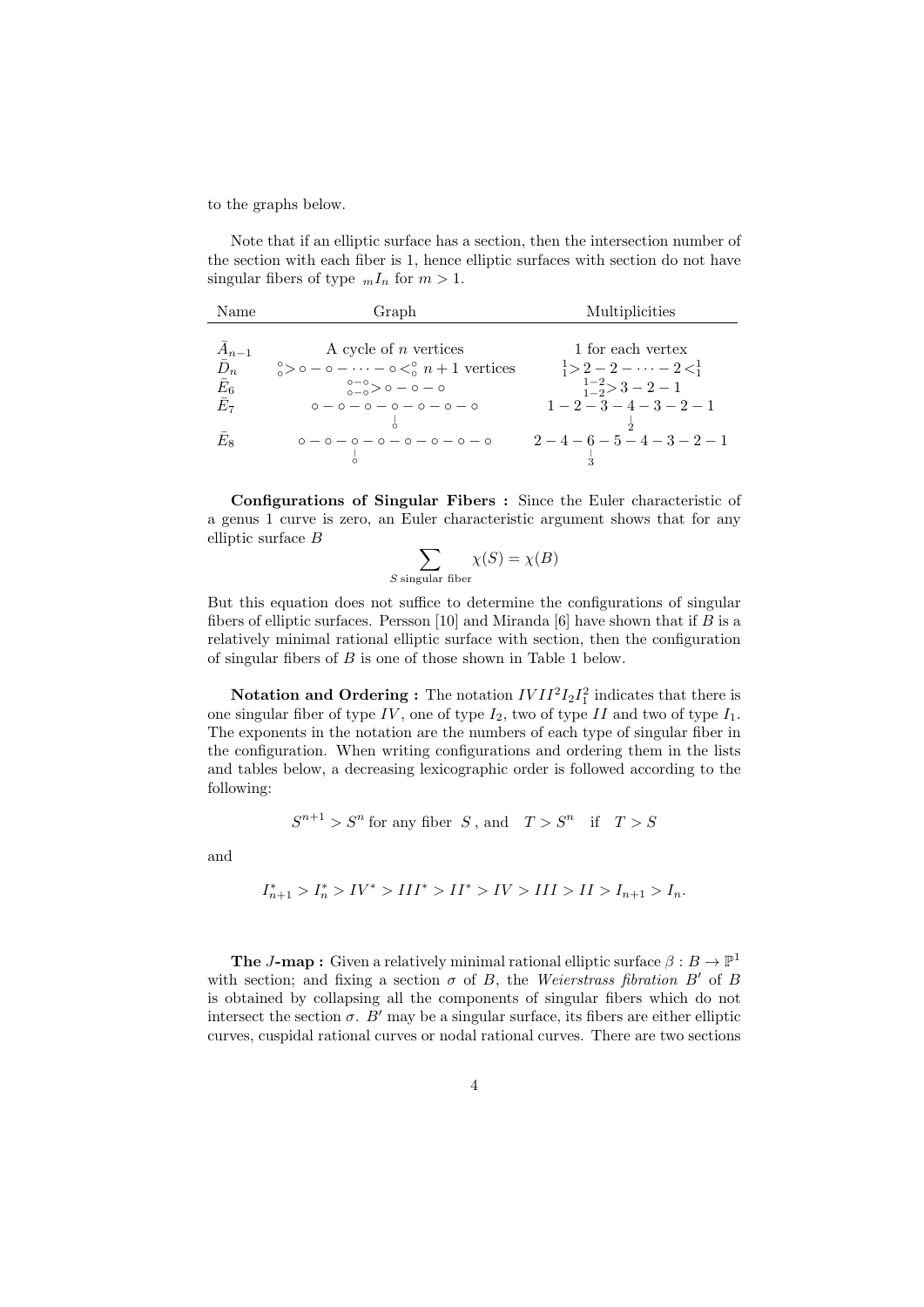D and E of the line bundles  $\mathcal{O}_{\mathbb{P}^1}(4H)$  and  $\mathcal{O}_{\mathbb{P}^1}(6H)$ , respectively (where H is the hyperplane), such that B' is a divisor on the  $\mathbb{P}^2$  bundle  $P(\mathcal{O}_{\mathbb{P}^1} \oplus \mathcal{O}_{\mathbb{P}^1}(-2H) \oplus$  $\mathcal{O}_{\mathbb{P}^1}(-3H)$  given by the Weierstrass equation

$$
Y^2 = X^3 + DX + E.
$$

Then

$$
J = \frac{4D^3}{4D^3 + 27E^2}.
$$

defines a meromorphic map on  $\mathbb{P}^1$ . If the fiber over  $z \in \mathbb{P}^1$  is a smooth elliptic curve, then  $J(z)$  is the *j*-invariant of that elliptic curve. Note that there is a singular fiber over z if the section  $4D^3 + 27E^2$  vanishes at z. Since this is a section of a line bundle with degree 12, there are at most 12 singular fibers. The type of the singular fiber of  $B$  can be determined by the orders of vanishing of the sections D, E and  $\Delta = 4D^3 + 27E^2$ , which is known as Tat's algorithm (p.41 in [8]).

**Double Cover of**  $F_2$ : If the Weierstrass fibration  $B'$  is given by  $Y^2 =$  $X^3 + DX + E$  in the  $\mathbb{P}^2$  bundle over  $\mathbb{P}^1$  as above, then  $(X, Y) \mapsto X$  is an involution on B', which maps it to the rational ruled surface  $P(\mathcal{O}_{\mathbb{P}^1} \oplus \mathcal{O}_{\mathbb{P}^1}(-2H)) = F_2$ as a double cover branched over the minimal section of the  $F_2$  and a trisection T given by the equation  $X^3 + DX + E = 0$  in  $F_2$ .

**Mordell-Weil Group :** The set of sections of an elliptic surface  $B$  with section is a group called the Mordell-Weil group of  $B$ , and denoted by  $MW(B)$ . If  $\zeta_1$  and  $\zeta_2$  are two sections, using the group law on each smooth fiber, which is an elliptic curve, one can define  $\zeta_1 + \zeta_2$  over the open set of the base curve corresponding to smooth fibers. Then by taking the closure in  $B$ , this can be extended uniquely to a section of B. For a relatively minimal rational elliptic surface B with section, Oguiso and Shioda [9] have shown that  $MW(B)$  (even its lattice structure) is determined by the configuration of singular fibers on the surface, and they have listed the lattice structure of  $MW(B)$  corresponding to each possible configuration. Their results show that  $MW(B)$  is a finitely generated abelian group of rank at most 8 and torsion group of size at most 9.

| deg(J)                        | Configuration of Singular Fibers                                                                                            |
|-------------------------------|-----------------------------------------------------------------------------------------------------------------------------|
| $\begin{matrix}0\end{matrix}$ | $\mid I_0^*I_0^*$ , $I_0^*IVII$ , $I_0^*III^2$ , $I_0^*II^3$ , $IV^*IV$ , $IV^*II^2$ , $III^*III$ ,                         |
|                               | $II^*II$ , $IV^3$ , $IV^2II^2$ , $IVII^4$ , $III^4$ , $II^6$                                                                |
| $\overline{1}$                | $\parallel I_1^* III II I_1, I_0^* III II I_1, IV^* III I_1, III^* II I_1$                                                  |
| 2                             | $\frac{1}{2}I_2^*II^2$ , $I_1^*IVI_1$ , $I_1^*II^2I_1$ , $I_0^*IVI_1^2$ , $I_0^*II^2I_2$ , $I_0^*II^2I_1^2$ , $IV^*III_2$ , |
|                               | $IV^*III_1^2$ , $II^*I_1^2$ , $IVIII^2I_2$ , $IVIII^2I_1^2$ , $III^2II^2I_2$ , $III^2II^2I_1^2$                             |
| 3                             | $I_2^*IIII_1, I_1^*IIII_2, I_1^*IIII_1^2, I_0^*IIII_2I_1, I_0^*IIII_1^3, III^*I_2I_1,$                                      |
|                               | $III^*I_1^3$ , IVIII II $I_3$ , IVIII II $I_2I_1$ , IVIII II $I_1^3$ , III $^3I_3$ ,                                        |
|                               | $III^3I_2I_1$ , $III^3I_1^3$ , $IIIII^3I_3$ , $IIIII^3I_2I_1$ , $IIIII^3I_1^3$                                              |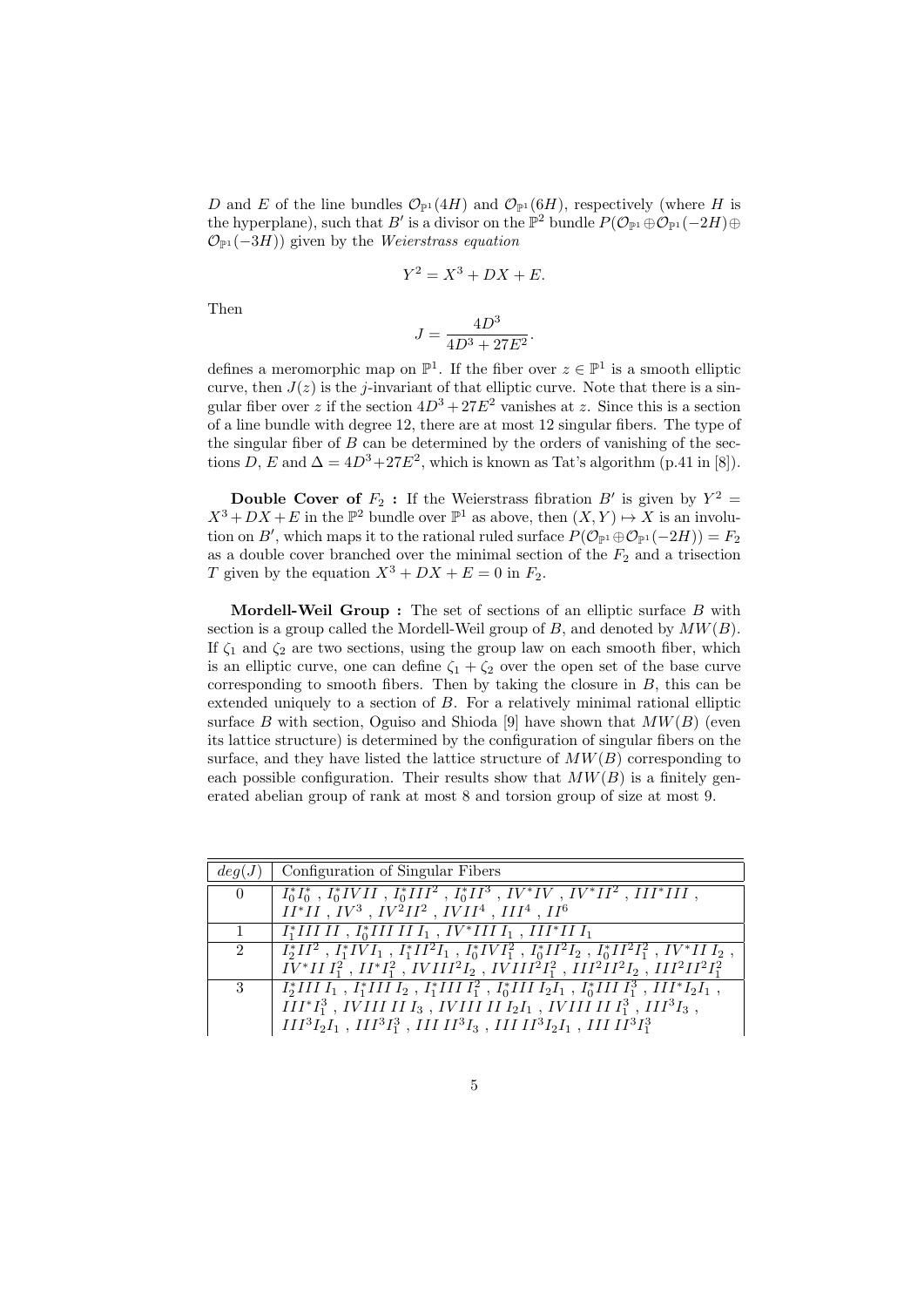| deg(J)           | Configuration of Singular Fibers                                                                                                                                                                                                                                                                                                                             |
|------------------|--------------------------------------------------------------------------------------------------------------------------------------------------------------------------------------------------------------------------------------------------------------------------------------------------------------------------------------------------------------|
| 4                | $I_3^*II I_1$ , $I_2^*II I_1^2$ , $I_1^*II I_3$ , $I_1^*II I_2I_1$ , $I_1^*II I_1^3$ , $I_0^*II I_3I_1$ ,                                                                                                                                                                                                                                                    |
|                  | $I_0^*II\,I_2I_1^2$ , $I_0^*II\,I_1^4$ , $IV^*I_3I_1$ , $IV^*I_2I_1^2$ , $IV^*I_1^4$ , $IV^2I_2^2$ ,                                                                                                                                                                                                                                                         |
|                  | $\tilde{IV}^2I_2I_1^2$ , $\tilde{IV}^2I_1^4$ , $IVII^2I_4$ , $IVII^2I_3I_1$ , $IVII^2I_2^2$ ,                                                                                                                                                                                                                                                                |
|                  | $IVII2I2I12$ , $IVII2I14$ , $III2II I4$ , $III2II I3I1$ , $III2II I22$ ,                                                                                                                                                                                                                                                                                     |
|                  | $III^2II\ I_2I_1^2$ , $III^2II\ I_1^4$ , $II^4I_4$ , $II^4I_3I_1$ , $II^4I_2^2$ , $II^4I_2I_1^2$ , $II^4I_1^4$                                                                                                                                                                                                                                               |
| $\overline{5}$   | IVIII $I_4I_1$ , IVIII $I_3I_2$ , IVIII $I_3I_1^2$ , IVIII $I_2^2I_1$ ,                                                                                                                                                                                                                                                                                      |
|                  | IVIII $I_2I_1^3$ , IVIII $I_1^5$ , III II <sup>2</sup> $I_5$ , III II <sup>2</sup> $I_4I_1$ ,                                                                                                                                                                                                                                                                |
|                  | III $II^2I_3I_2$ , III $II^2I_3I_1^2$ , III $II^2I_2^2I_1$ , III $II^2I_2I_1^3$ , III $II^2I_1^5$                                                                                                                                                                                                                                                            |
| $6\,$            | $I_4^*I_1^2$ , $I_3^*I_1^3$ , $I_2^*I_2^2$ , $I_2^*I_2I_1^2$ , $I_2^*I_1^4$ , $\tilde{I}_1^*I_4I_1$ , $I_1^*I_3I_1^2$ , $\tilde{I}_1^*I_2^2I_1$ ,                                                                                                                                                                                                            |
|                  | $I_1^*I_2I_1^3$ , $I_1^*I_1^5$ , $I_0^*I_4I_1^2$ , $I_0^*I_3I_1^3$ , $I_0^*I_2^3$ , $I_0^*I_2^2I_1^2$ , $I_0^*I_2I_1^4$ ,                                                                                                                                                                                                                                    |
|                  | $I_0^*I_1^6$ , IVII $I_5I_1$ , IVII $I_4I_2$ , IVII $I_4I_1^2$ , IVII $I_3I_2I_1$ ,                                                                                                                                                                                                                                                                          |
|                  | $IVII\,I_3I_1^3$ , $IVIII\,I_2^3$ , $IVII\,I_2^2I_1^2$ , $IVII\,I_2I_1^4$ , $IVII\,I_1^6$ , $III^2I_5I_1$ ,                                                                                                                                                                                                                                                  |
|                  | $\begin{array}{c} III^2I_4I_2 \ , \ III^2I_4I_1^2 \ , \ III^2I_3^2 \ , \ III^2I_3I_2I_1 \ , \ III^2I_3I_1^3 \ , \ III^2I_2^3 \ , \\ III^2I_2^2I_1^2 \ , \ III^2I_2I_1^4 \ , \ III^2I_1^6 \ , \ III^3I_6 \ , \ III^3I_5I_1 \ , \ III^3I_4I_2 \ , \ III^3I_4I_1^2 \ , \end{array}$                                                                             |
|                  |                                                                                                                                                                                                                                                                                                                                                              |
|                  | $II^3I_3^2$ , $II^3I_3I_2I_1$ , $II^3I_3I_1^3$ , $II^3I_2^3$ , $II^3I_2^2I_1^2$ , $II^3I_2I_1^4$ , $II^3I_1^6$                                                                                                                                                                                                                                               |
| $\overline{7}$   | III II $I_6I_1$ , III II $I_5I_2$ , III II $I_5I_1^2$ , III II $I_4I_3$ ,                                                                                                                                                                                                                                                                                    |
|                  | III II $I_4I_2I_1$ , III II $I_4I_1^3$ , III II $I_3^2I_1$ , III II $I_3I_2^2$ ,                                                                                                                                                                                                                                                                             |
|                  | III II $I_3I_2I_1^2$ , III II $I_3I_1^4$ , III II $I_2^3I_1$ ,                                                                                                                                                                                                                                                                                               |
|                  | III II $I_2^2I_1^3$ , III II $I_2I_1^5$ , III II $I_1^7$                                                                                                                                                                                                                                                                                                     |
| 8                | $\overline{IVI_6I_1^2}$ , $\overline{IVI_5I_2I_1}$ , $\overline{IVI_5I_1^3}$ , $\overline{IVI_4I_2I_1^2}$ , $\overline{IVI_4I_1^4}$ , $\overline{IVI_3^2I_2}$ ,                                                                                                                                                                                              |
|                  | $IVI_3^2I_1^2$ , $IVI_3I_2^2I_1$ , $IVI_3I_2I_1^3$ , $IVI_3I_1^5$ , $IVI_2^3I_1^2$ , $IVI_2^2I_1^4$ ,                                                                                                                                                                                                                                                        |
|                  | $IVI_2I_1^6$ , $IVI_1^8$ , $II^2I_7I_1$ , $II^2I_6I_2$ , $II^2I_6I_1^2$ , $II^2I_5I_2I_1$ ,                                                                                                                                                                                                                                                                  |
|                  | $II^2I_5I_1^3$ , $II^2I_4^2$ , $II^2I_4I_3I_1$ , $II^2I_4I_2^2$ , $II^2I_4I_2I_1^2$ ,                                                                                                                                                                                                                                                                        |
|                  | $II^2I_4I_1^{\bar{4}}\;,\; II^2I_3^{\bar{2}}I_2\;,\; II^2I_3^{\bar{2}}I_1^2\;,\; II^2I_3I_2^{\bar{2}}I_1\;,\; II^2I_3I_2I_1^3\;,\; II^2I_3I_1^5\;,\;$                                                                                                                                                                                                        |
|                  | $II^2I_2^4$ , $II^2I_2^3I_1^2$ , $II^2I_2^2I_1^4$ , $II^2I_2I_1^6$ , $II^2I_1^8$                                                                                                                                                                                                                                                                             |
| $\boldsymbol{9}$ | III $I_7I_1^2$ , III $I_6I_2I_1$ , III $I_6I_1^3$ , III $I_5I_3I_1$ , III $I_5I_2I_1^2$ , III $I_5I_1^4$ ,                                                                                                                                                                                                                                                   |
|                  | $III I_4I_3I_2$ , $III I_4I_3I_1^2$ , $III I_4I_2^2I_1$ , $III I_4I_2I_1^3$ , $III I_4I_1^5$ ,                                                                                                                                                                                                                                                               |
|                  | $III \, I_3^2 I_2 I_1$ , $III \, I_3^2 I_1^3$ , $III \, I_3 I_2^3$ , $III \, I_3 I_2^2 I_1^2$ , $III \, I_3 I_2 I_1^4$ ,                                                                                                                                                                                                                                     |
| 10               | $III\,I_3I_1^6$ , $III\,I_2^4I_1$ , $III\,I_2^3I_1^3$ , $III\,I_2^2I_1^5$ , $III\,I_2I_1^7$ , $III\,I_1^9$<br>$\overline{II}\ \overline{I_8I_1^2}$ , $\overline{II}\ \overline{I_7I_2I_1}$ , $\overline{II}\ \overline{I_7I_1^3}$ , $\overline{II}\ \overline{I_6I_2I_1^2}$ , $\overline{II}\ \overline{I_6I_1^4}$ , $\overline{II}\ \overline{I_5I_4I_1}$ , |
|                  | II $I_5I_3I_2$ , II $I_5I_3I_1^2$ , II $I_5I_2^2I_1$ , II $I_5I_2I_1^3$ , II $I_5I_1^5$ , II $I_4^2I_1^2$ ,                                                                                                                                                                                                                                                  |
|                  | $II\,I_4I_3I_2I_1$ , $II\,I_4I_3I_1^3$ , $II\,I_4I_2^2I_1^2$ , $II\,I_4I_2I_1^4$ ,                                                                                                                                                                                                                                                                           |
|                  | $II I_4I_1^6$ , $II I_3^2I_2I_1$ , $II I_3^2I_1^3$ , $II I_3I_2^3I_1$ , $II I_3I_2^2I_1^3$ , $II I_3I_2I_1^5$ ,                                                                                                                                                                                                                                              |
|                  |                                                                                                                                                                                                                                                                                                                                                              |
| 12               | $\frac{II\ I_3I_1^7\ ,\ II\ I_2^4I_1^2\ ,\ II\ I_2^3I_1^4\ ,\ II\ I_2^2I_1^6\ ,\ III\ I_2I_1^8\ ,\ III\ I_1^{10}\ I_9I_1^3\ ,\ I_8I_2I_1^2\ ,\ I_8I_1^4\ ,\ I_7I_2I_1^3\ ,\ I_7I_1^5\ ,\ I_6I_3I_2I_1\ ,\ I_6I_3I_1^3\ ,}$                                                                                                                                   |
|                  | $I_6I_2^2I_1^2$ , $I_6I_2I_1^4$ , $I_6I_1^6$ , $I_5^2I_1^2$ , $I_5I_4I_1^3$ , $I_5I_3I_2I_1^2$ , $I_5I_3I_1^4$ , $I_5I_2^2I_1^3$ ,                                                                                                                                                                                                                           |
|                  | $I_5I_2I_1^5 \ , \ I_5I_1^7 \ , \ I_4^2I_2^2 \ , \ I_4^2I_2I_1^2 \ , \ I_4^2I_1^4 \ , \ I_4I_3I_2^2I_1 \ , \ I_4I_3I_2I_1^3 \ ,$                                                                                                                                                                                                                             |
|                  | $I_4I_3I_1^5$ , $I_4I_2^4$ , $I_4I_2^3I_1^2$ , $I_4I_2^2I_1^4$ , $I_4I_2I_1^6$ , $I_4I_{1}^8$ , $I_3^4$ , $I_3^3I_2I_1$ ,                                                                                                                                                                                                                                    |
|                  |                                                                                                                                                                                                                                                                                                                                                              |
|                  | $\begin{array}{c} I_3^3I_1^3 \ \bar{,} \ I_3^2I_2^2\bar{I}_1^2 \ \bar{,} \ I_3^2\bar{I}_2\bar{I}_1^4 \ \bar{,} \ I_3^2\bar{I}_1^6 \ \bar{,} \ I_3I_2^4I_1 \ \bar{,} \ I_3I_2^3\bar{I}_1^3 \ \bar{,} \ \bar{I}_3I_2^2\bar{I}_1^5 \ \bar{,} \ I_3I_2I_1^7 \ \bar{,} \\ I_3I_1^0 \ \bar{,} \ I_2^6 \ \bar{,} \ I_2^5I_1^2 \ \bar$                               |
|                  |                                                                                                                                                                                                                                                                                                                                                              |

Table 1: Persson's list of configurations of singular fibers for relatively minimal rational elliptic surfaces with section [6].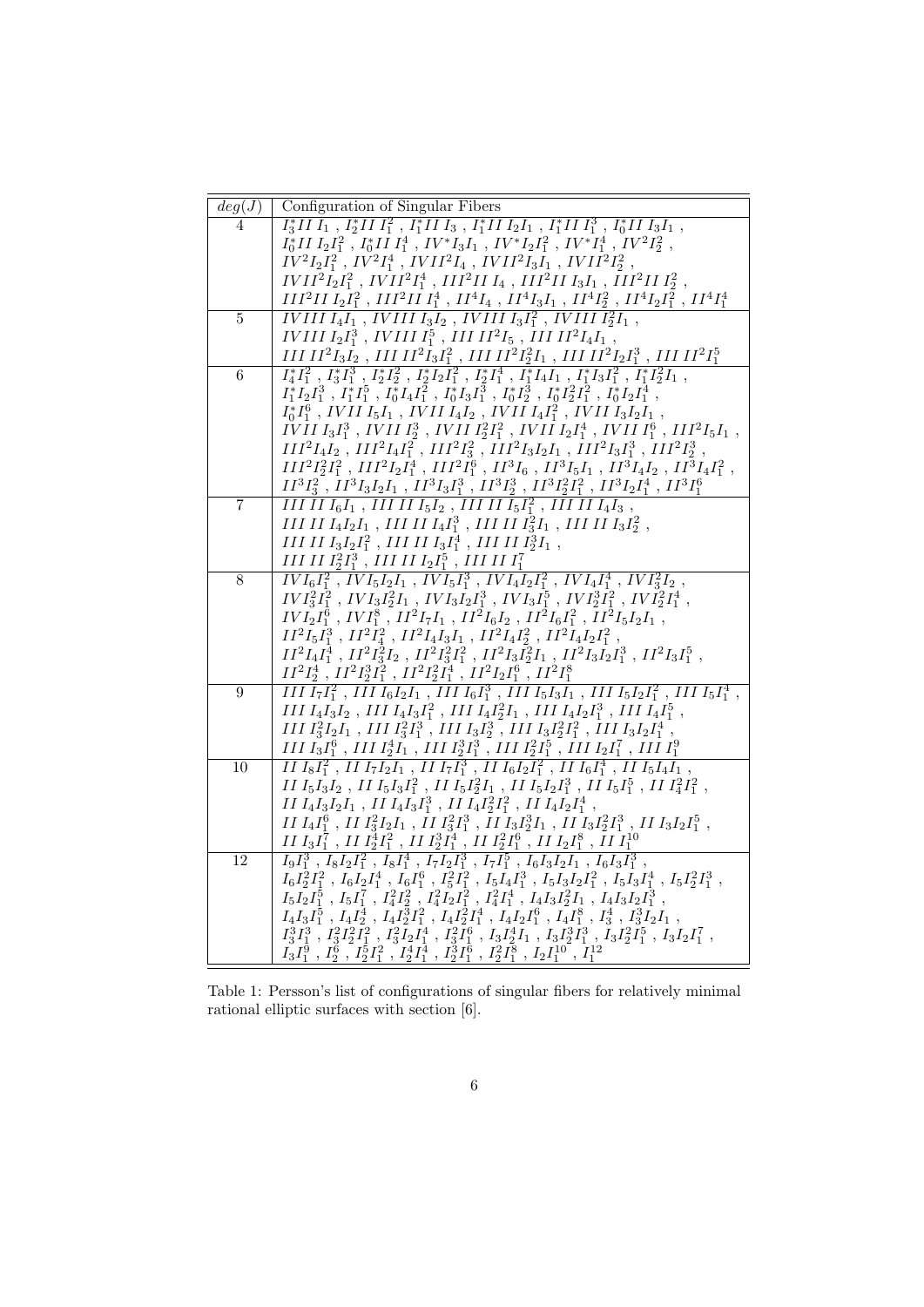### 3 Automorphisms of Rational Elliptic Surfaces

In this section, we examine the structure of the group  $Aut(B)$  of the automorphisms of the relatively minimal rational elliptic surface B with section. The groups  $Aut_B(\mathbb{P}^1)$  of induced automorphisms on the base curve  $\mathbb{P}^1$  and the group  $Aut_{\sigma}(B)$  of the automorphisms preserving the zero section of B are defined together with the group homomorphisms  $\phi$  and  $\psi$  from  $Aut(B)$  onto each of these groups, respectively. Theorem 3.0.1 shows that  $Aut(B) = MW(B) \rtimes Aut_{\sigma}(B)$ .

Let  $\beta : B \to \mathbb{P}^1$  be a relatively minimal rational elliptic surface with section and  $\tau : B \to B$  be an automorphism of B (a biholomorphic map). The canonical divisor class  $K_B$  of B is preserved by every automorphism. The canonical class formula for elliptic surfaces gives  $K_B = -F$  where F is the class of the fiber of the map  $\beta$  for *rational* elliptic surfaces B. Furthermore,  $|F|$  is a pencil, hence  $\tau$  maps every fiber of  $\beta$  to a fiber. This shows that every automorphism  $\tau$ of B induces an automorphism  $\tau_B$  on  $\mathbb{P}^1$  making the following diagram commute:

$$
\begin{array}{ccc}\nB & \xrightarrow{\tau} & B \\
\beta & & \downarrow{\beta} \\
\mathbb{P}^1 & \xrightarrow{\tau_{\mathbb{P}^1}} & \mathbb{P}^1\n\end{array}
$$

This gives a group homomorphism:

$$
\phi: Aut(B) \to Aut(\mathbb{P}^1), \tau \mapsto \tau_{\mathbb{P}^1}.
$$
 (1)

We denote the group of induced automorphisms on  $\mathbb{P}^1$  by

$$
Aut_B(\mathbb{P}^1) = \phi(Aut(B)).
$$
\n(2)

The sections of the map  $\beta : B \to \mathbb{P}^1$  form an abelian group called the Mordell-Weil group of B, and denoted by  $MW(B)$ . If  $\sigma_1$  and  $\sigma_2$  are two sections  $\sigma_1 + \sigma_2$  in  $MW(B)$  is obtained by performing the group law in every smooth fiber of  $\beta$ , which is an elliptic curve. The intersection of  $\sigma_1 + \sigma_2$  with singular fibers is determined by taking the closure of what is obtained in smooth fibers. Each element  $\zeta$  of  $MW(B)$  can be identified with an automorphism  $t_{\zeta}$  of B, namely the translation by the section  $\zeta$ , which acts on every smooth fiber as the translation in the elliptic curve by the intersection of the section with the elliptic curve. With this identification the Mordell-Weil group of B embeds in the automorphism group of  $B$  as the group of translations by sections. We will see  $MW(B)$  as a subgroup of  $Aut(B)$ .

$$
MW(B) \hookrightarrow Aut(B), \zeta \mapsto t_{\zeta}.
$$
 (3)

 $t_{\zeta}$  induces the identity  $\mathbb{I}_{\mathbb{P}^1}$  on  $\mathbb{P}^1$ .

$$
\phi(t_{\zeta}) = \mathbb{I}_{\mathbb{P}^1}.\tag{4}
$$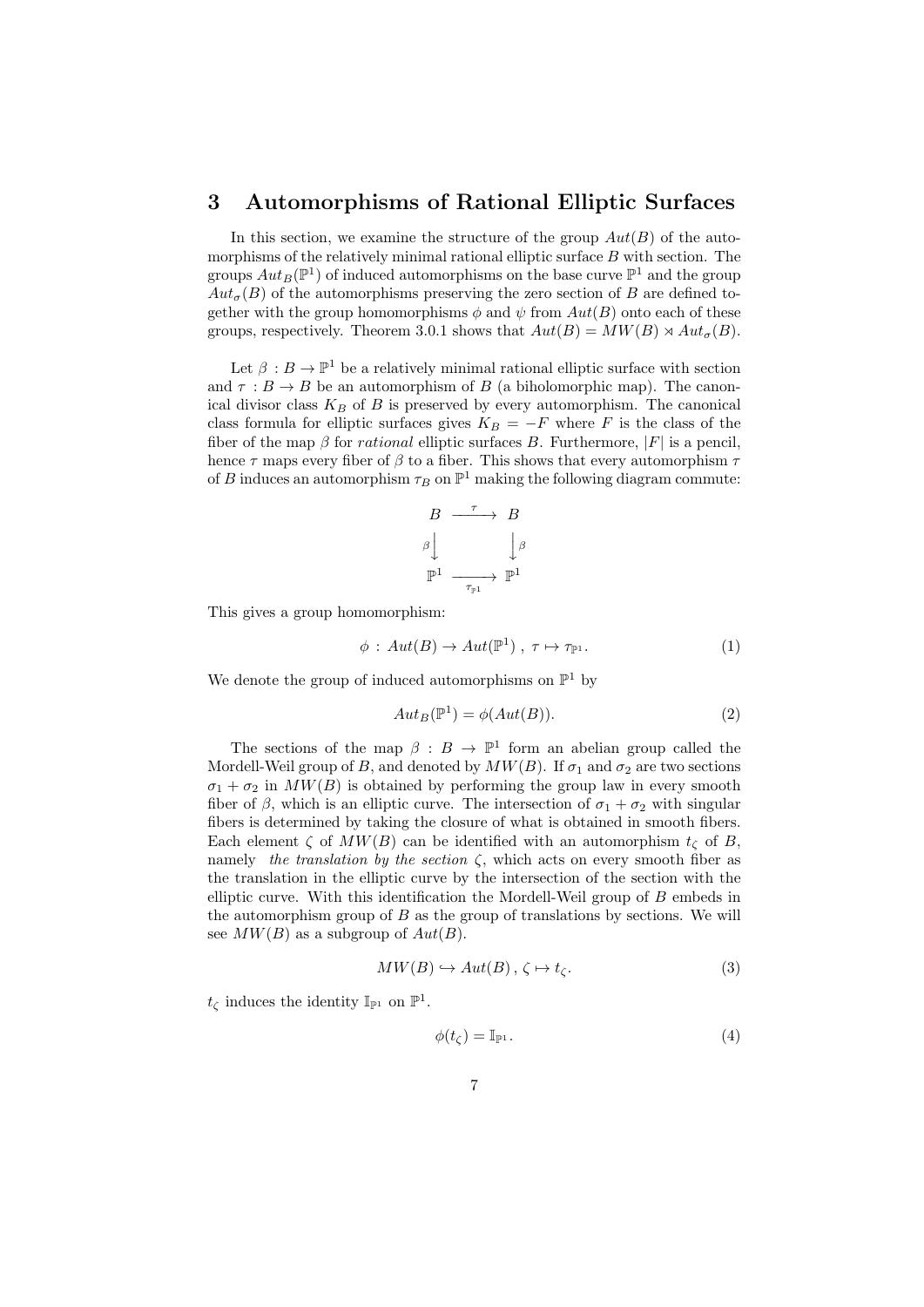For every rational elliptic surface  $B$  with section, there is an automorphism  $-\mathbb{I} \in Aut(B)$  which acts on every smooth fiber as the inversion of the group law. This automorphism also induces the identity on  $\mathbb{P}^1$ .

$$
\phi(-\mathbb{I}) = \mathbb{I}_{\mathbb{P}^1}.\tag{5}
$$

−I is an involution.

$$
(-\mathbb{I})^2 = (-\mathbb{I}) \circ (-\mathbb{I}) = \mathbb{I}
$$
 (6)

where  $\mathbb I$  denotes the identity map on  $B$ .

We define a subgroup of  $Aut(B)$  by:

$$
Aut_{\sigma}(B) = \{ \tau \in Aut(B) | \tau(\sigma) = \sigma \}
$$
\n<sup>(7)</sup>

where  $\sigma$  is the zero section of B, the zero of  $MW(B)$ .  $Aut_{\sigma}(B)$  is the group of automorphisms preserving the zero section of B. We can define a map

$$
\psi : Aut(B) \to Aut_{\sigma}(B)
$$
  

$$
\tau \mapsto \alpha = t_{-\tau(\sigma)} \circ \tau
$$
 (8)

Composing  $\tau$  with the translation by the inverse of the section  $\tau(\sigma)$  gives an automorphism which maps the zero section  $\sigma$  to itself as a set.  $\alpha = \psi(\tau)$  is called the *linearization* of  $\tau$ .

 $\alpha = \psi(\tau)$  preserves the zero section  $\sigma$ , thus when restricted to a smooth fiber it maps the zero of this elliptic curve to the zero of another elliptic curve, hence is a group isomorphism between the elliptic curves. Then for any section  $\zeta$  we have;

$$
\alpha \circ t_{\zeta} = t_{\alpha(\zeta)} \circ \alpha. \tag{9}
$$

Using this we can show that  $\psi$  is a group homomorphism since

$$
\psi(\tau_1) \circ \psi(\tau_2) = \psi(\tau_1) \circ t_{-\tau_2(\sigma)} \circ \tau_2 = t_{-\psi(\tau_1)(\tau_2(\sigma))} \circ \psi(\tau_1) \circ \tau_2
$$
  
=  $t_{-(-\tau_1(\sigma) + \tau_1(\tau_2(\sigma)))} \circ t_{-\tau_1(\sigma)} \circ \tau_1 \circ \tau_2 = t_{-\tau_1(\tau_2(\sigma))} \circ \tau_1 \circ \tau_2$   
=  $\psi(\tau_1 \circ \tau_2).$  (10)

The kernel of this group homomorphism  $\psi$  consists of the automorphisms  $\tau$ such that  $\psi(\tau) = t_{-\tau(\sigma)} \circ \tau = \mathbb{I}$ , thus  $\tau = t_{\tau(\sigma)}$ . Then the kernel is the group of translations by sections

$$
Ker(\psi) = MW(B). \tag{11}
$$

This gives the following short exact sequence

$$
1 \to MW(B) \hookrightarrow Aut(B) \xrightarrow{\psi} Aut_{\sigma}(B) \to 1. \tag{12}
$$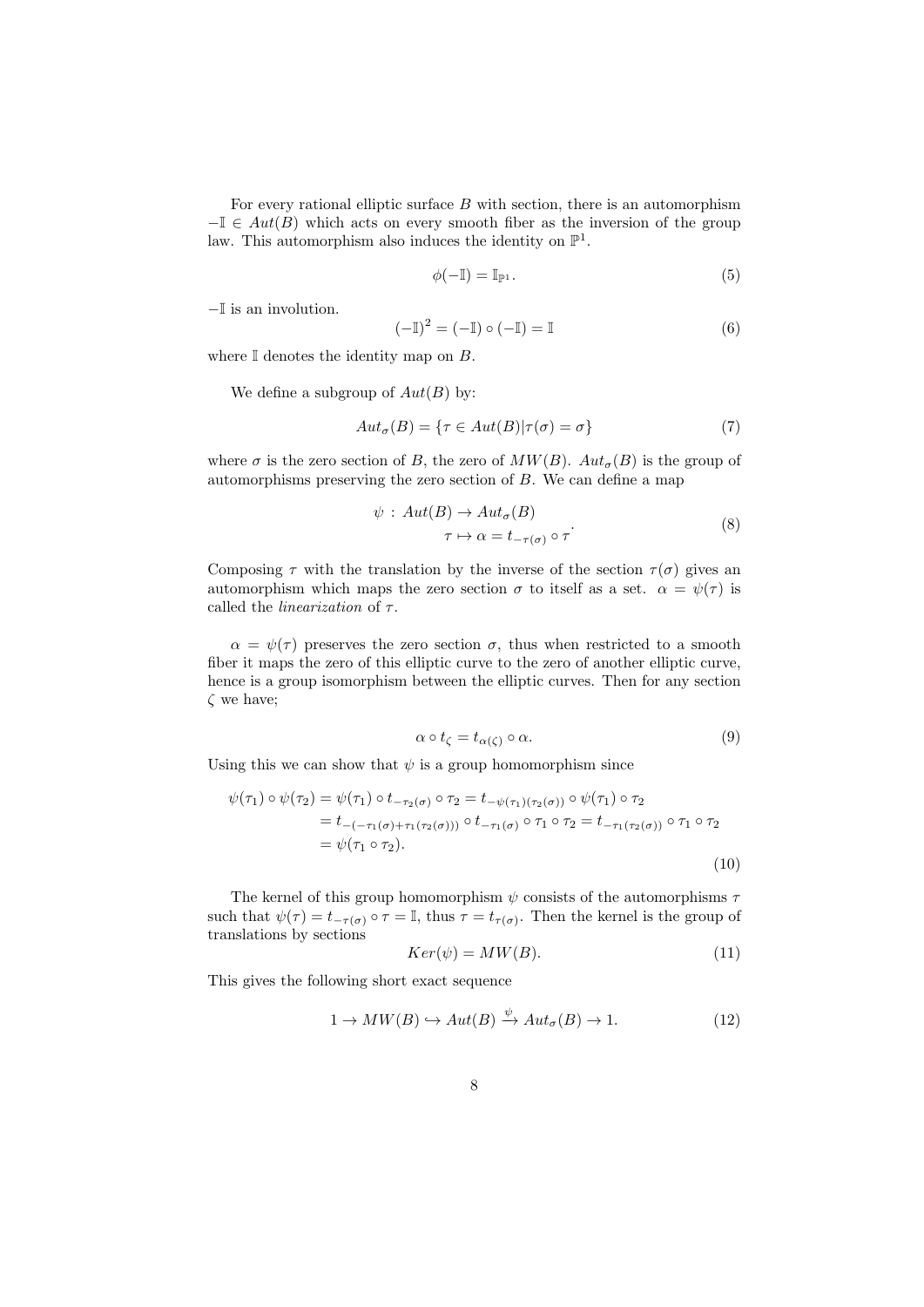Theorem 3.0.1. The automorphism group of a relatively minimal rational elliptic surface B with section is isomorphic to the semi-direct product of the Mordell-Weil group of B and the subgroup of automorphisms preserving the zero section.

$$
Aut(B) = MW(B) \rtimes Aut_{\sigma}(B).
$$

The action of  $Aut_{\sigma}(B)$  on  $MW(B)$  is given by:

$$
\alpha \cdot t_{\zeta} = t_{\alpha(\zeta)} \text{ for all } \alpha \in Aut_{\sigma}(B), \zeta \in MW(B)
$$

so that the group operation in the semi-direct product is:

$$
(t_{\zeta_1} \circ \alpha_1)(t_{\zeta_2} \circ \alpha_2) = ((t_{\zeta_1} \circ (\alpha_1 \cdot t_{\zeta_2})) \circ (\alpha_1 \circ \alpha_2))
$$
  
=  $(t_{\zeta_1 + \alpha_1(\zeta_2)} \circ (\alpha_1 \circ \alpha_2)).$ 

*Proof.* Both  $MW(B)$  and  $Aut_{\sigma}(B)$  are subgroups of  $Aut(B)$ , hence the short exact sequence above gives the semi-direct product statement. For the action we have

$$
\alpha \cdot t_{\zeta} = \alpha \circ t_{\zeta} \circ \alpha^{-1} = t_{\alpha(\zeta)} \circ \alpha \circ \alpha^{-1} = t_{\alpha(\zeta)}.
$$

 $\Box$ 

The Mordell-Weil groups of relatively minimal rational elliptic surfaces with section have been completely classified in terms of the configurations of singular fibers on the surfaces by Oguiso and Shioda [9]. Our aim in this dissertation is to give the other component of the semi-direct product structure of  $Aut(B)$ , namely the subgroup  $Aut_{\sigma}(B)$ .

Unless stated otherwise, elliptic surfaces are assumed relatively minimal and with section in the following sections.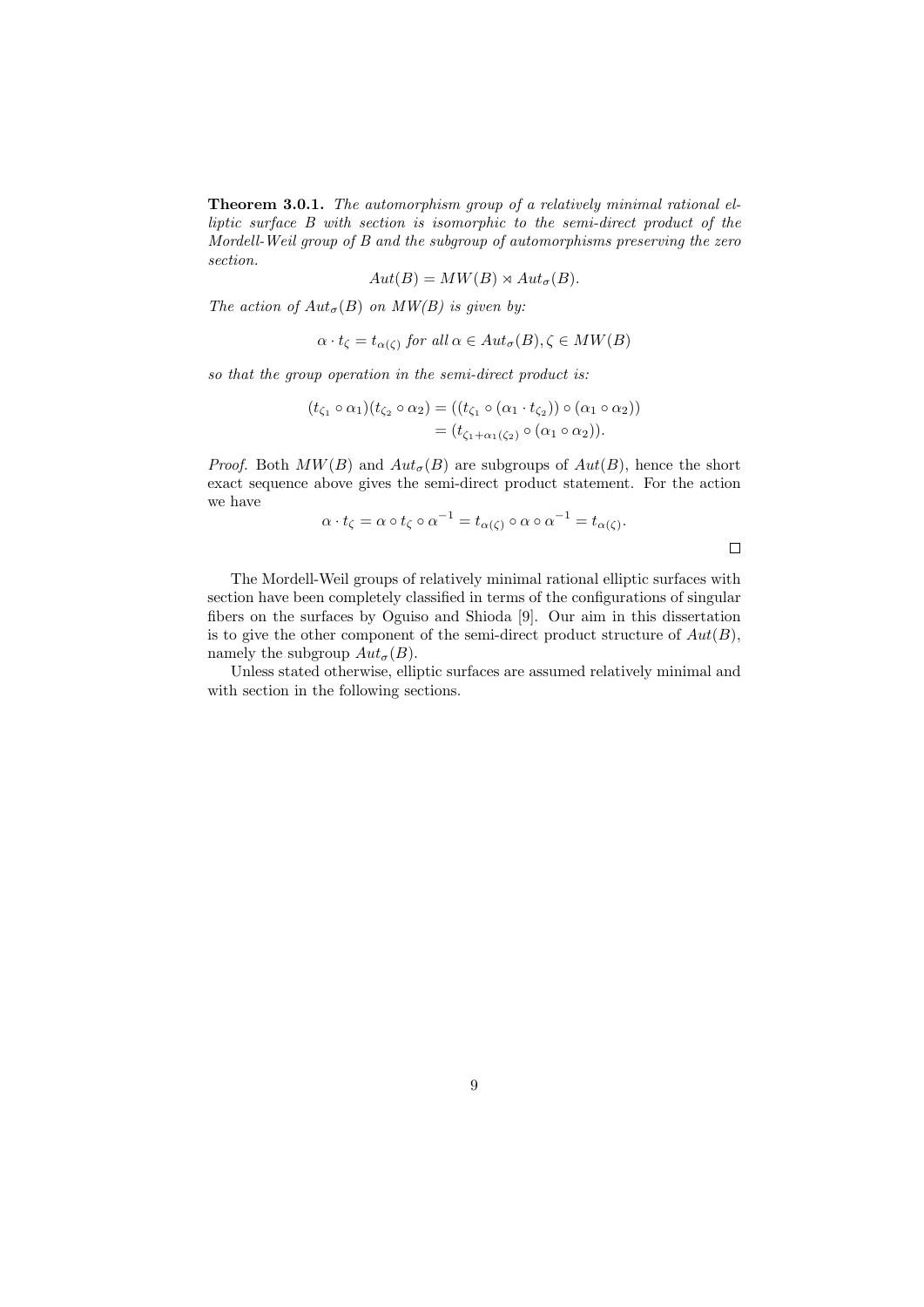## 4 Induced Automorphisms on  $\mathbb{P}^1$

In this section, we first study the orders of automorphisms induced on the base curve  $\mathbb{P}^1$  by the automorphisms of the rational elliptic surface B. The points on  $\mathbb{P}^1$  corresponding to the singular fibers of B are special points which bring useful combinatorial criteria on possible orders of induced automorphisms. Using these criteria, we present the possible orders of induced automorphisms (without proving existence) for each configuration of singular fibers in Table 2 and 3. In the subsection 4.2, we examine the group  $Aut_B(\mathbb{P}^1)$ . We show in Proposition 4.2.3 that if the J-map is not constant,  $Aut_B(\mathbb{P}^1)$  is one of the groups  $\mathbb{Z}/n\mathbb{Z}$   $(n \leq 12, n \neq 11), \mathbb{Z}/2\mathbb{Z} \times \mathbb{Z}/2\mathbb{Z}, D_3, D_4, D_6$  or  $A_4$ , and we give the lists of the configurations of singular fibers corresponding to the non-cyclic ones.

#### 4.1 Orders of induced automorphisms

**Lemma 4.1.1.** For every automorphism  $\tau \in Aut(B)$ , the following diagram commutes.

$$
\begin{array}{ccc}\nB & \xrightarrow{\tau} & B \\
\downarrow{\beta} & & \downarrow{\beta} \\
\mathbb{P}^1 & \xrightarrow{\tau_{\mathbb{P}^1}} & \mathbb{P}^1 \\
\downarrow{J} & J\swarrow \\
\mathbb{P}^1\n\end{array}
$$

*Proof.* As discussed before,  $\tau$  maps the fibers of  $\beta$  to fibers.  $\tau$  has an inverse. When restricted to a fiber,  $\tau$  becomes an invertible map between two fibers. Then the singular fibers map to singular fibers of the same type (II maps to a II fiber,  $I_n$  maps to an  $I_n$  etc.) since each type has a different homeomorphism class. On smooth fibers  $\tau$  is biholomorphic, hence the J-values of the elliptic curves permuted by  $\tau$  are the same. There is only one J-value that a singular fiber a given type can take except for the singular fiber type  $I_0^*$  which can take any J-value. But B can have at most two  $I_0^*$  fibers, in which case the J-map is constant. In any case, the J-values of the fibers which are mapped to each other by  $\tau$  are the same.  $\Box$ 

**Proposition 4.1.2.** If  $\tau_{\mathbb{P}^1} = \phi(\tau)$  is the automorphism induced on  $\mathbb{P}^1$  by  $\tau \in Aut(B), n = ord(\tau_{\mathbb{P}^1})$  and  $d = deg(J) > 0$ , then n is finite and n|d.

Proof.  $\tau_{\mathbb{P}^1}$  permutes the points in  $J^{-1}(x)$  for all x by the commutativity of the above diagram. Pick three distinct points x. Some finite power of  $\tau_{\mathbb{P}^1}$  will fix every point in  $J^{-1}(x)$  for these three values of x, hence will fix at least three points in  $\mathbb{P}^1$ , then it is the identity. Therefore,  $n = ord(\tau_{\mathbb{P}^1})$  is finite. Then  $\tau_{\mathbb{P}^1}$ fixes two points of  $\mathbb{P}^1$  and all other orbits have *n* points. For generic x,  $J^{-1}(x)$ consists of d distinct points and the permutation of these d points by  $\tau_{\mathbb{P}^1}$  is by *n*-cycles. Thus,  $n|d$ .  $\Box$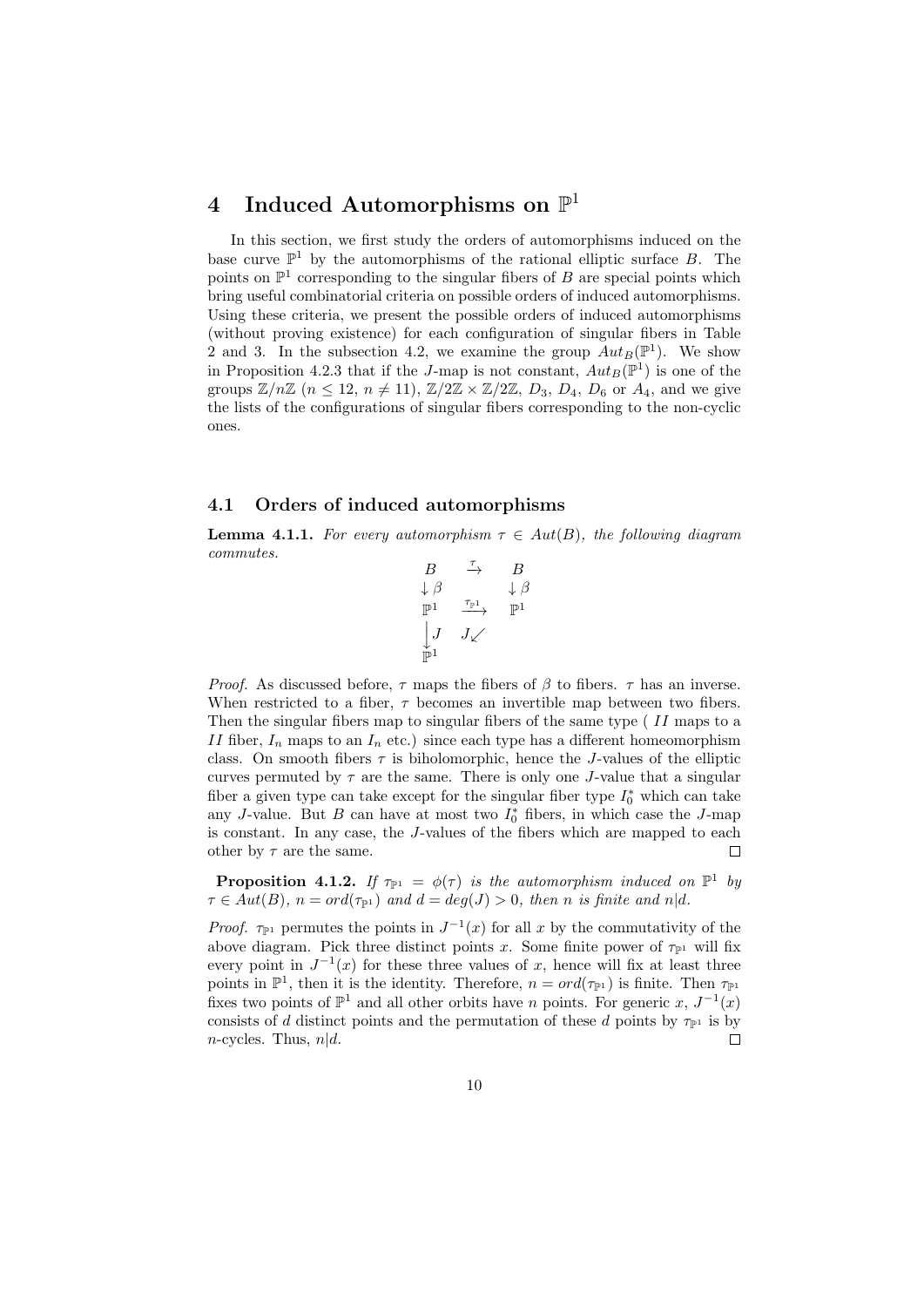If we know the configuration of singular fibers on  $B$ , then using the above lemma and proposition, we can list the possible values of  $n = ord(\tau_{\mathbb{P}^1})$ . Below, we give a table of the configurations of singular fibers and the possible values of n which is the order of an automorphism induced on  $\mathbb{P}^1$  by an automorphism of an elliptic surface B with this configuration of singular fibers. The criteria we use for determining these possible values of  $n$  are as follows:

• The singular fibers of the same type are permuted by  $\tau$ , so the points in  $\mathbb{P}^1$  corresponding to those singular fibers are permuted by  $\tau_{\mathbb{P}^1}$ .

• If  $i_k$  and  $i_k^*$  are the numbers of the  $I_k$  and  $I_k^*$  fibers on B, then  $deg(J)$  =  $d = \sum k(i_k + i_k^*)$  and  $n|d$ .

• If  $n > 1$  then there are 2 fixed points of  $\tau_{\mathbb{P}^1}$ . Then after a change of coordinates,  $\tau_{\mathbb{P}^1}$  is the rotation of order n on  $\mathbb{P}^1$ , so all the orbits except for the fixed points must have n points.

• The multiplicity of the J-map is the same on x and  $\tau_{\mathbb{P}^1}(x)$  for all x.

• If there are three distinct singular fiber types each appearing only once in the configuration of singular fibers of the surface  $B$ , then  $n = 1$  since an automorphism of  $\mathbb{P}^1$  fixing three points must be the identity. For such B, we have  $Aut_B(\mathbb{P}^1) = 0.$ 

Note that all possible configurations of singular fibers have been classified by Persson [10] and Miranda [6]. In Table 2 below, we only include the configurations for which  $n > 1$  is possible subject to the above criteria. This table does not give the *existing* values of  $n$ , but just the candidate values of  $n$ . Those are the numbers we get by applying only the criteria described above.

Table 3 lists all the configurations of singular fibers for which  $n$  must be 1 subject to the above criteria. For elliptic surfaces  $B$  with such configurations  $Aut_B(\mathbb{P}^1) = 0.$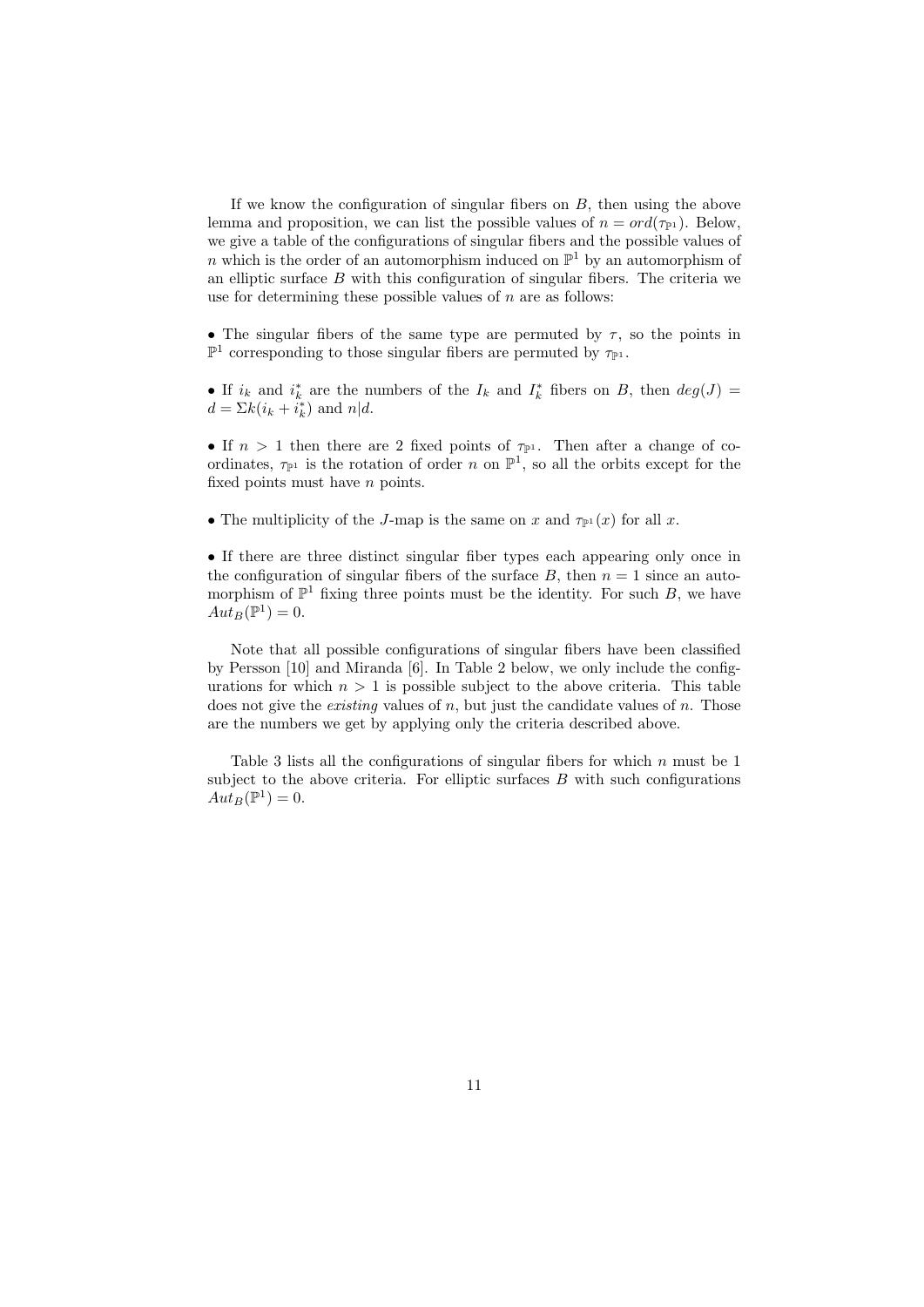| $\boldsymbol{d}$ | $\it n$                      | Configuration of Singular Fibers                                                                                                                                                                         |
|------------------|------------------------------|----------------------------------------------------------------------------------------------------------------------------------------------------------------------------------------------------------|
| $\theta$         |                              | $II^*II$ , $III^*III$ , $IV^*IV$ , $I_0^*I_0^*$                                                                                                                                                          |
|                  | $\overline{2}$               | $\overline{I_0^* III\ III}$ , $IV^* III\ II$ , $IVIVIII\ II$                                                                                                                                             |
|                  | 2 or 3                       | $I_0^*III$ $II$ $II$ $IVIVIV$                                                                                                                                                                            |
|                  | $2,3$ or $4$                 | <u>IVII II II II , III III III III</u>                                                                                                                                                                   |
|                  | $2,3,4,5$ or 6               | IIIIIIIIIII                                                                                                                                                                                              |
| $\overline{2}$   | $\overline{2}$               | $I_2^*II^2$ , $I_0^*IVI_1^2$ , $I_0^*II^2I_2$ , $I_0^*II^2I_1^2$ , $II^*I_1^2$ ,                                                                                                                         |
|                  |                              | $\overline{IVIII^2I_2}$ , $\overline{IVIII^2I_1^2}$ , $III^2II^2I_2$ , $III^2II^2I_1^2$                                                                                                                  |
| 3                | 3                            | $I_0^*III$ $I_1^3$ , $III^*I_1^3$ , $III^3I_3$ , $III$ $II^3I_1^3$ , $III$ $II^3I_3$ , $III^3I_1^3$                                                                                                      |
| 4                | $\overline{2}$               | $I_2^*II I_1^2$ , $IV^*I_2I_1^2$ , $IV^2I_2^2$ , $IV^2I_2I_1^2$ , $IV^2I_1^4$ ,                                                                                                                          |
|                  |                              | $IVII^2I_4$ , $IVII^2I_2^2$ , $IVII^2I_2I_1^2$ , $IVII^2I_1^4$ ,                                                                                                                                         |
|                  |                              | $III^2III_2^2$ , $III^2III_1^4$ , $II^4I_3I_1$ , $II^4I_2^2$ , $II^4I_2I_1^2$                                                                                                                            |
|                  | $2$ or $4$                   | $I_0^*III_1^4$ , $IV^*I_1^4$ , $II^4I_4$ , $II^4I_1^4$                                                                                                                                                   |
| 5                | 5                            | $IVIIII_1^5$                                                                                                                                                                                             |
| 6                | $\overline{2}$               | $I_4^*I_1^2$ , $I_2^*I_2^2$ , $I_2^*I_1^4$ , $I_0^*I_4I_1^2$ , $I_0^*I_2^2I_1^2$ , $I_0^*I_2I_1^4$ ,                                                                                                     |
|                  |                              | $III^2I_5I_1$ , $III^2I_4I_2$ , $III^2I_4I_1^2$ , $III^2I_3^2$ , $III^2I_3I_1^3$ ,                                                                                                                       |
|                  |                              | $III^2I_2^3$ , $III^2I_2^2I_1^2$ , $III^2I_2I_1^4$ , $III^2I_1^6$ , $II^3I_3^2$ , $II^3I_2^2I_1^2$                                                                                                       |
|                  | $\overline{3}$               | $I_3^*I_1^3$ , $I_0^*I_3I_1^3$ , IVII $I_2^3$ , IVII $I_1^6$ , II <sup>3</sup> $I_6$ , II <sup>3</sup> $I_3I_1^3$ , II <sup>3</sup> $I_2^3$                                                              |
|                  | $\overline{2 \text{ or } 3}$ | $I_0^* \bar{I}_2^3$ , $II^3 \bar{I}_1^6$                                                                                                                                                                 |
|                  | $2,3$ or 6                   | $I_0^* I_1^6$                                                                                                                                                                                            |
| 7                | $\overline{7}$               | $\overline{IIIIII_1^7}$                                                                                                                                                                                  |
| 8                | $\overline{2}$               | $\frac{IVI_6I_1^2}{IVI_6I_1^2}$ , $\frac{IVI_3^2I_2}{IVI_3^2I_1^2}$ , $\frac{IVI_2^3I_1^2}{IVI_2^2I_1^4}$ ,                                                                                              |
|                  |                              | $IVI_2I_1^6$ , $II^2I_7I_1$ , $II^2I_6I_2$ , $II^2I_6I_1^2$ , $II^2I_5I_1^3$ , $II^2I_4^2$ ,                                                                                                             |
|                  |                              | $II^2I_4I_2^2$ , $II^2I_4I_2I_1^2$ , $II^2I_4I_1^4$ , $II^2I_3^2I_2$ , $II^2I_3^2I_1^2$ ,                                                                                                                |
|                  |                              | $II^2I_3I_2^2I_1$ , $II^2I_3I_1^5$ , $II^2I_2^3I_1^2$ , $II^2I_2^2I_1^4$ , $II^2I_2I_1^6$                                                                                                                |
|                  | $2$ or $4$<br>$2,4$ or $8$   | $\overline{IVI_4I_1^4$ , $II^2I_2^4$ , $II^2I_1^8$<br>$\overline{IVI_1^8}$                                                                                                                               |
|                  |                              |                                                                                                                                                                                                          |
| 9                | $\overline{3}$               | $\overline{III}\ I_6 I_1^3$ , $\overline{III}\ I_3 I_2^3$ , $\overline{III}\ I_3 I_1^6$ , $\overline{III}\ I_2^3 I_1^3$<br>$IIII_1^9$                                                                    |
|                  | $3$ or $9$                   |                                                                                                                                                                                                          |
| 10               | $\overline{2}$               | $\frac{1}{2}I_1^2I_1^2$ , $\frac{1}{3}I_2^2$ , $\frac{1}{3}I_1^2I_1^4$ , $\frac{1}{2}I_1^4I_2^2$ , $\frac{1}{2}I_1^2I_1^6$                                                                               |
|                  | $\overline{5}$               | $\overline{II}\,I_5I_1^5$<br>$\overline{II}I_1^{10}$                                                                                                                                                     |
|                  | $2,5$ or $10$                |                                                                                                                                                                                                          |
| 12               | $\overline{2}$               | $I_8I_2I_1^2$ , $I_7I_1^5$ , $I_6I_2^2I_1^2$ , $I_6I_2I_1^4$ , $I_5^2I_1^2$ , $I_5I_3I_1^4$ ,                                                                                                            |
|                  |                              | $I_5I_2^2I_1^3$ , $I_5I_1^7$ , $I_4^2I_2^2$ , $I_4^2I_2I_1^2$ , $I_4^2I_1^4$ , $I_4I_2^3I_1^2$<br>$I_4I_2^2I_1^4$ , $I_4I_2I_1^6$ , $I_3^2I_2^2I_1^2$ , $I_3^2I_2I_1^4$ , $I_3^2I_1^6$ , $I_3I_2^4I_1$ , |
|                  |                              | $I_3I_2^2I_1^5$ , $I_2^5I_1^2$ , $I_2^2I_1^8$ , $I_2I_1^{10}$                                                                                                                                            |
|                  | $\overline{3}$               | $I_{3}I_{2}^{3}I_{1}^{3}$                                                                                                                                                                                |
|                  | $2$ or $3$                   | $\overline{I_9I_1^3}$ , $\overline{I_3^3I_1^3}$ , $\overline{I_3I_1^9}$ , $\overline{I_2^3I_1^6}$                                                                                                        |
|                  | $2\ \mathrm{or}\ 4$          | $\overline{I_8I_1^4$ , $\overline{I_4I_2^4}$ , $\overline{I_4I_1^8}$ , $\overline{I_2^4I_1^4}$                                                                                                           |
|                  | $2,3$ or $4$                 | $I_3^4$                                                                                                                                                                                                  |
|                  | $2,3$ or $6$                 | $I_6I_1^6$ , $I_2^6$                                                                                                                                                                                     |
|                  | $2,3,4,6$ or $12$            | $I_1^{12}$                                                                                                                                                                                               |

Table 2: The possible orders *n* of induced automorphisms on  $\mathbb{P}^1$ ,  $d = deg(J)$ .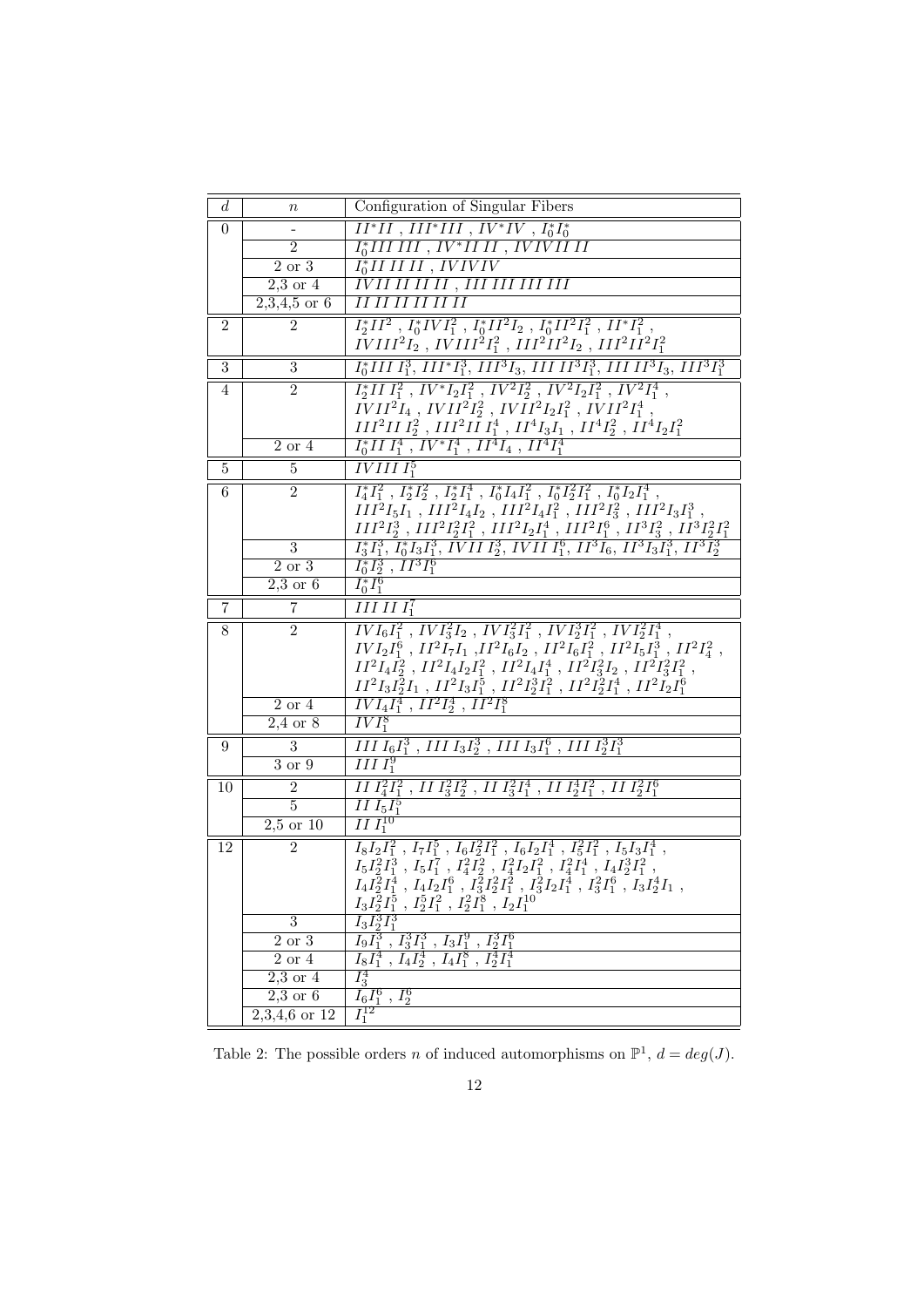| $d_{\cdot}$    | Configuration of Singular Fibers                                                                                                                                                                                                      |
|----------------|---------------------------------------------------------------------------------------------------------------------------------------------------------------------------------------------------------------------------------------|
| $\mathbf{1}$   | $I_1^*IIIII$ , $I_0^*IIIIII_1$ , $IV^*IIII_1$ , $III^*III_1$                                                                                                                                                                          |
| $\mathfrak{D}$ | $I_1^*IVI_1, I_1^*II^2I_1, IV^*III_2, IV^*III_1^2$                                                                                                                                                                                    |
| $\mathbf{3}$   | $I_2^*III I_1, I_1^*III I_2, I_1^*III I_1^2, I_0^*III I_2I_1, III^*I_2I_1, IVIII II I_3,$<br>IVIII II $I_2I_1$ , IVIII II $I_1^3$ , III $^3I_2I_1$ , III II $^2I_2I_1$                                                                |
| 4              | $I_3^*II I_1, I_1^*II I_3, I_1^*II I_2I_1, I_1^*II I_1^3, I_0^*II I_2I_1^2, IV^*I_3I_1,$                                                                                                                                              |
|                | $IVII2I3I1$ , $III2II I4$ , $III2II I3I1$ , $III2II I2I12$                                                                                                                                                                            |
| $5^{\circ}$    | <i>IVIII I<sub>4</sub>I<sub>1</sub></i> , <i>IVIII I<sub>3</sub>I<sub>2</sub></i> , <i>IVIII I<sub>3</sub>I</i> <sup>2</sup> <sub>1</sub> , <i>IVIII I</i> <sup>2</sup> <sub>2</sub> <i>I</i> <sub>1</sub> ,                          |
|                | <i>IVIII</i> $I_2I_1^3$ , <i>III</i> $II^2I_5$ , <i>III</i> $II^2I_4I_1$ , <i>III</i> $II^2I_3I_2$ ,                                                                                                                                  |
|                | $III II^2 I_3 I_1^2$ , $III II^2 I_2^2 I_1$ , $III II^2 I_2 I_1^3$ , $III II^2 I_1^5$                                                                                                                                                 |
| 6              | $I_1^*I_4I_1, I_1^*I_3I_1^2, I_1^*I_2I_1^3, I_1^*I_1^5, IVIII_5I_1, IVIII_4I_2,$                                                                                                                                                      |
|                | <i>IVII</i> $I_4I_1^2$ , <i>IVII</i> $I_3I_2I_1$ , <i>IVII</i> $I_3I_1^3$ , <i>IVII</i> $I_2^2I_1^2$ , <i>IVII</i> $I_2I_1^4$ ,<br>$III^2I_3I_2I_1$ , $II^3I_5I_1$ , $II^3I_4I_2$ , $II^3I_4I_1^2$ , $II^3I_3I_2I_1$ , $II^3I_2I_1^4$ |
|                |                                                                                                                                                                                                                                       |
| 7              | III II $I_6I_1$ , III II $I_5I_2$ , III II $I_5I_1^2$ , III II $I_4I_3$ , III II $I_4I_2I_1$ ,<br>III II $I_4I_1^3$ , III II $I_3^2I_1$ , III II $I_3I_2^2$ , III II $I_3I_2I_1^2$ ,                                                  |
|                | III II I $I_3I_1^4$ , III II I $I_2^3I_1$ , III II I $I_2^2I_1^3$ , III II I $I_2I_1^5$                                                                                                                                               |
| 8              | $IVI_5I_2I_1$ , $IVI_5I_1^3$ , $IVI_4I_2I_1^2$ , $IVI_3I_2^2I_1$ , $IVI_3I_2I_1^3$ ,                                                                                                                                                  |
|                | $IVI_3I_1^5$ , $II^2I_5I_2I_1$ , $II^2I_4I_3I_1$ , $II^2I_4I_2I_1^2$ , $II^2I_3I_2I_1^3$                                                                                                                                              |
| 9              | III $I_7I_1^2$ , III $I_6I_2I_1$ , III $I_5I_3I_1$ , III $I_5I_2I_1^2$ , III $I_5I_1^4$ , III $I_4I_3I_2$ ,                                                                                                                           |
|                | III $I_4I_3I_1^2$ , III $I_4I_2^2I_1$ , III $I_4I_2I_1^3$ , III $I_4I_1^5$ , III $I_3^2I_2I_1$ ,                                                                                                                                      |
|                | $III I_3^2 I_1^3$ , $III I_3 I_2^2 I_1^2$ , $III I_3 I_2 I_1^4$ , $III I_2^4 I_1$ , $III I_2^2 I_1^5$ , $III I_2 I_1^7$                                                                                                               |
| 10             | II $I_8I_1^2$ , II $I_7I_2I_1$ , II $I_7I_1^3$ , II $I_6I_2I_1^2$ , II $I_6I_1^4$ , II $I_5I_4I_1$ ,                                                                                                                                  |
|                | II $I_5I_3I_2$ , II $I_5I_3I_1^2$ , II $I_5I_2^2I_1$ , II $I_5I_2I_1^3$ , II $I_4I_3I_2I_1$ ,                                                                                                                                         |
|                | II $I_4I_3I_1^3$ , II $I_4I_2^2I_1^2$ , II $I_4I_2I_1^4$ , II $I_4I_1^6$ , II $I_3^2I_2I_1^2$ ,                                                                                                                                       |
|                | <i>II</i> $I_3I_2^3I_1$ , <i>II</i> $I_3I_2^2I_1^3$ , <i>II</i> $I_3I_2I_1^5$ , <i>II</i> $I_3I_1^7$ , <i>II</i> $I_2^3I_1^4$ , <i>II</i> $I_2I_1^8$                                                                                  |
| 12             | $I_7I_2I_1^3$ , $I_6I_3I_2I_1$ , $I_6I_3I_1^3$ , $I_5I_4I_1^3$ , $I_5I_3I_2I_1^2$ , $I_5I_2I_1^5$ , $I_4I_3I_2^2I_1$ ,                                                                                                                |
|                | $I_4I_3I_2I_1^3$ , $I_4I_3I_1^5$ , $I_3^3I_2I_1$ , $I_3I_2I_1^7$                                                                                                                                                                      |

Table 3: Configurations for which  $n = 1$  subject to Lemma 4.1.1 and Proposition 4.1.2.

Here, we want to give some examples on how we determine the possible orders of induced automorphisms on  $\mathbb{P}^1$  as listed in Table 2 and 3. In the following examples, we make use of Table 4 which shows the multiplicity of the J-map on the points of the base curve  $\mathbb{P}^1$  corresponding to each fiber type.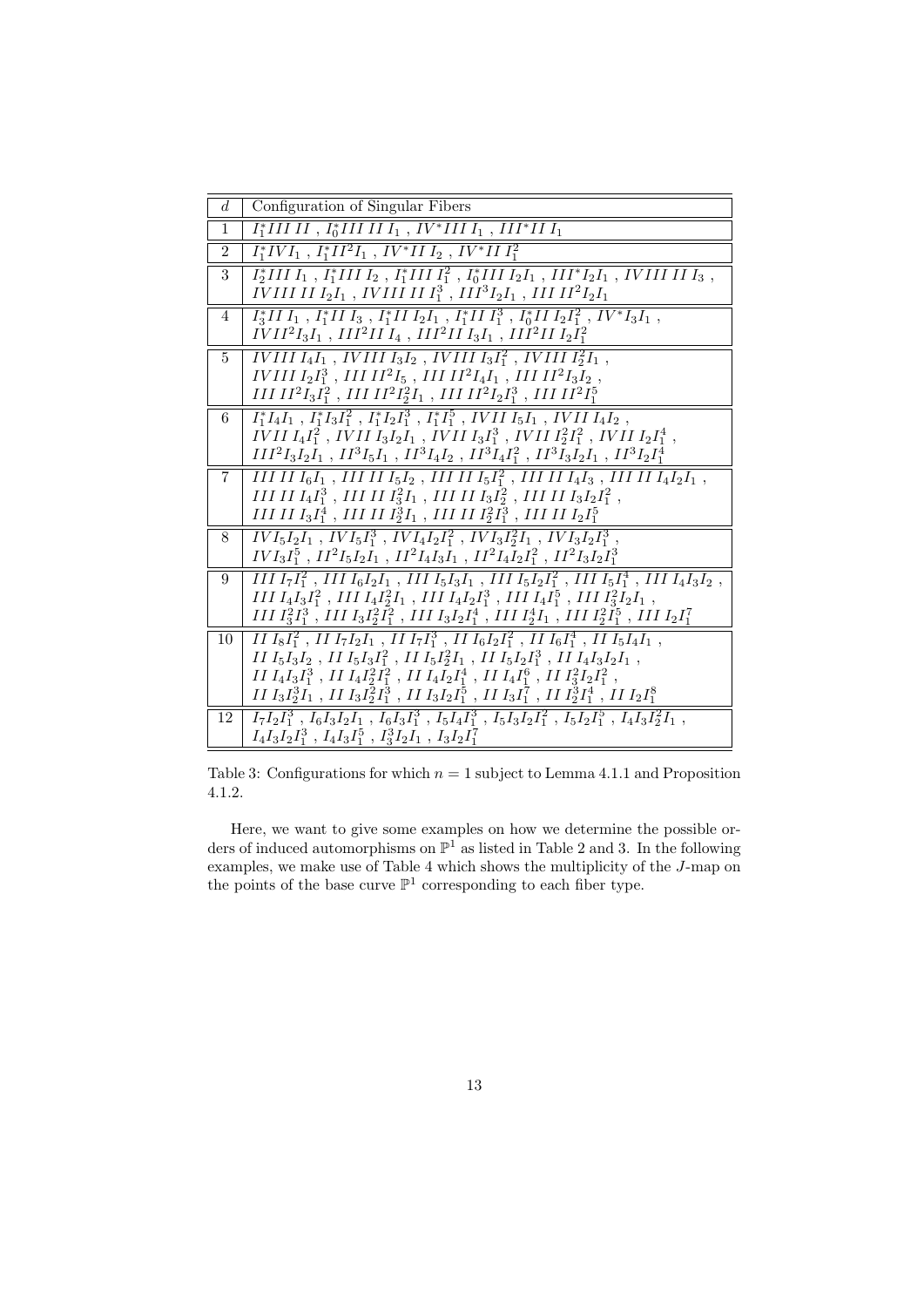| Fiber type over $x \in \mathbb{P}^1$ | J(x)                | Multiplicity of the $J$ -map at $x$ |
|--------------------------------------|---------------------|-------------------------------------|
| $I_n$ or $I_n^*$ $(n \geq 1)$        | $\infty$            | $n_{\rm}$                           |
| III or $III^*$                       |                     | mod 2<br>1.                         |
| II or $IV^*$                         |                     | mod 3<br>$\mathbf{L}$               |
| IV or $II^*$                         |                     | 2 mod 3                             |
| $I_0$ or $I_0^*$                     |                     | $0 \mod 3$                          |
|                                      |                     | $0 \mod 2$                          |
|                                      | $\neq 0, 1, \infty$ | no restriction                      |

Table 4: The multiplicity and the value of the J-map on the points corresponding to each fiber type.

Using this table, we can determine the possible ramifications of the J-map at the points of  $\mathbb{P}^1$  corresponding to each fiber for a given configuration of singular fibers. The total ramification of the J-map is  $2 \cdot deg(J) - 2$  by the Hurwitz's Formula. The multiplicities of the J-map at the points with the same J-value add up to  $deg(J)$ .

#### 4.1.1 Examples

1)  $IVI_3I_2I_1^3$ : The singular fibers IV,  $I_3$  and  $I_2$  appear once in the configuration. Then the points on  $\mathbb{P}^1$  corresponding to these three fibers must be fixed by any induced automorphism, hence every induced automorphism is the identity. Thus,  $n = 1$ .

2)  $IV^*II I_1^2$ : The degree of the J-map is 2. There must be  $I_0$  fibers over  $J = 1$  ( $I_0$  fibers with J-value 1) since there are no  $III$  ,  $III^*$  or  $I_0^*$  fibers in the configuration, and these are the only fibers which can have J-value 1. Multiplicities of the J-map at the points corresponding to the  $I_0$  fibers over  $J = 1$ are congruent to 0 mod 2 from Table 4. These multiplicities should add up to the degree of the  $J$ -map, which is 2. Then, there is only one  $I_0$  with  $J$ -value 1, and the multiplicity of the J-map is 2 at the point corresponding to this  $I_0$ . An induced automorphism must fix that point since there is only one fiber with *J*-value 1, and induced automorphisms permute the points corresponding to the fibers with the same J-value. Induced automorphisms also fix the points corresponding to the  $IV^*$  and  $II$  fibers since these fibers appear only once in the configuration. Hence, there are already three fixed points. Thus,  $n = 1$ .

3)  $I_4I_3I_1^5$ : The points corresponding to  $I_4$  and  $I_3$  are fixed. The points corresponding to the five  $I_1$  fibers are then permuted by *n*-cycles. The degree of the J-map is  $d = 12$ . So  $n/d = 12$  and  $n/5$ . Then  $n = 1$ .

4)  $III^2II I_4$  The degree of the J-map is  $d = 4$ . The total ramification of the J-map is 6. Then, there are  $I_0$  fibers over  $J = 1$  and  $J = 0$  with the multiplicity of the J-map 2 and 3, respectively. The multiplicity of the J-map at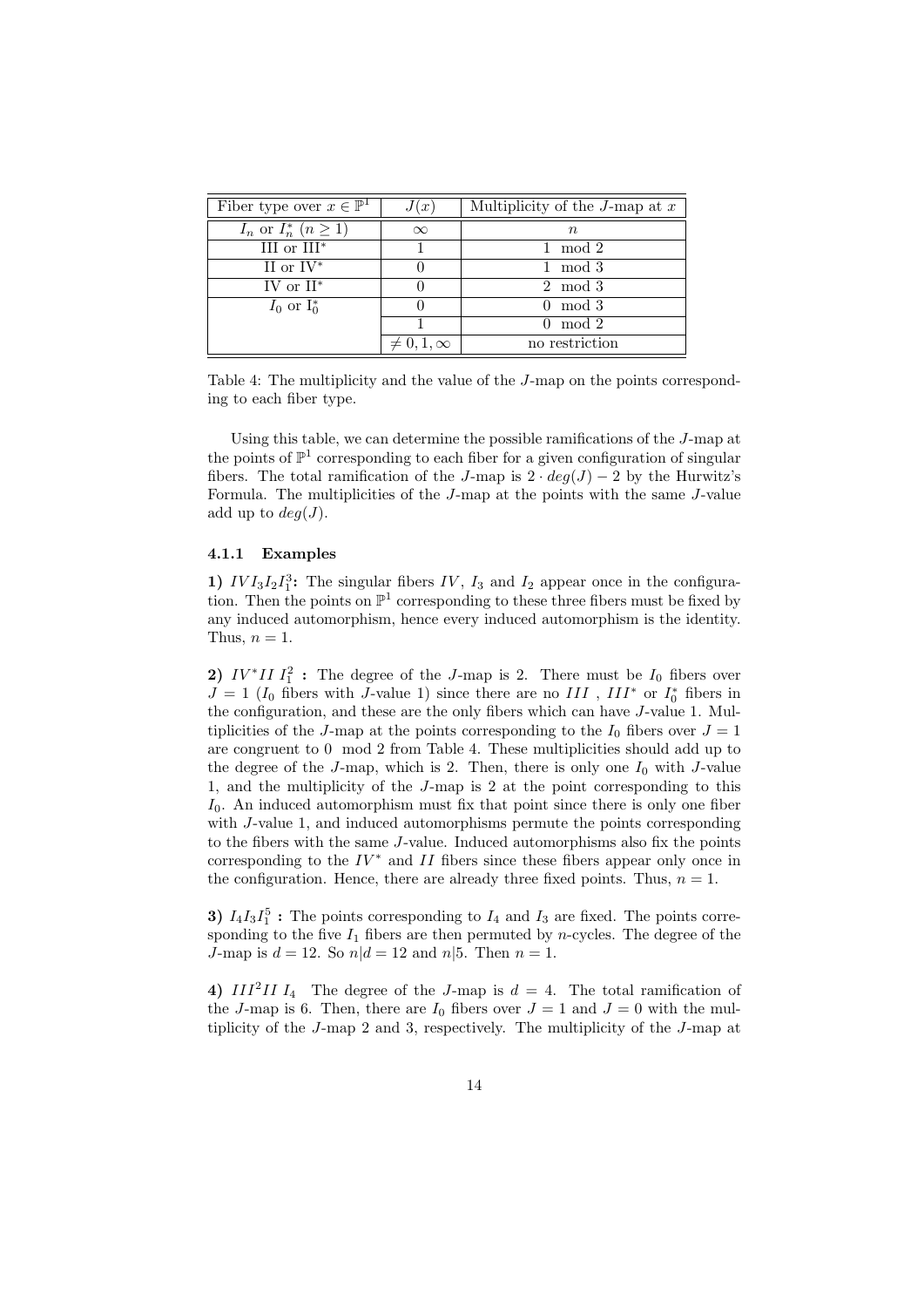(the points corresponding to) III and II must be 1. Together with the (points corresponding to)  $I_4$  and  $II$ , (the points corresponding to) these two  $I_0$  with J-values 0 and 1 must be fixed. There are already four fixed points.  $n = 1$ .

**5**)*III*<sup>2</sup>*II*  $I_2^2$  :  $d = 4$ , the total ramification is 6. *II* is fixed (i.e. the point corresponding to the fiber II is fixed by every induced automorphism. From this point on, we will write so for short). Over  $J = 1$ , we either have two III fibers with the multiplicities of J 3 and 1; or two III fibers and an  $I_0$  with the multiplicities of  $J$  1,1,2. In the former case, both of the  $III$  are fixed since the multiplicities of  $J$  are different, so they cannot be permuted. Then we get three fixed points and  $n = 1$ . In the latter case,  $I_0$  is fixed. Over  $J = 0$  we may have a II with the multiplicity of J 4; or we may have a II and an  $I_0$  with the multiplicities of J 1 and 3. In the latter case, together with the  $I_0$  over  $J = 1$ , the II and  $I_0$  over  $J = 0$  are fixed and  $n = 1$ . In the former case, the total ramification is already 6 with the ramifications at the  $I_0$  over  $J = 1$ , II and the two  $I_2$ . So there is no more ramification. There are four  $I_0$  fibers over any J-value except 0,1 and  $\infty$ . The  $I_0$  over  $J = 1$  and II are fixed and all the other fibers can be permuted by 2-cycles. Hence,  $n = 2$  is possible.

6)  $I_0^* II I_1^4 : d = 4$ , the total ramification of J is 6. *n* can be 1,2 or 4. If we have  $I_0^*$  over  $J = 1$  with the multiplicity of  $J$  4, and  $II$  with the multiplicity of  $J$  4, then there is no other ramification except for the  $I_0^*$  and  $II$ . There are four  $I_0$  fibers over each  $J \neq 1, 0, \infty$ . Fixing  $I_0^*$  and  $II$ , and permuting the other fibers by 4-cycles is possible.  $n = 4$  is possible. Then, if  $\tau$  is an induced automorphism of order  $n = 4, \tau^2$  has order 2.  $n = 2$  is also possible. (Generally, if  $n = k$  is possible and  $m|k$ , then  $n = m$  is also possible.).  $n = 2$  or 4.

7)  $I_0^*I_2^3$ :  $d = 6$ , the total ramification is 10. *n* may be 2, 3 or 6. 6 is not possible since there are three  $I_2$  fibers which must be permuted. We may have three  $I_0$  fibers over  $J = 1$  with the multiplicity of  $J$  2 at each, and one  $I_0^*$  and an  $I_0$  over  $J = 0$  with the multiplicity of J 3 at each. These numbers complete the total ramification to 10 with the ramifications of the  $I_2$  fibers. Fixing the  $I_0$ and  $I_0^*$  over  $J=0$  and permuting the other fibers by 3-cycles is possible.  $n=3$ is possible. Or, we may have two  $I_0$  over  $J = 0$  and one  $I_0^*$  and two  $I_0$  over  $J = 1$ . In this case,  $I_0^*$  and  $I_2$  can be fixed and the other fibers can be permuted by 2-cycles. So,  $n = 2$  or 3.

8)  $II^3I_4I_1^2$ :  $d = 6$ , the total ramification is 10.  $I_4$  is fixed and there are two  $I_1$  fibers. If one of the  $I_1$  fibers is fixed, the other is also fixed since they are permuted. Then, only  $n = 2$  may be possible. Over  $J = 0$ , we may have three II fibers and one  $I_0$  with the multiplicities of  $J$  1,1,1,3; or we may have only three II fibers with the multiplicities of  $J$  1,1,4. In the former case  $I_0$  is fixed and to have  $n = 2$ , one of the II fibers must be fixed, but then we have three fixed points and  $n = 1$ . In the latter case, the II fiber with the multiplicity of J 4 is fixed. But here, over  $J = 1$  we can have three  $I_0$ ; or two  $I_0$  with the multiplicities of  $J$  2,4; or one  $I_0$ . In all of those cases, we must have another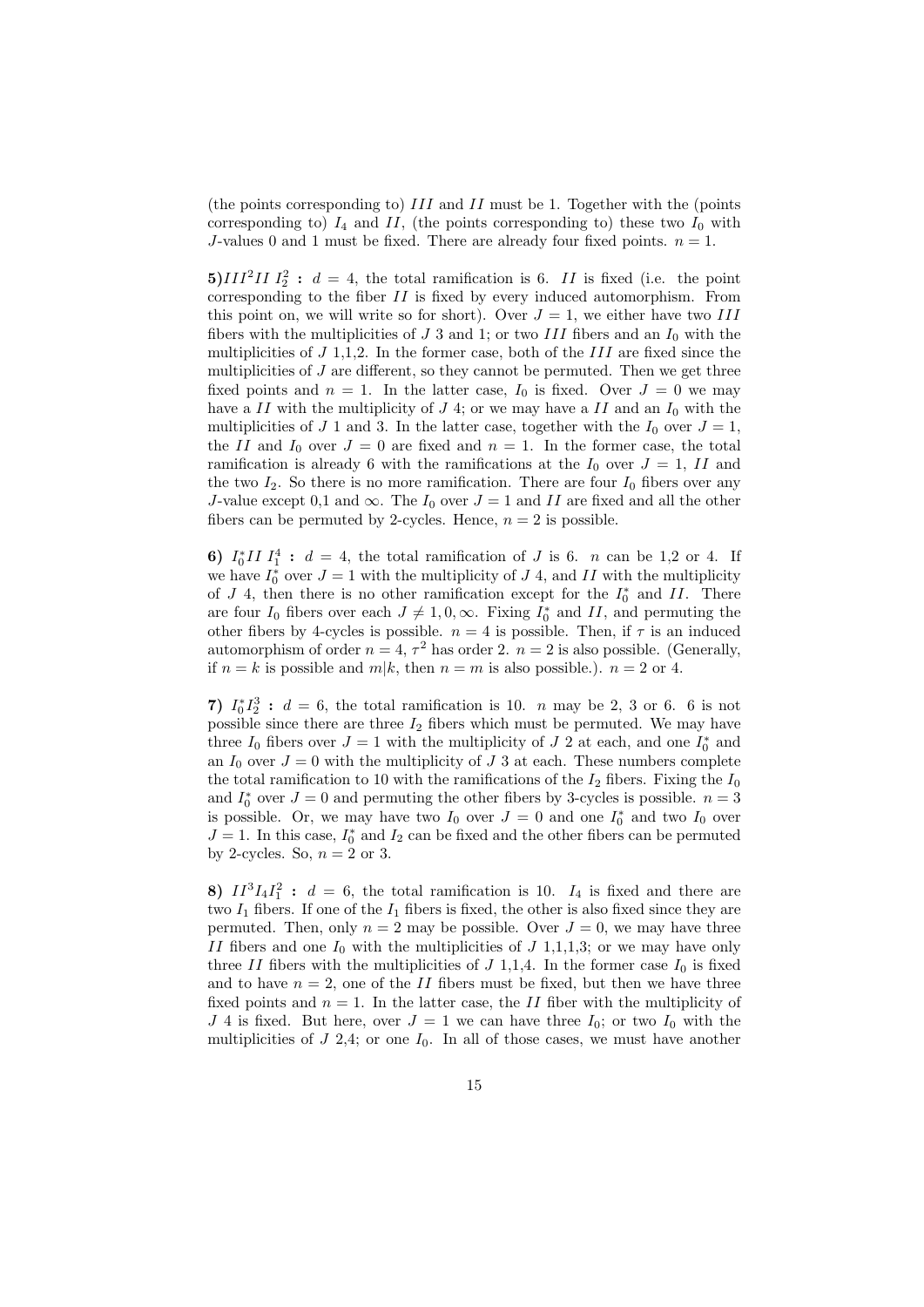fixed point in order to get  $n = 2$ . We again have 3 fixed points and so  $n = 1$ .

**9)**  $II^3I_3I_1^3$  :  $d = 6$ , the total ramification is 10.  $I_3$  is fixed. Since there are three II and three  $I_1$  fibers,  $n = 6$  and  $n = 2$  are not possible. We may have three II and one  $I_0$  over  $J = 0$  with the multiplicities of  $J$  1,1,1,3; three  $I_0$  over  $J = 1$  and another  $J \neq 1, 0, \infty$  with the multiplicities of J 2,2,2. Fixing the  $I_0$ over  $J = 0$  together with  $I_3$  and permuting the others by 3-cycles is possible.  $n = 3$  is possible.

10)  $II^3I_1^6$  :  $d = 6$ , the total ramification is 10. Since there are three II fibers,  $n = 6$  is not possible. We can have  $n = 3$  if there are three II and one  $I_0$  over  $J = 0$  with the multiplicities of  $J$  1,1,1,3; one  $I_0$  over  $J = 1$  with the multiplicity of J 6; and three  $I_0$  over a  $J \neq 0, 1, \infty$  with the multiplicities of J 2,2,2. Here, the  $I_0$  fibers over  $J = 0, 1$  are fixed and the other fibers are permuted in 3-cycles. To have  $n = 2$  possible, we may have three II fibers over  $J = 0$  with the multiplicities of  $J$  1,1,4; one  $I_0$  over  $J = 1$  with the multiplicity of J 6; and four  $I_0$  fibers over a  $J \neq 0, 1, \infty$  with the multiplicities of J 1,1,2,2. Here, the  $I_0$  over  $J = 1$  and the II with the multiplicity of J 4 is fixed and the others are permuted by 2 cycles.  $n = 2$  or 3 is possible.

11)  $I_2^3I_1^6$ :  $d = 12$ , the total ramification is 22. Since there are three  $I_2$  fibers,  $n = 4, 6, 12$  are not possible. We can have  $n = 3$  if there is one  $I_0$  over  $J = 1$ with the multiplicity of J 12, and four  $I_0$  over  $J = 0$  with the multiplicity of J 3 for each. Here, the  $I_0$  over  $J = 1$  and one of the four  $I_0$  fibers over  $J = 0$  are fixed while the others are permuted by 3-cycles. We can have  $n = 2$  if there are three  $I_0$  fibers over  $J = 1$  with the multiplicities of  $J$  4,4,4, and two  $I_0$  over  $J = 0$  with the multiplicities of J 6,6. Here, one of the  $I_0$  over  $J = 1$  and one of the  $I_2$  are fixed while the others are permuted by 2-cycles.  $n = 2$  or 3 is possible.

12)  $I_3^4$ :  $d = 12$ , the total ramification is 12. There are six  $I_0$  over  $J = 1$  with the multiplicity of J 2 for each, and four  $I_0$  over  $J = 0$  with the multiplicity of J 3 for each. Since there are four  $I_3$  fibers,  $n = 6, 12$  are not possible. We can have  $n = 4$  if two of the  $I_0$  over  $J = 1$  are fixed and the other fibers are permuted by 4-cycles. We can have  $n = 3$  if one of the  $I_0$  over  $J = 0$  and one of  $I_3$  are fixed while the other fibers are permuted by 3-cycles.  $n = 2,3$  and 4 are possible.

Using similar arguments to those in the above examples, the reader can easily check that possible values of  $n$  (order of an induced automorphism) for each configuration of singular fibers are as listed in Table 2 and Table 3.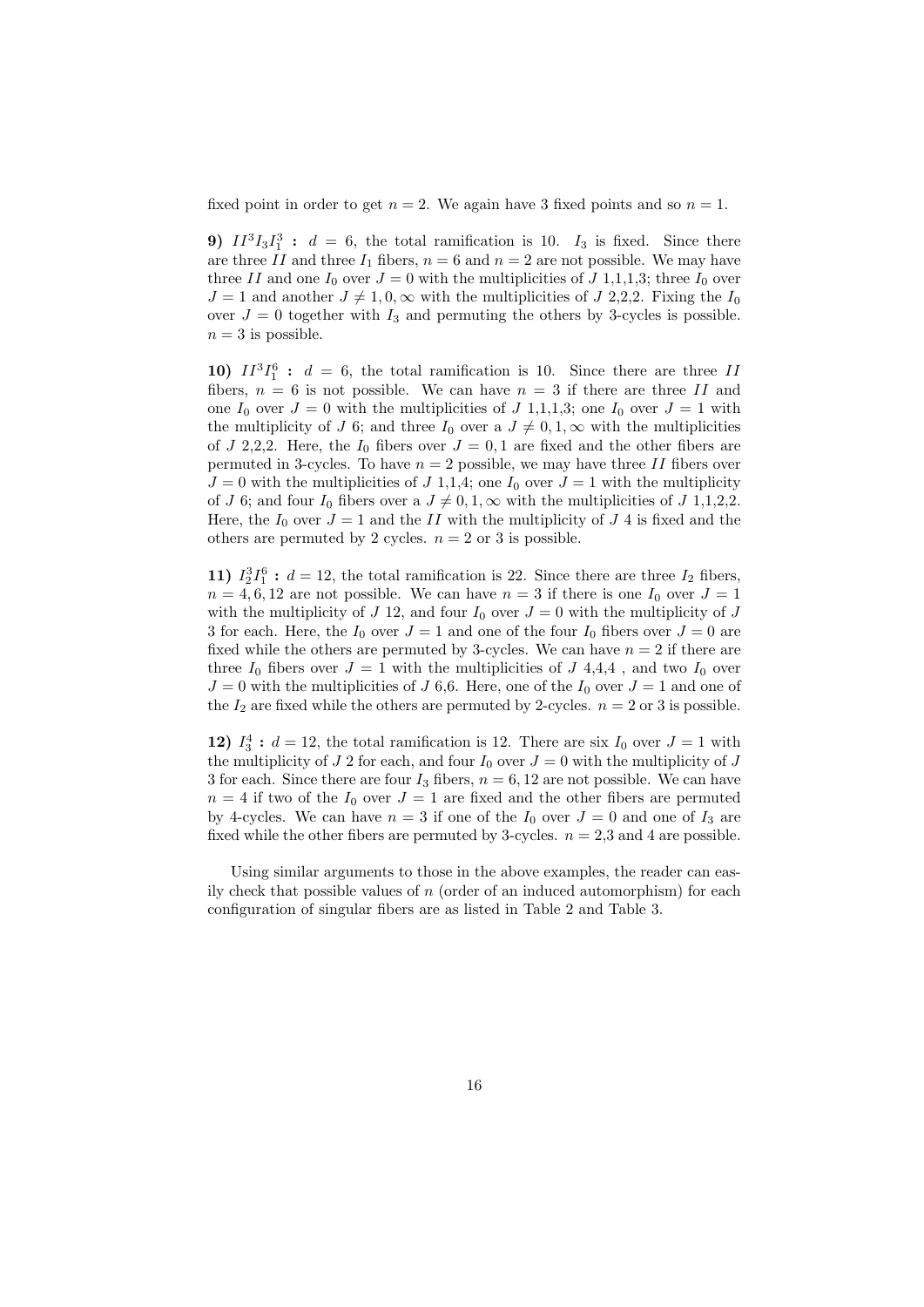## 4.2  $Aut_B(\mathbb{P}^1)$ : the group of induced automorphisms

After discussing orders of induced automorphisms, we now turn to discuss the group  $Aut_B(\mathbb{P}^1)$ . The elements in the orbits of  $Aut_B(\mathbb{P}^1)$  have the same J-value by Lemma 4.1.1. For a relatively minimal rational elliptic surface with section, the degree of the J-map can be at most 12. Then the maximum orbit size of  $Aut_B(\mathbb{P}^1)$  is 12.

**Lemma 4.2.1.** If  $deg(J) > 0$  and if there is a point of  $\mathbb{P}^1$  which is fixed by every element in  $Aut_B(\mathbb{P}^1)$  (in particular, if there is only one singular fiber of a particular type in the configuration of singular fibers of B), then there is another point which is also fixed by every element of  $Aut_B(\mathbb{P}^1)$ , and  $Aut_B(\mathbb{P}^1)$  is a cyclic group.

*Proof.* Assume x is fixed by every element, and y and  $z (y \neq z)$  are fixed by two distinct non-identity elements  $\gamma_1$  and  $\gamma_2$ . Note that a non-identity automorphism of  $\mathbb{P}^1$  has exactly two fixed points. We may choose coordinates on  $\mathbb{P}^1$  so that  $x = \infty$  and  $y = 0$ . By taking powers if necessary, we may assume that the orders of  $\gamma_i$  are the primes  $p_i$ .  $\gamma_1$  is the rotation around 0 of order  $p_1$ , and  $\gamma_2$  is the rotation around  $z \neq 0$  of order  $p_2$ . We are only concerned with  $p_i < 12$ , hence with 2, 3, 5 or 7 (we do not have 11 here since the degree of the J-map is never 11 for a rational elliptic surface). It is easy to see that in every case, the orbit of  $z$  will have infinitely many elements, contradicting the maximum orbit size being 12. Then  $y = z$ , i.e. the second fixed point of all the non-identity elements of  $Aut_B(\mathbb{P}^1)$  is y. The orders of elements of  $Aut_B(\mathbb{P}^1)$  are restricted by 12 (the orbit size is less than or equal to 12). Pick one element with highest order in that group, it will generate the whole group, hence  $Aut_B(\mathbb{P}^1)$ is cyclic.  $\Box$ 

**Lemma 4.2.2.** The subgroups of  $Aut(\mathbb{P}^1)$  with orbit size less than or equal to 12 are  $\mathbb{Z}/n\mathbb{Z}$   $n \leq 12$ ,  $\mathbb{Z}/2\mathbb{Z} \times \mathbb{Z}/2\mathbb{Z}$ ,  $D_3$ ,  $D_4$ ,  $D_5$ ,  $D_6$  and  $A_4$ , where  $D_k$  is the dihedral group of  $2k$  elements and  $A_4$  is the alternating group.

*Proof.* If G is such a subgroup of  $Aut(\mathbb{P}^1)$ , then if  $\gamma \in G$  is a non-identity automorphism fixing x and y in  $\mathbb{P}^1$ , all the automorphisms in G fixing x must also fix  $y$ , otherwise the orbit of  $y$  will be infinite as in the proof of the above lemma. Then, the stabilizer of  $x$  in  $G$  is finite since automorphisms of order at most 12 which fix x and y can form only cyclic subgroups of order at most 12. Since the orbit of x also has at most 12 elements,  $G$  is finite. Then, there are only finitely many points which can be fixed by a non-identity element of  $G$  since each such automorphism has exactly 2 fixed points. Then, a generic point of  $\mathbb{P}^1$  has a stabilizer consisting of just the identity. Then, |G| is at most  $deg(J)$ , hence  $|G| \leq 12$ . If we take the Moebius transformation  $z \mapsto \mu_n z$ , where  $\mu_n$  is a primitive *n*-th root of unity, this automorphism of  $\mathbb{P}^1$  generates a subgroup of  $Aut(\mathbb{P}^1)$  isomorphic to  $\mathbb{Z}/n\mathbb{Z}$ , and the subgroup of automorphisms generated by the two Moebius transformations  $z \mapsto 1/z$  and  $z \mapsto \mu_n z$   $(n = 2, 3, 4, 5, 6)$ , is isomorphic to  $\mathbb{Z}/2\mathbb{Z} \times \mathbb{Z}/2\mathbb{Z}$  for  $n = 2$  and  $D_n$  for  $n = 3, 4, 5, 6$ . Considering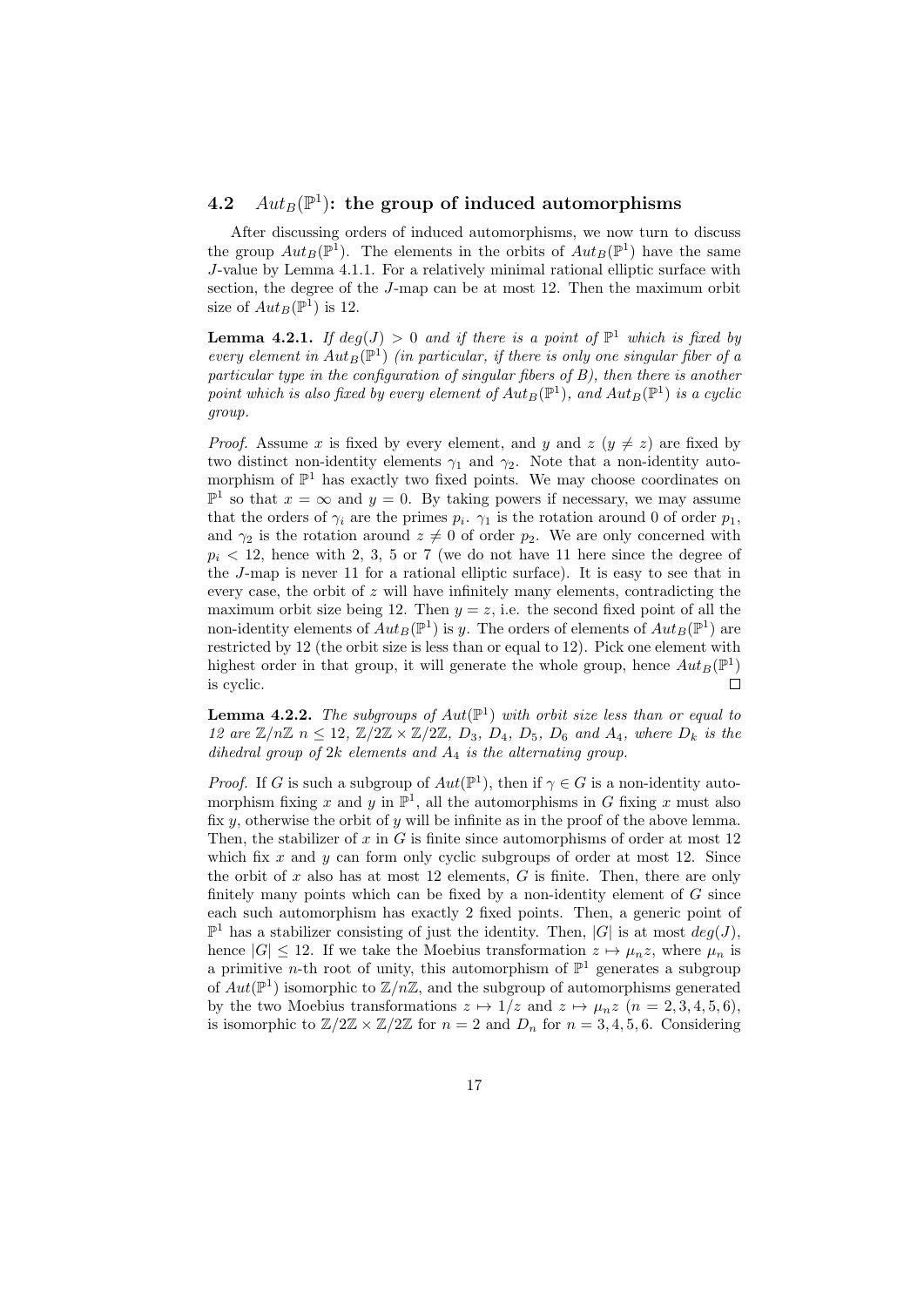$\mathbb{P}^1$  as the sphere, the orientation preserving transformations of a regular tetrahedron inside the sphere induces an automorphism subgroup of  $\mathbb{P}^1$  isomorphic to  $A_4$ . This proves the existence of the listed groups. Note that this last group  $A_4$  is generated by a rotation of order 3, fixing a vertex of the tetrahedron and rotating the opposite face, and two rotations of order 2, each interchanging two pairs of vertices of the tetrahedron and mapping the faces accordingly.

It is a well-known fact that the only finite subgroups of the automorphism group of  $\mathbb{P}^1$  are cyclic groups, dihedral groups or the groups of rotations of a regular tetrahedron, octahedron or dodecahedron (p.184 in [1]). The only groups of order less than or equal to 12 in that list are the groups listed in the lemma. This completes the proof. П

Proposition 4.2.3. The only configurations of singular fibers which may allow a non-cyclic  $Aut_B(\mathbb{P}^1)$  and the corresponding non-cyclic groups  $Aut_B(\mathbb{P}^1)$  are as listed below:

 $* \ \mathbb{Z}/2\mathbb{Z} \times \mathbb{Z}/2\mathbb{Z} \ : \ IV^2I_2^2, \ IV^2I_1^4, \ II^4I_2^2, \ II^4I_1^4, \ II^2I_4^2, \ II^2I_3^2I_1^2, \ II^2I_2^4,$  $II^2I_2^2I_1^4$ ,  $II^2I_1^8$ ,  $I_5^2I_1^2$ ,  $I_4^2I_2^2$ ,  $I_4^2I_1^4$ ,  $I_3^4$ ,  $I_3^2I_1^6$ ,  $I_2^6$ ,  $I_2^4I_1^4$ ,  $I_2^2I_1^8$ ,  $I_1^{12}$ .

- $* D_3: I_3^3I_1^3, I_2^3I_1^6, I_2^6, I_1^{12}.$
- $* D_4 : II^2 I_2^4, II^2 I_1^8.$
- $* D_6: I_2^6, I_1^{12}.$
- $* A_4 : I_3^4, I_1^{12}.$
- If  $Aut_B(\mathbb{P}^1) = \mathbb{Z}/n\mathbb{Z}$ , then  $n|deg(J)$ . In particular,  $n \leq 12$  and  $n \neq 11$ .

*Proof.* The last statement about the order of a cyclic  $Aut_B(\mathbb{P}^1)$  group follows directly from Lemma 4.1.1 and the fact that  $deg(J) \leq 12$  and  $deg(J) \neq 11$  for rational elliptic surfaces. By Lemma 4.2.1, we should consider only those configurations of singular fibers for which singular fiber types appear at least twice. The proof of Lemma 4.2.2 gives the generators of the possible groups which can arise as  $Aut_B(\mathbb{P}^1)$  and the relative positions of their fixed points. Using this, we can look at the orbits of each possible group on  $\mathbb{P}^1$ . From now on, we will denote a Moebius transformation by its formula alone.

For each group, we determine which configurations of singular fibers may allow a faithful action of this group on the base curve  $\mathbb{P}^1$  subject to the criteria that the points of  $\mathbb{P}^1$  corresponding to the singular fibers of the same type are permuted, the order of an induced automorphism divides the degree of the Jmap, and the value and the multiplicity of the J-map is the same for the points in the same orbit. We compare the sizes of the orbits allowed with respect to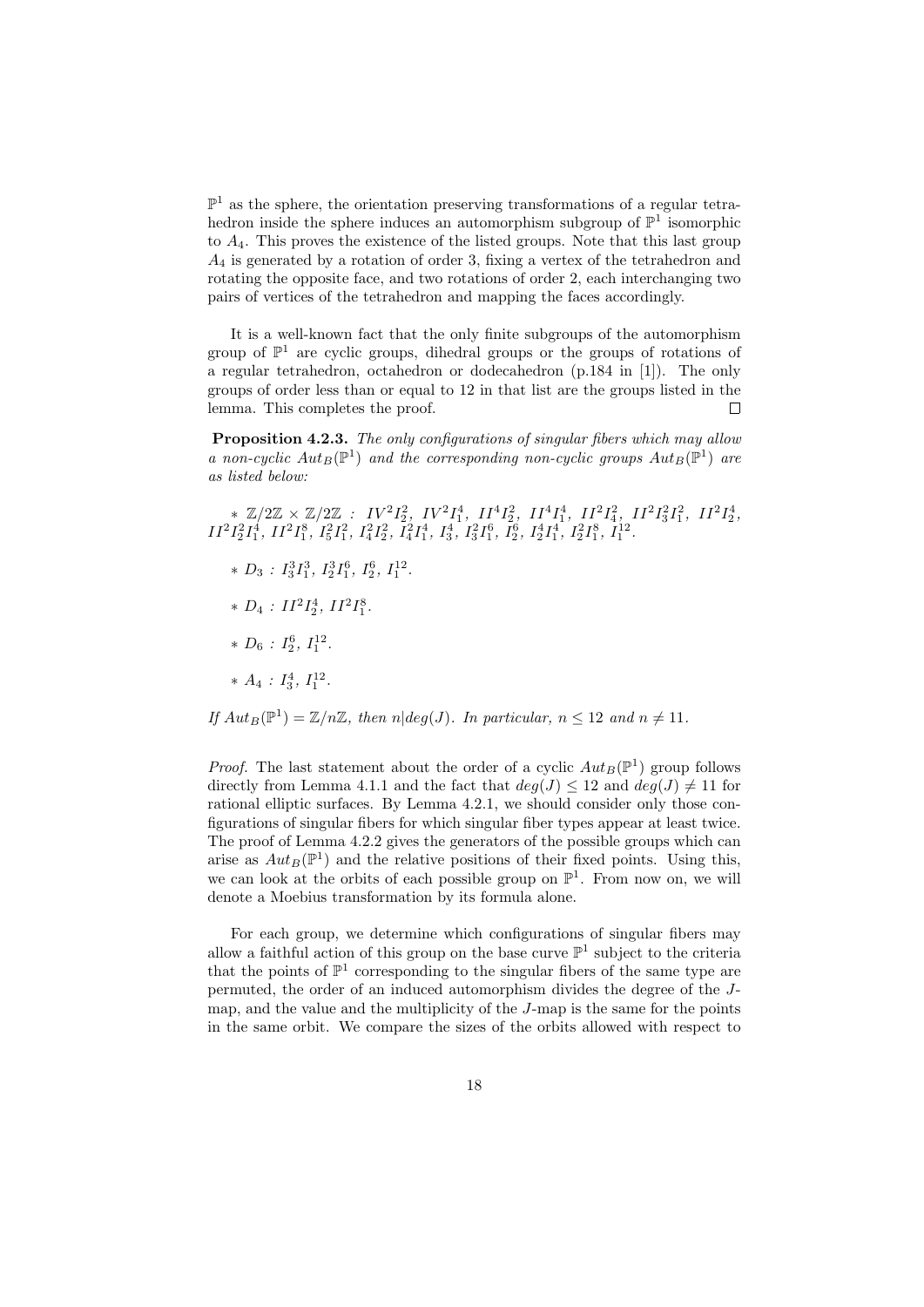these criteria to the actual orbit sizes of the group actions on  $\mathbb{P}^1$  under question, and eliminate the configurations for which the orbit sizes are not compatible.

The group  $\mathbb{Z}/2\mathbb{Z} \times \mathbb{Z}/2\mathbb{Z}$  consists of the transformations  $z, -z, 1/z$  and  $-1/z$ , where  $\{0,\infty\}$ ,  $\{1,-1\}$  and  $\{i,-i\}$  are the only 2-element orbits. All the other orbits have 4 elements. Then, if  $Aut_B(\mathbb{P}^1) = \mathbb{Z}/2\mathbb{Z} \times \mathbb{Z}/2\mathbb{Z}$ , then  $4|deg(J)$ since the generic orbit has 4 elements,  $J^{-1}(x)$  consists of  $deg(J)$  elements for a generic  $x$ , and every element in the same orbit must have the same  $J$ -value.

If  $deg(J) = 4$ , the only configurations where every singular fiber type appears at least twice are  $IV^2I_2^2$ ,  $IV^2I_1^4$ ,  $II^4I_2^2$  and  $II^4I_1^4$ . For  $IV^2I_2^2$ , there are two  $I_0$  over  $J = 1$ , and over any  $J \neq 0, 1, \infty$  there are four  $I_0$  fibers. The two  $I_0$  over  $J = 1$ , the two IV and the two  $I_2$  can form the three orbits of size 2; and the four  $I_0$  over any  $J \neq 0, 1, \infty$  can form the orbits of size 4. Thus,  $Aut_B(\mathbb{P}^1) = \mathbb{Z}/2\mathbb{Z} \times \mathbb{Z}/2\mathbb{Z}$  can occur for  $IV^2I_2^2$ . Similarly, we can give the ramifications of the J-map for the other configurations which are appropriate to have  $Aut_B(\mathbb{P}^1) = \mathbb{Z}/2\mathbb{Z} \times \mathbb{Z}/2\mathbb{Z}$  as follows:

•  $IV^2I_1^4$ : two  $I_0$  fibers over  $J = 1$  and some  $J = j_0 \neq 0, 1, \infty$ , which form three orbits of size 2 together with the two IV fibers. The other orbits all have four elements, which are the four fibers over any  $J \neq 0, 1, j_0$  explicitly.

•  $II^{4}I_{2}^{2}$ : Two  $I_{0}$  over  $J = 1$  and some  $J = j_{0} \neq 0, 1, \infty$ .

•  $II^4I_1^4$ : Two  $I_0$  over  $J=1$ , and two other values of  $J \neq 0, 1, \infty$ 

If  $deg(J) = 8$ , the configurations and the ramifications of the J-map allowing three orbits of size 2 while all the other orbits have size 4 are as follows: •  $II^2I_4^2$ : Four  $I_0$  over  $J = 1$  and two  $I_0$  over  $J = 0$ , eight  $I_0$  over any  $J \neq 0, 1, \infty$ .

•  $II^2 I_3^2 I_1^2$ : Four  $I_0$  over  $J = 1$ .

•  $II^2I_2^4$ : Two  $I_0$  over  $J = 1$  with the multiplicity of  $J$  4 at each, and two  $I_0$ over  $J=0$ .

•  $II^2I_2^2I_1^4$ : Two  $I_0$  over  $J=1$  with the multiplicity of  $J$  4 at each.

•  $II^2I_1^8$ : Four  $I_0$  over  $J = 1$ , two  $I_0$  over  $J = 0$ , and two  $I_0$  over a  $J \neq 0, 1, \infty$ with the multiplicity of  $J$  4 at each.

For  $deg(J) = 8$ , there is one more configuration,  $II^2 I_2^3 I_1^2$ , where each singular fiber type appears at least twice. But for this configuration we cannot have three orbits of size 2 while the other orbits have size 4 since there are three  $I_2$ fibers which have to be permuted by the action. These cannot form an orbit of size 4, and if two of them are in one orbit, then the other has to form a singleton orbit, which is not allowed. Then,  $Aut_B(\mathbb{P}^1) = \mathbb{Z}/2\mathbb{Z} \times \mathbb{Z}/2\mathbb{Z}$  is not possible for  $II^2I_2^3I_1^2.$ 

If  $deg(J) = 12$ , the configurations and the ramifications of the J-map allowing three orbits of size 2 while all the other orbits have size 4 are as follows: •  $I_5^2 I_1^2$  and  $I_4^2 I_2^2$ : Six  $I_0$  over  $J = 1$ , four  $I_0$  over  $J = 0$ , twelve  $I_0$  over any  $J \neq 0, 1, \infty$ . Besides the two  $I_5$  and the two  $I_1$  for the first configuration, the third orbit of size 2 is given by two of the six  $I_0$  over  $J = 1$ . Similarly for the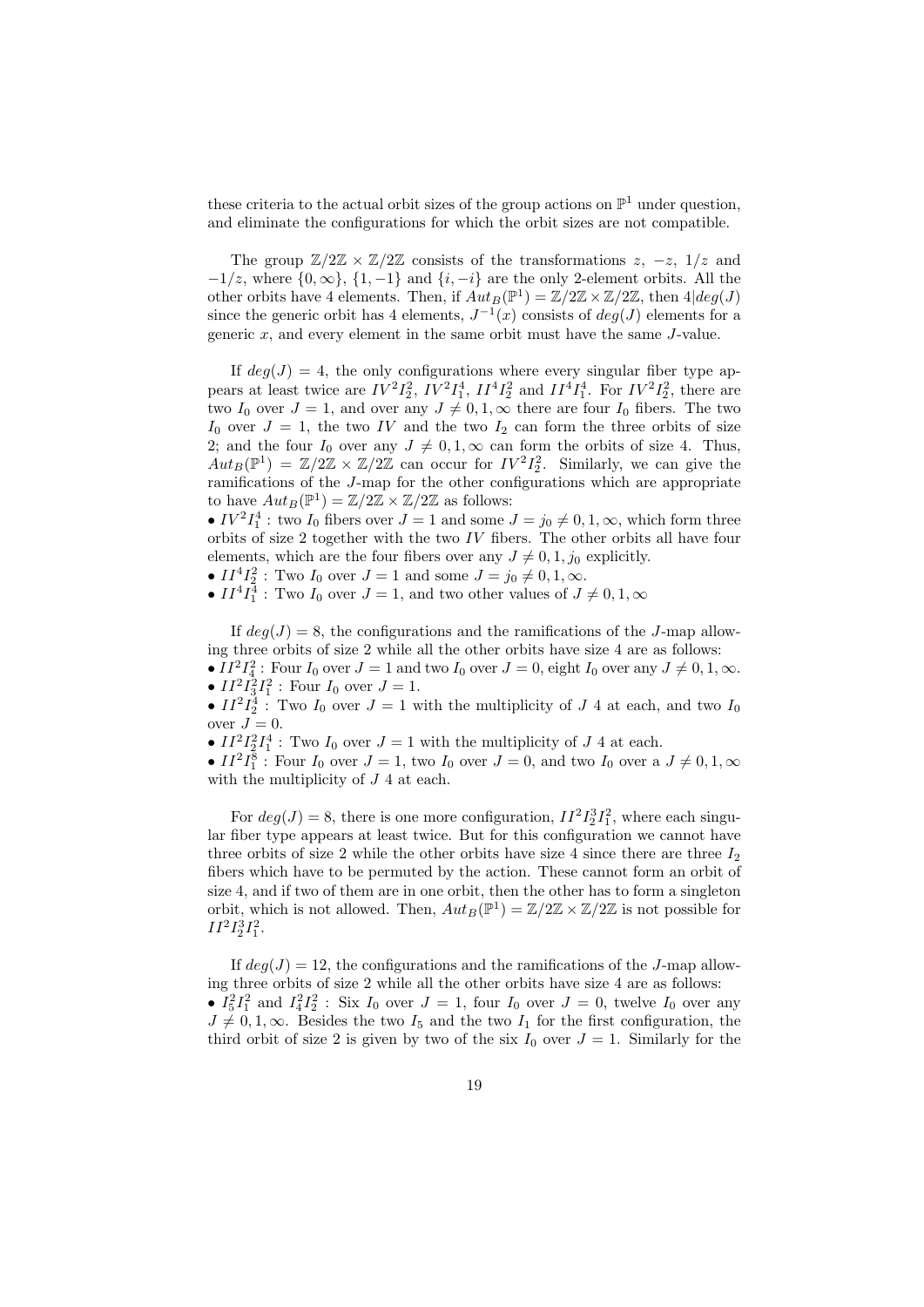second configuration.

•  $I_4^2 I_1^4$ : Six  $I_0$  over  $J = 1$ , and two  $I_0$  over  $J = 0$  with the multiplicity of J 6 at both. Together with the two  $I_4$  and the two  $I_0$  over  $J = 0$ , the third orbit of size 2 consists of the two of the six  $I_0$  over  $J = 1$ .

•  $I_3^2I_1^6$ : Two  $I_0$  over  $J=1$  with the multiplicity of J 6 at each, four  $I_0$  over  $J = 0$ . Two of the six  $I_1$ , the two  $I_3$  and the two  $I_0$  over  $J = 1$  are the three orbits of size 2.

•  $I_2^2 I_1^8$ : Two  $I_0$  over  $J = 1$  and  $J = 0$  with the multiplicity of J 6 at each.

•  $I_2^4 I_1^4$ : Four  $I_0$  over  $J = 1$  with multiplicities of  $J$  2,2,4,4; and two  $I_0$  over  $J = 0$  with the multiplicity of J 6 at each. These six  $I_0$  form three orbits of size 2.

•  $I_3^4$ : Six  $I_0$  over  $J = 1$  and four  $I_0$  over  $J = 0$ . The six  $I_0$  over  $J = 1$  give the three orbits of size 2.

•  $I_2^6$ : Six  $I_0$  over  $J = 1$ ; and two  $I_0$  over  $J = 0$  with the multiplicity of J 6 at each. Two of the six  $I_2$ , two of the six  $I_0$  over  $J = 1$  and the two  $I_0$  over  $J = 0$ give the three orbits of size 2.

•  $I_1^{12}$ : Six  $I_0$  over  $J = 1$ , four  $I_0$  over  $J = 0$ , and four  $I_0$  over a  $J \neq 0, 1, \infty$ with multiplicities of J 1,1,5,5. These last four  $I_0$  and two of the six  $I_0$  over  $J = 1$  give the three orbits of size 2.

For the configurations  $I_2^5I_1^2$ ,  $I_3^3I_1^3$  and  $I_2^3I_1^6$ , the singular fibers which appear an odd number of times in the configuration do not allow orbits of size 2 or 4. For the configuration  $I_3^2 I_2^2 I_1^2$ , we already have three orbits of size 2 coming from the singular fibers, but over  $J = 1$ , we cannot have four or eight  $I_0$  to get orbits of size 4. Eight  $I_0$  is impossible since multiplicity of  $J$  is congruent to 0 mod 2 for such  $I_0$ . If there are four  $I_0$ , the multiplicities of J cannot be the same for all four. Thus, they cannot be in the same orbit. For these four configurations,  $Aut_B(\mathbb{P}^1) = \mathbb{Z}/2\mathbb{Z} \times \mathbb{Z}/2\mathbb{Z}$  is not possible.

 $D_3$  is generated by  $1/z$  and  $\mu_3 z$  where all elements of the group are  $\mu_3^j z$ ,  $\mu_3^k/z$ , 0 ≤ j, k ≤ 2. The orbits {0, ∞}, {1,  $\mu_3$ ,  $\mu_3^2$ } and {-1, - $\mu_3$ , - $\mu_3^2$ } are the only ones which have fewer than six elements. All the other orbits have size 6. If  $Aut_B(\mathbb{P}^1) = D_3$ , then  $6|deg(J)$ , and there are two orbits of size 3, one orbit of size 2 and all the other orbits have size 6.

For the case  $deg(J) = 6$ , the only configuration which can admit both order 2 and order 3 induced automorphisms, and for which all the singular fiber types in the configuration appear at least twice, is  $II^3I_1^6$  (evident from Table 2). For this configuration to admit an order 3 induced automorphism, over  $J = 0$ , there must be one  $I_0$  fiber with the multiplicity of J 3. Otherwise, the three II cannot be permuted by an order 3 automorphism since the multiplicities of J are different. Then, this  $I_0$  will also be fixed by any induced automorphism, hence  $Aut_B(\mathbb{P}^1)$  is cyclic by Lemma 4.2.1.  $D_3$  is not possible.

For the  $deg(J) = 12$  case, the configurations which can admit order 2 and 3 induced automorphisms, and for which every singular fiber type appears at least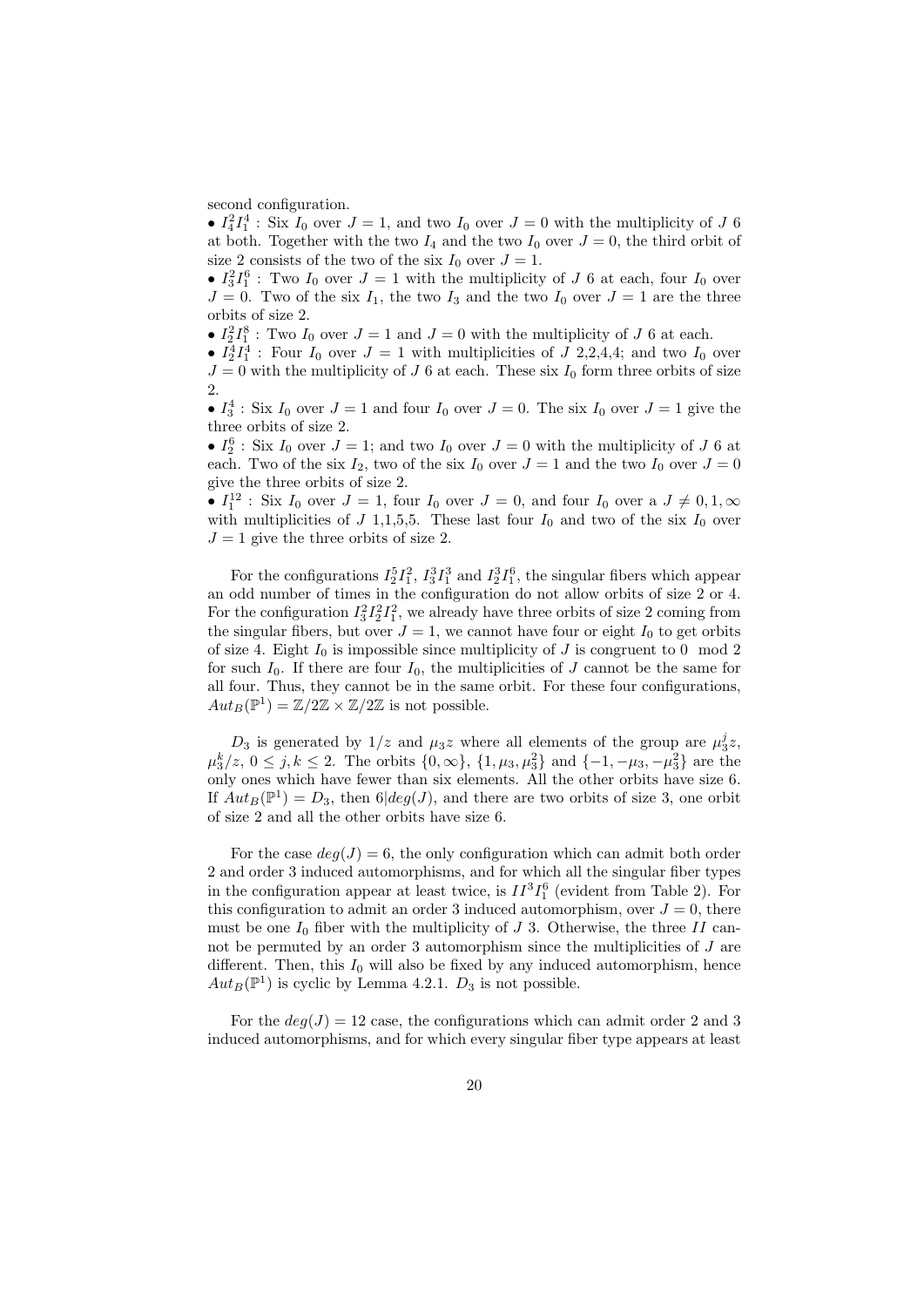twice, are as follows. For each, we determine if having two orbits of size 3 and one orbit of size 2 is possible under the action of two induced automorphisms of orders 2 and 3 , while the generic orbit has size 6.

•  $I_3^3I_1^3$ :  $D_3$  is possible. We may have six  $I_0$  over  $J = 1$ , and two  $I_0$  over  $J = 0$ with the multiplicity of  $J$  6 for each. The order 3 generator of  $D_3$  should fix the two  $I_0$  over  $J = 0$ , and the order 2 generator of  $D_3$  should fix one of the three  $I_3$  and one of the three  $I_1$ . This way, the two  $I_0$  over  $J = 0$  form an orbit of size 2, and the  $I_3$  and the  $I_1$  fibers form two orbits of size 3. All the other orbits will have size 6.

•  $I_2^3 I_1^6$ :  $D_3$  is possible. We may have three  $I_0$  over  $J = 1$  with the multiplicity of  $J$  4 at each, and two  $I_0$  over  $J = 0$  with the multiplicity of  $J$  6 at each. If the order 3 generator of  $D_3$  fixes the two  $I_0$  over  $J = 0$ , and the order 2 generator of  $D_3$  fixes one of the three  $I_0$  over  $J = 1$  and one of the three  $I_2$ , then we have the orbit sizes as desired. The two  $I_0$  over  $J = 0$ ; the three  $I_0$  over  $J = 1$  and the three  $I_2$  form orbits of sizes 2,3,3. All the other orbits have size 6.

•  $I_3^4$ :  $D_3$  is not possible. The four  $I_3$  should split into orbits. We cannot have a partition of 4 using 2,3,3.

•  $I_2^6$ :  $D_3$  is possible. We can have two  $I_0$  over  $J=0$  with the multiplicity of J 6 at each, and six  $I_0$  over  $J = 1$ . The order 3 generator of  $D_3$  should fix the two  $I_0$  over  $J = 0$ . This will divide the six  $I_2$  into two 3-cycles. If we pick one  $I_2$  from each 3-cycle and have the order 2 generator of  $D_3$  fix these two  $I_2$ , then the two 3-cycles described will form two orbits of size 3. The two  $I_0$  over  $J = 0$ is also an orbit, of size 2. All the other orbits will have size 6.

•  $I_1^{12}$ :  $D_3$  is possible. We may have two  $I_0$  over  $J=0$  with the multiplicity of J 6 at each, three  $I_0$  over  $J = 1$  with the multiplicity of J 4 at each, and nine I<sub>0</sub> over a  $J \neq 0, 1, \infty$  where multiplicity of J is 1 at six of them, and is 2 at the remaining three. The order 3 generator of  $D_3$  should fix the two  $I_0$  over  $J = 0$ , and the order 2 generator should fix one of the three  $I_0$  over  $J = 1$  and one of the three  $I_0$  over the specified  $J \neq 0, 1, \infty$  with the multiplicity of J 2. These last three  $I_0$ ; the three  $I_0$  over  $J = 1$  and the two  $I_0$  over  $J = 0$  form orbits of sizes 3,3,2. All the other orbits have size 6.

 $D_4$  is generated by  $1/z$  and iz. The group consists of  $\pm z$ ,  $\pm iz$ ,  $\pm 1/z$  and  $\pm i/z$ . The orbits  $\{0,\infty\}$ ,  $\{\pm 1,\pm i\}$  and  $\{\pm \mu_8,\pm \mu_8^3\}$  are the only ones which have size less than 8. All the other orbits have size 8. Thus, if  $Aut_B(\mathbb{P}^1) = D_4$ then  $8|deg(J)$  and the action has one orbit of size 2 and two orbits of size 4 while all the other orbits have size 8. The only configurations with  $deg(J) = 8$ which can admit order 4 induced automorphisms, and for which every singular fiber type appears at least twice, are  $II^2I_2^4$  and  $II^2I_1^8$  (evident from Table 2).  $Aut_B(\mathbb{P}^1) = D_4$  is possible for both:

•  $II^2I_2^4$ : We can have four  $I_0$  over  $J = 1$ . If the order 4 generator of  $D_4$  fixes the two II, and the order 2 generator fixes two of the four  $I_2$ , then we have the four  $I_0$  over  $J = 1$ ; the four  $I_2$  and the two II as orbits of sizes 4,4,2. All the other orbits have size 8.

•  $II^2I_1^8$ : Having four  $I_0$  over  $J = 1$  and another  $J \neq 0, 1, \infty$  with the multiplicity of J 2 at each, allows to have orbits of sizes 4,4,2 as in the above case.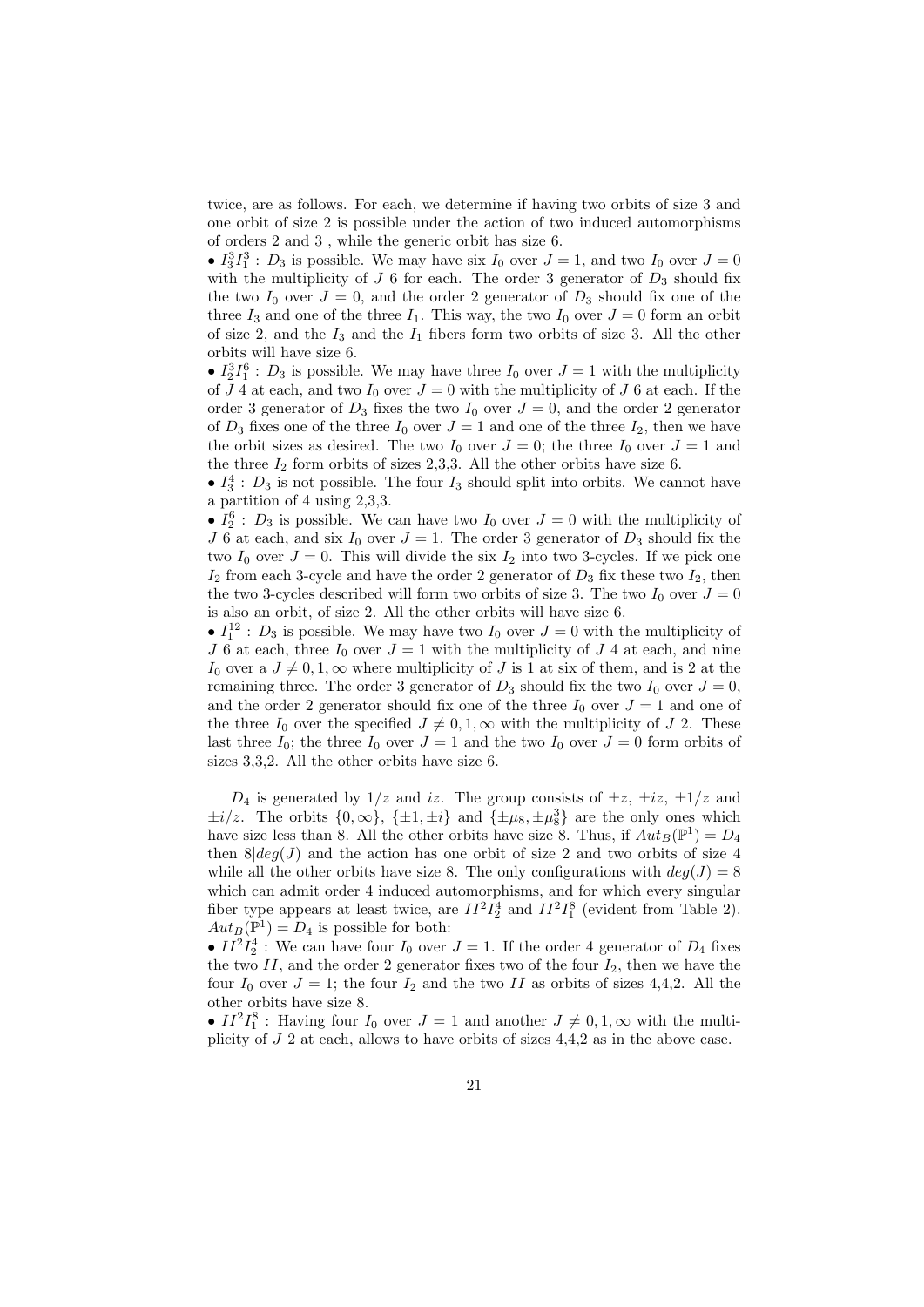To have  $Aut_B(\mathbb{P}^1) = D_5$ , we must have  $10|deg(J)$ , hence  $deg(J) = 10$ . The only such configuration which can have both an order 2 and an order 5 induced automorphism is  $II I_1^{10}$  (From Table 2). But,  $II$  is fixed by every induced automorphism since it appears once in the configuration. Then by Lemma 4.2.1,  $Aut_B(\mathbb{P}^1)$  is cyclic, it cannot be  $D_5$ .

Similarly as above, if  $Aut_B(\mathbb{P}^1) = D_6$ , there are two orbits of size 6 and one orbit of size 2 while all the other orbits have size 12. Then  $12|deq(J)$ . The configurations with  $deg(J) = 12$  which can have order 6 induced automorphisms, and for which every singular fiber in the configuration appears at least twice, are  $I_2^6$  and  $I_1^{12}$ .  $Aut_B(\mathbb{P}^1) = D_6$  is possible for both:

•  $I_2^6$ : We may have six  $I_0$  over  $J = 1$ , and two  $I_0$  over  $J = 0$  with the multiplicity of J 6 at both. Then, if the order 6 generator of  $D_6$  fixes the two  $I_0$  over  $J = 0$ , and the order 2 generator fixes two of the six  $I_2$ , then we have orbits of sizes 2,6,6 which are the fibers over  $J = 0$ ,  $J = 1$  and  $J = \infty$ , respectively. All the other orbits have size 12.

•  $I_1^{12}$ : We may have six  $I_0$  over  $J = 1$  and another  $J \neq 0, 1, \infty$  with the multiplicity of J 2 at each; and two  $I_0$  over  $J = 0$  with the multiplicity of J 6 at each, then as in the above case, we get orbits of sizes 6,6,2. All the other orbits have size 12.

For the action of  $A_4$  on  $\mathbb{P}^1$ , if we think about the orientation preserving transformations of the regular tetrahedron inside the sphere, order 3 rotations fix a vertex of the tetrahedron and the opposite point on the sphere to that vertex. A vertex can be mapped to any vertex by an element of  $A_4$ . The four vertices form an orbit and the opposite points of the vertices also form an orbit of size 4. The fixed points of the three order 2 elements of  $A_4$  also form an orbit of size 6. All the other orbits have size 12. If we look at  $deg(J) = 12$ configurations which can induce order 2 and 3 automorphisms on  $\mathbb{P}^1$ , the only configurations which allow two orbits of size 4, one orbit of size 6 and generic orbits of size 12 are  $I_3^4$  and  $I_1^{12}$ .

•  $I_3^4$ : There are six  $I_0$  over  $J = 1$  and four  $I_0$  over  $J = 8$ .

•  $I_1^{12}$ : If there are four  $I_0$  over  $J=0$  and another  $J\neq 0, 1, \infty$  with the multiplicity of J 3 at each; and six  $I_0$  over  $J = 1$ , these can form the orbits of sizes 4,4,6.

 $A_4$  is not possible for the configurations  $I_3^3I_1^3$  and  $I_2^3I_1^6$  because of the fibers which appear three times.  $A_4$  is not possible for  $I_2^6$ , either. Otherwise, the six  $I_2$  will be an orbit, but over  $J = 1$ , we cannot have six  $I_0$  since they will then form another orbit of size 6. Then, to have an order 3 induced automorphism, there should be four  $I_0$  with multiplicities of  $J$  2,2,2,6. But then, the  $I_0$  with the multiplicity of  $J$  6 must be fixed by every induced automorphism. Thus,  $A_4$ cannot occur for  $I_2^6$ , either.  $\Box$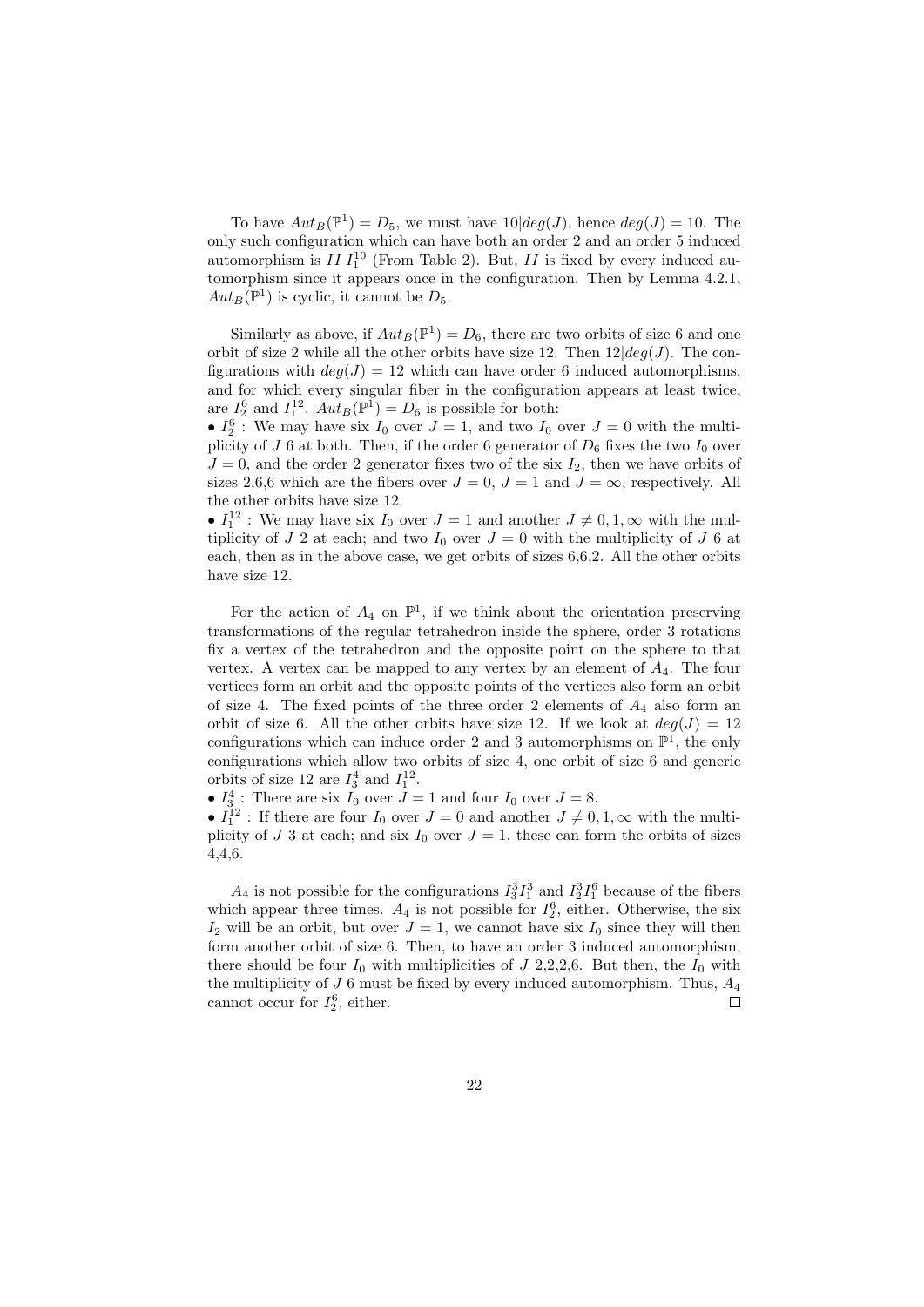## 5  $Aut_{\sigma}(B)$ : Automorphisms Preserving the Zero Section

Our aim in this dissertation is to give  $Aut_{\sigma}(B)$  for each configuration of singular fibers. In this section, we show that if the J-map is not constant, then  $Aut_{\sigma}(B)$  is an extension of the group  $Aut_B(\mathbb{P}^1)$  by  $\mathbb{Z}/2\mathbb{Z}$  (Lemma 5.0.4). Then, if the order of the induced automorphism  $\phi(\alpha)$  of  $\alpha \in Aut_{\sigma}(B)$  is n, the order of  $\alpha$  is either n or 2n. These two cases are studied in the subsections "Construction 1" and "Construction 2", and the existence of all such automorphisms is proved. The configurations of singular fibers which have such automorphisms with specified orders are listed in Tables 5 and 8. In the subsection 5.3, we prove the existence of non-cyclic  $Aut_B(\mathbb{P}^1)$  groups (which were predicted in Proposition 4.2.3) and show what the group  $Aut_{\sigma}(B)$  is for each such non-cyclic group and corresponding configurations of singular fibers.

Lemma 5.0.4. If the J-map of the relatively minimal rational elliptic surface B with section is not constant  $deg(J) > 0$ , then

$$
Ker(\phi|_{Aut_{\sigma}(B)}) = \mathbb{Z}/2\mathbb{Z} = \langle -\mathbb{I} \rangle.
$$

*Proof.* An automorphism of B which induces the identity on  $\mathbb{P}^1$ , and which also preserves the zero section, must act on each smooth fiber as the identity or the inversion since it fixes the zero of each elliptic curve. The complex multiplications of orders 3, 4 or 6 are not possible since the J-map is not constant, hence there are only finitely many elliptic curves among the fibers which admit such complex multiplications. If the automorphism acts as the inversion on a fiber, then it acts as the inversion on every smooth fiber. Thus, it is the map −I or it is the identity on B. П

We get the short exact sequence of groups

$$
1 \to \mathbb{Z}/2\mathbb{Z} \to Aut_{\sigma}(B) \xrightarrow{\phi} Aut_B(\mathbb{P}^1) \to 1. \tag{13}
$$

 $Aut_{\sigma}(B)$  is an extension of the group  $Aut_B(\mathbb{P}^1)$  by  $\mathbb{Z}/2\mathbb{Z}$ .

**Lemma 5.0.5.** If  $Aut_B(\mathbb{P}^1) = \mathbb{Z}/n\mathbb{Z}$ , then  $Aut_{\sigma}(B) = \mathbb{Z}/2n\mathbb{Z}$ , or  $Aut_{\sigma}(B) =$  $\mathbb{Z}/2\mathbb{Z} \times \mathbb{Z}/n\mathbb{Z}$ .

*Proof.* If  $\alpha$  induces an order n automorphism on  $\mathbb{P}^1$ , then  $\alpha^k$  induces the identity on  $\mathbb{P}^1$  iff  $n|k$ .  $\alpha^n$  is either  $\mathbb I$  or  $-\mathbb I$ . In the latter case, we have  $ord(\alpha) = 2n$ . In the former case,  $\alpha$  and  $-\mathbb{I}$  generate  $Aut_{\sigma}(B)$ . They have orders n and 2, respectively, and they commute (restricted to smooth fibers,  $\alpha$  is an elliptic curve isomorphism, and  $-\mathbb{I}$  is the inversion of the group law of the elliptic curve). This gives  $\mathbb{Z}/2\mathbb{Z} \times \mathbb{Z}/n\mathbb{Z}$ .  $\Box$ 

In the above discussions, we did not give any existence results. The arguments above restrict the possible groups to a small list. Below, we give the existence results by constructing automorphisms preserving the zero section.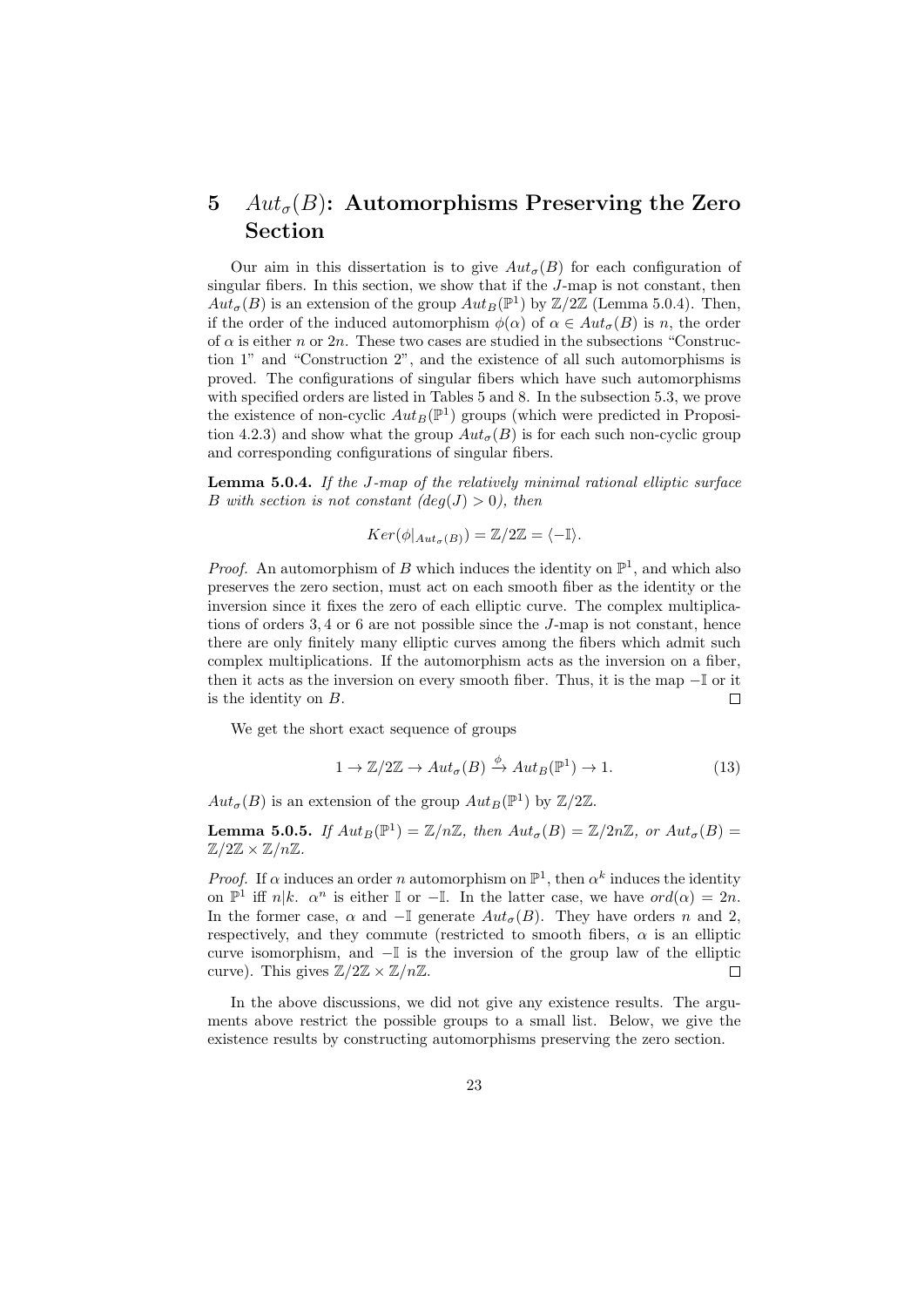#### 5.1 Construction 1

By Lemma 5.0.4, if the J-map is not constant, then the order of an automorphism  $\alpha \in Aut_{\sigma}(B)$  is equal to either the order of the induced automorphism  $\phi(\alpha) \in Aut_B(\mathbb{P}^1)$ , or twice the order of  $\phi(\alpha)$ . In this subsection, we study the former case and give the construction of all such automorphisms  $\alpha$  using a process called pull-back described below. Such an automorphism exists if B can be obtained by pulling back another rational elliptic surface by the degree n map  $z \mapsto z^n$  on  $\mathbb{P}^1$ , and reducing to the minimal model (Theorem 5.1.1). Table 6 shows all configurations of singular fibers for which such an  $\alpha$  exists together with the configurations of singular fibers of the surfaces from which B is obtained by a pull-back. Table 7 lists the configurations for which such an  $\alpha$  does not exist although Table 2 predicts a non-trivial induced automorphism for these configurations. Some examples are given to illustrate how the results in the tables are obtained.

Assume that  $B$  is a relatively minimal rational elliptic surface with section and  $\alpha$  is an automorphism preserving the zero section, i.e.  $\alpha \in Aut_{\sigma}(B)$ . Assume further that the order of  $\alpha$  and the order of the induced automorphism  $\tau_{\mathbb{P}^1} = \phi(\alpha)$  are equal.

$$
ord(\alpha) = ord(\tau_{\mathbb{P}^1}) = n.
$$
\n(14)

Consider the action of the cyclic group  $\langle \alpha \rangle$  generated by  $\alpha$  on the surface B, and let the quotient of this action be the surface  $B$  (which may have singularities). If  $\pi : B \to \tilde{B}$  is the projection of this quotient, and

$$
g_n: \mathbb{P}^1 \to \mathbb{P}^1 \ , \ z \mapsto z^n, \tag{15}
$$

then the following diagram commutes if we choose coordinates on  $\mathbb{P}^1$  such that the fixed points of  $\tau_{\mathbb{P}^1}$  are 0 and  $\infty$ :

$$
\begin{array}{ccc}\nB & \xrightarrow{\pi} & \tilde{B} \\
\beta \downarrow & & \downarrow{\tilde{\beta}} \\
\mathbb{P}^1 & \xrightarrow{g_n} & \mathbb{P}^1\n\end{array}
$$

Note here that since  $\alpha$  maps the fibers of  $\beta$  to fibers,  $\beta$  induces the map  $\tilde{\beta}: \tilde{B} \to \mathbb{P}^1$  above. The base curve is again  $\mathbb{P}^1$  since the induced map on  $\mathbb{P}^1$  by  $\alpha$  is the map  $z \mapsto \mu_n z$  where  $\mu_n$  is the primitive n-th root of 1, and the quotient of  $\mathbb{P}^1$  under the action of this map is again  $\mathbb{P}^1$  with the projection map of the quotient  $q_n$ .

The zero section  $\sigma$  of B maps to a section  $\tilde{\sigma}$  of  $\tilde{\beta}$  :  $\tilde{B} \to \mathbb{P}^1$  by  $\pi$ . The smooth fibers of  $\beta$  are mapped to smooth fibers (elliptic curves) with the same J-value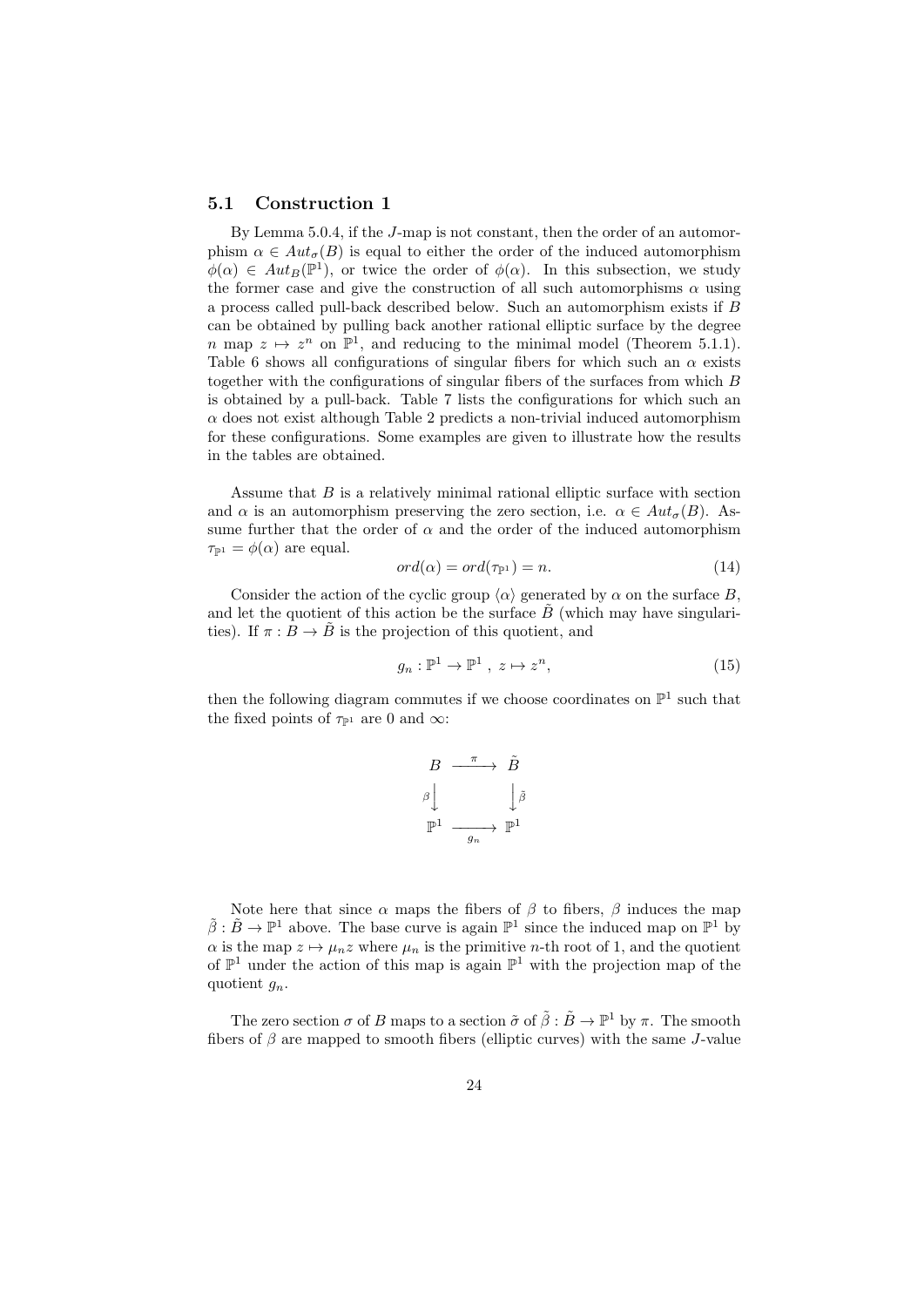by  $\alpha$ . Taking the quotient by the action of  $\alpha$  identifies n elliptic curves on B to one elliptic curve on  $\tilde{B}$ , hence the generic fiber of  $\tilde{\beta}: \tilde{B} \to \mathbb{P}^1$  is an elliptic curve. However,  $\tilde{B}$  may not be smooth; there may be singularities over 0 and  $\infty$ . Let  $\tilde{\tilde{B}}$ be the Kodaira Model of  $B$ , which is obtained by first resolving the singularities of  $\tilde{B}$ , and then blowing down all the (-1)-curves in the fibers. Then,  $\tilde{\tilde{B}}$  is a relatively minimal rational elliptic surface with section. It is rational since it is birational to a quotient of a rational surface.

Starting with the pair  $(B, \alpha)$ , we obtained a relatively minimal rational elliptic surface  $\tilde{\tilde{B}}$ . This process can be reversed to obtain  $(B, \alpha)$  back as follows. Let  $\hat{B}$  be the fibered product  $\mathbb{P}^1 \times_{\mathbb{P}^1} \tilde{\tilde{B}}$  of  $g_n : \mathbb{P}^1 \to \mathbb{P}^1$  with  $\tilde{\tilde{\beta}} : \tilde{\tilde{B}} \to \mathbb{P}^1$ . Then,  $\hat{B}$  is birational to B and by the uniqueness of Kodaira Models, we can obtain B from  $\hat{B}$  by resolving its singularities and then blowing down the (-1)-curves in the fibers. To obtain  $\alpha$ , first note that the map  $f_n$  given by  $z \mapsto \mu_n z$  is a deck transformation for the map  $g_n$   $(g_n \circ f_n = g_n)$ , and together with the identity map on  $\tilde{B}$ ,  $f_n$  induces an automorphism on the fibered product  $\hat{B}$ , and this automorphism in turn gives an automorphism on the Kodaira Model B. Since  $f_n$  has order n, this automorphism also has order n, and it preserves the zero section of B. If we start with  $(B, \alpha)$  and obtain  $\tilde{B}$ , and apply the last process, then we recover  $(B, \alpha)$  [2].

The above arguments prove the following:

Theorem 5.1.1. A relatively minimal rational elliptic surface B with section has an automorphism  $\alpha \in Aut_{\sigma}(B)$  with  $ord(\alpha) = ord(\tau_{p_1}) = n$ , where  $\tau_{p_1}$  is the automorphism induced on  $\mathbb{P}^1$  by  $\alpha$ , if and only if B is the Kodaira Model of the fibered product  $\mathbb{P}^1 \times_{\mathbb{P}^1} B'$  of a relatively minimal rational elliptic surface B' with section and the map  $g_n : \mathbb{P}^1 \to \mathbb{P}^1$  given by  $z \mapsto z^n$  (0 and  $\infty$  are the fixed points of the induced automorphism  $\tau_{\mathbb{P}^1}$ ).

In such a case, B is said to be obtained from the pull-back of  $B'$  by  $g_n$ .

Now, we have a characterization of the rational elliptic surfaces which have automorphisms  $\alpha \in Aut_{\sigma}(B)$  inducing automorphisms of the same order on  $\mathbb{P}^1$ . Since we are particularly interested in the configurations of singular fibers, we should know the relationship between the singular fibers of B and B'. If  $p \in \mathbb{P}^1$ is not 0 or  $\infty$ , then  $g_n$  is not ramified at p, so the fiber of B over p and the fiber of B' over  $g_n(p)$  are the same. If p is 0 or  $\infty$ , then  $g_n$  is ramified of order n, and in this case, Table 5 gives the fibers of  $B$  over  $p$  in terms of  $n$  and the fibers of B' over  $g_n(p)$ . For detailed information how this table is computed, see [7] (Table 7.1, p.555).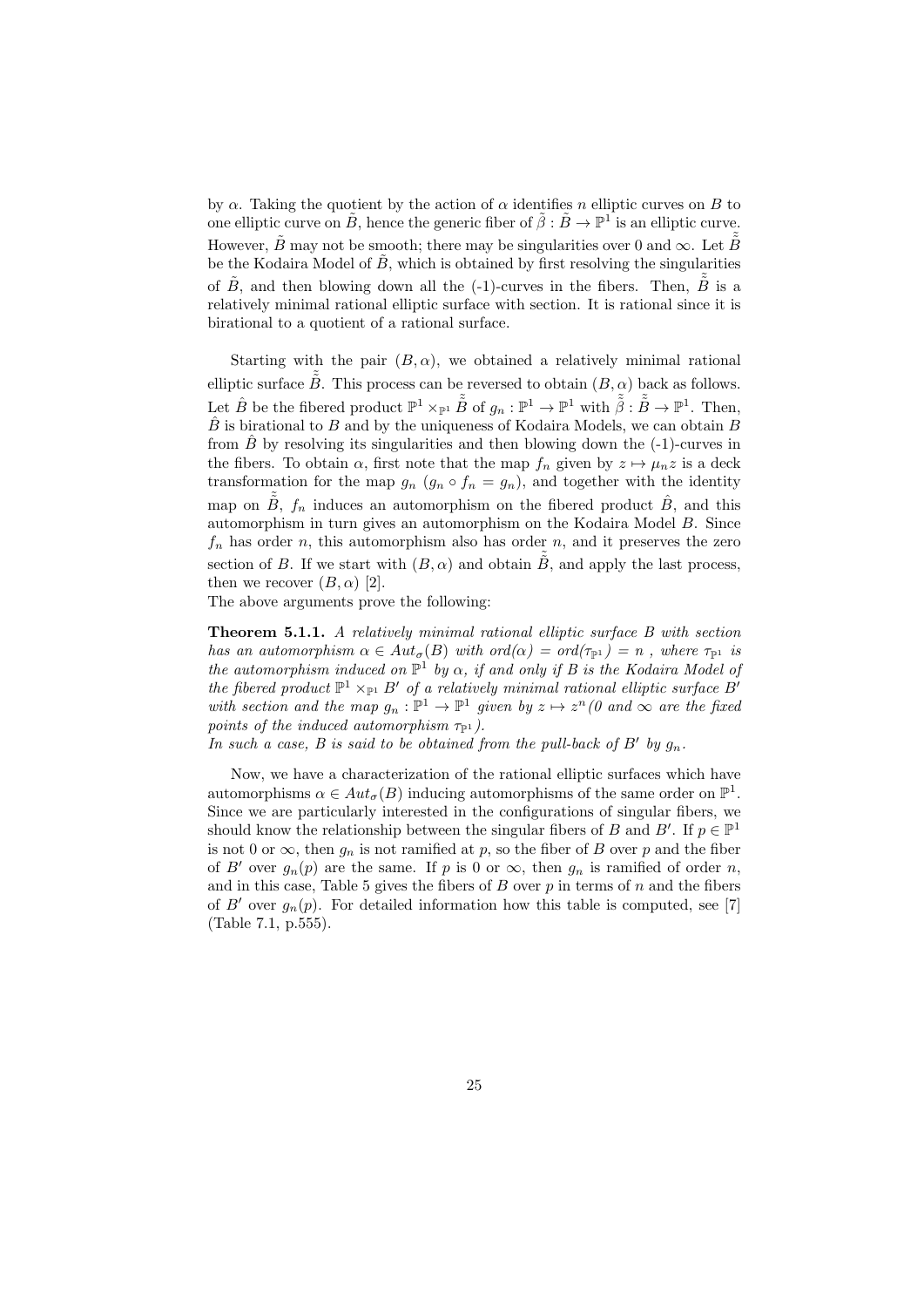| Fiber of $B'$      | Fiber of B over $p (p = 0, \infty)$                                 |
|--------------------|---------------------------------------------------------------------|
| over $g_n(p)$      |                                                                     |
| $I_0$              | $I_0$                                                               |
| $I_M$              | $I_{nM}$                                                            |
| $\frac{I_M^*}{II}$ | $I_{nM}$ if n even $I_{nM}^*$ if n odd                              |
|                    | $I_0$ if $n = 0 \mod 6$ II if $n = 1 \mod 6$                        |
|                    | <i>IV</i> if $n = 2 \mod 6$ <i>I</i> <sup>*</sup> if $n = 3 \mod 6$ |
|                    | $IV^*$ if $n = 4 \mod 6$ $II^*$ if $n = 5 \mod 6$                   |
| HН                 | $I_0$ if $n = 0 \mod 4$ III if $n = 1 \mod 4$                       |
|                    | $I_0^*$ if $n = 2 \mod 4$ III <sup>*</sup> if $n = 3 \mod 4$        |
| IV                 | $I_0$ if $n = 0 \mod 3$ IV if $n = 1 \mod 3$                        |
|                    | $IV^*$ if $n=2 \mod 3$                                              |
| $IV^*$             | $I_0$ if $n = 0 \mod 3$ $IV^*$ if $n = 1 \mod 3$                    |
|                    | <i>IV</i> if $n = 2 \mod 3$                                         |
| $III^*$            | $I_0$ if $n = 0 \mod 4$ III* if $n = 1 \mod 4$                      |
|                    | $I_0^*$ if $n=2 \mod 4$ III if $n=3 \mod 4$                         |
| $II^*$             | $I_0$ if $n=0 \mod 6$ II <sup>*</sup> if $n=1 \mod 6$               |
|                    | $IV^*$ if $n = 2 \mod 6$ $I_0^*$ if $n = 3 \mod 6$                  |
|                    | IV if $n = 4 \mod 6$ II if $n = 5 \mod 6$                           |

Table 5: Transformation of the fibers over the ramified points in the pull-back process.

If we pull-back a relatively minimal rational elliptic surface  $B'$  by the map  $g_n$ and get the relatively minimal elliptic surface  $B, B$  is not necessarily rational. There is a simple criterion for determining the rationality of B:

$$
\sum_{S \text{ singular fiber}} \chi(S) = 12 = \chi(B). \tag{16}
$$

If B is rational, the sum of the Euler characteristics of the singular fibers of B should be 12, which is the Euler characteristic of B. This comes from the fact that B is an elliptic curve fibration and  $\chi(E) = 0$  for any elliptic curve E. This criterion suffices for the rationality of  $B$  since any relatively minimal elliptic surface with section which is fibered over  $\mathbb{P}^1$  is rational if its Euler characteristic is 12.

Table 6 gives the configurations of singular fibers of all relatively minimal rational elliptic surfaces  $B$  and  $B'$ , where  $B$  is obtained from the pull-back of  $B'$  by some  $g_n$ . By Theorem 5.1.1, we can say that the B column of Table 6 lists all possible configurations of singular fibers of rational elliptic surfaces B which admit an automorphism  $\alpha \in Aut_{\sigma}(B)$  such that  $ord(\alpha) = ord(\tau_{\mathbb{P}^1}) = n$ . In Table 2, we have listed the possible values of  $n \geq 2$  for every configuration of singular fibers. To obtain Table 6, it suffices to check the configurations in Table 2 for the corresponding values of  $n$ . From Table 5, we know how singular fibers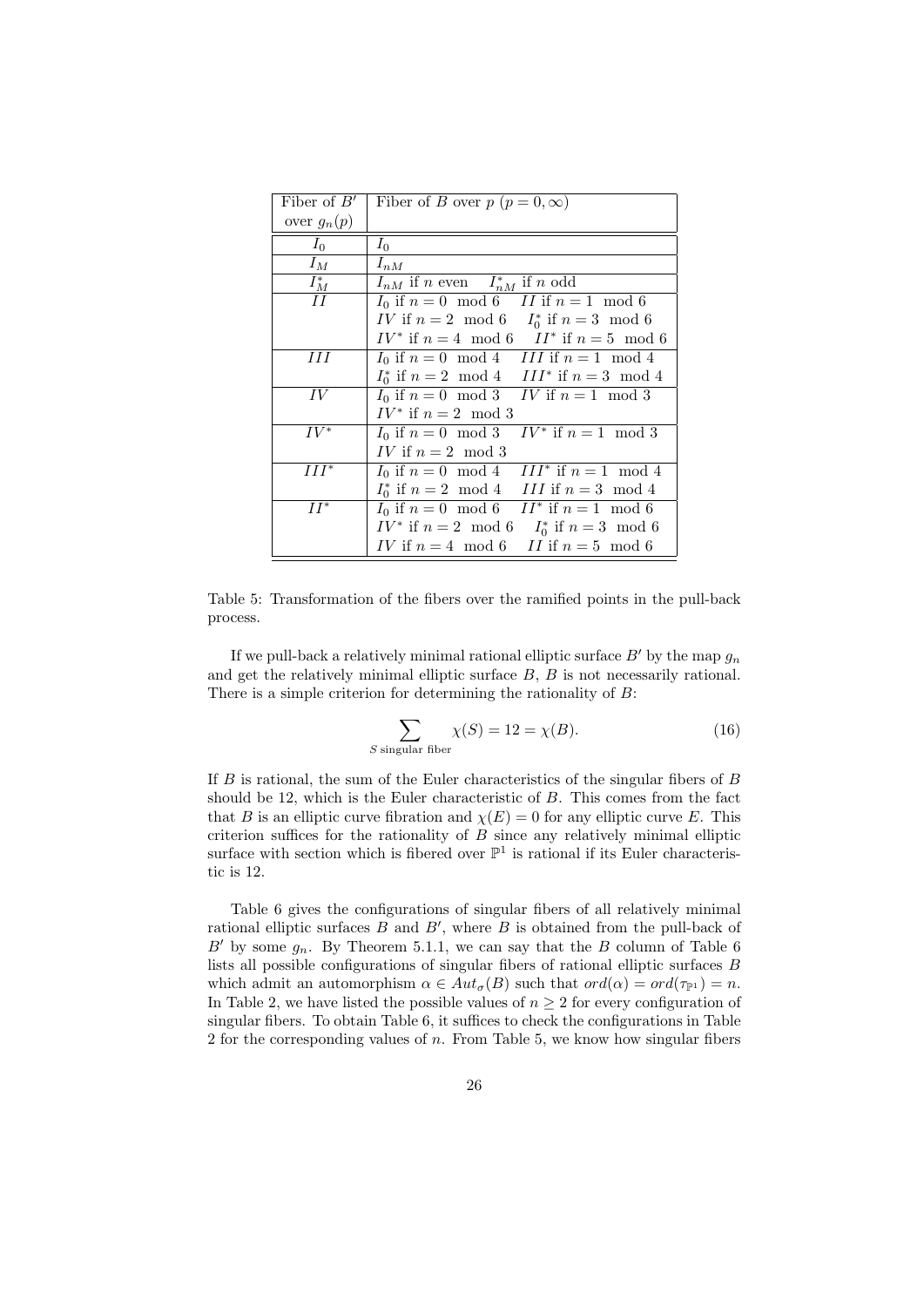transform under the pull-back process by the map  $g_n$ . To check for a specific configuration of singular fibers and the corresponding value of  $n$  from Table 2, we need to find another configuration of singular fibers which transforms to the desired configuration of singular fibers after the pull-back by  $g_n$ . Note that if  $J_B$  and  $J_{B'}$  are the J-maps of the two surfaces, where B is obtained from the pull-back of  $B'$  by  $g_n$ , then:

$$
deg(J_B) = n \cdot deg(J_{B'}). \tag{17}
$$

Table 7 shows the configurations for which  $n = ord(\tau_{\mathbb{P}^1}) > 1$  was predicted in Table 2, but which cannot be obtained after a pull-back by a  $g_n$  from any other rational elliptic surface.

#### 5.1.1 Examples

1) For the cases  $n = deg(J_B)$ , we get  $deg(J_{B'}) = 1$ . So B is obtained from a pull-back of one of  $I_0^* III II I_1$ ,  $IV^* III I_1$ ,  $III^* II I_1$  or  $I_1^* III II$  by the map  $g_{deg(J_B)}$ . The fibers of B' over 0 or  $\infty$  transform as shown in Table 5, and we get  $n = deg(J_B)$  copies of other fibers. Take  $n = 7$ ; the only candidate configuration which can have  $n = 7$  is  $III \, II \, I_1^7$  from Table 2. If we have the  $III^*$  and  $II$ fibers of the configuration  $III^*II I_1$  over 0 and  $\infty$ , then these transform to III and II (from Table 5, n=7), and the  $I_1$  gives 7 copies of  $I_1$  after the pull-back by  $g_7$ . Hence, III II  $I_1^7$  is obtained from a pull-back of III<sup>\*</sup>II  $I_1$  by  $g_7$ . None of the other  $deg(J) = 1$  configurations can give III II  $I_1^7$  after a pull-back by  $q_7$ , as can be checked easily.

2) If  $n = 2$ , none of the fibers over 0 or  $\infty$  transforms to a *II* fiber. In Table 2, all  $deg(J) = 10$  configurations for which  $n = 2$  is predicted have a II fiber which appears once. Thus, none of such configurations can arise from a pull-back by  $g_2$ .

3) If  $n = 4$  and  $deg(J_B) = 8$ , then  $deg(J_{B'}) = 2$ . The candidates for configurations of singular fibers of B are  $IVI_4I_1^4$ ,  $IVI_1^8$ ,  $II^2I_2^4$  and  $II^2I_1^8$  from Table 2 (These are the only configurations for which  $n = 4$  is possible according to the criteria discussed before Table 2). None of the fibers over 0 or  $\infty$ is transformed to a  $II$  fiber by  $q_4$ , and four copies of each fiber over a point different from 0 and  $\infty$  are obtained after a pull-back by  $g_4$ . Therefore, the last 2 configurations including two II fibers cannot arise from a pull-back by  $g_4$ . Since the fibers IV and II<sup>\*</sup> are the only fibers which can give a IV fiber after a pull-back by  $g_4$ , we should look at  $deg(J) = 2$  configurations including only one  $IV$  or  $II^*$  fiber in order to obtain  $IVI_4I_1^4$  or  $IVI_1^6$  after a pull-back by  $g_4$ .  $IVI_4I_1^4$  is obtained from a pull back of  $I_1^*IVI_1$  by  $g_4$  if fibers over 0 and  $\infty$  are  $I_1^*$  and  $IV$ ; or from  $II^*I_1^2$  if fibers over 0 and  $\infty$  are  $II^*$  and  $I_1$ .  $IVI_1^8$ is obtained from  $I_0^* IV I_1^2$  if fibers over 0 and  $\infty$  are  $I_0^*$  and IV; or from  $II^* I_1^2$  if fibers over 0 and  $\infty$  are  $II^*$  and any smooth fiber  $I_0$ .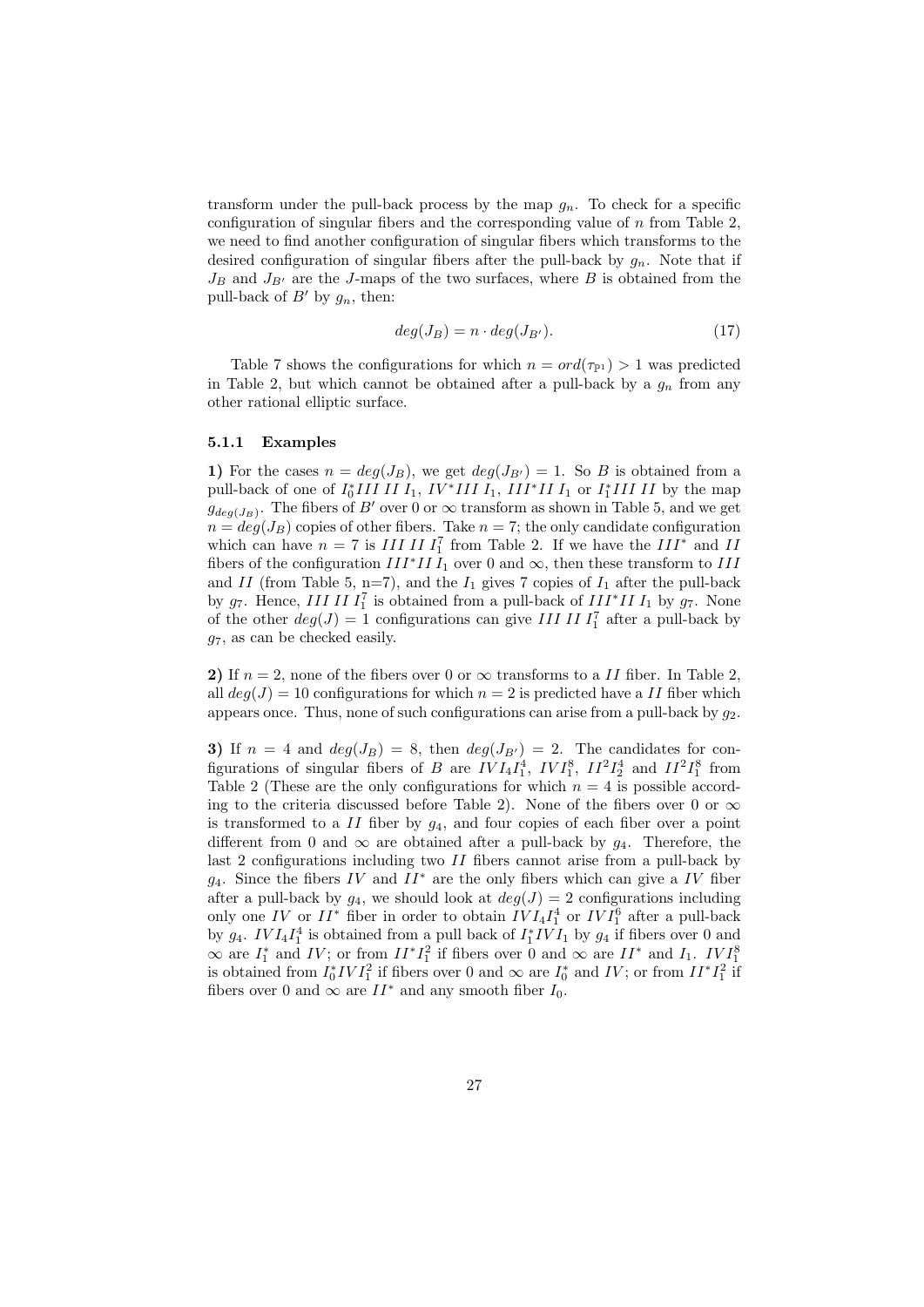| $\it n$         | $\boldsymbol{d}$ | Singular Fibers of $B$                                                                                                                                                                                                                                                                                                                                                                                                                                                                                                                               | Singular Fibers of $B'$                                                                         |
|-----------------|------------------|------------------------------------------------------------------------------------------------------------------------------------------------------------------------------------------------------------------------------------------------------------------------------------------------------------------------------------------------------------------------------------------------------------------------------------------------------------------------------------------------------------------------------------------------------|-------------------------------------------------------------------------------------------------|
| 12              | 12               | $I_1^{12}$                                                                                                                                                                                                                                                                                                                                                                                                                                                                                                                                           | $III^*II I_1$ or $IV^*III I_1$                                                                  |
| 9               | $\boldsymbol{9}$ | $\overline{IIII_1^9}$                                                                                                                                                                                                                                                                                                                                                                                                                                                                                                                                | $\overline{IV^*IIII_1}$                                                                         |
| $8\,$           | $\overline{8}$   | $\overline{IVI_1^8}$                                                                                                                                                                                                                                                                                                                                                                                                                                                                                                                                 | $IV^*III I_1$ or $III^*II I_1$                                                                  |
| $\overline{7}$  | $\overline{7}$   | $IIIIII_1^7$                                                                                                                                                                                                                                                                                                                                                                                                                                                                                                                                         | $III^*III_1$                                                                                    |
| $6\overline{6}$ |                  |                                                                                                                                                                                                                                                                                                                                                                                                                                                                                                                                                      | $\overline{II^*I_1^2}$ or $\overline{I_1^*IV}I_1$                                               |
|                 |                  |                                                                                                                                                                                                                                                                                                                                                                                                                                                                                                                                                      | $\overline{IV^*II}I_2$                                                                          |
|                 |                  |                                                                                                                                                                                                                                                                                                                                                                                                                                                                                                                                                      | $I_0^*IVI_1^2$ , $II^*I_1^2$ or $IV^*II$ $I_1^2$                                                |
|                 |                  |                                                                                                                                                                                                                                                                                                                                                                                                                                                                                                                                                      | $\frac{1}{IV^*III}$ or $\frac{1}{III^*II}$                                                      |
| 5               |                  |                                                                                                                                                                                                                                                                                                                                                                                                                                                                                                                                                      | $\overline{II^*I_1^2}$                                                                          |
|                 |                  | $\begin{array}{c c} \hline \begin{array}{c} \hline \begin{array}{c} \hline \begin{array}{c} \hline \begin{array}{c} \hline \end{array} \\ \hline \hline \end{array} \\ \hline \end{array} \\ \hline \end{array} \\ \hline \begin{array}{c} \hline \begin{array}{c} \hline \begin{array}{c} \hline \end{array} \\ \hline \end{array} \\ \hline \end{array} \\ \hline \end{array} \\ \hline \end{array} \\ \hline \begin{array}{c} \hline \begin{array}{c} \hline \end{array} \\ \hline \end{array} \\ \hline \begin{array}{c} \hline \begin{array}{c$ | $\overline{IV^*IIII_1}$                                                                         |
| 4               |                  |                                                                                                                                                                                                                                                                                                                                                                                                                                                                                                                                                      | $\overline{III^*I_2I_1}$ or $I_2^*IIII_1$                                                       |
|                 |                  |                                                                                                                                                                                                                                                                                                                                                                                                                                                                                                                                                      | $\overline{III^*I_2I_1}$ or $I_1^*IIII_2$                                                       |
|                 |                  |                                                                                                                                                                                                                                                                                                                                                                                                                                                                                                                                                      | $\overline{III^*I_1^3}$ or $I_1^*III I_1^2$                                                     |
|                 |                  |                                                                                                                                                                                                                                                                                                                                                                                                                                                                                                                                                      | $I_0^* III I_2 I_1$ or $III^* I_2 I_1$                                                          |
|                 |                  |                                                                                                                                                                                                                                                                                                                                                                                                                                                                                                                                                      | $I_0^* III I_1^3$ or $III^* I_1^3$                                                              |
|                 | 8                | $\overline{IVI_4I_1^4}$                                                                                                                                                                                                                                                                                                                                                                                                                                                                                                                              | $I_1^* IV I_1$ or $II^* I_1^2$                                                                  |
|                 |                  | $\frac{IVI_1^8}{IV^*I_1^4}$                                                                                                                                                                                                                                                                                                                                                                                                                                                                                                                          | $I_0^*IVI_1^2$ or $II^*I_1^2$<br>$IV^*IIII_1$ or $III^*III_1$                                   |
|                 | 4                | $\overline{II^4I_4}$                                                                                                                                                                                                                                                                                                                                                                                                                                                                                                                                 | $I_1^*III$ II or $III^*II$ $I_1$                                                                |
|                 |                  | $\overline{II^4I_1^4}$                                                                                                                                                                                                                                                                                                                                                                                                                                                                                                                               | $I_0^*IIIIII_1$ or $III^*III_1$                                                                 |
| 3               | 12               | $\overline{I_9I_1^3$ , $I_3^4$ , $I_3^3I_1^3$                                                                                                                                                                                                                                                                                                                                                                                                                                                                                                        | $IV^*I_3I_1$                                                                                    |
|                 |                  | $\overline{I_6I_1^6$ , $\overline{I_3I_2^3I_1^3}$                                                                                                                                                                                                                                                                                                                                                                                                                                                                                                    | $\overline{IV^*I_2I_1^2}$                                                                       |
|                 |                  |                                                                                                                                                                                                                                                                                                                                                                                                                                                                                                                                                      | $\overline{IV^* I_1^4}$                                                                         |
|                 |                  | $\frac{I_3I_1^9}{I_2^6}\frac{I_2^6}{I_2^3I_1^6}$                                                                                                                                                                                                                                                                                                                                                                                                                                                                                                     | $\overline{IV^2I_2^2}$                                                                          |
|                 |                  |                                                                                                                                                                                                                                                                                                                                                                                                                                                                                                                                                      | $\overline{IV^*I_2I_1^2}$ or $\overline{IV^2I_2I_1^2}$                                          |
|                 |                  | $I_1^{12}$                                                                                                                                                                                                                                                                                                                                                                                                                                                                                                                                           | $IV^2I_1^4$ or $IV^*I_1^4$                                                                      |
|                 | 9                | $III\overline{I_6I_1^3}$ , $III\overline{I_3I_2^3}$ , $III\overline{I_2^3I_1^3}$                                                                                                                                                                                                                                                                                                                                                                                                                                                                     | $III^*I_2I_1$                                                                                   |
|                 |                  | $III$ $I_3I_1^6$ , $III$ $I_1^9$                                                                                                                                                                                                                                                                                                                                                                                                                                                                                                                     | $III^*I_1^3$                                                                                    |
|                 | 6                | $I_3^*I_1^3$                                                                                                                                                                                                                                                                                                                                                                                                                                                                                                                                         | $I_1^*IVI_1$                                                                                    |
|                 |                  | $\overline{I_0^*}\overline{I_3}\overline{I_1^3}$                                                                                                                                                                                                                                                                                                                                                                                                                                                                                                     | $II^*I_1^2$                                                                                     |
|                 |                  | $I_0^* I_2^3$ , $I I^3 I_6$ , $I I^3 I_2^3$                                                                                                                                                                                                                                                                                                                                                                                                                                                                                                          | $\overline{IV^*II\,I_2}$                                                                        |
|                 |                  | $\overline{I_0^*I_1^6}$                                                                                                                                                                                                                                                                                                                                                                                                                                                                                                                              | $\overline{I_0^*IVI_1^2}$ , $II^*I_1^2$ or $IV^*II$ $I_1^2$                                     |
|                 |                  | $II^3I_3I_1^3$ , $II^3I_1^6$                                                                                                                                                                                                                                                                                                                                                                                                                                                                                                                         | $\overline{IV^*III}_1^2$                                                                        |
|                 | $\overline{3}$   | $III^*I_1^3$ , $III^3I_3$ , $III^3I_1^3$                                                                                                                                                                                                                                                                                                                                                                                                                                                                                                             | $\overline{IV^*IIII_1}$                                                                         |
|                 |                  | $I_0^* III \, I_1^3$ , $III \, II^3 I_3$ , $III \, II^3 I_1^3$                                                                                                                                                                                                                                                                                                                                                                                                                                                                                       | $III^*II I_1$                                                                                   |
| $\overline{2}$  | 12               | $I_8I_2I_1^2$                                                                                                                                                                                                                                                                                                                                                                                                                                                                                                                                        | $I_4^*I_1^2$ or $I_1^*I_4I_1$                                                                   |
|                 |                  | $I_8I_1^4$<br>$I_6I_2I_1^4$                                                                                                                                                                                                                                                                                                                                                                                                                                                                                                                          | $I_0^* I_4 I_1^2$ or $I_4^* I_1^2$                                                              |
|                 |                  |                                                                                                                                                                                                                                                                                                                                                                                                                                                                                                                                                      | $I_3^*I_1^3$ or $I_1^*I_3I_1^2$<br>$\overline{I_3^*I_1^3}$ or $\overline{I_0^*I_3I_1^3}$        |
|                 |                  |                                                                                                                                                                                                                                                                                                                                                                                                                                                                                                                                                      | $I_1^*I_4I_1$ or $I_2^*I_2^2$                                                                   |
|                 |                  | $\frac{I_6I_2^2I_1}{I_6I_1^6} \frac{I_4^2I_2^2}{I_4^2I_2I_1^2} \frac{I_4^2I_2I_4^4}{I_4I_4^4}$                                                                                                                                                                                                                                                                                                                                                                                                                                                       |                                                                                                 |
|                 |                  |                                                                                                                                                                                                                                                                                                                                                                                                                                                                                                                                                      | $\frac{I_0^* I_4 I_1^2 \text{ or } I_1^* I_4 I_1}{I_0^* I_4 I_1^2 \text{ or } I_2^* I_2 I_1^2}$ |
|                 |                  |                                                                                                                                                                                                                                                                                                                                                                                                                                                                                                                                                      | $\overline{I_0^* I_2^3}$ or $\overline{I_2^* I_2^2}$                                            |
|                 |                  | $\overline{I_4 I_2^3 I_1^2}$                                                                                                                                                                                                                                                                                                                                                                                                                                                                                                                         | $\frac{1}{2}I_2I_1^2$ or $I_1^*I_2^2I_1$                                                        |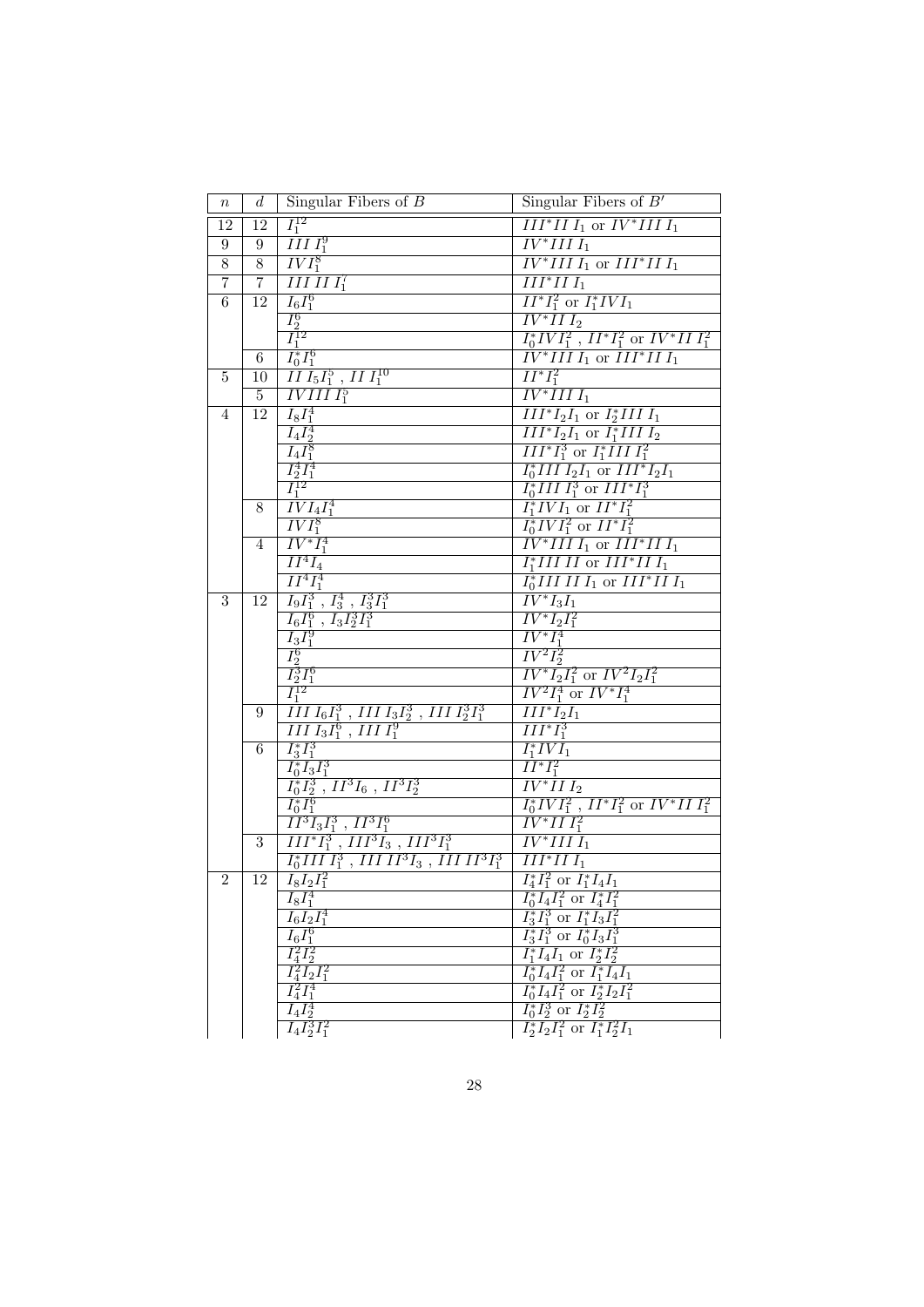| $\it n$        | $d_{-}$ | Singular Fibers of $B$                                                                                                                                                                                                                                                                                                         | Singular Fibers of $B'$                                                                                                                                                                                                     |
|----------------|---------|--------------------------------------------------------------------------------------------------------------------------------------------------------------------------------------------------------------------------------------------------------------------------------------------------------------------------------|-----------------------------------------------------------------------------------------------------------------------------------------------------------------------------------------------------------------------------|
| $\overline{2}$ | 12      | $I_4I_2^2I_1^4$                                                                                                                                                                                                                                                                                                                | $I_0^* I_2^2 I_1^2$ or $I_2^* I_2 I_1^2$                                                                                                                                                                                    |
|                |         |                                                                                                                                                                                                                                                                                                                                | $I_2^*I_1^4$ or $I_1^*I_2I_1^3$                                                                                                                                                                                             |
|                |         | $\frac{\overline{I_4I_2I_1^6}}{\overline{I_4I_1^8}}$                                                                                                                                                                                                                                                                           | $\frac{\frac{7}{6}I_2I_1^4 \text{ or } I_2^*I_1^4}{I_0^*I_2I_1^4 \text{ or } I_2^*I_1^4} \frac{I_1^*I_3I_1^2}{I_1^*I_3I_1^2}$                                                                                               |
|                |         |                                                                                                                                                                                                                                                                                                                                |                                                                                                                                                                                                                             |
|                |         |                                                                                                                                                                                                                                                                                                                                |                                                                                                                                                                                                                             |
|                |         |                                                                                                                                                                                                                                                                                                                                |                                                                                                                                                                                                                             |
|                |         |                                                                                                                                                                                                                                                                                                                                |                                                                                                                                                                                                                             |
|                |         |                                                                                                                                                                                                                                                                                                                                |                                                                                                                                                                                                                             |
|                |         |                                                                                                                                                                                                                                                                                                                                | $I_0 I_3 I_1$<br>$I_0^* I_2^3$ or $I_1^* I_2^2 I_1$<br>$I_0^* I_2^2 I_1^2$ or $I_1^* I_2^2 I_1$<br>$I_0^* I_2^2 I_1^2$ or $I_1^* I_2 I_1^3$<br>$I_0^* I_2 I_1^4$ or $I_1^* I_2 I_1^3$<br>$I_0^* I_2 I_1^4$ or $I_1^* I_1^5$ |
|                |         |                                                                                                                                                                                                                                                                                                                                |                                                                                                                                                                                                                             |
|                |         |                                                                                                                                                                                                                                                                                                                                |                                                                                                                                                                                                                             |
|                |         |                                                                                                                                                                                                                                                                                                                                |                                                                                                                                                                                                                             |
|                | 8       | $\begin{array}{l} \frac{72}{13}\frac{72}{12}I_1^2 \ \frac{72}{13}I_2I_1^4 \ \frac{72}{13}I_1^6 \ \frac{72}{12}I_1^2 \ \frac{72}{12}I_1^2 \ \frac{72}{12}I_1^3 \ \frac{72}{12}I_1^8 \ \frac{72}{12}I_1^{10} \ \frac{72}{11}I_1^{12} \ \frac{72}{11}I_1^{12} \ \frac{72}{11}I_1^2 \ \frac{72}{11}I_1^2 \ \frac{72}{11}I_1^2 \ \$ | $\frac{I_0^* I_1^6 \text{ or } I_1^* I_1^5}{I_0^* I_1^6}$<br>$\frac{I_0^* I_1^6}{IV^* I_3 I_1 \text{ or } I_3^* II I_1}$                                                                                                    |
|                |         | $\overline{IVI_4I_1^4}$                                                                                                                                                                                                                                                                                                        | $\overline{IV^*I_2I_1^2}$ or $\overline{I_2^*II}I_1^2$                                                                                                                                                                      |
|                |         | $\overline{IVI_3^2I_2}$                                                                                                                                                                                                                                                                                                        | $\overline{IV^*I_3I_1}$ or $\overline{I_1^*III_3}$                                                                                                                                                                          |
|                |         | $\overline{IVI_3^2I_1^2}$                                                                                                                                                                                                                                                                                                      | $I_0^*II I_3I_1$ or $\overline{IV^*I_3I_1}$                                                                                                                                                                                 |
|                |         | $\overline{IVI_2^3I_1^2}$                                                                                                                                                                                                                                                                                                      | $\overline{IV^*I_2I_1^2}$ or $I_1^*II$ $I_2I_1$                                                                                                                                                                             |
|                |         | $\overline{IVI_2^2I_1^4}$                                                                                                                                                                                                                                                                                                      | $\frac{1}{IV^*I_2I_1^2}$ or $I_0^*III_2I_1^2$                                                                                                                                                                               |
|                |         | $\overline{IVI_2I_1^6}$                                                                                                                                                                                                                                                                                                        | $\overline{IV^*I_1^4}$ or $I_1^*III_1^3$                                                                                                                                                                                    |
|                |         | $\overline{IVI_1^8}$<br>$II^2I_6I_2$                                                                                                                                                                                                                                                                                           | $I_0^* II I_1^4$ or $IV^* I_1^4$                                                                                                                                                                                            |
|                |         | $II^2I_6I_1^2$                                                                                                                                                                                                                                                                                                                 | $I_3^*II I_1$ or $I_1^*II I_3$<br>$I_3^*II I_1$ or $I_0^*II I_3I_1$                                                                                                                                                         |
|                |         | $II^2I_4I_2I_1^2$                                                                                                                                                                                                                                                                                                              | $I_2^*II I_1^2$ or $I_1^*II I_2I_1$                                                                                                                                                                                         |
|                |         | $\overline{II^2I_4I_1^4}$                                                                                                                                                                                                                                                                                                      | $\overline{I_2^*II} \, \overline{I_1^2}$ or $\overline{I_0^*II} \, \overline{I_2I_1^2}$                                                                                                                                     |
|                |         | $\overline{II^2I_3^2I_2}$                                                                                                                                                                                                                                                                                                      | $I_0^*III$ $I_3I_1$ or $I_1^*III$ $I_3$                                                                                                                                                                                     |
|                |         | $\overline{II^2I_3^2I_1^2}$                                                                                                                                                                                                                                                                                                    | $I_0^*II I_3I_1$                                                                                                                                                                                                            |
|                |         | $\overline{II^2I_2^4}$                                                                                                                                                                                                                                                                                                         | $I_1^*II I_2I_1$                                                                                                                                                                                                            |
|                |         | $\overline{II^2I_2^3I_1^2}$                                                                                                                                                                                                                                                                                                    | $I_0^*II\,I_2I_1^2$ or $I_1^*II\,I_2I_1$                                                                                                                                                                                    |
|                |         | $\overline{II^2I_2^2I_1^4}$                                                                                                                                                                                                                                                                                                    | $I_0^*II I_2I_1^2$ or $I_1^*II I_1^3$                                                                                                                                                                                       |
|                |         | $\overline{II^2I_2I_1^6}$                                                                                                                                                                                                                                                                                                      | $\frac{1}{I_0^* II} \frac{1}{I_1^4} \frac{1}{I_1^* II} \frac{1}{I_1^3}$<br>$\frac{1}{I_0^* II} \frac{1}{I_1^4}$                                                                                                             |
|                |         | $II^2I_1^8$                                                                                                                                                                                                                                                                                                                    |                                                                                                                                                                                                                             |
|                | 6       | $I_0^* I_4 I_1^2$                                                                                                                                                                                                                                                                                                              | $III^*I_2I_1$ or $I_2^*IIII_1$                                                                                                                                                                                              |
|                |         | $\frac{\frac{1}{I_0^*}I_2^3}{I_0^*I_2^2I_1^2}$                                                                                                                                                                                                                                                                                 | $\overline{III^*I_2I_1}$ or $I_1^*IIII_2$<br>$I_0^*III I_2I_1$ or $III^*I_2I_1$                                                                                                                                             |
|                |         | $\overline{I_0^* I_2 I_1^4}$                                                                                                                                                                                                                                                                                                   | $\overline{III^*I_1^3}$ or $I_1^*III I_1^2$                                                                                                                                                                                 |
|                |         | $\overline{I_0^* I_1^6}$                                                                                                                                                                                                                                                                                                       | $I_0^*IIII_1^3$ or $III^*I_1^3$                                                                                                                                                                                             |
|                |         | $\overline{III^2I_4I_2}$                                                                                                                                                                                                                                                                                                       | $I_2^* \overline{III}\,I_1$ or $I_1^* III\,I_2$                                                                                                                                                                             |
|                |         | $III^2I_4I_1^2$                                                                                                                                                                                                                                                                                                                | $\overline{I_0^*III}$ $\overline{I_2I_1}$ or $\overline{I_2^*III}$ $\overline{I_1}$                                                                                                                                         |
|                |         | $III2I23$                                                                                                                                                                                                                                                                                                                      | $\overline{I_0^*}\overline{III}\ I_2I_1$ or $\overline{I_1^*} \overline{III}\ I_2$                                                                                                                                          |
|                |         | $III^2I_2^2I_1^2$                                                                                                                                                                                                                                                                                                              | $I_0^*III I_2I_1$ or $I_1^*III I_1^2$                                                                                                                                                                                       |
|                |         | $III^2I_2I_1^4$                                                                                                                                                                                                                                                                                                                | $I_0^*III I_1^3$ or $I_1^*III I_1^2$                                                                                                                                                                                        |
|                |         | $III^2I_1^6$                                                                                                                                                                                                                                                                                                                   | $I_0^*III I_1^3$                                                                                                                                                                                                            |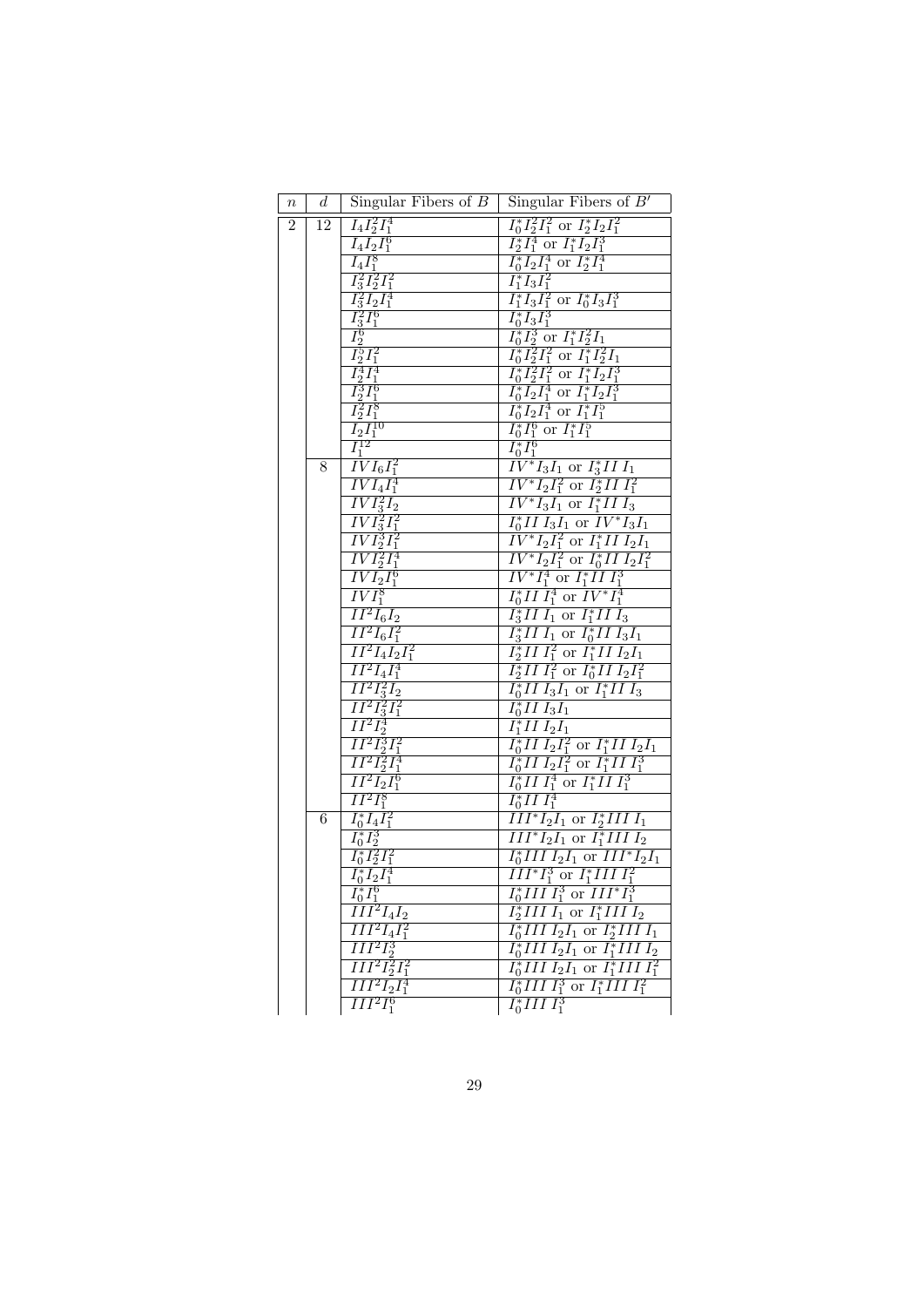| $\boldsymbol{n}$ | $d_{-}$        | Singular Fibers of $B$      | Singular Fibers of $B'$                                |
|------------------|----------------|-----------------------------|--------------------------------------------------------|
| $\mathfrak{D}$   | 4 <sup>1</sup> | $IV^*I_2\bar{I}_1^2$        | $\overline{II^*I_1^2}$ or $I_1^*IVI_1$                 |
|                  |                | $\overline{IV^*I_1^4}$      | $I_0^*IVI_1^2$ or $II^*I_1^2$                          |
|                  |                | $IV^2I_2^2$                 | $I_1^*IVI_1$ or $IV^*II I_2$                           |
|                  |                | $IV^2I_2I_1^2$              | $I_0^*IVI_1^2$ or $I_1^*IVI_1$                         |
|                  |                | $IV^2I_1^4$                 | $I_0^*IVI_1^2$ or $IV^*III_1^2$                        |
|                  |                | $\overline{IVII^2I_4}$      | $\overline{IV^*II I_2}$ or $I_2^*II^2$                 |
|                  |                | $\overline{IVII^2I_2^2}$    | $I_0^*II^2I_2$ or $IV^*II I_2$                         |
|                  |                | $\overline{IVII^2I_2I_1^2}$ | $\frac{1}{\sqrt{V^*III_1^2} \text{ or } I_1^*II^2I_1}$ |
|                  |                | $\overline{IVII^2I_1^4}$    | $I_0^*II^2I_1^2$ or $IV^*III_1^2$                      |
|                  |                | $\overline{II^4I_4}$        | $I_0^*II^2I_2$ or $I_2^*II^2$                          |
|                  |                | $II^4I_2^2$                 | $I_0^*II^2I_2$ or $I_1^*II^2I_1$                       |
|                  |                | $II^4I_2I_1^2$              | $I_0^*II^2I_1^2$ or $I_1^*II^2I_1$                     |
|                  |                | $II^4I_1^4$                 | $I_0^*II^2I_1^2$                                       |
|                  | $2^{\circ}$    | $I_0^*IVI_1^2$              | $\overline{IV^*III I_1}$ or $\overline{III^*II I_1}$   |
|                  |                | $I_0^*II^2I_2$              | $III^*HI$ or $I_1^*III$ II                             |
|                  |                | $I_0^*II^2I_1^2$            | $III^*II I_1$ or $I_0^*III II I_1$                     |
|                  |                | $\overline{IVIII^2I_2}$     | $\overline{IV^*IIII_1}$ or $I_1^*IIIII$                |
|                  |                | $\overline{IVIII^2I_1^2}$   | $I_0^*IIIIII_1$ or $IV^*IIII_1$                        |
|                  |                | $III^2II^2I_2$              | $I_1^*III$ II or $I_0^*III$ III $I_1$                  |
|                  |                | $\overline{III^2II^2I_1^2}$ | $\overline{I_0^*III}$ II $I_1$                         |

Table 6: Configurations of singular fibers of relatively minimal rational elliptic surfaces  $B$  which can be obtained by a pull-back of another relatively minimal rational elliptic surface  $B'$ .

| $\boldsymbol{n}$            | $d = deg(J)$   | Configuration of singular fibers                                                                                                                                                       |
|-----------------------------|----------------|----------------------------------------------------------------------------------------------------------------------------------------------------------------------------------------|
| 10                          | 10             | $\overline{II}I_1^{10}$                                                                                                                                                                |
| $\overline{4}$              | 12             | $I_3^4$                                                                                                                                                                                |
|                             | 8              | $II^2I_2^4$ , $II^2I_1^8$                                                                                                                                                              |
|                             | $\overline{4}$ | $I_0^*III_1^4$                                                                                                                                                                         |
| 3                           | 6              | $\overline{IVII}I_2^3$ , $IVII}I_1^6$                                                                                                                                                  |
| $\mathcal{D}_{\mathcal{L}}$ | 12             | $I_9I_1^3$ , $I_7I_1^5$ , $I_6I_2^2I_1^2$ , $I_5^2I_1^2$ , $I_5I_3I_1^4$ , $I_5I_2^2I_1^3$ , $I_5I_1^7$                                                                                |
|                             |                | $I_3^4$ , $I_3^3I_1^3$ , $I_3I_2^4I_1$ , $I_3I_2^2I_1^5$ , $I_3I_1^9$                                                                                                                  |
|                             | 10             | $\frac{1}{2}I_1^2I_1^2$ , $II \, I_3^2I_2^2$ , $II \, I_3^2I_1^4$ , $II \, I_2^4I_1^2$ , $II \, I_2^2I_1^6$ , $II \, I_1^{10}$                                                         |
|                             | 8              | $II^2I_7I_1$ , $II^2I_5I_1^3$ , $II^2I_4^2$ , $II^2I_4I_2^2$ , $II^2I_3I_2^2I_1$ , $II^2I_3I_1^5$                                                                                      |
|                             | 6              | $\overline{I_4^*I_1^2}$ , $\overline{I_2^*I_2^2}$ , $\overline{I_2^*I_1^4}$ , $\overline{III^2I_5I_1}$ , $\overline{III^2I_3^2}$ , $\overline{III^2I_3I_1^3}$                          |
|                             |                | $II^3I_3^2$ , $II^3I_2^2I_1^2$ , $II^3I_1^6$                                                                                                                                           |
|                             | 4              | $\overline{I_2^*I\overline{I}I_1^2}$ , $\overline{I_0^*I\overline{I}I_1^4}$ , $\overline{II}\overline{I_1^2II}I_2^2$ , $\overline{II}\overline{I}^2II}I_1^4$ , $\overline{II}^4I_3I_1$ |
|                             | $\mathfrak{D}$ | $\overline{I_2^*II^2$ , $II^*I_1^2$                                                                                                                                                    |

Table 7: Configurations of singular fibers of relatively minimal rational elliptic surfaces which cannot be obtained from a pull-back.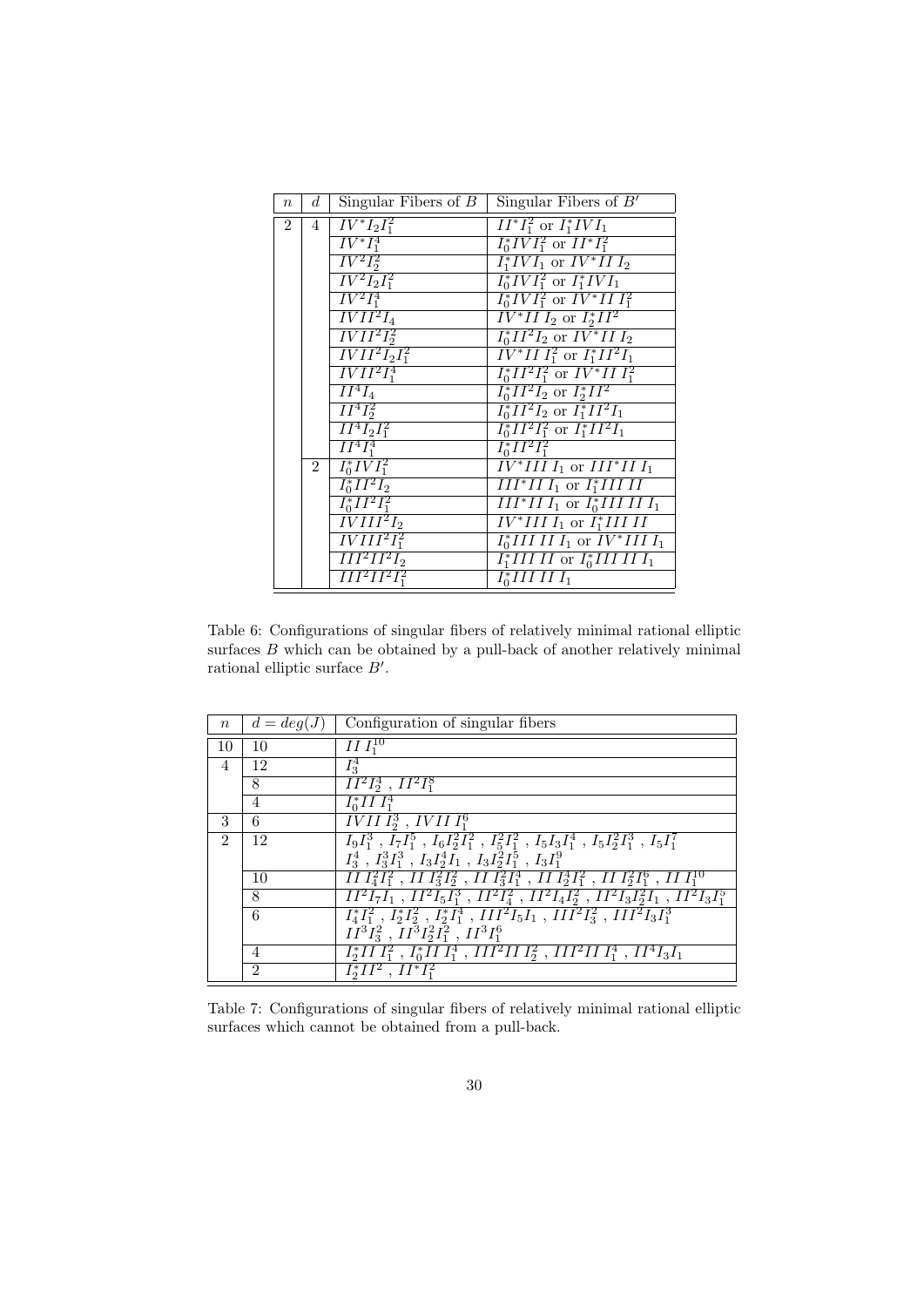4)  $I_4^2 I_2^2$  can be obtained from a pull-back by  $g_2$  of either  $I_1^* I_4 I_1$  if  $I_1^*$  and  $I_1$  are over 0 and  $\infty$ ; or  $I_2^* I_2^2$  if  $I_2^*$  and  $I_2$  are over 0 and  $\infty$ .

5) Since none of the fibers over 0 or  $\infty$  can transform to an  $I_k$  with k odd or an  $I_m^*$  by a pull-back by  $g_2$ , none of the configurations including an  $I_k$  with k odd or odd number of  $I_m^*$  fibers can arise from a pull-back by  $g_2$ .

**Remark:** If n is odd, then  $\alpha \in Aut_{\sigma}(B)$  with  $ord(\alpha) = ord(\phi(\alpha)) = n$  exists if and only if  $\alpha' \in Aut_{\sigma}(B)$  with  $ord(\alpha') = 2 \cdot ord(\phi(\alpha')) = 2n$  exists. This comes from  $Aut_{\sigma}(B)$  being a  $\mathbb{Z}/2\mathbb{Z}$  extension of  $Aut_B(\mathbb{P}^1)$ . Here, we have  $\alpha' = \alpha \circ (-1)$ . Hence, basically we are done with the case of odd *n* after the results obtained in this section. For the case of even  $n$ , we need a different construction to show the existence of  $\alpha \in Aut_{\sigma}(B)$  whose order is 2n, twice the order of its induced automorphism.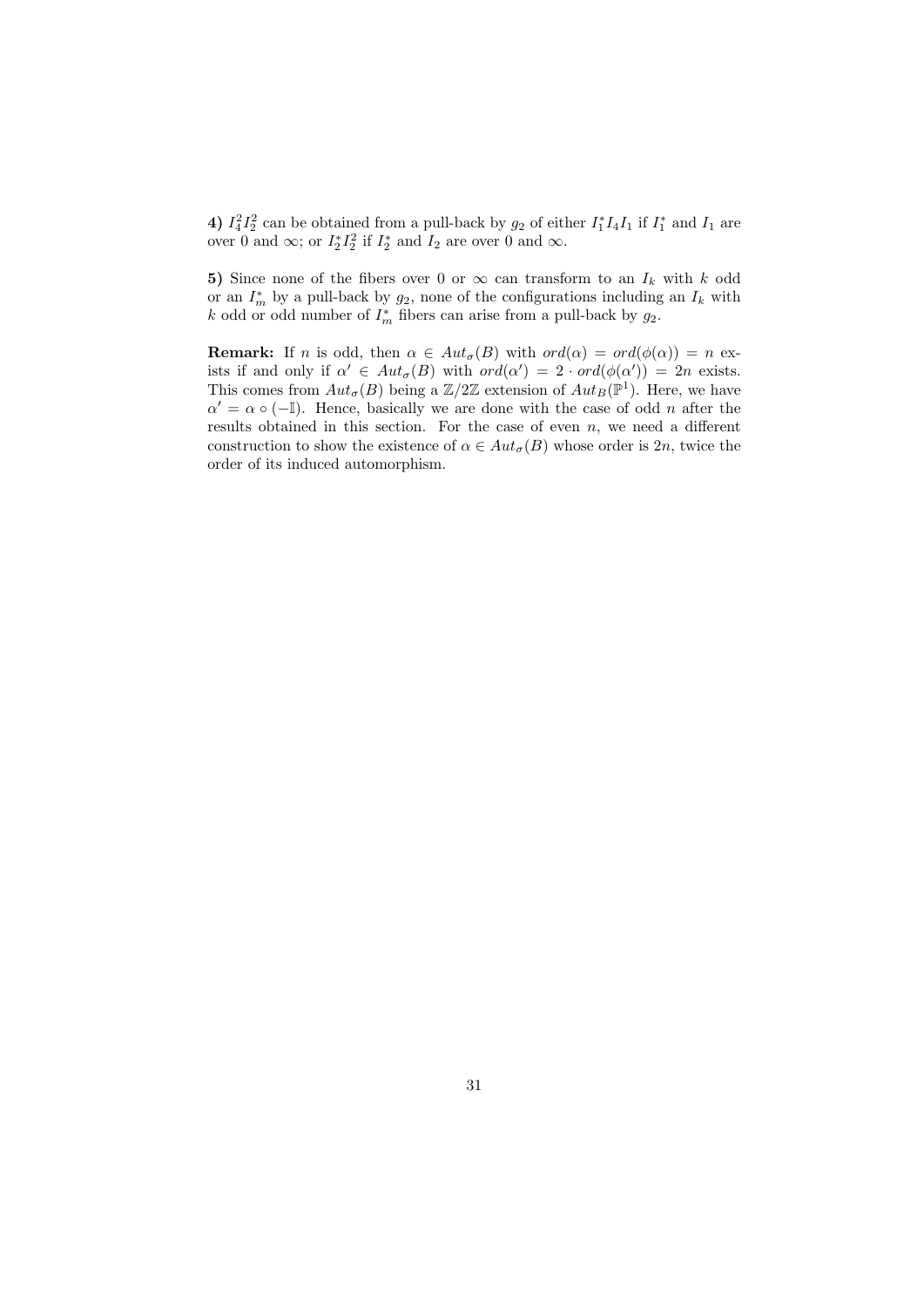#### 5.2 Construction 2

In this section, we are concerned with showing the existence of  $\alpha \in Aut_{\sigma}(B)$ with the property that  $ord(\alpha) = 2 \cdot ord(\phi(\alpha)) = 2n$  for even n. We will list the configurations of singular fibers for which such automorphisms exist. Before describing the general construction of such automorphisms, we will first discuss some conditions under which such automorphisms do not exist. This will decrease the number of cases to be considered for the general construction. The construction is performed by lifting the automorphisms of the rational ruled surface  $F_2$  to a double cover of  $F_2$  branched over the minimal section and a trisection which is preserved under that automorphism. The results are shown in Table 9.

Assume that  $\beta : B \mapsto \mathbb{P}^1$  is a relatively minimal rational elliptic surface with section,  $\alpha \in Aut_{\sigma}(B)$ ,  $ord(\alpha) = 2n$ ,  $ord(\phi(\alpha)) = n$ , n is even, and  $\phi(\alpha)$ , which is the induced map on  $\mathbb{P}^1$ , is given by  $z \mapsto \mu_n z$ . Then

$$
\alpha^n = -\mathbb{I},\tag{18}
$$

where  $-\mathbb{I}$  is the automorphism of B which acts on every smooth fiber by the inversion of the group law on that fiber which is an elliptic curve.

Assume that C is a fiber over 0 or  $\infty$  of  $\mathbb{P}^1$ . Then  $\alpha(C) = C$ , and furthermore, since  $\alpha$  preserves the zero section  $\sigma$ , the point  $C \cap \sigma$  is fixed by  $\alpha$ . To understand how  $\alpha$  acts on C better, consider the following.

If we denote by  $B^{\sharp}$  the surface B minus the singular points of the fibers of B and the components of the fibers with multiplicity greater than 1, and also denote by  $B_z^{\sharp}$  the fiber of  $B^{\sharp}$  over the point  $z \in \mathbb{P}^1$ , then there is an abelian group structure on  $B_z^{\sharp}$  as follows (p.73-74 in [8]): Consider the germ of the fiber  $B_{z}^{\sharp}$  and let S be the set of all local sections in that germ. S is an abelian group with the addition of local sections fiber by fiber on the smooth fibers and taking the closure on the singular fibers. If  $S_0$  denotes the set of the local sections in the germ passing through  $B_z^{\sharp} \cap \sigma$ , which is clearly a subgroup, then the quotient  $S/S_0$  can be identified with  $B_z^{\sharp}$  (since a section must intersect  $B_z$  with intersection number 1, and through every point of  $B_z^{\sharp}$  there is a local section), and this identification gives the group structure on  $B_z^{\sharp}$ . If we denote by  $B_z^{\sharp}$  the component of  $B_z^{\sharp}$  intersecting the zero section  $\sigma$ , then with the group structure defined,  $B_{z0}^{\sharp}$  is the component of the identity in  $B_{z}^{\sharp}$ , and  $B_{z}^{\sharp}/B_{z0}^{\sharp}$  is a finite abelian group whose order is the number of multiplicity 1 components of the fiber  $B_z$  of B over z. The table below gives that group in terms of the fiber type of  $B_z$ (VII.3.4 in [8]):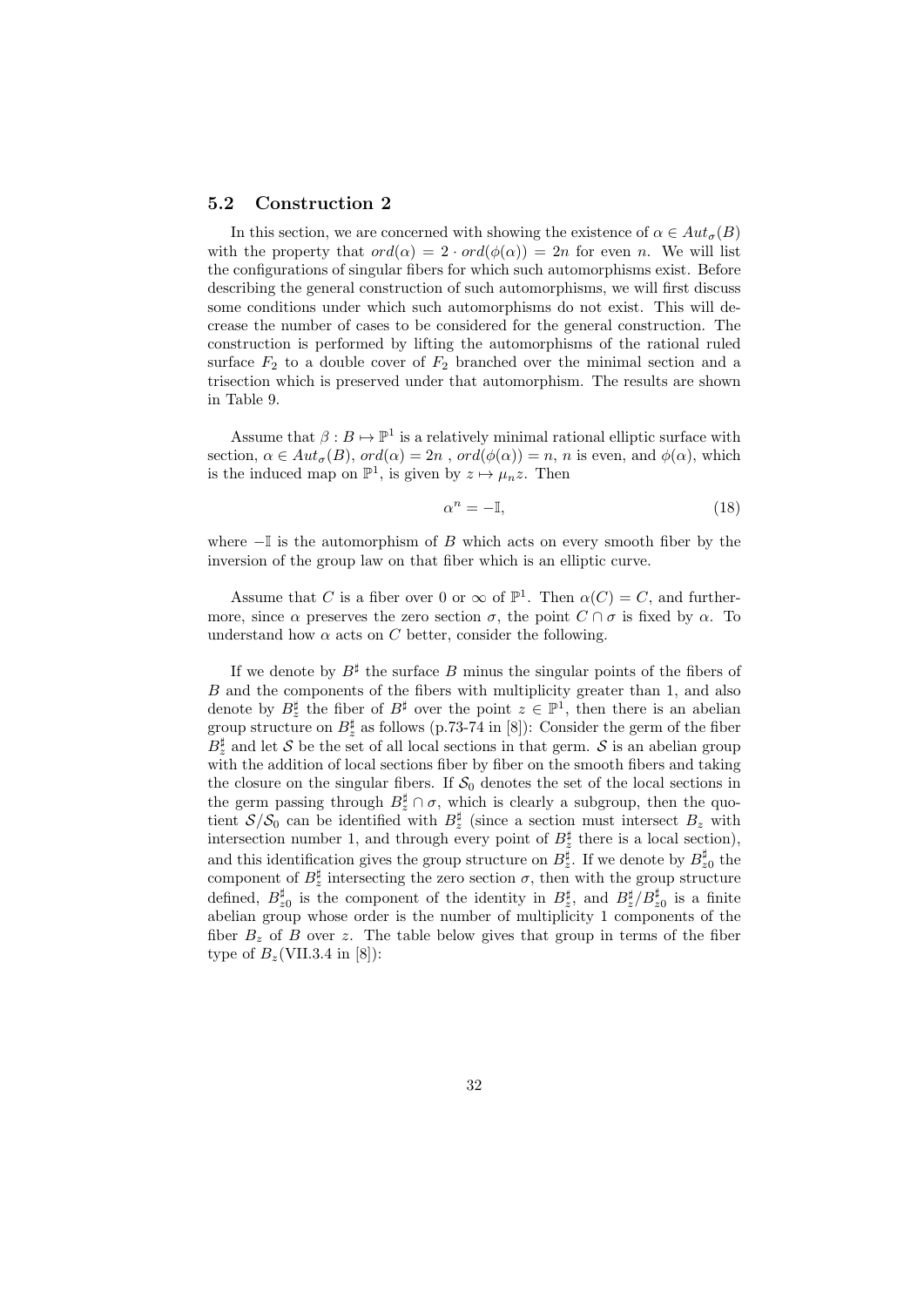| $B_z$       |                | $B_{\tau}^*$                                                                   |
|-------------|----------------|--------------------------------------------------------------------------------|
| 10          | Elliptic curve |                                                                                |
| $I_M$       |                | ${\mathbb Z}/M{\mathbb Z}$                                                     |
| $I_M^*$     |                | $\overline{\mathbb{Z}/2\mathbb{Z}} \times \mathbb{Z}/2\mathbb{Z}$ if M is even |
|             |                | $\mathbb{Z}/4\mathbb{Z}$ if M is odd                                           |
| $II, II^*$  |                |                                                                                |
| $III III^*$ |                | $\mathbb{Z}/2\mathbb{Z}$                                                       |
|             |                | '3Z                                                                            |

Table 8: The groups  $B_{z0}^{\sharp}$  and  $B_{z}^{\sharp}/B_{z0}^{\sharp}$ .

If C is a fiber over 0 or  $\infty$ , then any  $\alpha \in Aut_{\sigma}(B)$  induces an automorphism on the group structure of  $C^{\sharp} = B^{\sharp}_{z}$  ( $z = 0$  or  $\infty$ ) and the finite group  $B_{z}^{\sharp}/B_{z0}^{\sharp}$ . This is because  $\alpha$  maps the zero of every elliptic curve fiber to the zero of another elliptic curve, hence restricted to smooth fibers  $\alpha$  is an elliptic curve isomorphism, thus it gives an isomorphism on the group of both local and global sections of the elliptic surface. Since the group structure is defined using the local sections,  $\alpha$  induces the mentioned automorphism on the specified groups.

If in particular we take  $\alpha = -\mathbb{I}$ , then  $\alpha$  acts on the local sections as the inversion map, so the induced group automorphism on  $B_z^{\sharp}$  or  $B_z^{\sharp}/B_{z0}^{\sharp}$  is also the inversion of these groups.

For  $C = IV$  or  $IV^*$ ,  $\alpha$  induces an automorphism of the group  $B^{\sharp}_{z}/B^{\sharp}_{z0}$ , which is isomorphic to  $\mathbb{Z}/3\mathbb{Z}$ . Then, if n is even,  $\alpha^n$  induces the identity on  $\mathbb{Z}/3\mathbb{Z}$  since  $Aut(\mathbb{Z}/3\mathbb{Z}) = \mathbb{Z}/2\mathbb{Z}$ . Then  $\alpha^n \neq -\mathbb{I}$ .

For  $C = I_M$   $M > 0$ ,  $\alpha$  induces an automorphism of the group  $B_{z0}^{\sharp}$  which is isomorphic to  $\mathbb{C}^*$ . Then  $\alpha$  induces either the identity or the inversion on  $\mathbb{C}^*$ . If *n* is even, then  $\alpha^n$  induces the identity, hence  $\alpha^n \neq -\mathbb{I}$ . These arguments prove the following lemma.

**Lemma 5.2.1.** If there is a IV, IV<sup>\*</sup> or  $I_M$  fiber  $(M > 0)$  over 0 or  $\infty$  of  $\mathbb{P}^1$ , then for even n, there is no  $\alpha \in Aut_{\sigma}(B)$  such that  $ord(\alpha) = 2 \cdot ord(\phi(\alpha)) = 2n$ and the fixed points of the induced map  $\phi(\alpha)$  are 0 and  $\infty$ .

For  $C = I_0$ ,  $\alpha$  induces an automorphism on the elliptic curve C. The automorphism group of an elliptic curve is  $\mathbb{Z}/6\mathbb{Z}$ ,  $\mathbb{Z}/4\mathbb{Z}$  or  $\mathbb{Z}/2\mathbb{Z}$  depending on the  $i$ -invariant of the curve being  $0.1$  or anything else, respectively. When an elliptic curve is considered as the quotient of  $\mathbb C$  by a rank 2 lattice, any automorphism comes from the complex multiplication maps  $z \mapsto mz$  ( $m = -1$ ,  $\mu_3$ ,  $\mu_4$  or  $\mu_6$ , where  $\mu_k$  is any primitive k-th root of 1). If n is even, then  $\alpha^n$ cannot be the inversion map, which corresponds to the unique order 2 element in each of those groups, unless  $n = 2 \mod 4$  and the *j*-invariant is 1. Hence, we get the following lemma.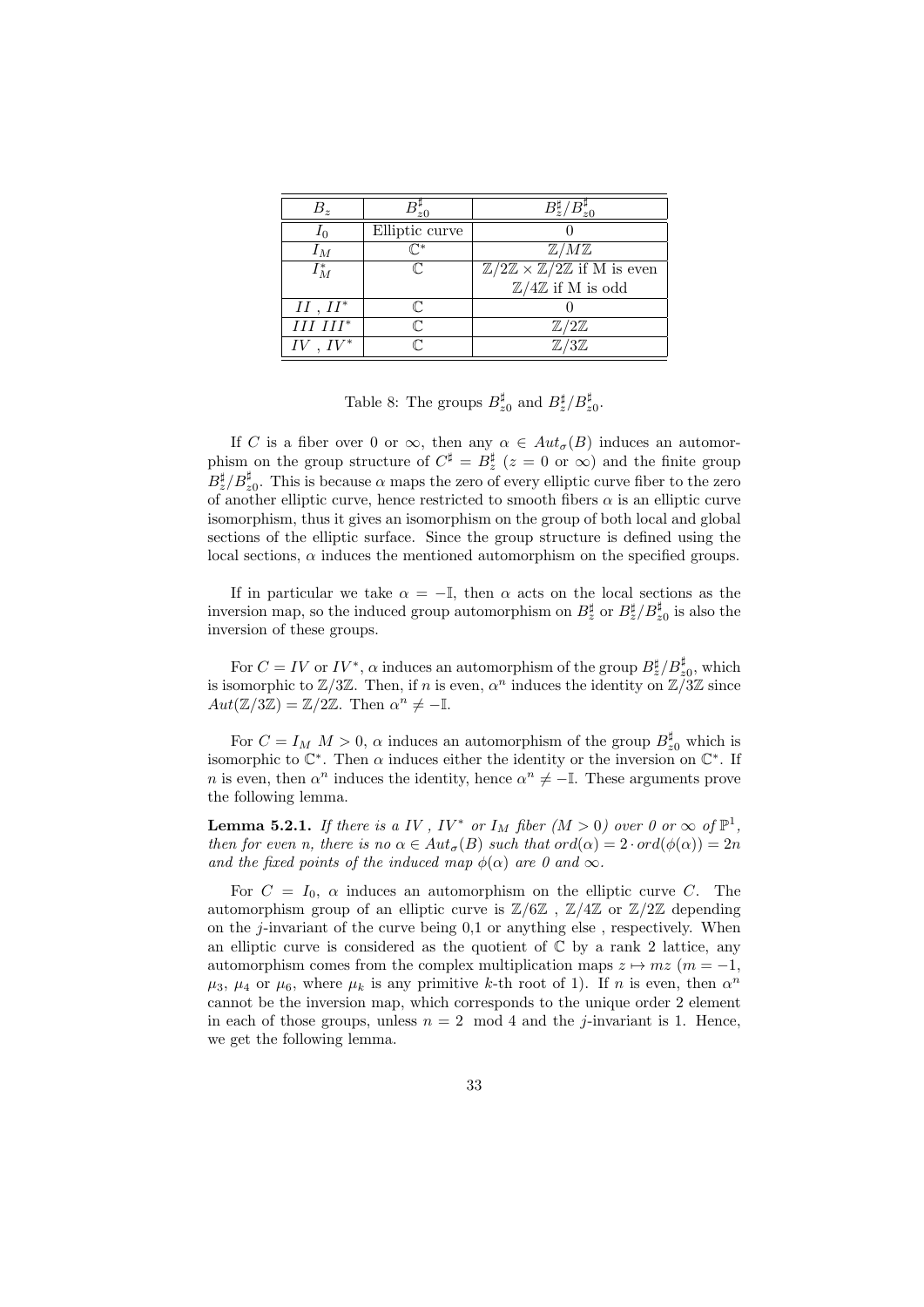**Lemma 5.2.2.** If there is an  $I_0$  fiber over 0 or  $\infty$  of  $\mathbb{P}^1$ , then for even n, there is no  $\alpha \in Aut_{\sigma}(B)$  such that  $ord(\alpha) = 2 \cdot ord(\phi(\alpha)) = 2n$  and the fixed points of the induced map  $\phi(\alpha)$  are 0 and  $\infty$ ; unless  $n = 2 \mod 4$  and the j-invariant of  $I_0$  is 1.

Using the two lemmas above, we can consult Table 2 giving the candidate values of n, the order of an induced automorphism on  $\mathbb{P}^1$ , and eliminate the configurations for which the existence of an  $\alpha \in Aut_{\sigma}(B)$  with  $ord(\alpha) = 2 \cdot ord(\phi(\alpha)) =$  $2n$  is impossible. Some examples are as follows:

1)  $I_1^{12}$ ,  $n = 12$ : If  $n = 12$  exists for  $I_1^{12}$ , then there are two  $I_0$  fibers, one over  $J = 0$  and one over  $J = 1$ . Then these  $I_0$  fibers should be fibered over the points 0 and  $\infty$  of  $\mathbb{P}^1$  fixed by the induced automorphism (see Section 4). Since one of the  $I_0$  have j-invariant 0 (or since  $12 \neq 2 \mod 4$  even though the other  $I_0$  has j-invariant 1), there is no  $\alpha \in Aut_{\sigma}(B)$  with  $ord(\alpha) = 24$ . Thus, this configuration is eliminated.

2)  $I_1^{12}$  or  $I_2^6$ ,  $n = 6$ : If  $n = 6$  exists for these cases, then at least one  $I_0$ over  $J=0$  is fibered over 0 or  $\infty$  of  $\mathbb{P}^1$  (see Section 4). Since the *j*-invariant is 0 and  $n$  is even, these cases are eliminated by Lemma 5.2.2.

3)  $I_1^{12}$ ,  $I_3^4$ ,  $I_2^4 I_1^4$  or  $II^4 I_1^4$ ,  $n = 4$ : If  $n = 4$  exists, then at least one I<sub>0</sub> fiber over  $J = 1$  should be fibered over 0 or  $\infty$  of  $\mathbb{P}^1$  (see Section 4). Since  $4 \neq 2 \mod 4$ , we can eliminate these cases by Lemma 5.2.2..

4)  $III^2II^2I_1^2$ ,  $n = 2$ : If an induced automorphism has order 2, then there should be two  $I_0$  fibers, one over  $J = j_1$  and the other over  $J = j_2$  where  $J_i \neq 0, 1$  with the multiplicity of the J-map 2 at each  $I_0$ . Then these  $I_0$  fibers are fibered over the points 0 and  $\infty$  fixed by that induced automorphism. Since the j-invariants are not 1, Lemma  $5.2.2$  eliminates this case from the discussion of this section.

5) If in a configuration of singular fibers there is an odd number of  $IV$ ,  $IV^*$  or  $I_M$  ( $M > 0$ ) fibers, then for even n, if order of an induced automorphism is n, one of the fibers which appear an odd number of times in the configuration must be fibered over a point of  $\mathbb{P}^1$  which is fixed by this induced automorphism (see Section 4). Then Lemma 5.2.1 eliminates this configuration of singular fibers from our discussion in this section.

Going through the information in Table 2, and using Lemma 5.2.1 and Lemma 5.2.2, we can eliminate a number of configurations. The configurations which are left to be examined after this elimination are listed in Table 9. Note that the existence of  $\alpha$  for each configuration in Table 9 is proved in the rest of this section.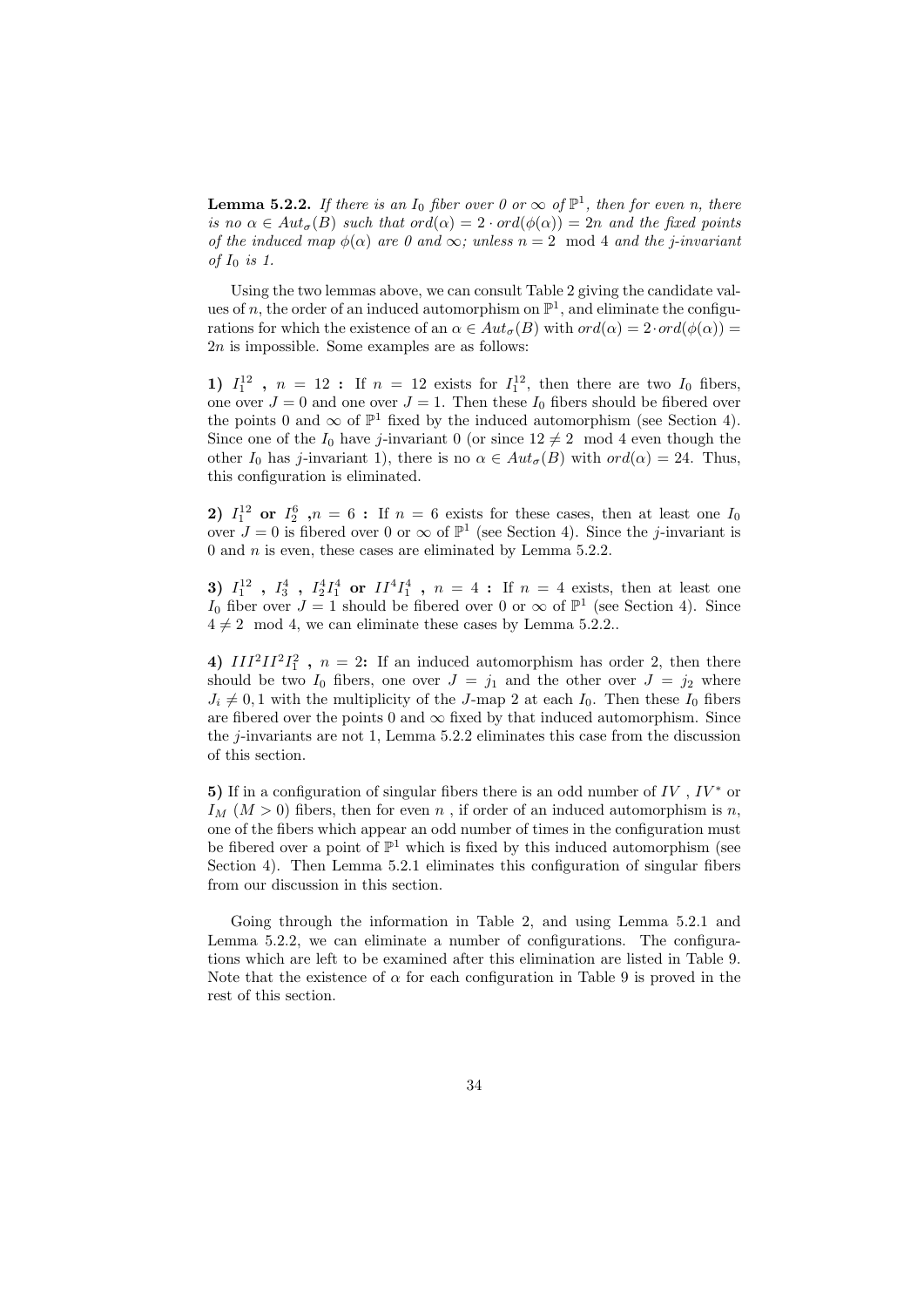| $\,n$                       | deg(J)          | Configuration of Singular Fibers                                                                                                |
|-----------------------------|-----------------|---------------------------------------------------------------------------------------------------------------------------------|
| 10                          | 10              | $II \, I_1^{10}$                                                                                                                |
| 6                           | 6               | $I_0^* I_1^6$                                                                                                                   |
| $\overline{4}$              | 8               | $\overline{II^2I_2^4}$ , $II^2I_1^8$                                                                                            |
|                             | 4               | $I_0^*I\overline{I} I_1^4$                                                                                                      |
| $\mathcal{D}_{\mathcal{L}}$ | 12              | $I_5^2I_1^2$ , $I_4^2I_2^2$ , $I_4^2I_1^4$ , $I_3^4$ , $\overline{I_3^2I_2^2I_1^2}$ ,                                           |
|                             |                 | $I_3^2I_1^6$ , $I_2^6$ , $I_2^4I_1^4$ , $I_2^2I_1^8$ , $I_1^{12}$                                                               |
|                             | 10              | $\frac{1}{2}I_1^2I_1^2$ , $II_1^2I_2^2$ , $II_1^2I_1^4$ , $II_1^4I_1^2$ , $II_1^2I_1^6$ , $II_1^1$                              |
|                             | 8               | $\overline{H^2I_4^2}$ , $\overline{H^2I_3^2I_1^2}$ , $\overline{H^2I_2^4}$ , $\overline{H^2I_2^2I_1^4}$ , $\overline{H^2I_1^8}$ |
|                             | $6\overline{6}$ | $I_4^*I_1^2$ , $I_2^*I_2^2$ , $I_2^*I_1^4$ , $I_0^*I_2^2I_1^2$ , $I_0^*I_1^6$ ,                                                 |
|                             |                 | $III^2I_3^2$ , $III^2I_2^2I_1^2$ , $III^2I_1^6$ , $II^3I_3^2$ , $II^3I_2^2I_1^2$ , $II^3I_1^6$                                  |
|                             | 4               | $I_2^*III_1^2$ , $I_0^*III_1^4$ , $IV^2I_2^2$ , $IV^2I_1^4$ ,                                                                   |
|                             |                 | $\overline{II}I^2I\overline{I}I_2^2$ , $\overline{II}I^2III_1^4$ , $\overline{I}I^4I_2^2$ , $\overline{I}I^4I_1^4$              |
|                             | $\mathfrak{D}$  | $I_2^*II^2$ , $I_0^*II^2I_1^2$ , $II^*I_1^2$                                                                                    |

Table 9: Configurations for which  $\alpha \in Aut_{\sigma}(B)$  with  $ord(\alpha) = 2 \cdot ord(\phi(\alpha)) = 2n$ exists.

**Remark:** If  $\alpha \in Aut_{\sigma}(B)$  with  $ord(\alpha) = 2 \cdot ord(\phi(\alpha)) = 2n$  exists for II  $I_1^{10}$ when  $n = 10$ , then  $ord(\alpha^4) = ord(\phi(\alpha^4)) = 5$ , so the elliptic surface is obtained from a pull-back of another surface by the map  $g_5$  (see Section 5.1). Then  $\alpha$  induces an automorphism  $\bar{\alpha}$  of that second surface with  $ord(\bar{\alpha}) = 4$  and  $ord(\phi(\bar{\alpha})) = 2$ . Table 6 shows that II  $I_1^{10}$  pulls back only from  $II^*I_1^2$ . Conversely, if  $\bar{\alpha}$  with the given orders exists for an elliptic surface with the configuration  $II^*I_1^2$ , then after pulling back by the map  $g_5$ ,  $\bar{\alpha}$  induces an automorphism  $\alpha$ on the pull-back surface which satisfies  $ord(\alpha) = 20$  and  $ord(\phi(\alpha)) = 10$ . Thus, such an  $\alpha$  exists for  $III_1^{10}$  if and only if an  $\bar{\alpha}$  with the specified orders exists for  $II^*I_1^2$ . Similarly, for  $n=6$ ,  $\alpha$  exists for  $I_0^*I_1^6$  if and only if  $\bar{\alpha}$  with  $ord(\bar{\alpha})=4$ and  $ord(\phi(\bar{\alpha})) = 2$  exists for  $II^*I_1^2$  (Since the former is a pull-back of the latter by  $g_3$ , and if  $\alpha$  exists  $\alpha^4$  and  $\phi(\alpha^4)$  both have order 3).

#### 5.2.1 General construction

We now construct the automorphisms  $\alpha \in Aut_{\sigma}(B)$  with  $ord(\alpha) = 2 \cdot ord(\phi(\alpha)) =$ 2n by taking the double cover of the rational ruled surface  $F_2$  branched over the minimal section and a trisection  $T$ , where  $T$  is preserved under an order  $n$ automorphism of  $F_2$  which also induces an order n automorphism on  $\mathbb{P}^1$ . The automorphism of  $F_2$  induces an automorphism on the double cover, which is the Weierstrass fibration of a rational elliptic surface.

If  $B$  is a relatively minimal rational elliptic surface (with section), then its Weierstrass fibration  $B'$  (which is obtained by collapsing all the components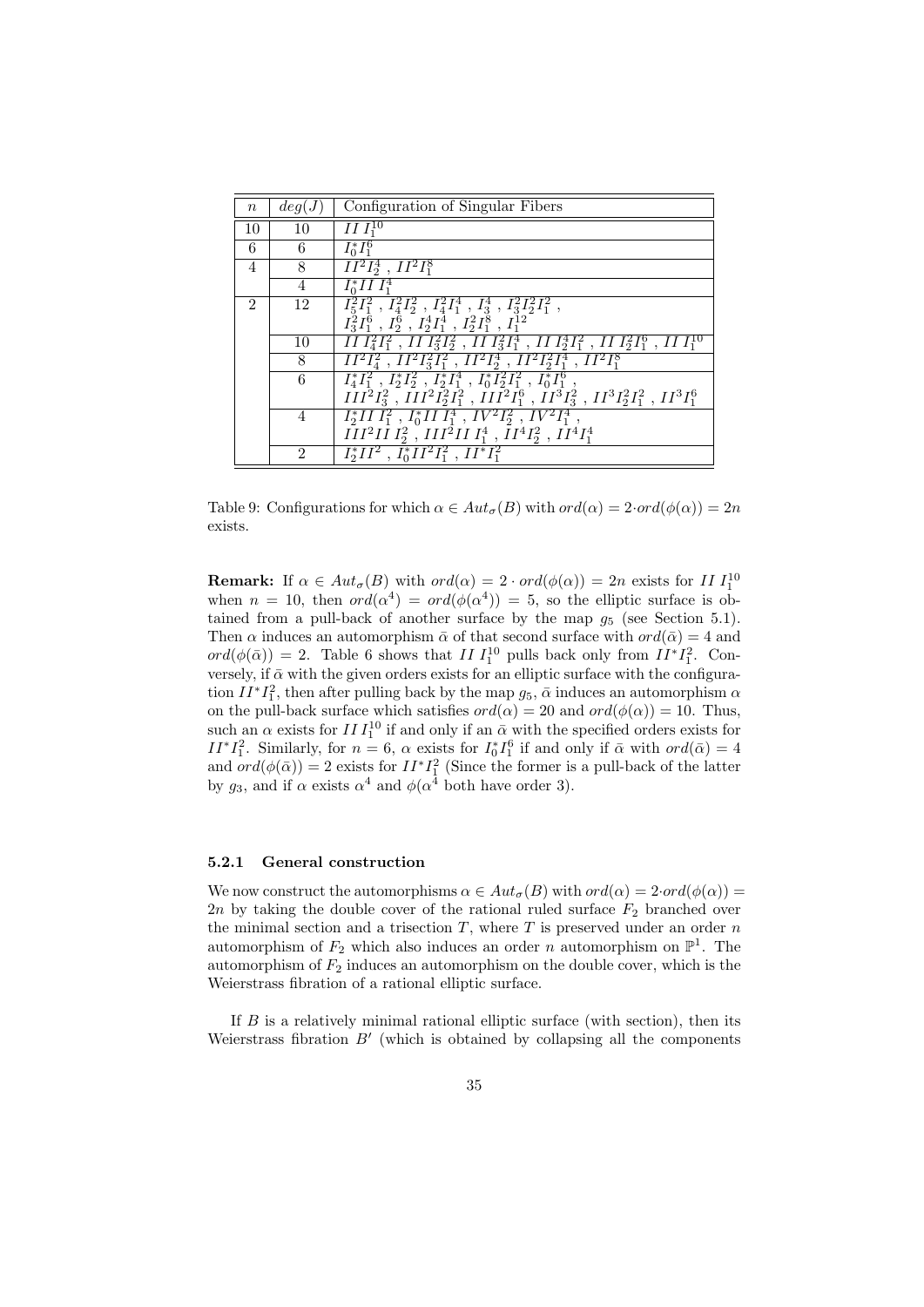of the singular fibers except for those intersecting the zero section) is a double cover of the rational ruled surface  $F_2$  branched over the minimal section  $E_{\infty}$ (the unique divisor with self intersection -2 in  $F_2$ ) and a trisection T (a divisor which has intersection number 3 with the fiber F of the ruled surface  $F_2$ ) (p.179 in [6]). The involution of this cover is the map induced on  $B'$  by the automorphism −I on B acting as the inversion of the group law in every smooth fiber. Hence,  $F_2$  is the quotient of B' by the action of this automorphism (p.30 in [8]). The trisection T and the minimal section  $E_{\infty}$  are disjoint. T intersects the fiber F of  $F_2$  at three distinct points exactly when the fiber G of B' over  $F$  is a smooth elliptic curve. The Kodaira type of the singular fibers of  $B$  are determined by the singularities of  $T$  and the intersection points of  $T$  and  $F$  as the following proposition shows (Proposition IV.2.2 in  $[8]$ ). Note that T can have only simple singularities of types  $A_n$ ,  $D_n$  or  $E_n$  (p.39 in [8]).

**Proposition 5.2.3.** Let B be a relatively minimal rational elliptic surface with section,  $\pi : B' \to F_2$  be the double cover of its Weierstrass fibration, and T the trisection of the branch locus of that cover. If a fiber G of B projects to the fiber  $F$  of  $F_2$ , then

a) G has type  $I_0$  if  $T \cap F$  has 3 distinct points.

b) If  $T \cap F = p + 2q$  where p and q are distinct points, then b1) G has type  $I_1$  if T is smooth at q.

b2) G has type  $I_n$  if T has an  $A_{n-1}$  singularity at q.

c) If  $T \cap F = 3p$ , then

c1) G has type iI If T is smooth at p.

c2) G has type III if p is a double point of T with an  $A_1$  singularity.

c3) G has type IV if p is a double point of T with an  $A_2$  singularity.

c4) G has type  $I_n^*$  if p is a triple point of T with a  $D_{n+4}$  singularity.

c5) G has type  $II^*$ ,  $III^*$  or  $IV^*$  if p is a triple point of T with an  $E_8$ ,  $E_7$ or  $E_6$  singularity, respectively.

The table below describes the types of simple curve singularities of curves on smooth surfaces. Here C is the curve,  $p$  is the singular point,  $E$  is the exceptional divisor and  $C'$  is the proper transform of  $C$  after the blow-up at  $p$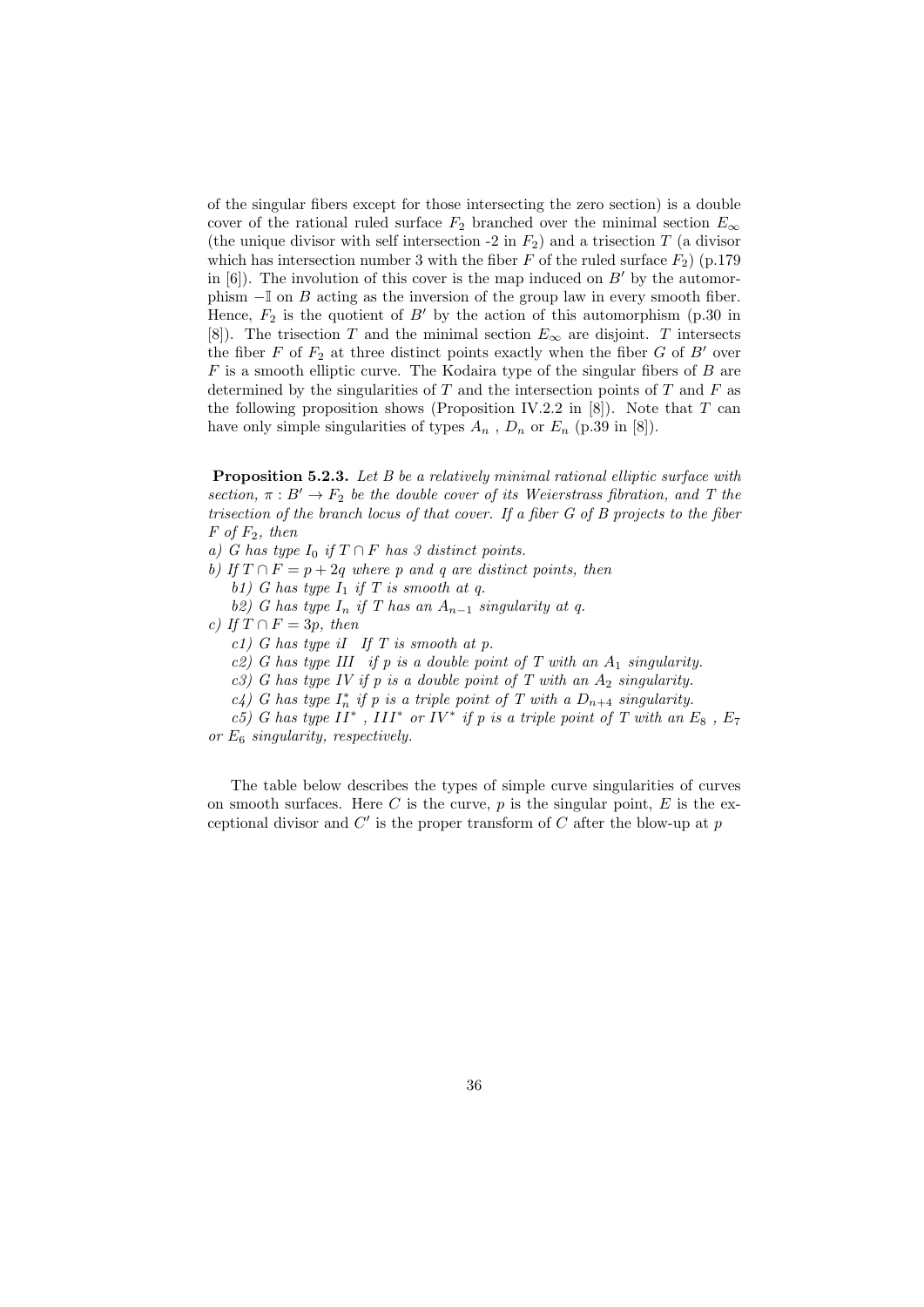| Type          | Equation         | Description                                             |
|---------------|------------------|---------------------------------------------------------|
| $A_0$         | $x=0$            | smooth                                                  |
| $A_1$         | $x^2 = y^2$      | ordinary node                                           |
| $A_2$         | $x^2 = y^3$      | ordinary cusp                                           |
| $A_n$         | $x^2 = y^{n+1}$  | higher order cusp or tacnode $(n \geq 3)$               |
| $D_4$         | $yx^2 = y^3$     | ordinary triple point                                   |
| $D_{n\geq 5}$ | $yx^2 = y^{n-1}$ | triple point of $C$ where $C'$ meets $E$ at two points; |
|               |                  | one smooth, one singular of type $A_{n-5}$              |
| $E_6$         | $x^3 = y^4$      | triple point of $C$ with one tangent, $C'$ is smooth    |
|               |                  | and meets $E$ at one point to order 3                   |
| $E_7$         | $x^3 = xy^3$     | triple point of $C$ with one tangent, $C'$ has an       |
|               |                  | ordinary node with $E$ one of the tangents              |
| $E_8$         | $x^3 = y^5$      | triple point of $C$ with one tangent, $C'$ has an       |
|               |                  | ordinary cusp with $E$ tangent                          |

Table 10: Simple curve singularities for curves on surfaces.

If  $\alpha \in Aut_{\sigma}(B)$  with  $ord(\alpha) = 2 \cdot ord(\phi(\alpha)) = 2n$  exists, then  $\alpha$  induces an automorphism  $\bar{\alpha}$  of  $F_2$  with  $ord(\bar{\alpha}) = n$  since  $\alpha^n = -\mathbb{I}$  and  $F_2$  is the quotient of the Weierstrass fibration  $B'$  by the action of the automorphism induced by  $-I$ . Note that  $\bar{\alpha}$  acts on  $F_2$  by mapping the fibers to fibers, and the induced map on  $\mathbb{P}^1$  by  $\bar{\alpha}$  is the same as the induced map of  $\alpha$ .  $\bar{\alpha}$  preserves the branch locus of the double cover  $\pi : B' \to F_2$ . Since the minimal section  $E_{\infty}$  is preserved by every automorphism of  $F_2$ ,  $\bar{\alpha}$  preserves the trisection T.

Conversely, if any order n automorphism  $\bar{\alpha}$  of  $F_2$  inducing an order n automorphism on  $\mathbb{P}^1$  preserves a trisection T, then  $\bar{\alpha}$  lifts to an automorphism of the double cover branched over  $T$  and  $E_{\infty}$  which is a Weierstrass fibration. The automorphism  $\bar{\alpha}$  of  $F_2$  lifts since the double covers of  $F_2$  branched over a given branch locus are unique. One can define this lifting by pulling-back the unique cover branched over T and  $E_{\infty}$  by the map  $\bar{\alpha}$ . Since  $\bar{\alpha}$  preserves T and  $E_{\infty}$ , the pull-back cover will be branched over the same locus, and by the uniqueness of the covers, the map induced by the pull-back gives a lifting of  $\bar{\alpha}$  to an automorphism of the double cover. This lifted automorphism then gives an automorphism  $\alpha$  of the corresponding relatively minimal rational elliptic surface B. Here, the induced automorphisms of  $\alpha$  and  $\bar{\alpha}$  are the same, hence have order n. Whether  $ord(\alpha) = 2n$  or n should be checked.

We are then searching for pairs  $(\Gamma, T)$  satisfying  $\Gamma \in Aut(F_2)$ ,  $ord(\Gamma) = n$ and  $\Gamma(T) = T$  (Γ preserves T as a set), where T is a trisection such that the elliptic surface  $B$  whose Weierstrass fibration is a double cover of  $F_2$  branched over this T and  $E_{\infty}$  has a configuration of singular fibers which is listed in Table 9. If  $\Theta$  is another automorphism of  $F_2$ , then  $\Theta(T)$  gives rise to the same configuration of singular fibers by the above proposition since the type of singularities of T and the intersection multiplicities are preserved by  $\Theta$ , and a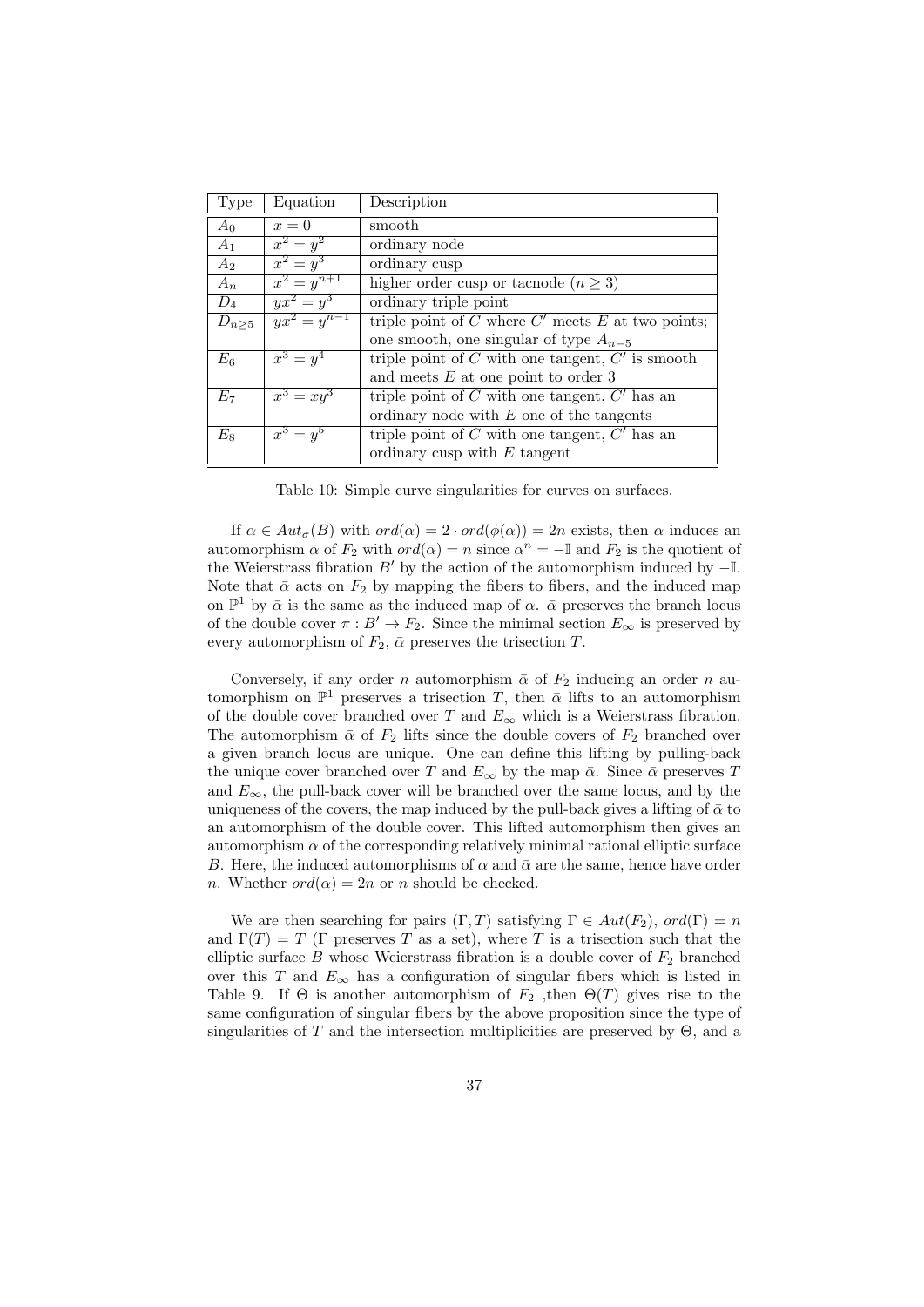fiber of  $F_2$  maps to another fiber by  $\Theta$ . Then  $(\Theta \circ \Gamma \circ \Theta^{-1}, \Theta(T))$  is also a suitable pair. Hence, it suffices to work on the conjugacy classes of the automorphisms of  $F_2$ . We have the following lemma which is proved in the appendix.

Lemma 5.2.4. There are only two conjugacy classes of order 2 automorphisms of  $F_2$  whose representatives induce an order 2 automorphism on  $\mathbb{P}^1$ . If  $F_2$  is mapped to  $\mathbb{P}^3$  after collapsing the minimal section  $E_{\infty}$  to the singular point of the quadric cone  $Y^2 = XZ$  in  $\mathbb{P}^3$ , these two conjugacy classes are represented by the automorphisms of the cone induced by the following automorphisms of  $\mathbb{P}^3$ .

$$
\Gamma_1: \mathbb{P}^3 \to \mathbb{P}^3, [X, Y, Z, W] \mapsto [X, -Y, Z, W]
$$
\n
$$
(19)
$$

$$
\Gamma_2 : \mathbb{P}^3 \to \mathbb{P}^3 \,, \ [X, Y, Z, W] \mapsto [X, -Y, Z, -W]. \tag{20}
$$

**Remark:** If  $\alpha \in Aut(B)$ ,  $ord(\alpha) = 2 \cdot ord(\phi(\alpha)) = 2n$  where *n* is even, and C is the fiber of B over 0 or  $\infty$  (fixed points of  $\phi(\alpha)$ ), then  $\alpha^n$  acts on  $C^{\sharp} = B^{\sharp}_{z}$  ( $z = 0, \infty$ ) as the inversion of the group structure on  $C^{\sharp}$ . Since *n* is even  $\alpha$  cannot act on  $C^{\sharp}$  as the inversion or the identity. Hence, the induced automorphism on  $F_2$  does not act as the identity on the fibers over 0 or  $\infty$ . In particular, for  $n = 2$ ,  $\alpha$  cannot induce the automorphism  $\Gamma_1$  in the above lemma. For  $n = 4$ ,  $ord(\alpha^2) = 2 \cdot ord(\phi(\alpha^2)) = 4$ , hence  $\alpha^2$  induces an automorphism of  $F_2$  which is conjugate to  $\Gamma_2$ . The following lemma is also proved in the appendix.

**Lemma 5.2.5.** There are only two conjugacy classes of order  $\frac{1}{4}$  automorphisms of  $F_2$  such that the square of any representative is conjugate to  $\Gamma_2$ . If  $F_2$  is mapped to  $\mathbb{P}^3$  after collapsing the minimal section  $E_{\infty}$  to the singular point of the quadric cone  $Y^2 = XZ$  in  $\mathbb{P}^3$ , these two conjugacy classes are represented by the automorphisms of the cone induced by the following automorphisms of  $\mathbb{P}^3$ .

$$
\Delta_1: \mathbb{P}^3 \to \mathbb{P}^3, [X, Y, Z, W] \mapsto [X, iY, -Z, iW]
$$
\n
$$
(21)
$$

$$
\Delta_2: \mathbb{P}^3 \to \mathbb{P}^3, [X, Y, Z, W] \mapsto [X, iY, -Z, -iW]. \tag{22}
$$

In the rest of this section, we will consider the three automorphisms  $\Gamma_2$ ,  $\Delta_1$ and  $\Delta_2$ . Our goal is to show the existence of the trisections T of  $F_2$  which are preserved by these automorphisms, and which give rise to a particular configuration of singular fibers listed in Table 9 when the double cover of  $F_2$  branched over T and  $E_{\infty}$  is considered. If F is the divisor class of a fiber of  $F_2$  and  $E_{\infty}$  is the minimal section (the unique divisor with self intersection  $(-2)$  in  $F_2$ ), then  $T = 3F + 6E_{\infty}$  in the Picard group of  $F_2$  since  $T \cdot F = 3$  and  $T \cdot E_{\infty} = 0$ .  $h^0(F_2, 3F + 6E_{\infty}) = 16$  (Theorem 1.8 in [4]). When we consider  $F_2$  as the quadric cone Q given by  $Y^2 = XZ$  (after collapsing  $E_{\infty}$  to the vertex of the cone), the trisections are given by cubics nonvanishing on  $Q$ , which has dimension  $h^0(\mathbb{P}^3, 3H) - h^0(\mathbb{P}^3, 3H - 2H) = 20 - 4 = 16$ . The automorphisms  $\Gamma_2$ ,  $\Delta_1$  and  $\Delta_2$  of  $\mathbb{P}^3$  act as linear transformations on the vector space of these cubics, and the trisections of  $F_2$  preserved by the automorphism are the ones corresponding to the eigenvectors of that linear transformation.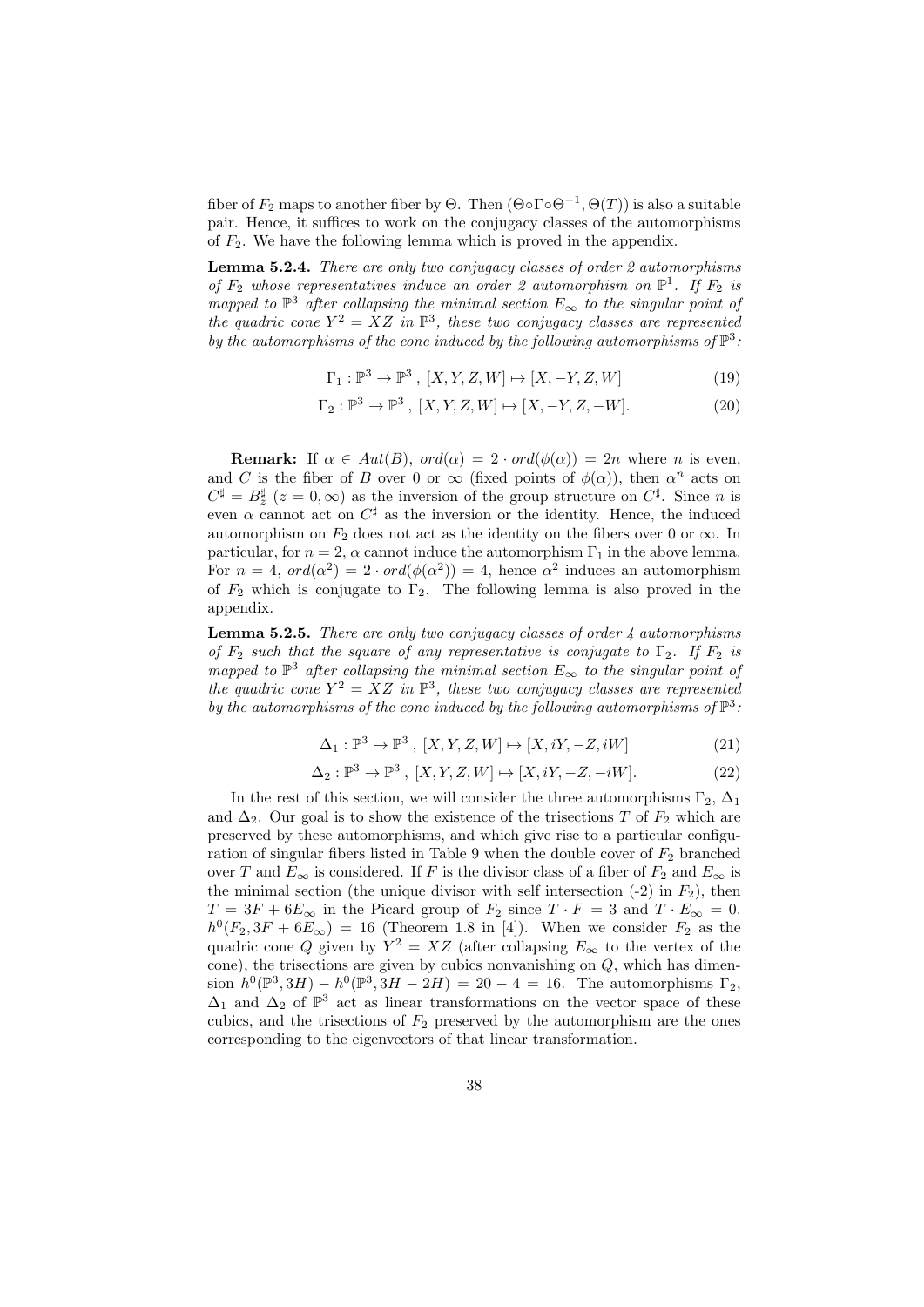**Lemma 5.2.6.** A basis for the cubics  $P(X, Y, Z, W)$  that do not vanish on the quadric cone Q given by  $Y^2 = XZ$  is

 $\{X^3, Z^3, W^3, X^2Z, X^2W, Z^2X, Z^2W, W^2X, W^2Z, XZW, X^2Y, Z^2Y, W^2Y, XZY,$  $XWY,ZWY$ 

and when the linear action of an automorphism  $\theta$  of  $\mathbb{P}^3$  on that vector space by  $\theta(P(X, Y, Z, W)) = P(\theta^{-1}(X), \theta^{-1}(Y), \theta^{-1}(Z), \theta^{-1}(W))$  is considered (so that the hypersurface  $P = 0$  maps to  $\theta(P) = 0$ , the eigenspaces containing the cubics not passing through the vertex  $[0,0,0,1]$  of the cone Q are as follows:

$$
\begin{array}{ll} \underline{\theta} & \underline{Eigenspace} \\ \Gamma_2 & \langle X^2Y, XYZ, YZ^2, \overline{X^2W}, Z^2W, XZW, YW^2, W^3 \rangle \\ \Delta_1 & \langle XYZ, XZW, YW^2, W^3 \rangle \\ \Delta_2 & \langle X^2Y, YZ^2, XZW, W^3 \rangle \end{array}
$$

#### 5.2.2 Trisections for  $\Gamma_2$ :

We now show the existence of the trisections giving rise to the configurations in Table 9 for  $n = 2$ .

Since we are interested in the trisections not passing through the vertex [0, 0, 0, 1] of the cone (which corresponds to the minimal section  $E_{\infty}$  of  $F_2$ ), the equation of the trisection is of the form:

$$
Y^{2} = XZ
$$
  

$$
W^{3} + bYW^{2} + cX^{2}W + dXZW + eZ^{2}W + fX^{2}Y + gXYZ + hYZ^{2} = 0.
$$
  
(23)

If we denote the cubic above by  $P(X, Y, Z, W)$ , and the trisection given by the above equations by T, then if  $\theta : [X, Y, Z, W] \mapsto [X, Y, Z, W + bY/3], \theta$  gives an automorphism of  $F_2$  (seen as the cone  $Y^2 = XZ$  in  $\mathbb{P}^3$ ) that induces the identity on  $\mathbb{P}^1$ , and  $\theta(T)$  is given by  $P(X, Y, Z, W - bY/3)$ . Replacing  $Y^2$  by XZ, this last cubic is of the same form as  $P(X, Y, Z, W)$  and we have  $b = 0$ . Then  $\theta(T)$  is also preserved by  $\Gamma_2$ . Note that the singular fibers of the elliptic surfaces corresponding to T and  $\theta(T)$  are the same and they are fibered over the same points of  $\mathbb{P}^1$ . Thus, we may assume that  $b = 0$ , hence T is given by

$$
Y^{2} = XZ
$$
  
\n
$$
W^{3} + cX^{2}W + dXZW + eZ^{2}W + fX^{2}Y + gXYZ + hYZ^{2} = 0.
$$
\n(24)

Denote the lines on the cone  $Q, Y^2 = XZ$ , by

$$
L_t = \{ [1, t, t^2, w] | w \in \mathbb{C} \} \cup \{ [0, 0, 0, 1] \}, \ t \in \mathbb{C}, \tag{25}
$$

$$
L_{\infty} = \{ [0, 0, 1, w] | w \in \mathbb{C} \} \cup \{ [0, 0, 0, 1] \}. \tag{26}
$$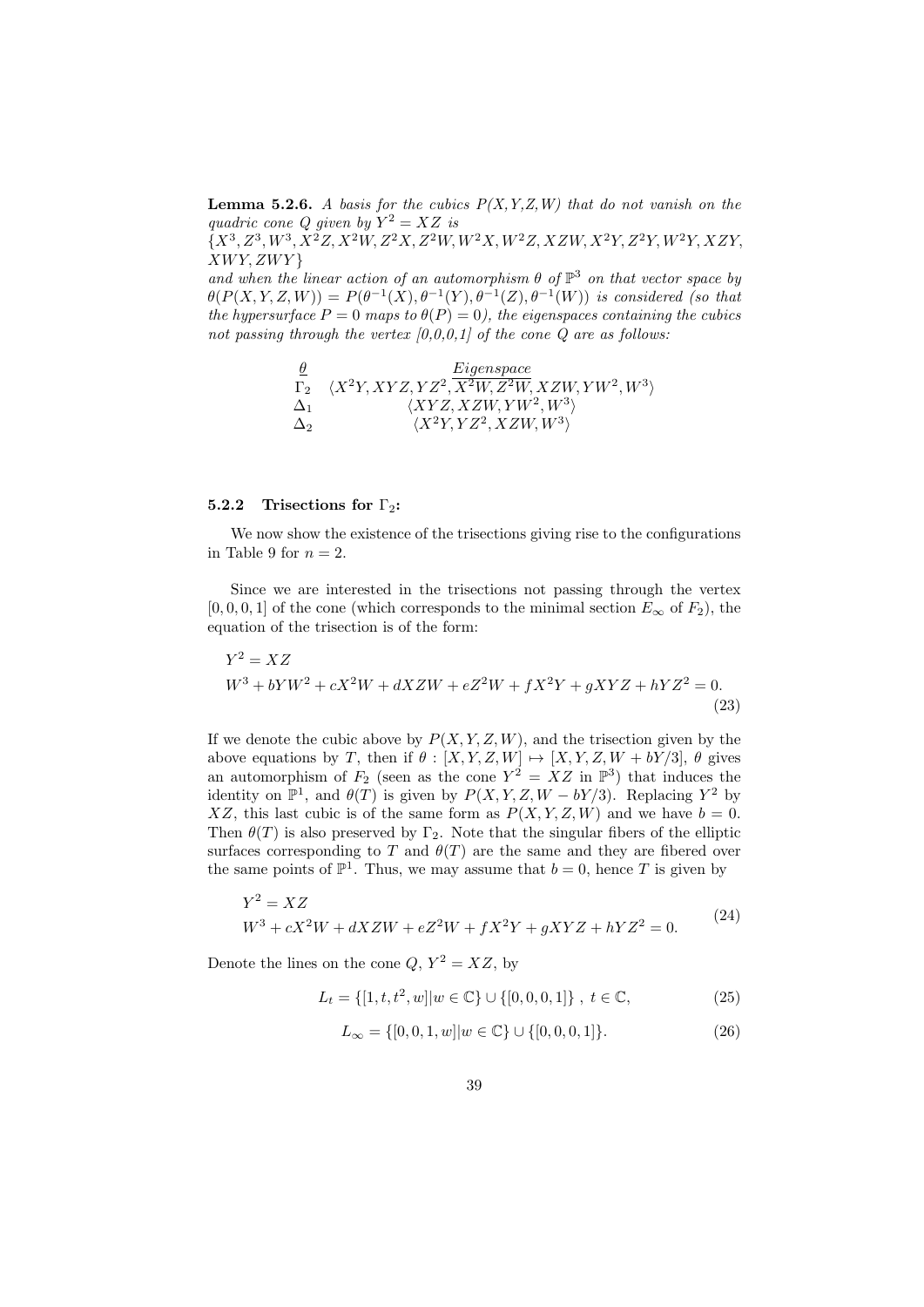Note that  $L_t$  is the fiber of  $F_2$  over  $t \in \mathbb{P}^1$  (including  $t = \infty$ ). We can use the affine chart on  $Q-L_{\infty}$  given by

$$
(t, w) \mapsto [1, t, t^2, w].
$$

On this chart, the trisection  $T$  is given by the equation

$$
T: w3 + (c + dt2 + et4)w + (ft + gt3 + ht5) = 0
$$
 (27)

and the line  $L_{t_0}$  is given by

$$
L_{t_0} : t = t_0. \t\t(28)
$$

Recall that the rational elliptic surface corresponding to  $T$  has a singular fiber over  $t \in \mathbb{P}^1$  if  $L_t \cap T$  does not have 3 distinct points (Proposition 5.2.3). Viewing the above equation as a cubic in the variable  $w$ , there are repeated roots iff the discriminant vanishes:

There is a singular fiber over t iff  $\Delta(t) = 4(c + dt^2 + et^4)^3 + 27(ft + gt^3 + ht^5)^2 = 0$ . (29) From Proposition 5.2.3, the singular fiber over t is of type  $I_n$  iff  $L_t \cap T$  consists of two distinct points, and of type  $I_n^*$ , II, III, IV, IV<sup>\*</sup>, III<sup>\*</sup> or II<sup>\*</sup> iff  $L_t \cap T$ consists of a single point.

$$
L_t \cap T
$$
 is a single point iff  $c + dt^2 + et^4 = 0$  and  $ft + gt^3 + ht^5 = 0.$  (30)

Then, there is an  $I_n$   $(n > 0)$  over  $t_0$  iff

 $\Delta(t_0) = 0$  and  $t_0$  is not a common root of  $c + dt^2 + et^4$  and  $ft + gt^3 + ht^5$ . (31)

Specifically, for the line  $L_0$  we have

$$
L_0 \cap T
$$
 is a single point iff  $c = 0$ , and three distinct points otherwise. (32)

$$
T \quad \text{is singular at} \quad L_0 \cap T \quad \text{iff} \quad c = f = 0. \tag{33}
$$

For the line  $L_{\infty}$  which is not in that affine chart we have:

 $L_{\infty} \cap T$  is a single point iff  $e = 0$  and three distinct points otherwise.

$$
\begin{array}{cccc}\n(34) \\
\vdots \\
(55)\n\end{array}
$$

T is singular at  $L_{\infty} \cap T$  iff  $e = h = 0$ . (35)

The order of vanishing of  $\Delta(t)$  at  $t_0$  gives important information about the type of the singular fiber over  $t_0$  (p.30 and 41 in [8]). The order of vanishing of  $\Delta(t)$ for each type of singular fiber is as follows:

$$
I_n: n \quad I_n^*: n+6 \quad II: 2 \quad III: 3 \quad IV: 4 \quad IV^*: 8 \quad III^*: 9 \quad II^*: 10. \eqno(36)
$$

Remark: For a relatively minimal elliptic surface B with section given by the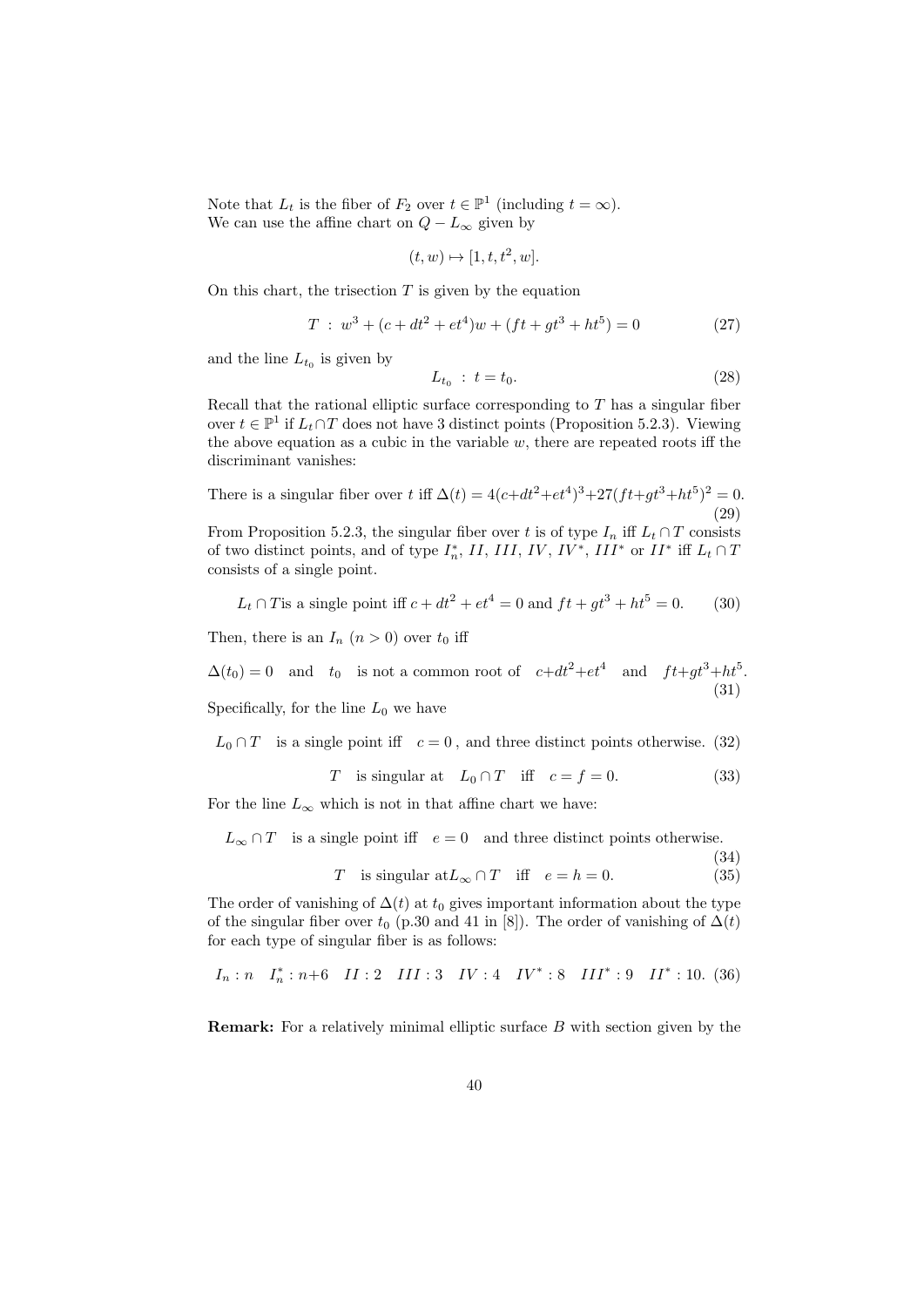Weierstrass data  $(L, A, B)$  where L is a line bundle over the base curve C of the elliptic surface B, and A and B are two sections of  $L^4$  and  $L^6$ , respectively, such that B is given by the Weierstrass equation  $Y^2Z = X^3 + AXZ^2 + BZ^3$  in the  $\mathbb{P}^2$  bundle  $P(C, \mathcal{O}_C \oplus L^{-2} \oplus L^{-3})$  over C, the types of the singular fibers of B are determined by the orders of vanishing of the line bundles A, B, and the discriminant  $\Delta = 4A^3 + 27B^2$  at the points of C corresponding to the singular fibers (basically the points over which  $\Delta$  vanishes). This is known as the Tate's Algorithm  $(p.40 \text{ in } [8])$ . In the above discussion, for the rational elliptic surface whose Weierstrass fibration is the double cover of  $F_2$  branched over the minimal section and the trisection  $T$  given by the equation  $(27)$ , the Weierstrass data is as follows: L is the line bundle  $\mathcal{O}_{\mathbb{P}^1}(H)$ ,  $A = cs^4 + ds^2t^2 + et^4$ , and  $B = fs^5t + gs^3t^3 + hst^5.$ 

Using the above criteria, we now show the existence of the trisections giving rise to each configuration of singular fibers in Table 9.

•  $II^*I_1^2$ : If  $e \neq 0$  in (24), there is an  $I_0$  fiber over  $\infty$  by (34). If there is a  $II^*$  fiber over  $t = 0$ , then by Proposition 5.2.3, (27) has a singular point at  $(0, 0)$ , hence  $c = f = 0$  by (33); and the type of the singularity is  $E_8$ . Thus, there is a unique tangent to (27) at (0,0), hence  $d = q = 0$ . Then the discriminant is  $\Delta(t) = t^{10} (4e^3 t^2 + 27h^2)$  from (29). If  $e = -3$  and  $h = 2$  then the order of vanishing of  $\Delta(t)$  at 0 is 10, and it is 1 at  $\pm 1$ . By (29) and (36), this gives a II<sup>\*</sup> over 0 and two I<sub>1</sub> fibers over 1 and -1. Therefore, if  $c = d = f = g = 0$ ,  $e = -3$  and  $h = 2$ ; the trisection given by (24) corresponds to the configuration  $II^*I_1^2$ , and  $\alpha \in Aut_{\sigma}(B)$  with  $ord(\alpha) = 2 \cdot ord(\phi(\alpha)) = 4$  exists for  $II^*I_1^2$ .

•  $I_4^*I_1^2$ : If  $\alpha$  exists, there is an  $I_0$  over  $t = \infty$  and an  $I_4^*$  over  $t = 0$ . Then, by (34) and (33),  $e \neq 0$  and  $c = f = 0$ . The type of singularity of T corresponding to the singular fiber  $I_4^*$  is  $D_8$ , hence (27) must have two tangent lines at  $(0,0)$ ; thus,  $4d^3 + 27g^2 = 0$  and  $g \neq 0$ . Then  $\Delta(t) = t^8[(12d^2e + 54gh) + (12de^2 +$  $(27h^2)t^2 + 4e^3t^4$  from (29). If  $d = -3$ ,  $e = 1$ ,  $g = 2$  and  $h = -1$ , then  $\Delta(t)$ vanishes to order 10 at zero and order 1 at  $\pm 3/2$ . By (36), there is an  $I_4^*$  fiber over  $t = 0$  and two  $I_0$  fibers over  $t = \pm 3/2$ . Thus,  $\alpha$  exists for  $I_4^* I_1^2$ .

•  $I_2^*I_1^4$ ,  $I_2^*I_2^2$ ,  $I_2^*II^2$ : To have an  $I_0$  over  $t = \infty$  and an  $I_2^*$  over  $t = 0$ ,  $e \neq 0$  by (34) and  $c = f = 0$  by (33).  $I_2^*$  corresponds to a  $D_6$  singularity, so (27) has two tangent lines at (0,0), thus,  $4d^3 + 27g^2 = 0$  and  $g \neq 0$ . Let  $e = 1$ ,  $d = -3$  and  $g = 2$ , then from (29),  $\Delta(t) = t^8[108(1+h) + (27h^2 - 36)t^2 + 4t^4]$ . If  $h \neq -1$ , the order of vanishing of  $\Delta(t)$  at  $t = 0$  is 8, which gives an  $I_2^*$  over 0 by (36). If  $((27h^2 - 36)^2 - 1728(h+1) \neq 0$ , then  $\Delta(t)$  has four other distinct roots with the order of vanishing 1 at each, which corresponds to four  $I_1$  fibers. Thus,  $\alpha$  exists for  $I_2^* I_1^4$ . If  $(27h^2 - 36)^2 - 1728(h + 1) = 0$ , then  $h = 2$  or  $h = -2/3$ , and  $\Delta(t)$  has two more distinct roots with multiplicity 2. By (36), the fibers corresponding to these two roots are either  $I_2$  or II. If  $h = -2/3$ , these two roots are  $\pm i\sqrt{3}$  and these are common roots of  $c + dt^2 + et^4$  and  $ft + gt^3 + ht^5$ , hence by (31), we get two II fibers. For  $h = 2$ ,  $c + dt^2 + et^4$  and  $ft + qt^3 + ht^5$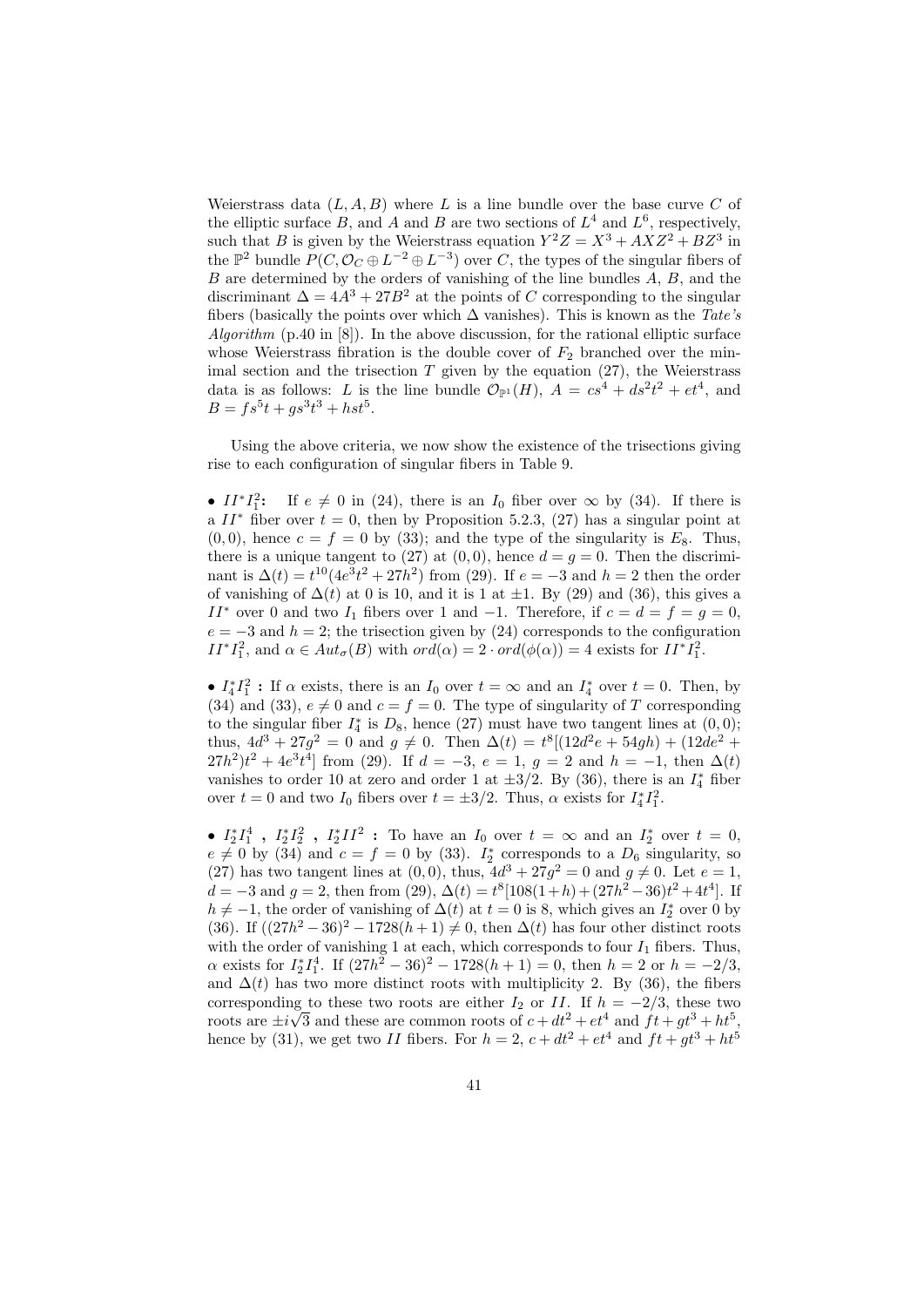do not have a common non-zero root, hence we get two  $I_2$  fibers by (31). Thus,  $\alpha$  exists for  $I_2^*I_2^2$  and  $I_2^*II^2$ .

•  $I_0^*I_1^6$ ,  $I_0^*I_2^2I_1^2$ ,  $I_0^*II^2I_1^2$ : As in the above cases, since we have an  $I_0$  over  $t = \infty$  and  $I_0^*$  over  $t = 0$ , we must have  $e \neq 0$  and  $c = f = 0$ . Since  $I_0^*$ corresponds to a  $D_4$  singularity, (27) has three distinct tangent lines at  $(0,0)$ , hence  $4d^3 + 27g^2 \neq 0$ . Then  $\Delta(t) = t^6[4(d + et^2)^3 + 27(g + ht^2)^2]$ . The root  $t = 0$  corresponds to  $I_0^*$  since it is a root of  $\Delta(t)$  with multiplicity 6. To determine the other singular fibers, we should examine the multiplicities of the other roots of  $\Delta(t)$ . Note that  $\Delta(t)$  is a polynomial in  $t^2$ . To simplify the other roots of  $\Delta(t)$ . Note that  $\Delta(t)$  is a polynomial in t<sup>-</sup>. To simplify the notation, let  $S = t^2$ ,  $D = \sqrt[3]{4}d$ ,  $E = \sqrt[3]{4}e$ ,  $G = 3\sqrt{3}g$  and  $H = 3\sqrt{3}h$ . Then  $\Delta = S^3[(ES+D)^3 + (HS+G)^2]$  where  $E \neq 0$  and  $D^3 + G^2 \neq 0$ . If  $E = G = H = 1$  and  $D = 0$ , we get  $S^3(S^3 + S^2 + 2S + 1)$ .  $S^3 + S^2 + 2S + 1$ has three distinct roots with multiplicity 1. Then  $\Delta(t)$  has six distinct non-zero roots with multiplicity 1 which gives six  $I_0$  fibers. Then  $\alpha$  exists for  $I_0^*I_1^6$ . If  $E = 1, D = H = -3$ , then  $\Delta = S^3[S^3 + (27 - 6G)S + G^2 - 27]$ . There are non-zero multiple roots iff  $4(27-6G)^3 + 27(G^2-27)^2 = 0$  and  $G^2-27 \neq 0$ . Then  $G = 5$  or  $G = 9$ . If  $G = 9$ ,  $(ES + D)$  and  $HS + G$  have a common root, and if  $G = 5$ , there is no common root. Then, by (31),  $G = 5$  corresponds to  $I_2$  and  $G = 9$  corresponds to II fibers (since there is one multiplicity 2 and one multiplicity 1 root of  $(ES+D)^3 + (HS+G)^2$ ). Hence,  $\alpha$  exists for  $I_0^* I_2^2 I_1^2$  and  $I_0^* II^2 I_1^2$ .

•  $I_0^* II$  1<sup>4</sup>: There is a *II* fiber over  $t = \infty$  iff  $e = 0$  and  $h \neq 0$  by Proposition 5.2.3, (34) and (35). If there is an  $I_0^*$  over  $t = 0$ , then  $c = f = 0$  by (33), and since  $I_0^*$  corresponds to a  $D_4$  singularity, (27) has three tangent lines at  $(0,0)$ , hence  $4d^3 + 27g^2 \neq 0$ . If  $d = h = 1$  and  $g = 0$ , then  $\Delta(t) = t^6(27t^4 + 4)$ .  $\Delta(t)$  vanishes to order 6 at  $t = 0$  and to order 1 at four other distinct points. By (36), these roots of  $\Delta(t)$  correspond to one  $I_0^*$  and four  $I_1$  fibers. Then  $\alpha$ exists for  $I_0^* II I_1^4$ .

•  $I_2^* II I_1^2$ : There is a II fiber over  $t = \infty$  iff  $e = 0$  and  $h \neq 0$  as above. If there is an  $I_2^*$  over  $t = 0$ , then  $c = f = 0$ , and since  $I_2^*$  corresponds to a  $D_6$  singularity, (27) has two tangent lines at (0,0), hence  $4d^3 + 27g^2 = 0$  and  $g \neq 0$ . If  $d = -3$ ,  $g = 2$  and  $h = 1$ , then  $\Delta(t) = t^8(108 + 27t^2)$ . The roots have multiplicities 8, 1 and 1, hence there are one  $I_2^*$  and two  $I_1$  fibers corresponding to those roots. Then  $\alpha$  exists for  $I_2^*II I_1^2$ .

•  $II^3I_3^2$ ,  $II^3I_2^2I_1^2$ ,  $II^3I_1^6$ : There is an  $I_0$  over  $t = \infty$  iff  $e \neq 0$  by (32), and there is a II over  $t = 0$  iff  $c = 0$  and  $f \neq 0$ . There are II fibers over  $t = \pm 1$  iff  $L_t \cap T$  is a smooth point of T and the intersection multiplicity is 3 at that point for  $t = \pm 1$ . By (30)  $L_{\pm 1}$  intersects T at a single point (with intersection multiplicity 3) iff  $d + e = 0$  (since c=0) and  $f + g + h = 0$ . If these hold, then (27) is smooth at  $(t, w) = (\pm 1, 0)$  iff  $f \neq h$ . If this also holds,  $\Delta(t) =$  $4(-et^2+et^4)^3+27(ft-(f+h)t^3+ht^5)^2=t^2(t^2-1)^2[4e^3(t^6-t^4)+27(ht^2-f)^2].$ Except for  $t = 0, \pm 1, L_t$  cannot intersect T at a single point by (30), hence all the other roots of  $\Delta(t)$  correspond to  $I_n$  fibers where n is the multiplicity of  $\Delta(t)$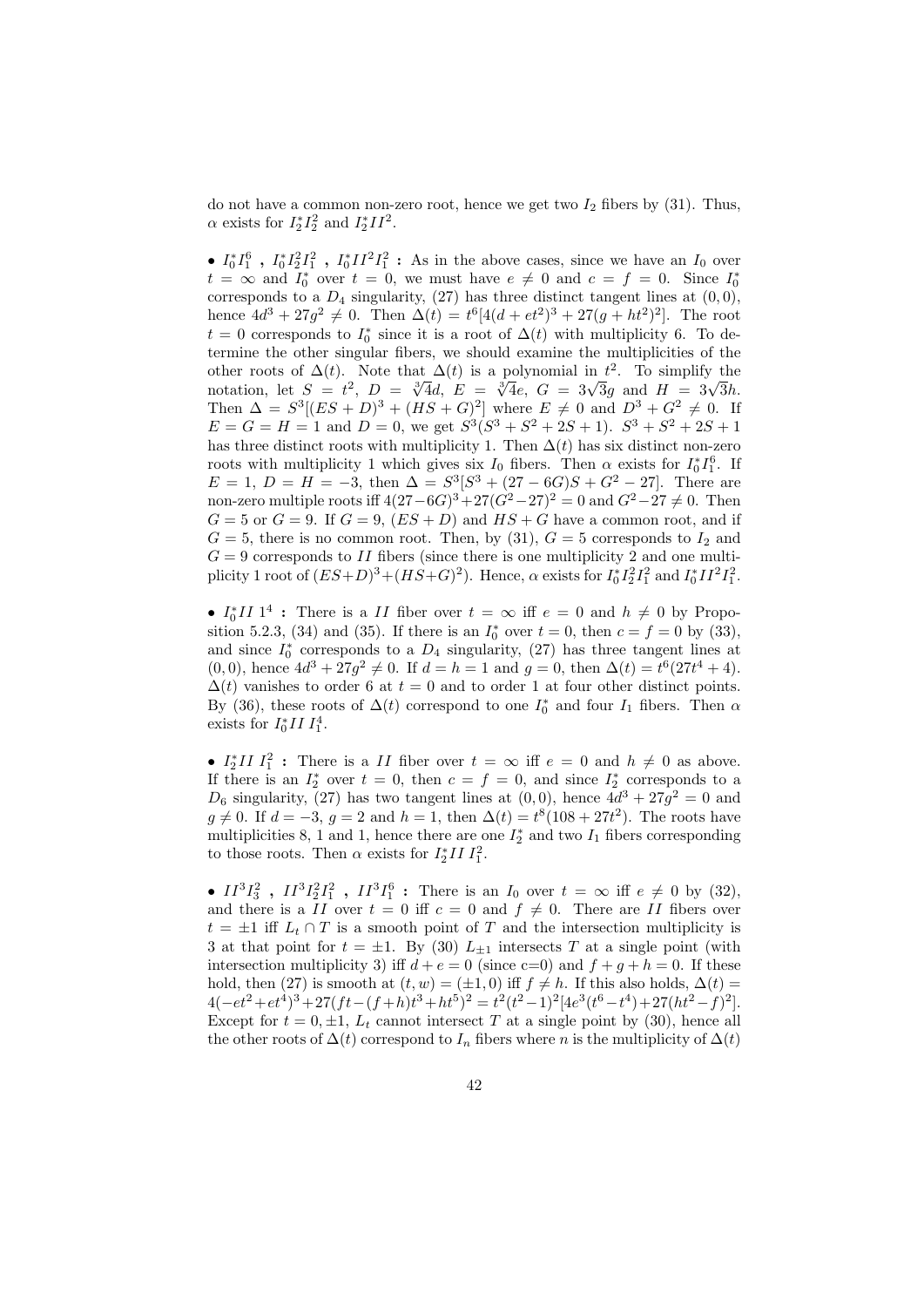at that root. Writing  $S = t^2$  and  $e = 3E$ , we are examining the multiplicities of the roots of  $\Delta^{\sharp}(S) = 4E^3S^3 + (h^2 - 4E^3)S^2 - 2fhS + f^2$ . If  $E = 1, f = -2$ and  $h = 2$ ,  $\Delta^{\sharp}(S)$  has three distinct roots, hence there are six distinct roots of  $\Delta(t)$  corresponding to  $I_1$  fibers. Then  $\alpha$  exists for  $II^3I_1^6$ . It can be checked that for  $E = 9$ ,  $f = 64$  and  $h = 54$ ,  $\Delta^{\sharp}(S)$  has 8/9 as a double root and  $-16/9$  as a simple root. If  $E = -3$ ,  $f = 16$  and  $h = 18$ , then  $4/3$  is a triple root. Then  $\alpha$ exists for  $II^3I_2^2I_1^2$  and  $II^3I_3^2$ .

• III<sup>2</sup>II  $I_2^2$ , III<sup>2</sup>II  $I_1^4$ : Similar to the above case,  $e \neq 0$  to have an  $I_0$ over  $t = \infty$ ;  $c = 0$  and  $f \neq 0$  to have a II over  $t = 0$ ;  $d + e = 0$  and  $f + g + h = 0$  in order for  $L_{\pm 1} \cap T$  to be a single point. Differently from the above case, this time  $f = h$  for T to be singular at  $L_{\pm 1} \cap T$ . With these conditions,  $\Delta(t) = t^2(t^2 - 1)^3(4e^3t^4 + 27h^2t^2 - 27h^2)$ .  $t = \pm 1$  gives III by (36) and  $t = 0$  gives II. The other roots of  $\Delta(t)$  give  $I_n$  where n is the multiplicity of the root. Writing  $S = t^2$ ,  $E = 4e^3$  and  $H = 27h^2$  then we are concerned with the multiplicities of the roots of  $\Delta^*(S) = ES^2 + HS - H$ . For  $E = H = 1$ , there are two distinct roots and for  $E = 1$  and  $H = -2$ , there is a double root. Hence,  $\alpha$  exists for both  $III^2II I_1^4$  and  $III^2II I_2^2$ .

•  $II^2I_2^4$ ,  $II^2I_2^2I_1^4$ ,  $II^2I_1^8$ : To have II fibers over  $t = 0$  and  $t = \infty$ , we have  $c = e = 0, f \neq 0$  and  $h \neq 0$  by (32), (33), (34) and (35). If  $d \neq 0, L_t \cap T$  is not a single point unless  $t = 0$  or  $t = \infty$  by (30). Then the non-zero roots of  $\Delta(t)$ correspond to  $I_n$  fibers where n is the multiplicity of the root by (31) and (36).  $\Delta(t) = t^2[4d^3t^4 + 27(f + gt^2 + ht^4)^2]$ . Writing  $S = t^2$ ,  $d = -3D$ ,  $f = 2F$ ,  $g = 2G$ and  $h = 2H$ , we get  $\Delta(S) = 108S[(F + GS + HS^2)^2 - D^3S^2]$ . We are concerned with the multiplicities of the roots of  $\Delta^*(S) = (F + GS + HS^2)^2 - D^3S^2 =$  $(F+(G+D^{3/2})S+HS^2)(F+(G-D^{3/2})S+HS^2)$ . Since  $D\neq 0$ ,  $\Delta^*(S)$  cannot have a root with multiplicity 4 or 3. If  $F = H = 1, G = 0$  and  $D^{3/2} = 2$ , then  $\Delta^*(S)$  has two roots with multiplicities 2, hence  $\Delta(t)$  has four non-zero roots with multiplicity 2, giving four  $I_2$  fibers. Then  $\alpha$  exists for  $II^2I_2^4$ . If  $D = F = G = H = 1$ , then  $\Delta^*(S)$  has one root with multiplicity 2 and two roots with multiplicity 1, hence  $\alpha$  exists for  $II^2I_2^2I_1^4$ . If  $F = G = H = 1$  and  $D^{3/2} = 2$ , then  $\Delta^*(S)$  has four distinct roots with multiplicity 1, hence  $\alpha$  exists for  $II^2I_1^8$ .

•  $II^2I_4^2$ ,  $II^2I_3^2I_1^2$ : To have  $I_0$  fibers over  $t = 0$  and  $t = \infty$ , we have  $c \neq 0$  and  $e \neq 0$  by (32) and (34). In order to have II fibers over  $t = \pm 1$ ,  $L_{\pm 1} \cap T$  is a single smooth point of T, hence by (30),  $c+d+e = f+g+h = 0$  and the intersection point is a smooth point iff  $f \neq h$  ((27) is smooth at  $(t, w) = (\pm 1, 0)$ ). With these conditions, we get  $\Delta(t) = (t^2 - 1)^2 [4(et^2 - c)^3(t^2 - 1) + 27t^2(ht^2 - f)^2]$ . Writing  $S = t^2$ ,  $e = 3E$ ,  $c = 3C$ ,  $f = 2F$  and  $h = 2H$ , we get  $\Delta(t) = \Delta^*(S)$  $108(s-1)^2[(ES-C)^3(S-1)+S(HS-F)^2]$ . Note that a root  $t_0$  of  $\Delta(t)$  gives an  $I_n$  fiber iff  $c+dt^2+et^4$  and  $ft+gt^3+ht^5$  do not vanish simultaneously at  $t_0$  by (31). Since  $t_0 = \pm 1$  are already common roots, if another common root exists then  $(f, g, h) = \lambda(c, d, e)$ . If this is not the case, there is an  $I_n$  fiber over the root  $t_0$  of  $\Delta(t)$  where n is the multiplicity of the root. Then we are concerned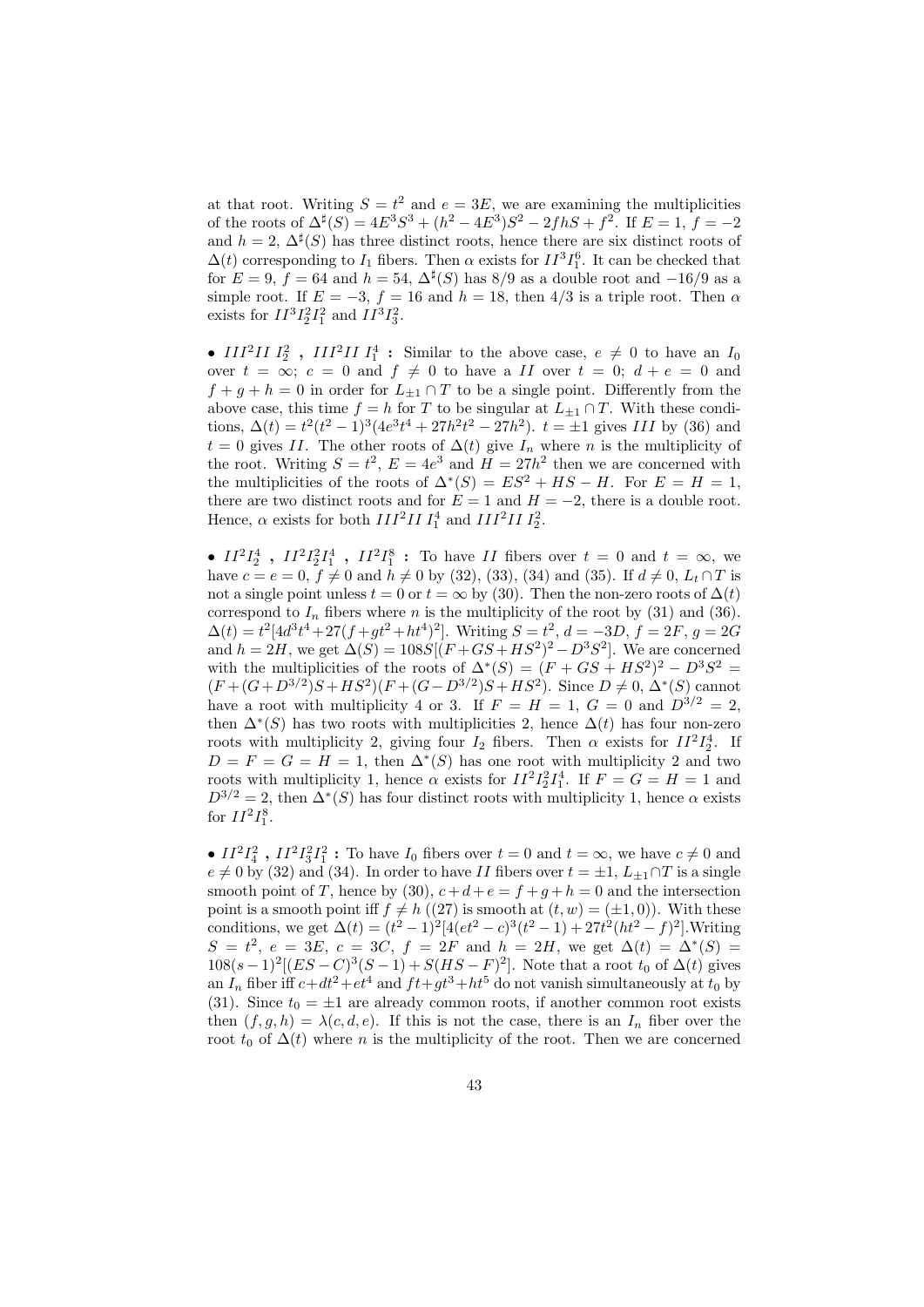with the multiplicities of the roots of  $\Delta^{\sharp}(S) = (ES - C)^3(S - 1) + S(HS - F)^2$ . It can be checked that  $\Delta^{\sharp}(S) = E^3(S-a)^4$  holds with  $a \neq 1, a \neq 0$ , hence  $F \neq H$  and  $C \neq 0$  (a particular solution can be obtained with  $E = 2$ ). Then  $\alpha$  exists for  $II^2I_4^2$ . It can also be checked that  $\Delta^{\sharp}(S) = E^3(S-a)^3(S-b)$ where  $a \neq b$  holds for some  $C \neq 0, E \neq 0, F \neq H, a \neq 0, 1$  and  $b \neq 0, 1, a$ . A particular solution exists with  $E = 1$  and  $a = 2$ . Then since there is a root with multiplicity 3 and a root with multiplicity 1,  $\alpha$  exists for  $II^2I_3^2I_1^2$ .

•  $II^4I_2^2$ ,  $II^4I_1^4$ : To have  $I_0$  fibers over  $t = 0$ ,  $\infty$  and  $II$  fibers over  $t = \pm 1$ , we must have  $c \neq 0, e \neq 0, f \neq h$  and  $c + d + e = f + g + h = 0$  as in the above case. As also explained above, if  $(f, g, h) = \lambda(c, d, e)$ , then there is a  $t_0 \neq \pm 1$ such that  $L_{\pm t_0} \cap T$  is a single point. Then there is a II fiber over  $t = \pm t_0$  if T is smooth at that point. With these conditions and the notation in the above case, we get  $\Delta(t) = \Delta^*(S) = 108(S - 1)^2(ES - C)^2[(ES - C)(S - 1) + \lambda^2S].$  $t = \pm 1$  and  $t = \pm \sqrt{C/E}$  give II fibers and the other roots of  $\Delta(t)$  give  $I_n$ fibers where *n* is the multiplicity of the root. If  $E = 1$ ,  $C = 4$  and  $\lambda = 3$ , then  $(ES - C)(S - 1) + \lambda^2 S$  has a double root, while it has two distinct roots if  $\lambda = E = 1$  and  $C = 4$ . Then  $\alpha$  exists for  $II^4I_2^2$  and  $II^4I_1^4$ .

•  $III^2I_3^2$ ,  $III^2I_2^2I_1^2$ ,  $III^2I_1^6$ : To have  $I_0$  fibers over  $t = 0, \infty$ , we have  $c \neq 0$ and  $e \neq 0$ . To have III fibers over  $t = \pm 1$ ,  $L_{\pm 1} \cap T$  is a single point and T is singular at that point. Then as explained before,  $c+d+e = f+g+h = 0$  and for the singularity, we have  $f = h$ . Then  $\Delta(t) = (t^2 - 1)^3 [4 (et^2 - c)^3 + 27h^2t^2(t^2 - 1)].$ Writing  $S = t^2$ ,  $e = 3E$ ,  $c = 3C$  and  $h = 2H$ , we have  $\Delta(t) = \Delta^{\sharp}(S)$  $108(S-1)^3[(ES-C)^3+H^2S(S-1)]$ . If  $e \neq c$ , then by (36),  $t = \pm 1$ gives III fibers since the multiplicity of the root  $t = \pm 1$  of  $\Delta(t)$  is 3. The other roots give  $I_n$  fibers if  $h \neq 0$  by (31) where n is the multiplicity of the root by (36). We are then concerned with the multiplicities of the roots of  $\Delta^*(S) = (ES - C)^3 + H^2S(S - 1)$ . If  $E = 1, C = -\mu_3$  and  $H^2 = -3\sqrt{3}i$ where  $\mu_3$  is a primitive third root of unity, then  $\Delta^*(S) = (S - \mu_3 C)^3$ , hence it has a root with multiplicity 3 and  $\alpha$  exists for  $III^2I_3^2$ . If  $E = 1$  and  $H^2 = 3C$ , then  $\Delta^*(S) = S^3 + (3C^2 - 3C)S - C^3$ , and there is a multiple root iff  $4(3C^2 - 3C)^3 + 27C^6 = 0$ . There is a root  $C \neq 0$  and  $C \neq E = 1$ , then for this value of  $C$ , there is a multiple root and its multiplicity is  $2$  since a multiplicity 3 root cannot occur in this case unless  $C = 0$ . Then  $\alpha$  exists for  $III^{2}I_{2}^{2}I_{1}^{2}$ . Also, if  $4(3C^{2} - 3C)^{3} + 27C^{6} \neq 0$  and  $C \neq E = 1$ , then there are three roots with multiplicity 1. Then  $\alpha$  exists for  $III^2I_1^6$ .

•  $IV^2I_2^2$ ,  $IV^2I_1^4$ : As in the case of  $III^2I_1^6$  above, we have  $e \neq 0, c \neq 0$ ,  $f = h \neq 0, c+d+e = f + g + h = 0$ ; and to have IV fibers instead of III fibers we should have  $e = c$  in which case the discriminant (using the same notation) becomes  $\Delta(t) = \Delta^{\sharp}(S) = 108(S-1)^{4} [E^{3}(S-1)^{2} + H^{2}S]$ .  $t = \pm 1$  gives IV fibers. The roots of  $E^3(S-1)^2 + H^2S$  give  $I_n$  fibers. If  $E = 1$  and  $H = 2$ , then  $S = -1$  is a double root; and if  $E = H = 1$ , there are two distinct roots. Then  $\alpha$  exists for both  $IV^2I_2^2$  and  $IV^2I_1^4$ .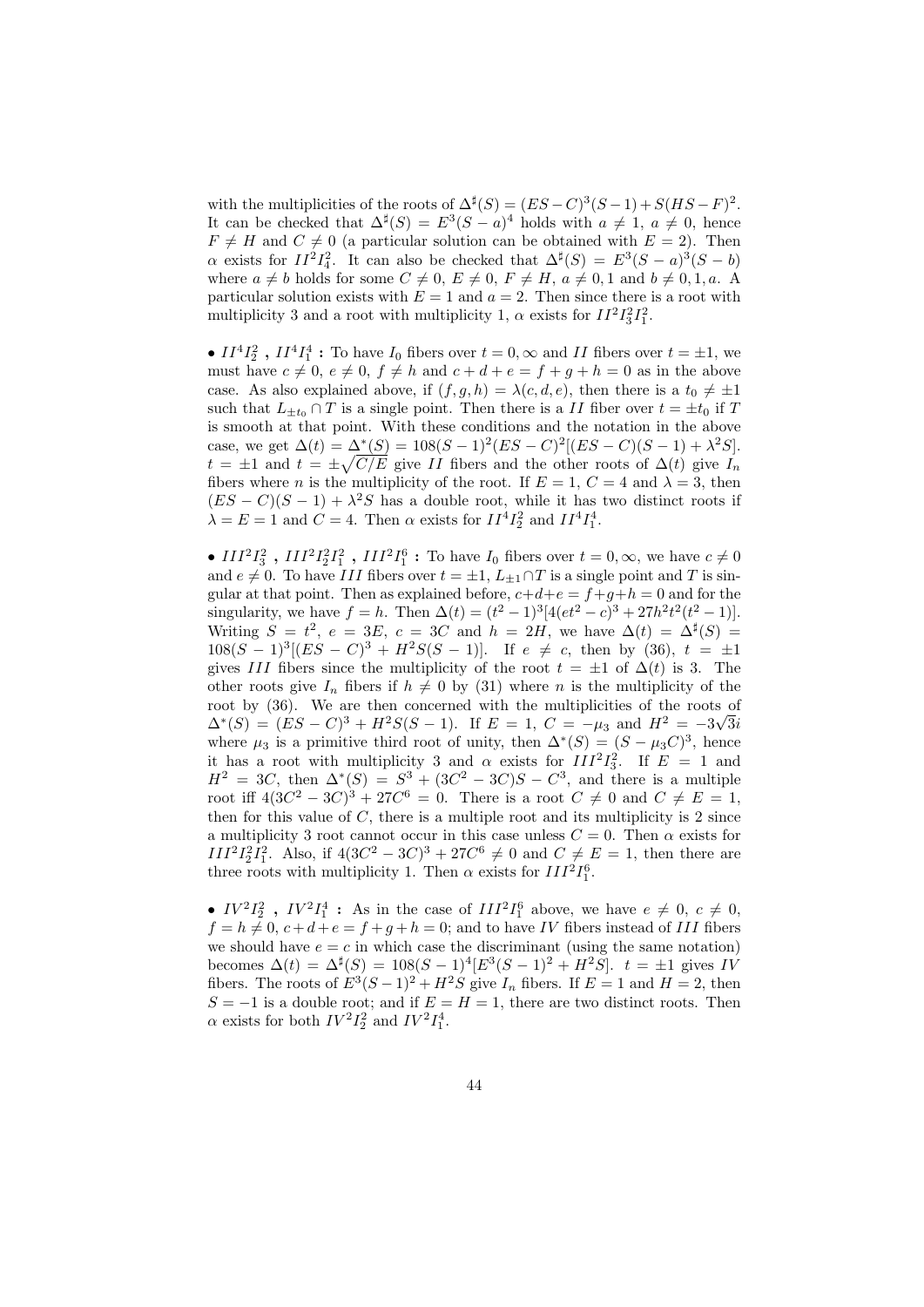• II  $I_4^2I_1^2$  , II  $I_3^2I_2^2$  , II  $I_3^2I_1^4$  , II  $I_2^4I_1^2$  , II  $I_2^2I_1^6$  , II  $I_1^{10}$  : There is a II fiber over  $t = 0$  iff  $c = 0$  and  $f \neq 0$ . There is an  $I_0$  over  $t = \infty$  iff  $e \neq 0$ . The other singular fibers are of type  $I_n$  iff  $dt^2+et^4$  and  $ft+gt^3+ht^5$  do not have a non-zero common solution by (31).  $\Delta(t) = t^2[4t^4(et^2 + d)^3 + 27(f + gt^2 + ht^4)^2]$ . Since  $e \neq 0$ , we can write  $e = 3E$ ,  $d = 3DE$ ,  $f = 2E^{3/2}F$ ,  $g = 2E^{3/2}G$ ,  $h = 2E^{3/2}H$ and  $S = t^2$  which gives  $\Delta(t) = \Delta^{\sharp}(S) = 108E^3S[S^2(S+D)^3 + (F+GS+H)^2]$ . If  $S = -D$  is not a root of  $F + GS + HS^2$ , then all the singular fibers except for the II over  $t = 0$  are of type  $I_n$  where n is the multiplicity of the root of  $\Delta(t)$ . Then we are reduced to examine the multiplicities of the roots of  $\Delta^*(S) = S^2(S+D)^3 + (F+GS+HS^2)^2$  under the constraints  $F \neq 0$  and  $\Delta^*(-D) \neq 0.$ 

If  $D = G = H = 0$  and  $F = 1$ , there are five distinct roots with multiplicity 1,  $\alpha$  exists for II  $I_1^{10}$ .

If  $D = H = 0$ ,  $F = 48$  and  $G = 20$ , then  $\Delta^*(S) = (S+4)^2(S^3 - 8S^2 + 48S + 144)$ where  $S = -4$  is a double root and the other three roots are distinct. Then  $\alpha$ exists for  $II I_2^2 I_1^6$ .

exists for 11  $I_2^2I_1^3$ .<br>If  $D = -19/3$ ,  $F = 6\sqrt{3}$ ,  $G = -26\sqrt{3}/9$  and  $H = 4\sqrt{3}$ , then  $\Delta^*(S) = (S-1)^2(S+2)^2(S+27)$ , hence  $\alpha$  exists for II  $I_2^4 I_1^2$ .  $\Delta$  (3) = (3-1) (3+2) (3+2), hence  $\alpha$  exists for 11  $I_2I_1$ <br>If  $D = -5/4$ ,  $F = 1/4$ ,  $G = -5/8$  and  $H = 5/2$ ; then  $\Delta^*(S) = (S+1)^3(S-1/4)^2$ , hence  $\alpha$  exists for II  $I_3^2 I_2^2$ . If  $D = -5/6$ ,  $F = i\frac{3}{7}$ √ 6  $\frac{\sqrt{6}}{8}, G = -i\frac{35\sqrt{6}}{36}$  $\frac{5\sqrt{6}}{36}$  and  $H = i\frac{5}{36}$  $\overline{3}$ 6  $\frac{6}{8}$ ; then  $\Delta^*(S) = (x-1)^4(x-\frac{27}{28})$  $\frac{27}{32}$ , hence  $\alpha$  exists for II  $I_4^2 I_1^2$ .

To explain how these specific values for  $D, F, G, H$  and the corresponding roots are obtained, here we give an outline of the calculations for the case II  $I_3^2 I_1^4$ . For this case, we need  $\Delta^*(S)$  to have a root with multiplicity 3 and two roots with multiplicity 1. So we want to have

$$
\Delta^*(S) = (S - a)^3 (S - b)(S - c)
$$

for distinct and non-zero a, b, c. We also require that  $\Delta^*(-D) \neq 0$ , hence a, b and c are not equal to  $-D$ . Expanding the above equation and equating the coefficients gives five equations in seven variables. Note that if a solution with distinct a, b and c exists, then we have  $b \neq -D$  and  $c \neq -D$  automatically satisfied since If  $-D$  is a root of  $\Delta^*(S) = S^2(S+D)^3 + (F+GS+HS^2)^2$ , then it is a root with multiplicity 2 or 3. If we can solve the five equations substituting  $b = 1$  and  $c = -1$ , then if a solution exists and if  $\Delta^*(-D) = 0$ , then  $a = -D$ . Thus, since  $-D$  is a triple root, we have  $\Delta^*(S) = (S+D)^3[S^2 + H^2(S+D)],$ then  $b = 1$  and  $c = -1$  are roots of  $S^2 + H^2(S + D)$  which is impossible. With this contradiction, if  $b = 1$  and  $c = -1$ , then  $a \neq -D$  provided a is not equal to b or c. With  $b = 1$  and  $c = -1$ , the five equations we have are:  $F^2 = a^3$  2FG =  $-3a^2$  $D^3 + G^2 + 2FH = 3a - a^3$  $2GH + 3D^2 = 3a^2 - 1$   $H^2 + 3D = -3a$ 

Assuming  $a \neq 0$ , we get  $G = \frac{-3}{2}$  $\frac{0}{2a}F$ , and using this and fourth equation,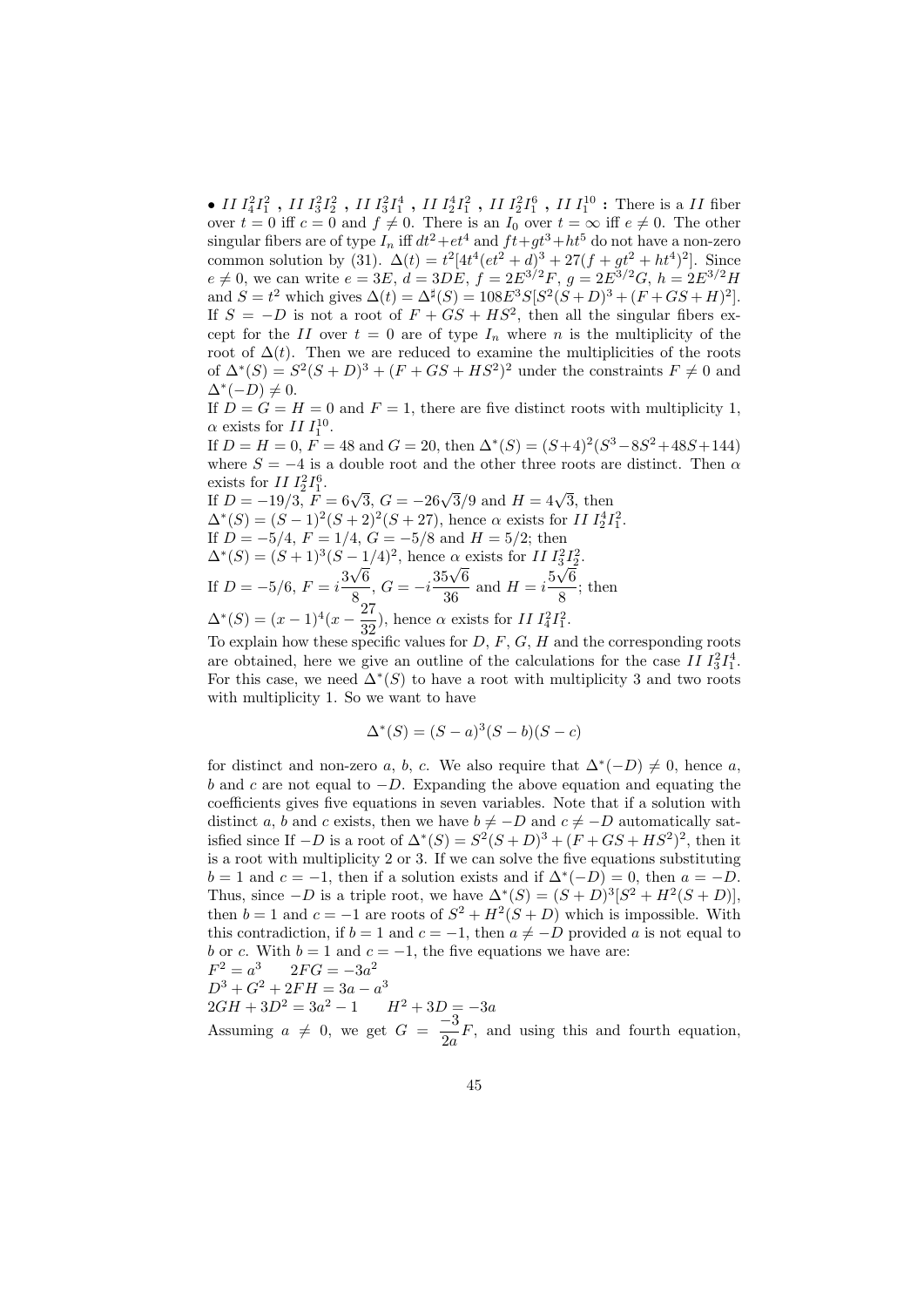$H = -(3a^3 - a - 3aD^2)/(3F)$ . Substituting these in the third and fifth equations we obtain  $12D^3 + 24aD^2 - 12a^3 - a = 0$  and  $9D^4 - 6(3a^2 - 1)D^2 + 27aD +$  $(3a<sup>2</sup> - 1)<sup>2</sup> + 27a<sup>2</sup> = 0$ . Then the whole system has a solution if these last two equations have a solution. Viewing these as polynomials in  $D$  with coefficients in  $\mathbb{C}[a]$ , there is a solution iff the resultant vanishes. The resultant has a nonzero solution which is not  $\pm 1$ . Hence, a solution with the desired properties exists. Then  $\alpha$  exists for  $II I_3^2 I_1^4$ .

• Configurations which have  $I_n$  fibers only : There are  $I_0$  fibers over  $t = 0, \infty$  iff  $c \neq 0$  and  $e \neq 0$  by (34) and (32). All the singular fibers are of  $I_n$  type iff  $c + dt^2 + et^4$  and  $ft + gt^3 + ht^5$  do not have a common root in t. Then  $\Delta(t) = 4(c + dt^2 + et^4)^3 + 27t^2(f + gt^2 + ht^4)^2$ . If  $S = t^2$ ,  $c = 3C$ ,  $d = 3D, e = 3E, f = 2F, g = 2G \text{ and } h = 2H$ , we get  $\Delta(t) = \Delta^{\sharp}(S)$  $108[(ES^2 + DS + C)^3 + S(HS^2 + GS + F)^2]$  where  $C \neq 0$  and  $E \neq 0$ . If  $ES<sup>2</sup> + DS + C$  and  $HS<sup>2</sup> + GS + F$  do not have a common root, then all the singular fibers are of  $I_n$  type. If  $\Delta^{\sharp}(S)$  has a root at  $S = S_0$  with multiplicity  $n_0$ , then there are  $I_{n_0}$  fibers over  $t = \pm \sqrt{S_0}$ . Then for each configuration in our list, we must show the existence of a polynomial  $\Delta^{\sharp}(S)$  with the corresponding multiplicities of roots. Since  $E \neq 0$ , we can write  $C = EC^{\sharp}, D = ED^{\sharp}$ ,  $(F, G, H) = E^{3/2}(F^{\sharp}, G^{\sharp}, H^{\sharp})$  which gives  $\Delta^{\sharp}(S) = 108E^{3}[(S^{2} + D^{\sharp}S + C^{\sharp})^{2} +$  $S(H^{\sharp}S^2 + G^{\sharp}S + F^{\sharp})^2$ . Since  $C^{\sharp} \neq 0$ , if  $S_0$  is a root of  $\Delta^{\sharp}(S)$ , then  $S_0/\sqrt{C^{\sharp}}$ is a root of  $\Delta^{\sharp}(S\sqrt{C^{\sharp}}) = 108E^3[(C^{\sharp}S^2 + D^{\sharp}\sqrt{C^{\sharp}}S + C^{\sharp})^3 + S\sqrt{C^{\sharp}}(H^{\sharp}C^{\sharp}S^2 + C^{\sharp})^3]$  $G^{\sharp}\sqrt{C^{\sharp}}S + F^{\sharp})^2$  whose roots have the same multiplicities as  $\Delta^{\sharp}(S)$ . Letting  $D^{\sharp} = D^* \sqrt{C^{\sharp}}, H^{\sharp} = H^* (C^{\sharp})^{1/4}, G^{\sharp} = G^* (C^{\sharp})^{3/4}$  and  $F^{\sharp} = F^* (C^{\sharp})^{5/4}$  we get  $\Delta^{\sharp}(S\sqrt{C^{\sharp}}) = 108E^3(C^{\sharp})^3[(S^2 + D^*S + 1)^3 + S(H^*S^2 + G^*S + F^*)^2].$  Then we can reduce to examining the multiplicities of the roots of

$$
\Delta^*(S) = (S^2 + DS + 1)^3 + S(HS^2 + GS + F)^2
$$

under the constraint that  $S^2 + DS + 1$  and  $HS^2 + GS + F$  do not have a common root in S.

Below, the existence of such polynomials with appropriate root multiplicities corresponding to each configuration are shown. Then  $\alpha$  exists for all of them.  $I_1^{12}$ : If  $D = G = H = 0$  and  $F^2 = -24$ , then  $\Delta^*(S) = (S^2 + 1)^3 - 24S$  has six distinct roots, each with multiplicity 1.

 $I_2^2I_1^8$  : If  $D = F = H = 0$  and  $G^2 = -8$ ,  $\Delta^*(S) = (S^2 + 1)^3 - 8S^3 =$  $(S-1)^2(S^4+2S^3+6S^2+2S+1)$  which has one root with multiplicity 2 and four roots with multiplicity 1.  $I_2^4 I_1^4:$ 

$$
(\frac{S^2 - (2 + 4\sqrt[3]{4})S - 3}{4})^3 + S(\sqrt{3}\sqrt[3]{2}\frac{S^2 - (2 + 2\sqrt[3]{4})S - 3}{4})^2
$$
  
= 
$$
\frac{S^2 - 6S - 3}{4}(\frac{S^2 + 3}{4})^2
$$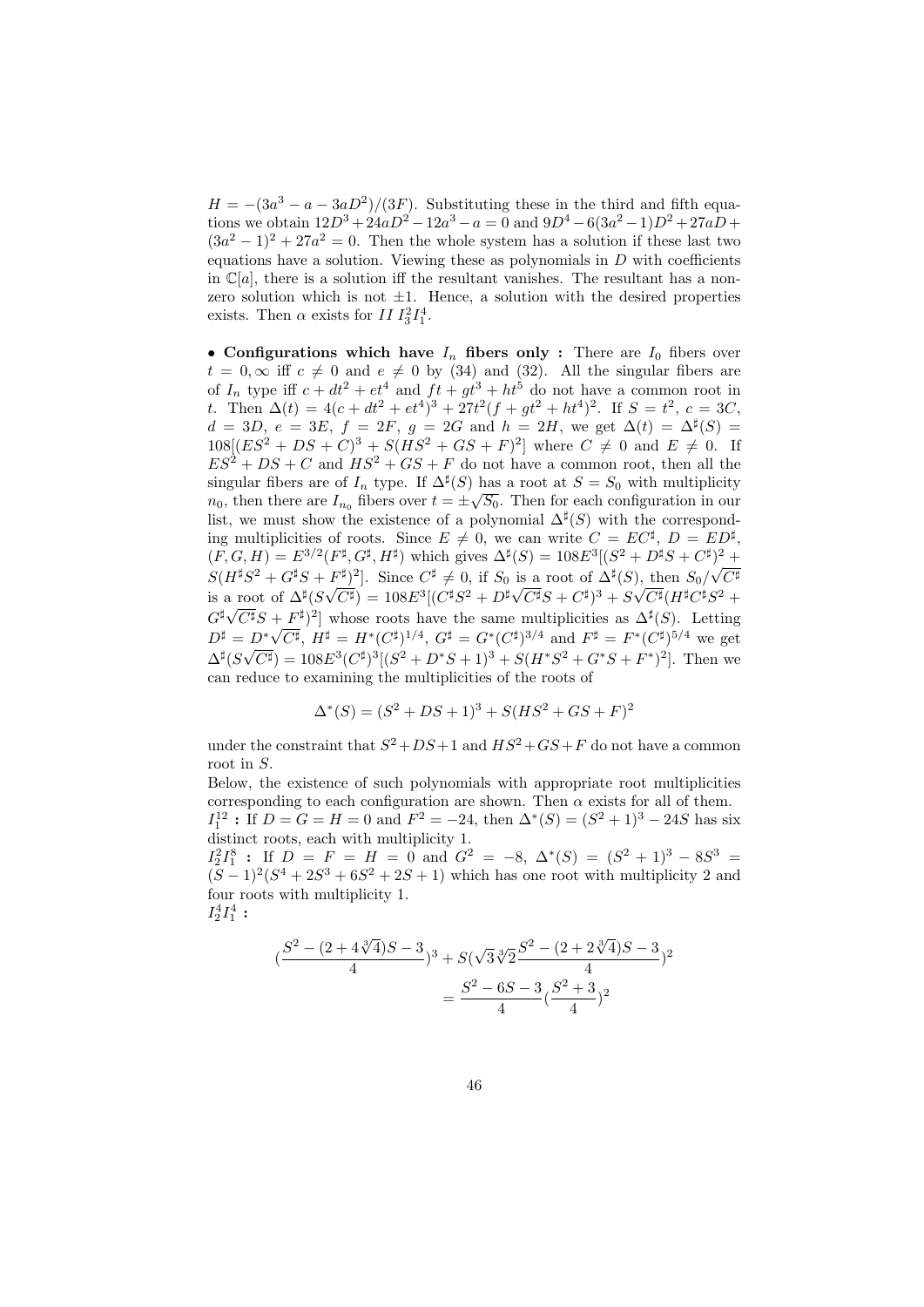$$
((\frac{S-1}{\sqrt[3]{2}})^2)^3 + S(3S^2 + 10S + 3)^2 = (\frac{S^3 + 15S^2 + 15S + 1}{2})^2
$$

has three roots with multiplicity 2.  $I_3^4$ : Since

$$
(-\frac{S^2}{12} - \frac{S}{2} + \frac{1}{4})^3 + S(\frac{\sqrt{3}S^2}{12} + \frac{\sqrt{3}}{4})^2 = (-\frac{S^2}{12} + \frac{S}{2} + \frac{1}{4})^3,
$$

 $\alpha$  exists for  $I_3^4$ .

 $I_2^6:$ 

 $I_3^2 I_1^6$ : If  $D = 0$ ,  $F = i87\sqrt{10}/80$ ,  $G = -i77\sqrt{10}/80$  and  $H = i267\sqrt{10}/320$ , then

$$
\Delta^*(S) = (S-2)^3 (S^3 - \frac{9849}{10240}S^2 + \frac{6609}{5120}S - \frac{1}{8})
$$

which has one root with multiplicity 3 and three roots with multiplicity 1.  $I_3^2I_2^2I_1^2$ ,  $I_4^2I_2^2$ ,  $I_4^2I_1^4$ ,  $I_5^2I_1^2$ : For these configurations, if one equates  $\Delta^*(S)$  to a general polynomial of degree 6 in S with the appropriate root multiplicities, then it can be shown that the system of equations given by the coefficients of the polynomials can be solved similarly as illustrated in the previous case.  $\alpha$ exists for all of these configurations.

#### 5.2.3 Trisections for  $\Delta_2$

We are concerned with the trisections not passing through the vertex  $[0, 0, 0, 1]$ of the cone  $Y^2 = XZ$ , we restrict our attention to the trisections T given in the general form:

$$
Y2 = XZ
$$
  
\n
$$
W3 + aXZW + bX2Y + cYZ2 = 0
$$
\n(37)

which are preserved under the action of the order 4 automorphism  $\Delta_2$  on  $F_2$ (Lemma 5.2.6).

 $L_0$  and  $L_{\infty}$  intersect T at a single point for all a, b and c. T is smooth at  $L_0 \cap T$  iff  $b \neq 0$ . T is smooth at  $L_{\infty} \cap T$  iff  $c \neq 0$ . Using the local chart  $[X, Y, Z, W] = [1, t, t^2, w]$  on  $Q - L_{\infty}$ , where Q is the cone  $Y^2 = XZ$ , we have the equation of  $T - L_{\infty}$  given by

$$
w^3 + at^2w + bt + ct^5 = 0.
$$
 (38)

The singular fibers except for the one over  $t = \infty$  occur over the roots of

$$
\Delta(t) = 4a^3t^6 + 27(bt + ct^5)^2 = t^2[4a^3t^4 + 27(bt + ct^4)^2]
$$
\n(39)

since there is a singular fiber over  $t = t_0$  iff  $L_{t_0} \cap T$  has less than three distinct points by Proposition 5.2.3, and this happens iff  $t = t_0$  is a multiple root of (38), hence the discriminant (39) vanishes at  $t_0$ . By Proposition 5.2.3 again, there is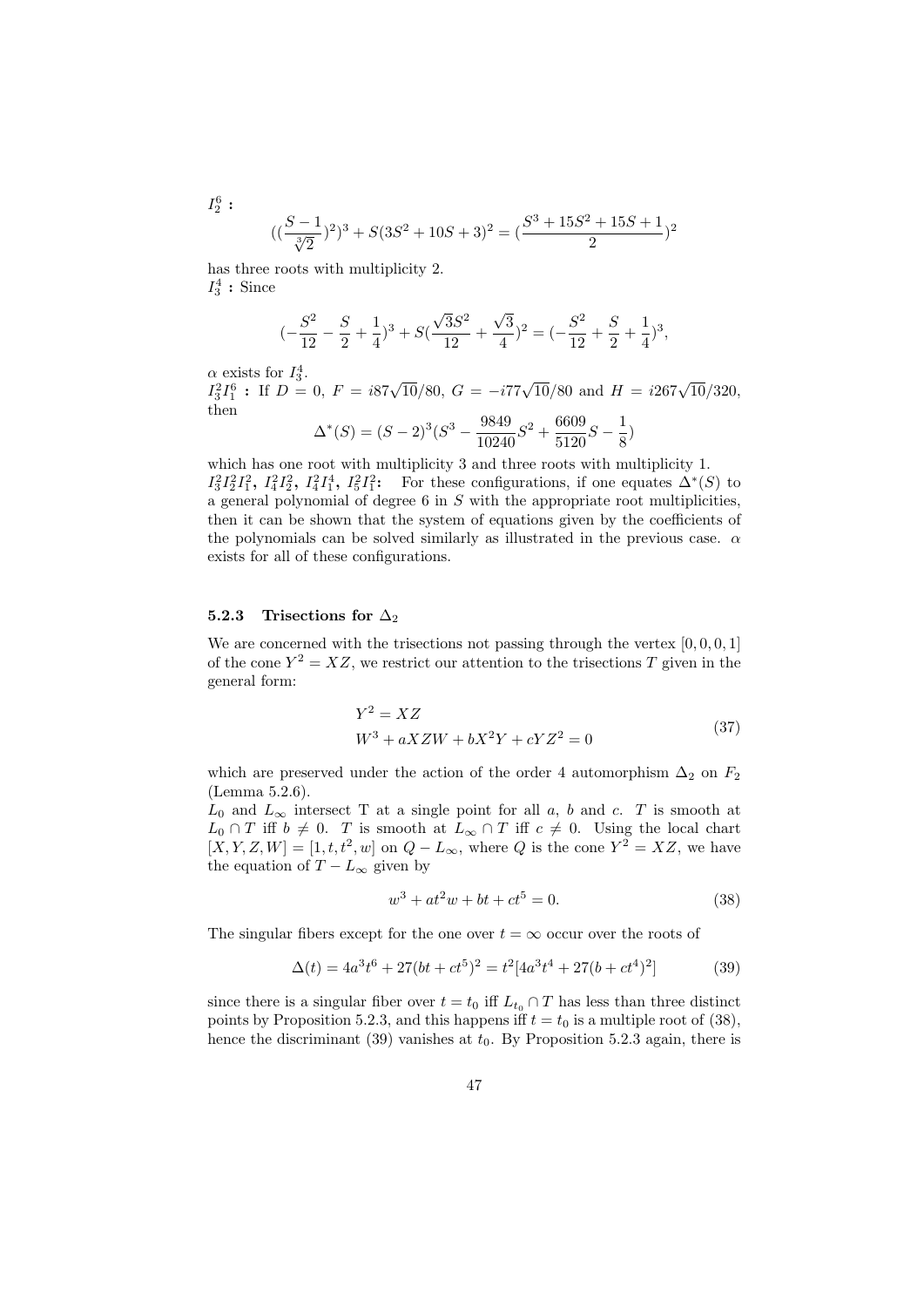a II fiber over  $t = 0$  iff  $b \neq 0$  and there is a II fiber over  $t = \infty$  iff  $c \neq 0$ . If  $b = 0$ , since  $t = 0$  is a root of  $\Delta(t)$  with multiplicity 6, by (36) there is an  $I_0^*$ fiber over  $t = 0$ . Using these criteria, we give the equations of the trisections giving rise to the configurations with  $n = 4$  in Table 9:

 $II^2I_1^8$ ,  $II^2I_2^4$ : There are II fibers over  $t = 0, \infty$  iff  $b \neq 0$  and  $c \neq 0$ as shown above. Writing  $a = 3A$ ,  $b = 2B$ ,  $c = 2C$  and  $S = t^2$ , we get  $\Delta(t) = \Delta^*(S) = 108S[A^3S^2 + (B + CS^2)^2]$  from (39). Since  $S^2$  and  $B + CS^2$ do not have a common root when  $B \neq 0$ ; there are  $I_n$  fibers over  $t = \pm \sqrt{S_0}$  for  $S_0 \neq 0$  iff  $\Delta^*(S_0) = 0$  with the multiplicity of the root  $S_0$  equal to n. If  $A^3 = -2$ and  $B = C = 1$ , then  $\Delta^*(S) = 108S(S^4 + 1)$  which has five distinct roots with multiplicity 1 (including  $S = 0$  corresponding to a II fiber over  $t = 0$ ). Then  $\alpha$ exists for  $II^2I_1^8$ . If  $A^3 = -4$  and  $B = C = 1$ , then  $\Delta^*(S) = 108S(S^2 - 1)^2$  and this trisection gives rise to the configuration  $II^2I_2^4$ .

 $I_0^* II I_1^4$ : There is a II fiber over  $t = \infty$  iff  $c \neq 0$ , and there is an  $I_0^*$  over  $t = 0$ iff  $b = 0$ . If  $a = c = 1$  and  $b = 0$ , then  $\Delta(t) = t^6[4 + 27t^4]$ . 0 is a root with multiplicity 6, and there are four more distinct roots with multiplicity 1. Then there are four  $I_1$  fibers over these roots.  $\alpha$  exists for  $I_0^*II I_1^4$ .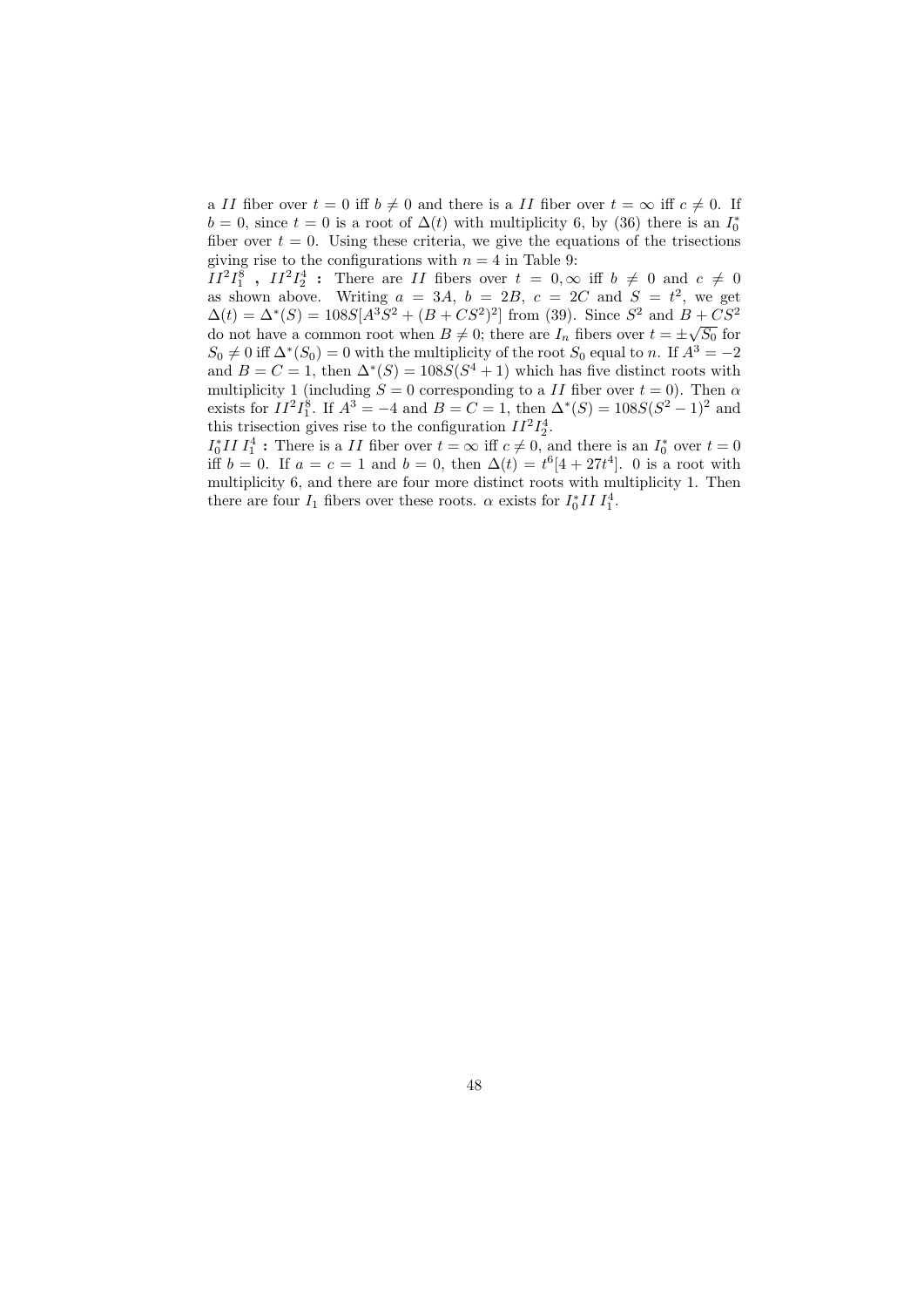## 5.3 The non-cyclic  $Aut_B(\mathbb{P}^1)$  case

In Proposition 4.2.3, we have given the the configurations of singular fibers which can have non-cyclic  $Aut_B(\mathbb{P}^1)$  groups. In this subsection, we prove the existence of such non-cyclic  $Aut_B(\mathbb{P}^1)$  and give the corresponding  $Aut_{\sigma}(B)$  groups. The technique used here is basically the generalization of the techniques of the previous subsection. We show the existence of the trisections of  $F_2$  which are invariant under the action of a non-cyclic group, and we characterize the configurations of singular fibers corresponding to each such trisection.

## **5.3.1**  $Aut_B(\mathbb{P}^1) = \mathbb{Z}/2\mathbb{Z} \times \mathbb{Z}/2\mathbb{Z}$  case

If we consider the  $\mathbb{Z}/2\mathbb{Z} \times \mathbb{Z}/2\mathbb{Z}$  action on the quadric cone Q (given by  $Y^2 = XZ$  in  $\mathbb{P}^3$  and viewed as  $F_2$  after blowing down the minimal section to the vertex of the cone) generated by the automorphisms

$$
\Gamma_2 : [X, Y, Z, W] \mapsto [X, -Y, Z, -W] \n\Omega_1 : [X, Y, Z, W] \mapsto [Z, Y, X, W]
$$
\n(40)

on P 3 , then the trisections (not passing through the vertex of the cone) preserved by this action are of the form

$$
Y^{2} = XZ
$$
  
\n
$$
W^{3} + bYW^{2} + cX^{2}W + dXZW + cZ^{2}W + fX^{2}Y + gXYZ + fZ^{2}Y = 0.
$$
\n(41)

As in the previous subsection, we may assume  $b = 0$ . Note that using the same notation from the previous subsection,  $t = 0, \infty$ ,  $t = \pm 1$  and  $t = \pm i$  are the fixed points of the automorphisms induced on the base curve  $\mathbb{P}^1$  by  $\Gamma_2$ ,  $\Omega_1$  and  $\Omega_1 \circ \Gamma_2$ , respectively. Recall that we use the local chart  $[t, w] \mapsto [1, t, t^2, w]$  on  $Q-L_{\infty}$  and we treat  $[X, Y, Z, 0], Y^2 = XZ$  as the base section of  $F_2$ . The action of  $\Gamma_2$  on the lines  $L_0$  and  $L_{\infty}$  is by multiplication by  $-1$ , hence  $\Gamma_2$  induces an order 4 automorphism on the elliptic surface obtained from the double cover of  $F_2$  branched over such a trisection and the minimal section.  $\Omega_2$  fixes the lines  $L_{\pm 1}$ , and  $\Omega_1 \circ \Gamma_2$  fixes the lines  $L_{\pm i}$ , hence these two automorphisms lift to automorphisms of order 2 on the elliptic surface. Thus, for the elliptic surfaces  $B$ obtained from such trisections, we have  $Aut_{\sigma}(B) = D_4$ . The list of the configurations for which a  $\mathbb{Z}/2\mathbb{Z} \times \mathbb{Z}/2\mathbb{Z}$  is predicted as  $Aut_B(\mathbb{P}^1)$  is given in Proposition 4.2.3. From this list, we do not consider the configurations  $II^2I_4^2$  and  $I_3^4$  for this action since they do not have  $\alpha \in Aut_{\sigma}(B)$  with  $ord(\alpha) = ord(\phi(\alpha)) = 2$ as shown in Table 7. We also exclude the configurations  $II^2I_3^2I_1^2$ ,  $I_5^2I_1^2$  and  $I_3^2I_1^6$  since the  $I_3$  and the  $I_5$  fibers must be over the fixed points of  $\mathbb{P}^1$  to admit  $Aut_B(\mathbb{P}^1) = \mathbb{Z}/2\mathbb{Z} \times \mathbb{Z}/2\mathbb{Z}$ , but this is impossible since the order of the induced automorphism on  $\mathbb{P}^1$  is 2 (see Table 6 and Table 9). For the other configurations, we show the existence of the trisections corresponding to each below.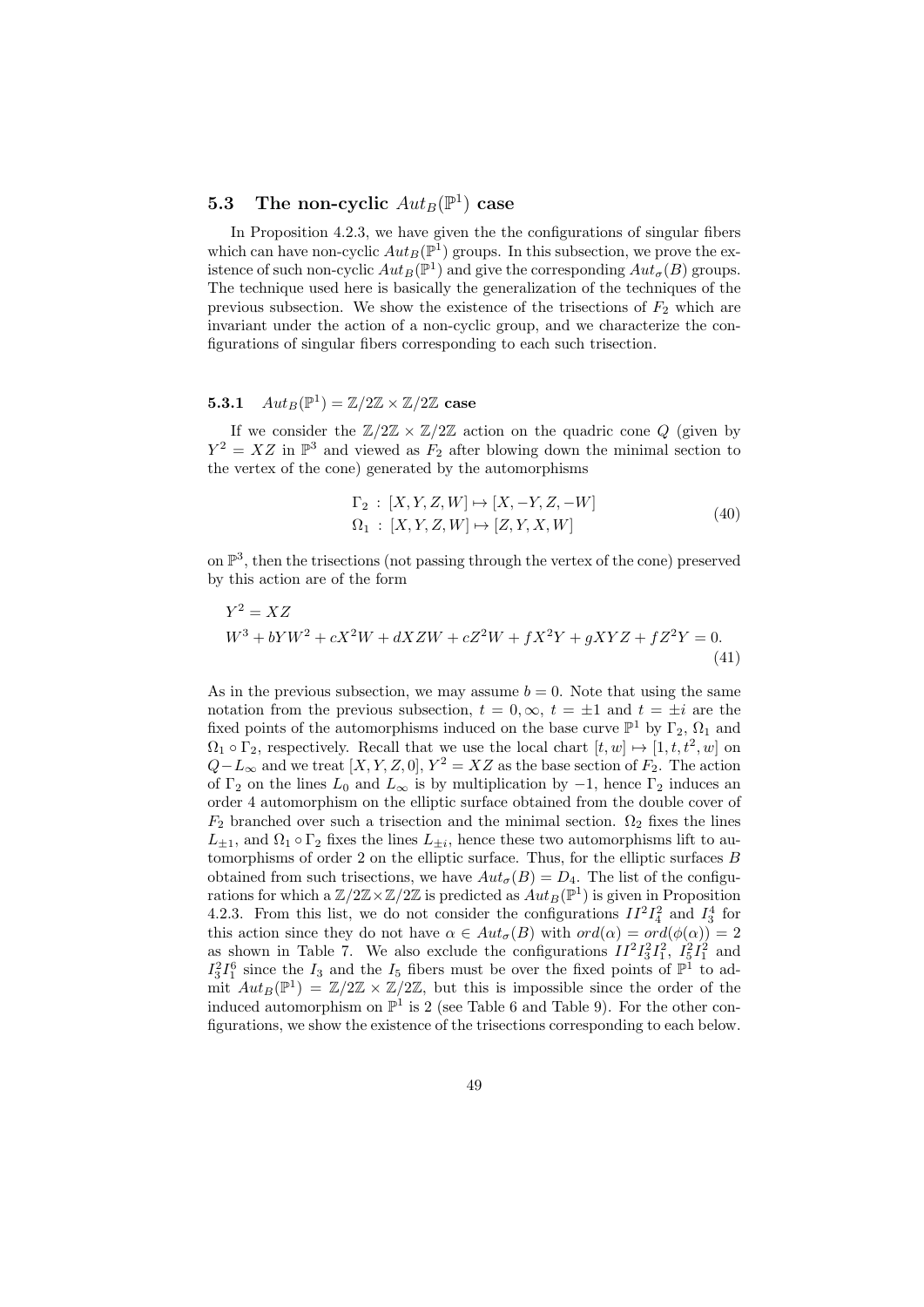Since the trisections we consider 4trisections are preserved by  $\Gamma_2$ , the conditions discussed in the part "Trisections for  $\Gamma_2$ "' apply here. We have:

$$
c = 0 \text{ iff } T \cap L_{\infty} \text{ is a single point iff } T \cap L_0 \text{ is a single point.}
$$
\n
$$
(42)
$$

 $c = f = 0$  iff T is singular at  $T \cap L_{\infty}$  iff T is singular at  $T \cap L_0$ .

•  $IV^2I_2^2$ ,  $IV^2I_1^4$ : Since  $\Gamma_2$  fixes  $t = 0, \infty$  on  $\mathbb{P}^1$  and it lifts to an order 4 automorphism, we must have  $I_0$  fibers over  $t = 0, \infty$ , hence  $c \neq 0$ . The other fixed points of  $\mathbb{P}^1$  by the other two automorphisms are  $t = \pm 1$  and  $t = \pm i$ . Without loss of generality, we may assume that there are IV fibers over  $t = \pm 1$ . We can write

$$
\Delta(t) = 4(c + dt^2 + ct^4)^3 + 27t^2(f + gt^2 + ft^4)^2
$$
  
=  $\Delta^*(S) = r[(1 + KS + S^2)^3 + LS(1 + MS + S^2)^2]$  (43)

for some constants r, K, L and M where  $S = t^2$ . There are IV fibers over  $t = \pm 1$  iff  $S = 1$  is a root of  $\Delta^*(S)$  with multiplicity 4 and both  $1 + KS + S^2$ and  $1 + MS + S^2$  vanish at  $S = 1$ . This holds iff  $K = M = -2$ . Then the other factor of  $\Delta^*(S)$  is  $(S-1)^2 + LS$ . If  $L = 4$ , then  $S = -1$  is a double root and this corresponds to two  $I_2$  fibers over  $t = \pm i$ . For other values of L there are two distinct roots corresponding to four  $I_1$  fibers. Thus,  $Aut_{\sigma}(B) = D_4$  exists for the configurations  $IV^2I_2^2$  and  $IV^2I_1^4$ .

•  $II^4I_2^2$ ,  $II^4I_1^4$ : If  $\Delta^*(S)$  is as above, there are four II fibers iff  $1+KS+S^2$  and  $1 + MS + S^2$  have two distinct common roots and these are roots of  $\Delta^*(S)$  with multiplicity 2. This holds iff  $K = M \neq \pm 2$ . Then the remaining component of  $\Delta^*(S)$  is  $(1+KS+S^2)+LS$ . If  $K=0$  and  $L=\pm 2$ , this component has a double root corresponding to two  $I_2$  fibers over either  $t = \pm 1$  or  $t = \pm i$ . If  $K = 0$  and  $L \neq \pm 2$ , then there are four  $I_1$  fibers. Thus,  $Aut_{\sigma}(B) = D_4$  exists for both configurations.

•  $II^2I_2^4$ ,  $II^2I_2^2I_1^4$ ,  $II^2I_1^8$ : There are II fibers over  $t = 0, \infty$  iff  $c = 0$  and  $f \neq 0$ . Then

$$
\Delta(t) = 4d^3t^6 + 27t^2(f + gt^2 + ft^4)^2 = \Delta^*(S) = S[KS^2 + L(1 + MS + S^2)^2]
$$

where  $S = t^2$ . K and L are nonzero, hence the multiplicities of the roots of  $KS^2+L(1+MS+S^2)^2$  determine the  $I_n$  fibers in the configuration.  $(K, L, M)$  =  $(-4, 1, 0)$  corresponds to the configuration  $II^2I_2^4$  since there are two double roots. Similarly  $(-1,1,1)$  gives  $II^2 I_2^2 I_1^4$  since there are one double root and two distinct roots with multiplicity 1. To get  $II^2I_1^8$ , we can take  $(K, L, M)$  =  $(-1, 1, 2)$  for which there are four distinct roots with multiplicity 1.

•  $I_4^2 I_2^2$ ,  $I_4^2 I_1^4$ ,  $I_2^6$ ,  $I_2^4 I_1^4$ ,  $I_2^2 I_1^8$ ,  $I_1^{12}$ : There are  $I_0$  fibers over  $t = 0$ ,  $\infty$  iff  $c \neq 0$ .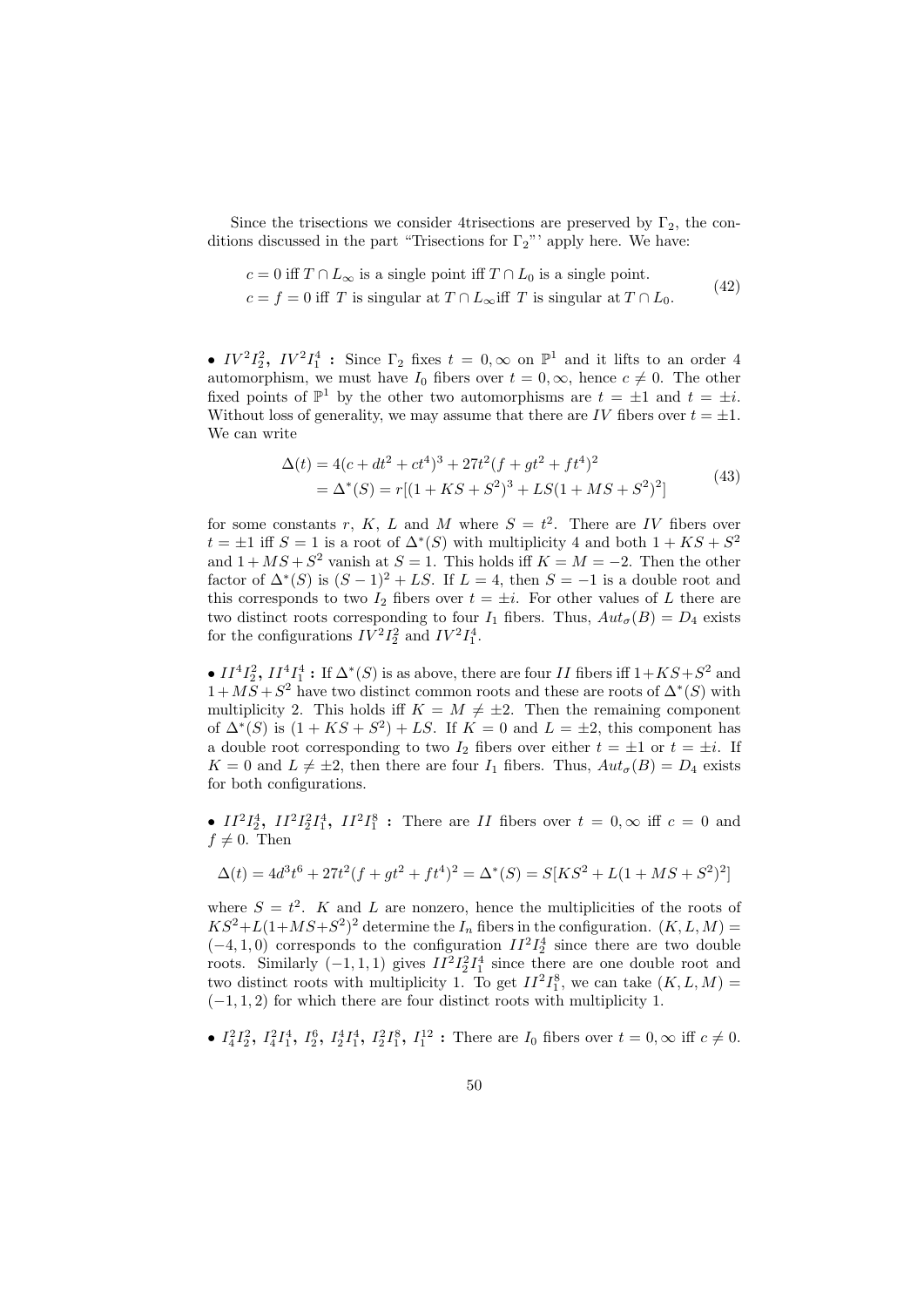With this condition,  $\Delta(t)$  is a constant multiple of

$$
\Delta^*(S) = (1 + KS + S^2)^3 + S(L + MS + LS^2)^2
$$

where  $S = t^2$ . Such a trisection corresponds to a configuration with only  $I_n$ fibers iff  $1 + KS + S^2$  and  $L + MS + LS^2$  do not have a common root. The multiplicities of the roots of  $\Delta^*(S)$  determine the  $I_n$  fibers. The reader can check that the following polynomial identities hold for some  $K, L$  and  $M$  with that desired condition, each giving rise to the indicated configuration:  $\Delta^*(S) = (S-1)^4(S+1)^2$  corresponds to  $I_4^2 I_2^2$  (a solution is given by  $K = 10/3$ ,  $L = 2i\sqrt{3}$  and  $M = 28i\sqrt{3}/9$ .

 $\Delta^*(S) = (S-1)^4(S^2+1)$  corresponds to  $I_4^2 I_1^4$ .  $\Delta^*(S) = (S-1)^2(S^2+1)^2$  corresponds to  $I_2^6$ .  $\Delta^*(S) = (S^2 - 1)^2(S^2 + 1)$  corresponds to  $I_2^4 I_1^4$ .  $\Delta^*(S) = (S-1)^2(S^4+1)$  corresponds to  $I_2^2I_1^8$ .

When the discriminant of the polynomial  $\Delta^*(S)$  is not zero, it corresponds to  $I_1^{12}$ .

We have shown the existence of  $Aut_{\sigma}(B) = D_4$  above. If instead of the automorphism  $\Omega_1$ , we take the automorphism

$$
\Omega_2 : [X, Y, Z, W] \mapsto [Z, Y, X, -W]
$$
\n
$$
(44)
$$

on the quadric cone Q and consider the  $\mathbb{Z}/2\mathbb{Z} \times \mathbb{Z}/2\mathbb{Z}$  action on Q generated by  $\Gamma_2$  and  $\Omega_2$ , then  $\Gamma_2$ ,  $\Omega_2$  and  $\Gamma_2 \circ \Omega_2$  act as multiplication by  $-1$  on the lines  $L_0$ ,  $L_{\pm 1}$  and  $L_{\pm i}$ , respectively. Thus, all induce order 4 automorphisms when lifted to the elliptic surface. Then  $Aut_{\sigma}(B) = Q_8$  for the configurations corresponding to the trisections on Q preserved by this action. Such trisections (not passing through the vertex of the cone) are given in the form:

$$
Y^{2} = XZ
$$
  
\n
$$
W^{3} + cX^{2}W + dXZW + cZ^{2}W + fX^{2}Y - fZ^{2}Y = 0.
$$
\n(45)

From the list of the possible configurations for  $\mathbb{Z}/2\mathbb{Z}\times\mathbb{Z}/2\mathbb{Z}$  in Proposition 4.2.3, the only ones we should consider are  $II^2I_2^4$ ,  $II^2I_1^8$ ,  $I_3^4$ ,  $I_2^4I_1^4$  and  $I_1^{12}$ . All the other configurations have either IV fibers,  $I_n$  fibers  $(n > 0)$ , or  $I_0$  fibers over  $J \neq 1$  over the fixed points of  $\mathbb{P}^1$ , and by Lemma 5.2.1 and Lemma 5.2.2, such configurations cannot have  $\alpha \in Aut_{\sigma}(B)$  with  $ord(\alpha) = 2 \cdot ord(\phi(\alpha)) = 4$ , hence  $Aut_{\sigma}(B) = Q_8$  is not possible for these configurations. Similar to the above cases, we show the existence of the trisections corresponding to the relevant configurations below.

•  $II^2I_2^4$ ,  $II^2I_1^8$ : There are II fibers over  $t = 0, \infty$  iff  $c = 0$  and  $f \neq 0$ . If this holds, then

$$
\Delta(t) = 4d^3t^6 + 27t^2f^2(1-t^4)^2 = \Delta^*(S) = S[4d^3S^2 + 27f^2(1-S^2)^2]
$$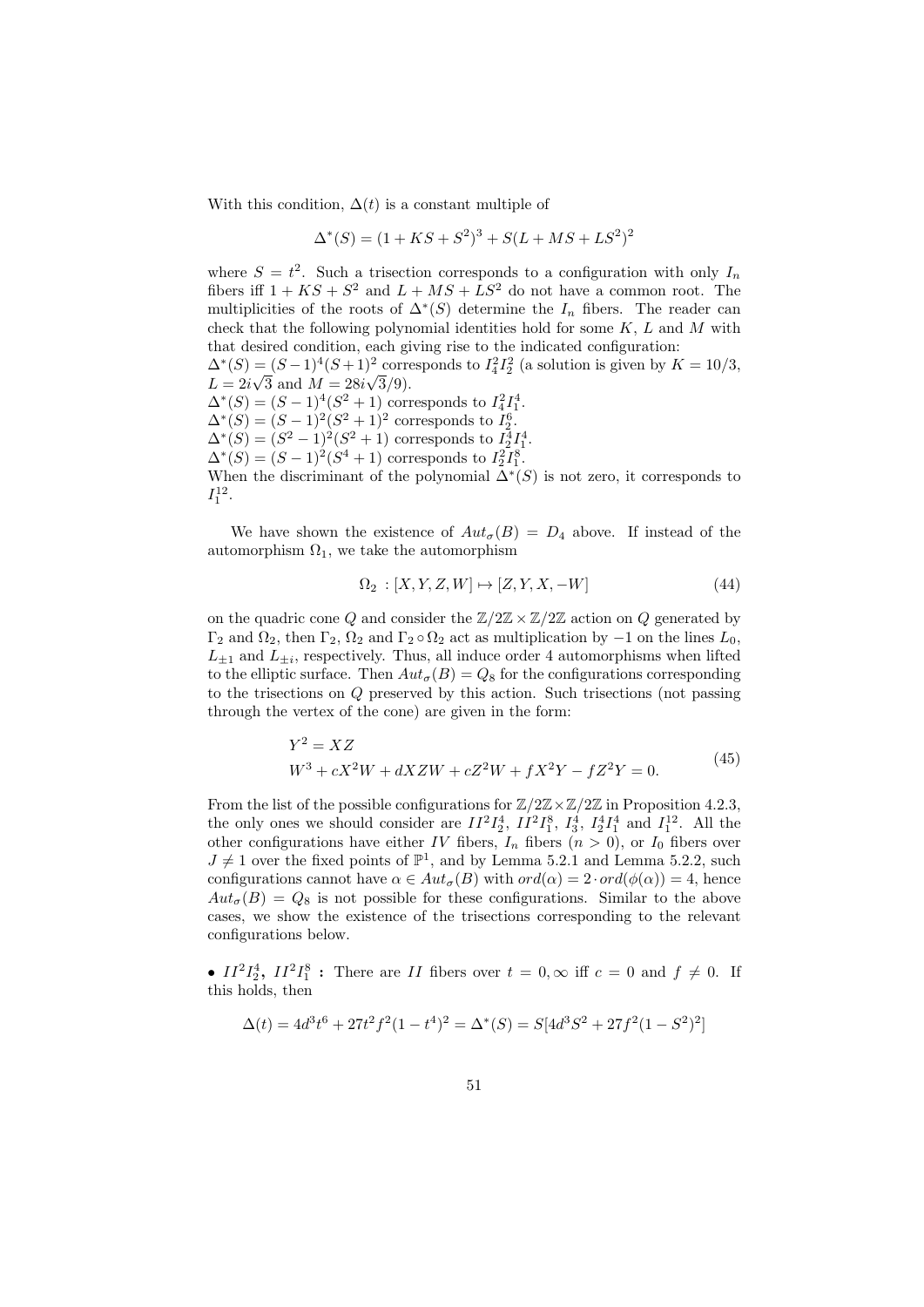where  $S = t^2$ . If  $27f^2 = 1$ , then for  $d^3 = 1$ , there are two double roots of  $\Delta^*(S)$ , and for  $d^3 \neq 1$  and  $d \neq 0$ ,  $\Delta^*(S)$  has four nonzero roots with multiplicity 1. These cases correspond to the configurations  $II^2I_2^4$  and  $II^2I_1^8$ , respectively. Hence,  $Aut_{\sigma}(B) = Q_8$  exists for these two configurations.

•  $I_3^4$ ,  $I_2^4I_1^4$ ,  $I_1^{12}$ : There are  $I_0$  fibers over  $t = 0, \infty$  iff  $c \neq 0$ . If this holds, then  $\Delta(t)$  is a constant multiple of

$$
\Delta^*(S) = (1 + KS + S^2)^3 + LS(1 - S^2)^2
$$

where  $S = t^2$  and the multiplicities of the roots of  $\Delta^*(S)$  determine the  $I_n$  fibers provided  $1 + KS + S^2$  and  $(1 - S^2)$  do not have a common root (i.e.  $K \neq \pm 2$ ). If  $K = 2i\sqrt{3}$  and  $L = 12i\sqrt{3}$  then  $\Delta^*(S) = (1 - 2i\sqrt{3}S + S^2)^3$ , which has two distinct roots with multiplicity 3, hence corresponds to  $I_3^4$ .

If  $K = 1/2$  and  $L = 25/8$ , then  $\Delta^*(S) = (S^2 + 3S + 1)^2(S^2 + (11/8)S + 1)$ , which has two roots with multiplicity 2 and two roots with multiplicity 1, hence corresponds to  $I_2^4I_1^4$ .

If the discriminant of the degree 6 polynomial  $\Delta^*(S)$  is nonzero, there are six distinct roots and this corresponds to  $I_1^{12}$ .

Thus,  $Aut_{\sigma}(B) = Q_8$  exists for these three configurations.

When considering  $\mathbb{Z}/2\mathbb{Z} \times \mathbb{Z}/2\mathbb{Z}$  actions on  $F_2$  (practically on the quadric cone Q), without loss of generality we can assume that the induced action on the base  $\mathbb{P}^1$  is generated by the two maps  $[X, Y, Z] \mapsto [X, -Y, Z]$  and  $[X, Y, Z] \mapsto [Z, Y, X]$ . Then it can be shown that the action on Q acts as multiplication by −1 on either one or three of the pairs of lines  $\{L_0, L_\infty\}$ ,  $\{L_{+1}\}$ and  $\{L_{\pm i}\}\$ , which are the lines over the fixed points of the induced automorphisms on  $\mathbb{P}^1$ . This shows that either one or three of the non-identity elements of  $\mathbb{Z}/2\mathbb{Z} \times \mathbb{Z}/2\mathbb{Z}$  lift to order 4 automorphisms on the elliptic surface. Hence,  $Aut_{\sigma}(B)$  which is a  $\mathbb{Z}/2\mathbb{Z}$  extension of  $Aut_B(\mathbb{P}^1)$  (by Lemma 5.0.4) is either  $D_4$ or  $Q_8$ .

## **5.3.2**  $Aut_B(\mathbb{P}^1) = D_3$  case

If  $Aut_B(\mathbb{P}^1) = D_3$ , then  $Aut_{\sigma}(B)$  is an extension of  $D_3$  by  $\mathbb{Z}/2\mathbb{Z}$ . It can be checked consulting the table of non-abelian groups of order less than or equal to 32 in  $[3]$  (p.134) that the only such extensions of  $D_3$  are the groups  $D_6$  and  $Dic_3$  (the Dicyclic group of order 12). A presentation for  $Dic_3$  is  $\langle a, b | a^6 = 1, b^2 = a^3, b^{-1}ab = a^{-1} \rangle$ . We will show that  $Aut_{\sigma}(B)$  can be both and we will give the configurations for which each case occurs.

First, consider the  $D_3$  action on the quadric cone Q generated by the auto-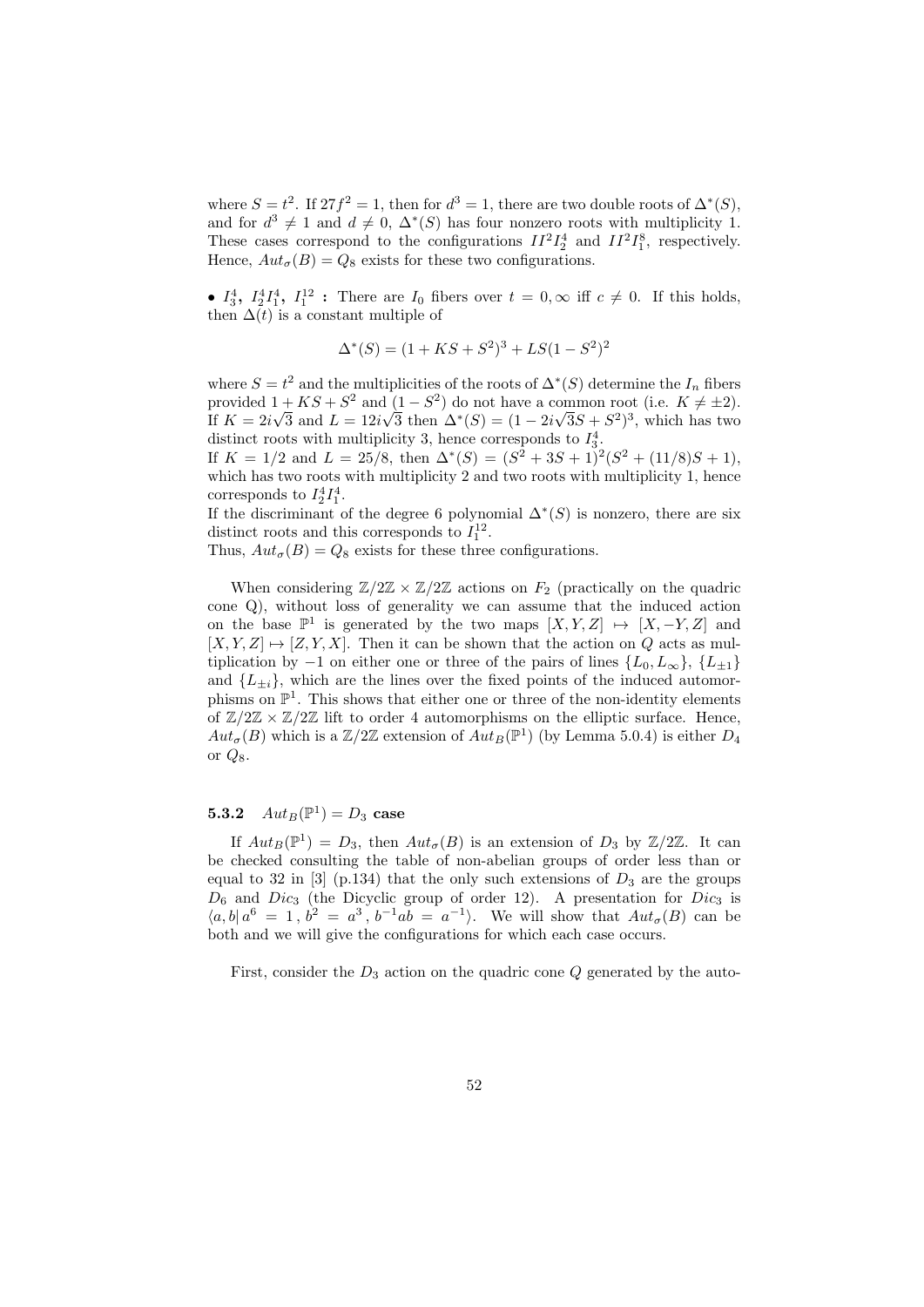morphisms

$$
\Theta_1 : [X, Y, Z, W] \mapsto [X, \mu Y, \mu^2 Z, \mu W]
$$
  

$$
\Omega_1 : [X, Y, Z, W] \mapsto [Z, Y, X, W]
$$
 (46)

where  $\mu$  is a third root of 1. Note that the induced action on  $\mathbb{P}^1$  is also a  $D_3$  action.  $\Omega_1$  lifts to an order 2 automorphism on the elliptic surface while  $\Theta_1$  lifts to two automorphisms, one with order 3, other with order 6. Then  $Aut_{\sigma}(B) = D_6$ for the elliptic surfaces  $B$  corresponding to the trisections of  $Q$  preserved by this  $D_3$  action. From the list of the configurations given for  $D_3$  in Proposition 4.2.3, we do not consider  $I_3^3I_1^3$  since it does not admit an induced automorphism of order 2 (see Table 6 and Table 9). Below we show the existence of trisections corresponding to the other configurations.

The trisections preserved by the action of  $\Theta_1$  and  $\Omega_1$  are given in the form:

$$
Y^{2} = XZ
$$
  
\n
$$
W^{3} + aYW^{2} + bXZW + cX^{3} + dXYZ + cZ^{3} = 0.
$$
\n(47)

We may assume  $a = 0$ . Then using the local chart  $(t, w) \mapsto [1, t, t^2, w]$  on  $Q - L_{\infty}$ , the equation of the trisection is:

$$
w^3 + bt^2w + (c + dt^3 + ct^6) = 0.
$$

Hence,

$$
\Delta(t) = 4b^3t^6 + 27(c + dt^3 + ct^6)^2.
$$

If  $b \neq 0$  and  $c \neq 0$ , then  $bt^2$  and  $c + dt^3 + ct^6$  do not have a common root, hence there are only  $I_n$  fibers in the configuration corresponding to that trisection. Note that if  $S = t^3$ , we can write

$$
\Delta(t) = \Delta^*(S) = KS^2 + L(1 + MS + S^2)^2
$$

for some constants K, L and M. A root of  $\Delta^*(S)$  with multiplicity n gives three copies of  $I_n$  in the configuration since  $S = t^3$ .

If  $K = -4$ ,  $L = 1$  and  $M = 0$ , then  $\Delta^*(S) = (S^2 - 1)^2$  which has two roots of multiplicity two. This corresponds to the configuration  $I_2^6$ .

f  $K = -1$  and  $L = M = 1$ , then  $\Delta^*(S) = (S+1)^2(S^2+1)$  which corresponds to  $I_2^3I_1^6$ .

If the discriminant of the degree 4 polynomial  $\Delta^*(S)$  is nonzero, there are four roots of multiplicity 1, which corresponds to  $I_1^{12}$ . Hence,  $Aut_{\sigma}(B) = D_6$  exists for  $I_2^6$ ,  $I_2^3 I_1^6$  and  $I_1^{12}$ .

Second, we consider the  $D_3$  action on  $Q$  generated by the automorphisms

$$
\Theta_1 : [X, Y, Z, W] \mapsto [X, , \mu^2 Z, ]
$$
  
\n
$$
\Omega_2 : [X, Y, Z, W] \mapsto [Z, Y, X, -W].
$$
\n(48)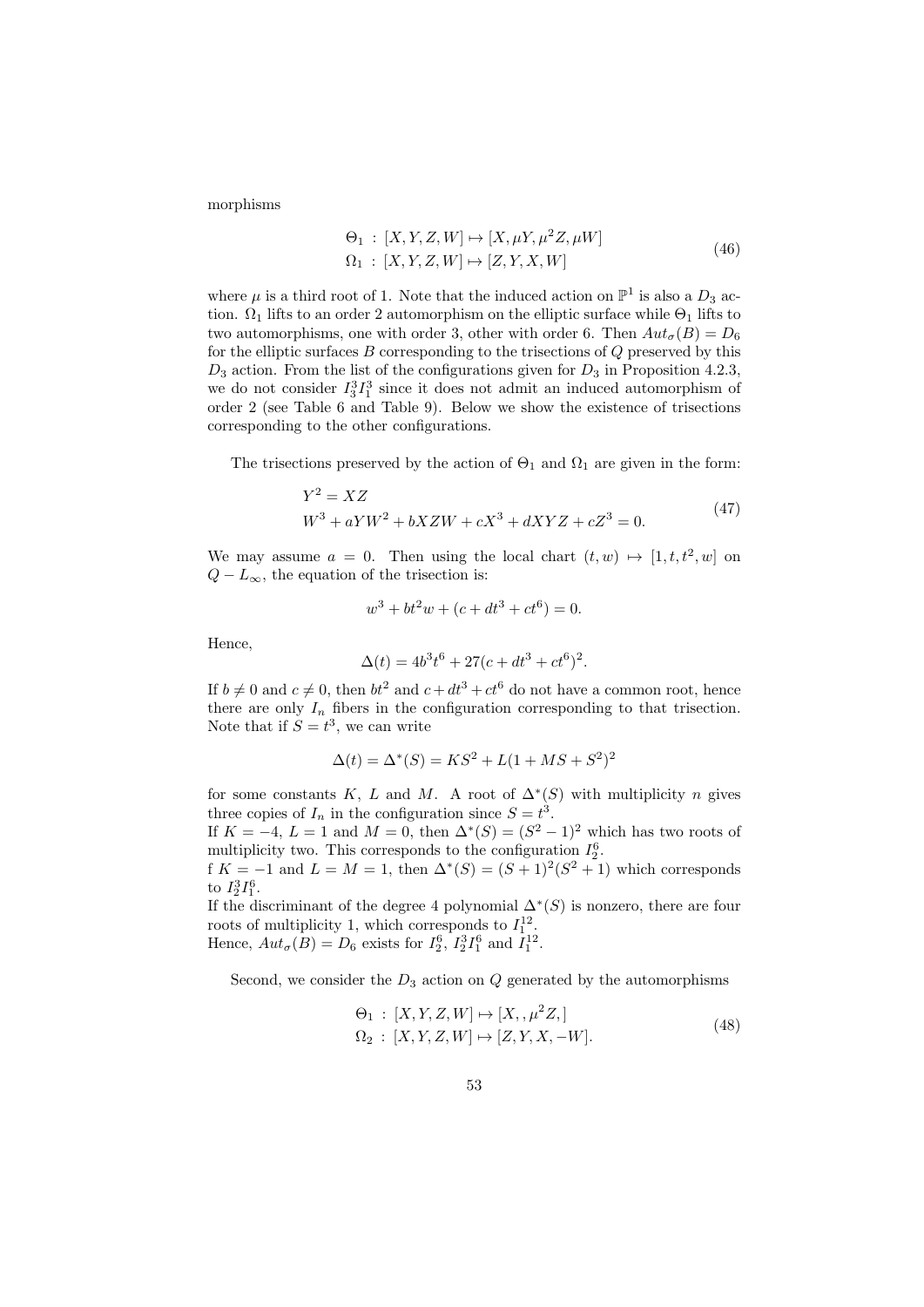Since  $\Omega_2$  lifts to an automorphism of order 4 on the elliptic surface ( $\Omega_2$  acts on  $L_{\pm 1}$  by multiplication by -1), we get  $Aut_{\sigma}(B) = Disc_3$  whose presentation is given above. The trisections preserved by this action are given in the form:

$$
Y^{2} = XZ
$$
  
\n
$$
W^{3} + aXZW + bX^{3} - bZ^{3} = 0.
$$
\n(49)

Apart from  $I_3^3I_1^3$ , we do not consider the configuration  $I_2^3I_1^6$  from the list in Proposition 4.2.3 since it does not have any  $\alpha \in Aut_{\sigma}(B)$  with  $ord(\alpha) = 2$ .  $ord(\phi(\alpha)) = 4$  (see Table 9).

In the local chart, the above trisection is given by

$$
w^3 + at^2w + b(1 - t^6) = 0.
$$

Hence,

$$
\Delta(t) = 4a^3t^6 + 27b^2(1 - t^6)^2 = \Delta^*(S) = KS + L(1 - S)^2
$$

where  $S = t^6$ . If  $K = 4$  and  $L = 1$ , then  $\Delta^*(S) = (S + 1)^2$  which corresponds to  $I_2^6$ . If the discriminant of the degree two polynomial  $\Delta^*(S)$  is nonzero, then this corresponds to  $I_1^{12}$ . Thus,  $Aut_{\sigma}(B) = Disc_3$  exists for  $I_2^6$  and  $I_1^{12}$ .

## **5.3.3**  $Aut_B(\mathbb{P}^1) = D_4$  case

The only configurations listed in Proposition 4.2.3 for this case are  $II^2I_2^4$ and  $II^2I_1^8$ . Note that if these configurationns admit an order 4 induced automorphism, then the order of the automorphism on the elliptic surface is 8 (Table 7 and table 9).  $Aut_{\sigma}(B)$  is a  $\mathbb{Z}/2\mathbb{Z}$  extension of  $Aut_B(\mathbb{P}^1) = D_4$ , and it can be checked consulting Table 1 in [3] (p.134) that the only  $\mathbb{Z}/2\mathbb{Z}$  extensions of  $D_4$  which have order 8 elements are  $D_8$ ,  $Dic_4$  (the Dicyclic group of order 16) and Qd<sup>4</sup> (the order 16 Quasidihedral group). A presentation for Dic<sub>4</sub> is  $\langle a, b | a^8 = 1, a^4 = b^2, b^{-1}ab = a^{-1} \rangle$ . A presentation for  $Qd_4$  is  $\langle a, b | a^8 = b^2 = 1, bab = a^3 \rangle$ . Since the order 4 generator of  $D_4$  lifts to an order 8 automorphism on the elliptic surface, we may assume by Lemma 5.2.5 that the order 4 generator of the  $D_4$  action is either  $\Delta_1$  or  $\Delta_2$ . Without loss of generality we may also assume that the  $D_4$  action on the base  $\mathbb{P}^1$  is generated by  $[1, t] \mapsto [1, it]$  and  $[1, t] \mapsto [1, 1/t]$ .

If we consider the  $D_4$  action on the quadric cone  $Q$  generated by

$$
\Delta_2 : [X, Y, Z, W] \mapsto [X, iY, -Z, -iW]
$$
  

$$
\Omega_1 : [X, Y, Z, W] \mapsto [Z, Y, X, W],
$$
  
(50)

then  $\Delta_2$  lifts to an order 8 automorphism,  $\Omega_1$  lifts to an order 2 automorphism  $(\Omega_1$  fixes the lines  $L_{\pm 1}$ , and  $\Delta_2 \circ \Omega_1$ , which has order 2, lifts to an order 4 automorphism (the action on the lines  $L_{\pm\sqrt{i}}$  are by multiplication by  $-1$  where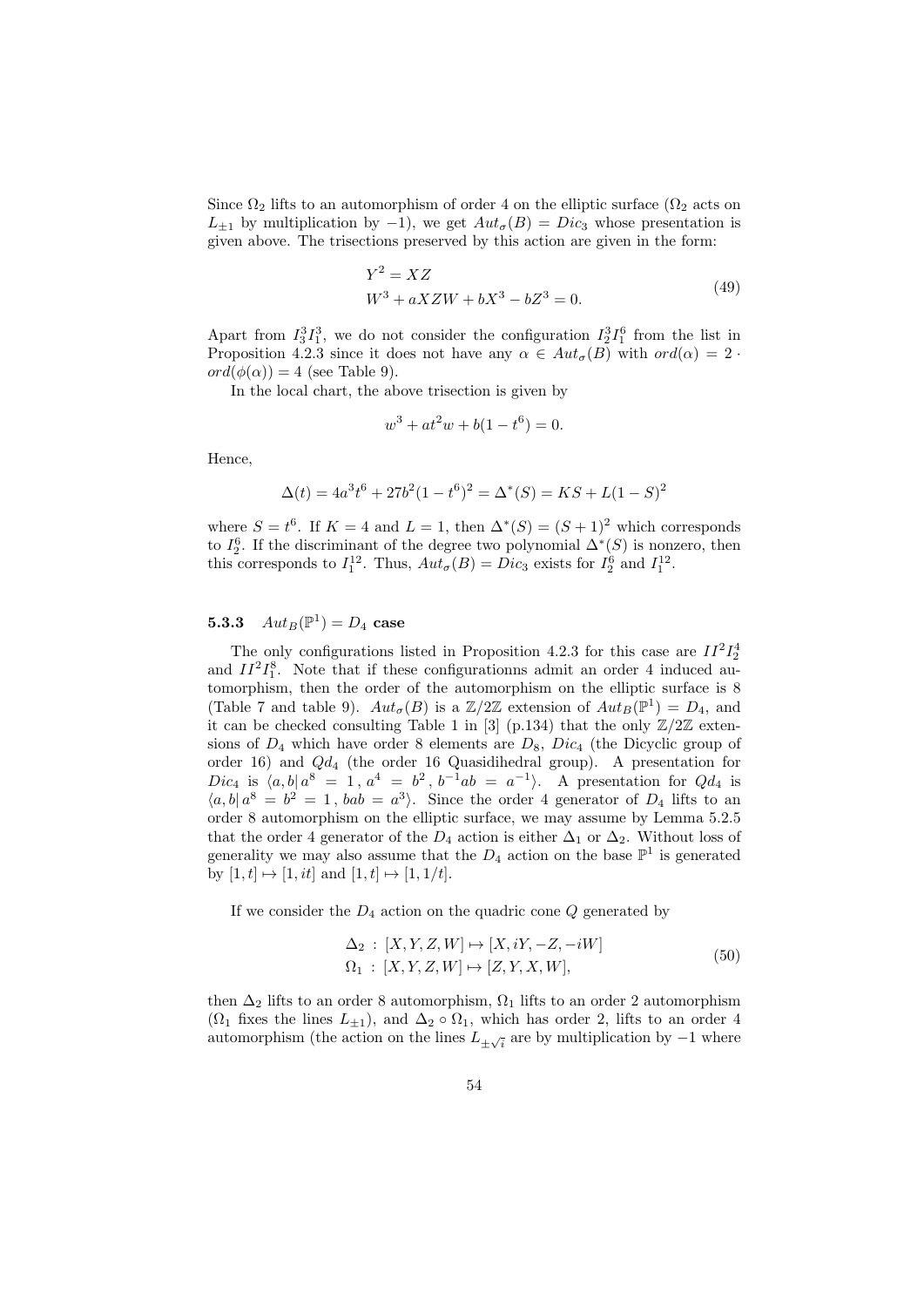±  $\sqrt{i}$  are the fixed points on  $\mathbb{P}^1$ ). Hence, the extension of  $D_4$  we get by this action is  $Aut_{\sigma}(B) = Qd_4$ , the Quasidihedral group of order 16. The trisections preserved by the  $D_4$  action are given in the form:

$$
Y^{2} = XZ
$$
  
\n
$$
W^{3} + aXZW + bX^{2}Y + bZ^{2}Y = 0.
$$
\n(51)

In the local chart, we get the equation

$$
w^3 + at^2w + b(t + t^5) = 0.
$$
 (52)

Hence,

$$
\Delta(t) = 4a^3t^6 + 27b^2t^2(1+t^4)^2 = \Delta^*(S) = KS[LS^2 + (1+S^2)^2]
$$
(53)

where  $S = t^2$ . The root  $S = 0$  of  $\Delta^*(S)$  corresponds to the II fiber over  $t = 0$ (there is another II fiber over  $t = \infty$ ). The roots of  $LS^2 + (1 + S^2)^2$  correspond to  $I_n$  fibers where n is the multiplicity of the root. If  $L = -4$ , there are two double roots which gives  $II^2I_2^4$ . If  $L \neq -4$  and  $L \neq 0$ , there are 4 distinct roots which gives  $II^2I_1^8$ . Thus,  $Aut_{\sigma}(B) = Qd_4$  exists for both configurations.

If we now consider the  $D_4$  action on  $Q$  generated by

$$
\Delta_2 : [X, Y, Z, W] \mapsto [X, iY, -Z, -iW]
$$
  
\n
$$
\Omega_2 : [X, Y, Z, W] \mapsto [Z, Y, X, -W],
$$
\n(54)

then since  $\Delta_2$  lifts to an order 8 automorphism, and  $\Omega_2$ , which has order 2, lifts to an order 4 automorphism; the extension of  $D_4$  we get from this action is  $Aut_{\sigma}(B) = Dic_4$ , the Dicyclic group of order 16. The trisections preserved by this  $D_4$  action are given in the form:

$$
Y^{2} = XZ
$$
  
\n
$$
W^{3} + aXZW + bX^{2}Y - bZ^{2}Y = 0.
$$
\n(55)

Then, in the local chart, the equation of the trisection is

$$
w^3 + at^2w + b(t - t^5) = 0.
$$

Hence,

$$
\Delta(t) = 4a^3t^6 + 27b^2t^2(1-t^4)^2 = \Delta^*(S) = KS[LS^2 + (1-S^2)^2]
$$
(56)

where  $S = t^2$ . The root  $S = 0$  gives a II fiber over  $t = 0$  (there is another II fiber over  $t = \infty$ ). If  $L = 4$ , then  $LS^2 + (1 - S^2)^2$  has two double roots which gives  $II^2I_2^4$ . If  $L \neq 4$  and  $L \neq 0$ , there are 4 distinct roots which gives  $II^2I_1^8$ . Thus,  $Aut_{\sigma}(B) = Dic_4$  exists for both configurations.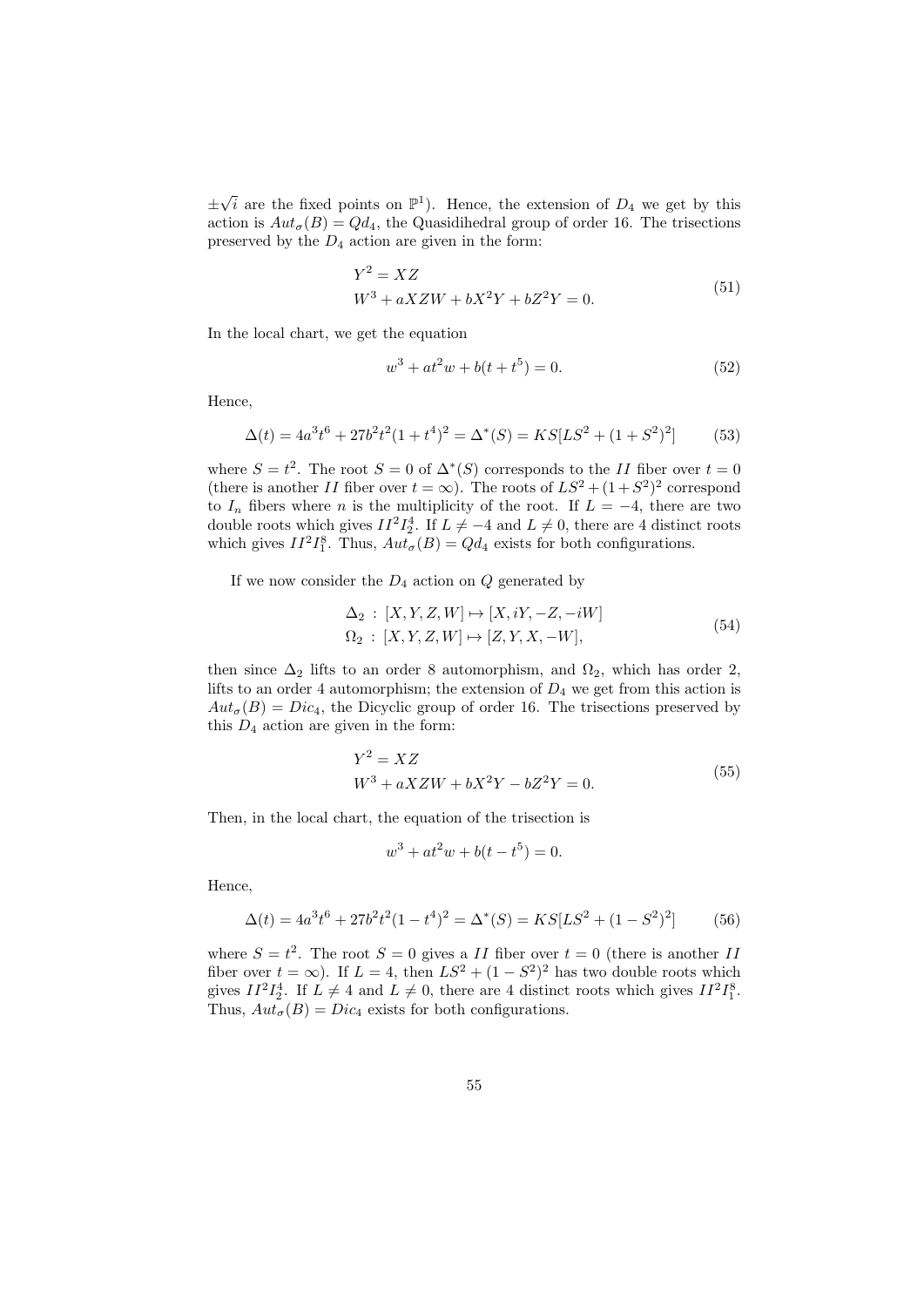To get  $Aut_{\sigma}(B) = D_8$ , without loss of generality we can consider the  $D_4$ action on Q generated by

$$
\Delta_1: [X, Y, Z, W] \mapsto [X, iY, -Z, iW]
$$
  

$$
\Omega_1: [X, Y, Z, W] \mapsto [Z, Y, X, W]
$$
 (57)

where all the order 2 automorphisms lift to order 2 automorphisms. But in this case, the trisections preserved by this action are given in the form

$$
Y^2 = XZ
$$
  

$$
W^3 + aYW^2 + bXZW + cXZY = 0
$$
 (58)

and in local coordinates;

$$
w^3 + atw + bt^2w + ct^3 = 0,
$$

then  $\Delta(t) = kt^6$ . Hence, all such trisections correspond to the configuration  $I_0^* I_o^*$  which has constant J-map. Thus,  $Aut(B) = D_8$  does not exist for  $II^2 I_2^4$ and  $II^2I_1^8$ .

## **5.3.4**  $Aut_B(\mathbb{P}^1) = D_6$  case

The only configurations listed in Proposition 4.2.3 for this case are  $I_2^6$  and  $I_1^{12}$ . Note that none of these admit an automorphism  $\alpha \in Aut_{\sigma}(B)$  with  $ord(\alpha) = 2 \cdot ord(\phi(\alpha)) = 24$  (Table 9) hence the order 6 elements of  $D_6$  lift to order 6 automorphisms. We may assume that the action on  $\mathbb{P}^1$  is generated by  $[1, t] \mapsto [1, \mu t]$  and  $[1, t] \mapsto [1, 1/t]$ , where  $\mu$  is a primitive 6th root of 1. Without loss of generality, we can assume that the order 6 generator of the  $D_6$ action on Q is given by

$$
\Theta_3 : [X, Y, Z, W] \mapsto [X, \mu Y, \mu^2 Z, kW]
$$

for some k such that  $k^6 = 1$ . Here, we cannot have k a primitive 6th root of 1 since otherwise  $\Theta_3$  extends to an order 12 automorphism  $(\Theta_3^3 = \Gamma_2)$ . Then to generate a  $D_6$  action on Q with the specified action on  $\mathbb{P}^1$ , the only automorphisms we can consider as the second generator are  $\Omega_1$  and  $\Omega_2$  from the previous cases provided  $k = -\mu$ .

For the  $D_6$  action on  $Q$  generated by

$$
\Theta_3: [X, Y, Z, W] \mapsto [X, \mu Y, \mu^2 Z, -\mu W]
$$
  
\n
$$
\Omega_1: [X, Y, Z, W] \mapsto [Z, Y, X, W],
$$
\n(59)

the automorphism  $\Theta_3$  of Q lifts to an order 6 automorphism of the elliptic surface,  $\Omega_1$  lifts to an order 2 automorphism (the lines  $L_{\pm 1}$  are fixed), and  $\Omega_1 \circ \Theta_3$ lifts to an order 4 automorphism (the action on the lines  $l_{\pm\sqrt{\mu}}$  is by multiplica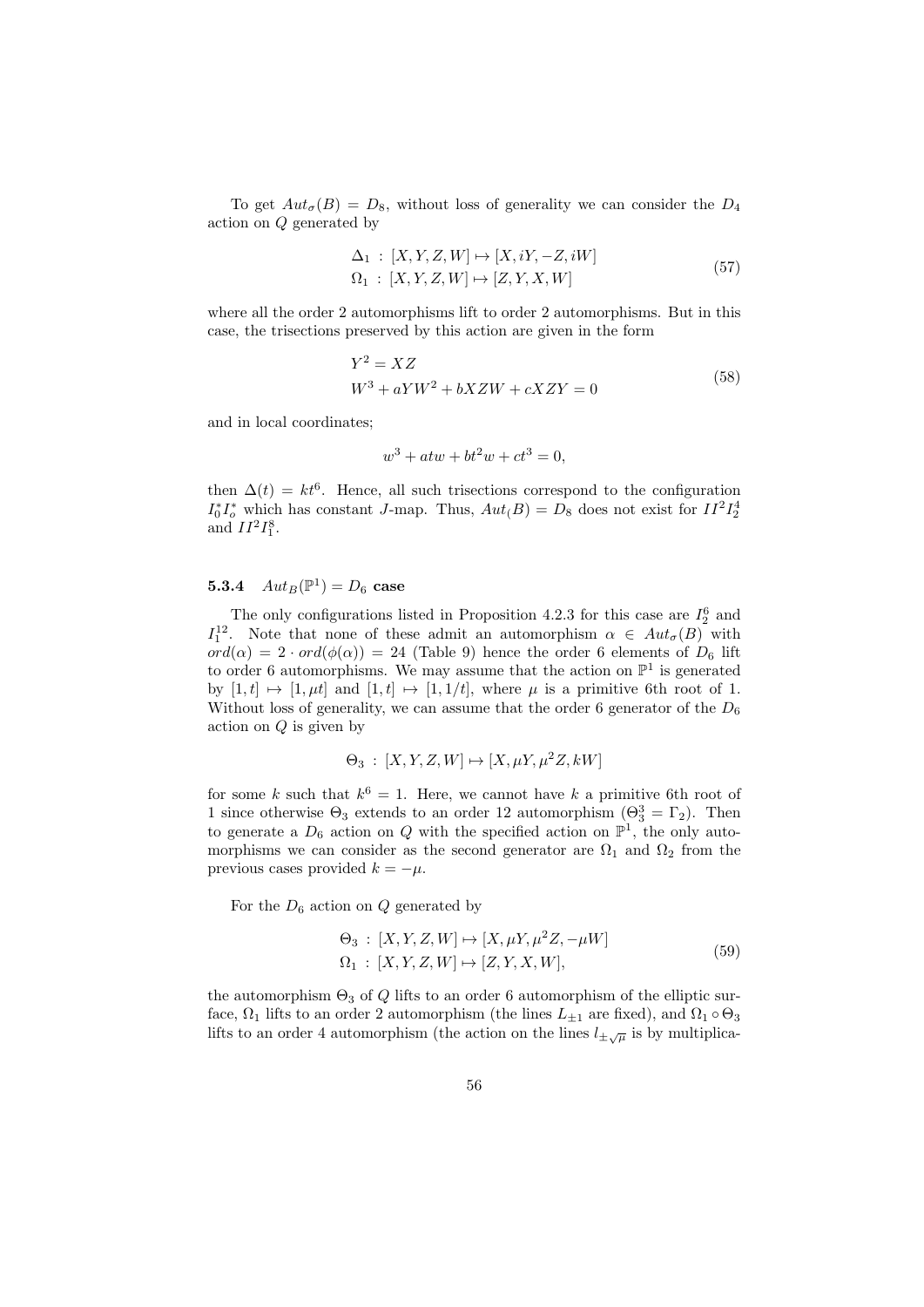tion by −1). This information suffices to determine  $Aut_{\sigma}(B)$  for the surfaces B obtained from trisections of  $Q$  preserved under this  $D_6$  action. Consulting the Table 1 in [3] (p.134), the reader can verify that the only extension of  $D_6$  with these properties is  $\mathbb{Z}/4\mathbb{Z} \times D_3$ . Below, we show that  $Aut_{\sigma}(B) = \mathbb{Z}/4\mathbb{Z} \times D_3$ exists for the configurations  $I_2^6$  and  $I_1^{12}$ .

The trisections preserved under the action of  $\Theta_3$  and  $\Omega_1$  are given in the form:

$$
Y^{2} = XZ
$$
  
\n
$$
W^{3} + aXZW + b(X^{3} + Z^{3}) = 0.
$$
\n(60)

Then in the local chart

$$
w^3 + at^2 + b(1 + t^6) = 0.
$$

Hence,

$$
\Delta(t) = 4a^3t^6 + 27b^2(1+t^6)^2.
$$

If  $a^3 = -1$  and  $27b^2 = 1$ , then  $\Delta(t) = (1 - t^6)^2$  which gives the configuration  $I_2^6$ . If  $a^3 \neq -27b^2$ , then there are 12 distinct roots which gives the configuration  $I_1^{12}$ .

The other  $D_6$  action we consider is the action generated by

$$
\Theta_3 : [X, Y, Z, W] \mapsto [X, \mu Y, \mu^2 Z, -\mu W] \n\Omega_2 : [X, Y, Z, W] \mapsto [Z, Y, X, -W].
$$
\n(61)

Here  $\Theta_3$  lifts to an order 6 automorphism on the elliptic surface,  $\Omega_2$  lifts to an order 4 automorphism (the action on the lines  $L_{\pm 1}$  is by multiplication by  $-1$ ) and  $\Omega_2 \circ \Theta_3$  lifts to an order 2 automorphism (the lines  $L_{\pm\sqrt{\mu}}$  are fixed). From this information and the Table 1 in [3], it can be shown that the only  $\mathbb{Z}/2\mathbb{Z}$ extension of  $D_6$  with these properties is the group  $G_1$  given by the presentation

$$
G_1 = \langle a, b | a^4 = b^6 = (ab)^2 = (ab^{-1})^2 = 1 \rangle.
$$
 (62)

The trisections preserved by the above action on Q are given in the form:

$$
Y^{2} = XZ
$$
  
\n
$$
W^{3} + aXZW + b(X^{3} - Z^{3}) = 0.
$$
\n(63)

In the local chart, this becomes

$$
w^3 + at^2w + b(1 - t^6) = 0
$$

Hence

$$
\Delta(t) = 4a^3t^6 + 27b^2(1 - t^6)^2.
$$
\n(64)

If  $a^3 = 27b^2$ , then  $\Delta(t) = 27b^2(1+t^6)^2$  which has six double roots, hence cor-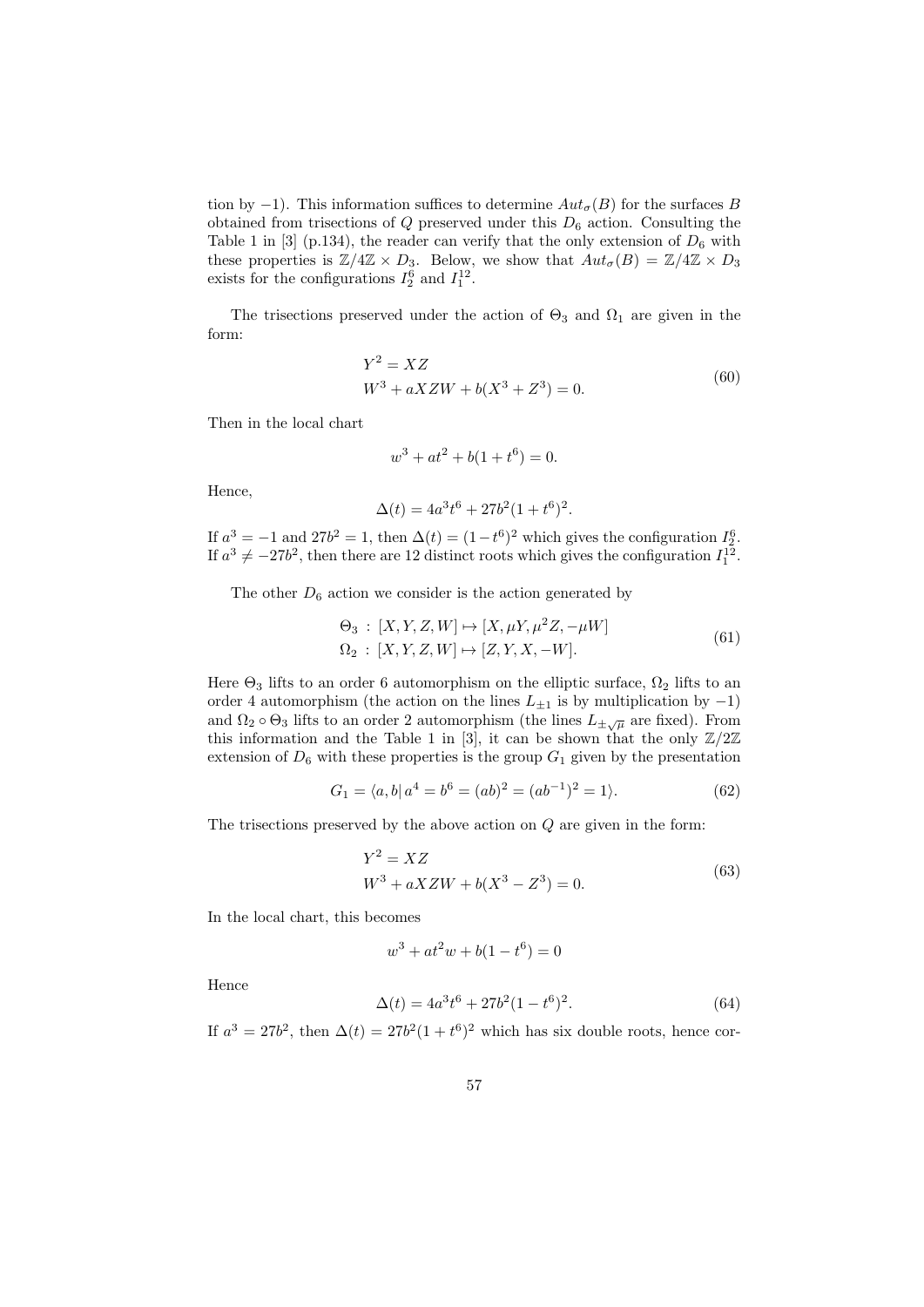responds to the configuration  $I_2^6$ . If  $a^3 \neq 27b^2$ , then there are 12 distinct roots of  $\Delta(t)$  which corresponds to  $I_1^{12}$ . Thus,  $Aut_{\sigma}(B) = G_1$  exists for  $I_2^6$  and  $I_1^{12}$ .

## **5.3.5**  $Aut_B(\mathbb{P}^1) = A_4$  case

Without loss of generality, we may assume that the  $A_4$  action on  $\mathbb{P}^1$  is given by the Moebius transformations generated by

$$
f_1: z \mapsto \mu z
$$
  

$$
f_2: z \mapsto \frac{z+2}{z-1}
$$
 (65)

where  $\mu$  is a third root of 1. Considering  $\{[X, Y, Z, 0]|Y^2 = XZ\}$  as the base section of the quadric cone  $Q: Y^2 = XZ$ ,  $f_1$  and  $f_2$  are induced by  $[X, Y, Z] \mapsto$  $[X, \mu Y, \mu^2 Z]$  and  $[X, Y, Z] \mapsto [X-2Y+Z, -2X+Y+Z, 4X+4Y+Z]$ , respectively (since  $[1, z] \mapsto [1, z, z^2]$  is the embedding of  $\mathbb{P}^1$  to the curve  $Y^2 = XZ$  in  $\mathbb{P}^2$ ). Without loss of generality, we may assume that the order 3 generator of the  $A_4$ action on the quadric cone  $Q$  is given by the automorphism

$$
\Theta : [X, Y, Z, W] \mapsto [X, \mu Y, \mu^2 Z, kW]
$$
\n(66)

where  $k^3 = 1$ . Then, if

$$
\Sigma : [X, Y, Z, W] \mapsto [X - 2Y + Z, -2X + Y + Z, 4X + 4Y + Z, rW] \tag{67}
$$

is the order 2 generator of the  $A_4$  action on  $Q$ , we get  $r^2 = 9$  in order for  $\Sigma$  to have order 2, and  $r = -3$  in order to have  $\Theta \circ \Sigma$  to have order 3 (this should hold since  $A_4$  is given by the presentation  $\langle a, b | a^3 = b^2 = (ab)^3 = 1 \rangle$ . Then  $\Sigma$ acts on the lines  $L_{t_0}$  as multiplication by  $-1$ , where  $t_0 = 1 \pm i \sqrt{3}$ . Hence,  $\Sigma$  lifts to an order 4 automorphism of the elliptic surface. (Note here that if we had considered a more general map for  $\Sigma$  where we had  $rW + aX + bY + cZ$  instead of just rW above, then  $\Sigma$  would act as a reflection on the same lines  $L_{t_0}$ , hence it would again lift to an order 4 automorphism on the elliptic surface). There are only two  $\mathbb{Z}/2\mathbb{Z}$  extensions of  $A_4$  as the reader can check using Table 1 in  $[3]$  (p.134), and all the order 2 elements of  $A_4$  lifts to order 2 elements in the extension  $A_4 \times \mathbb{Z}/2\mathbb{Z}$ . Then in our case, since  $\Sigma$  lifts to an order 4 automorphism, we should get  $Aut_{\sigma}(B) = G_2$  for the elliptic surfaces B which are obtained from the trisections preserved under the  $A_4$  action on Q generated by  $\Theta$  and  $\Sigma$ . Here,  $G_2$  is the other  $\mathbb{Z}/2\mathbb{Z}$  extension of  $A_4$  which is the Binary Tetrahedral group given by the presentation

$$
G_2 = \langle a, b | a^3 = b^2, (a^{-1}b)^3 = 1 \rangle \tag{68}
$$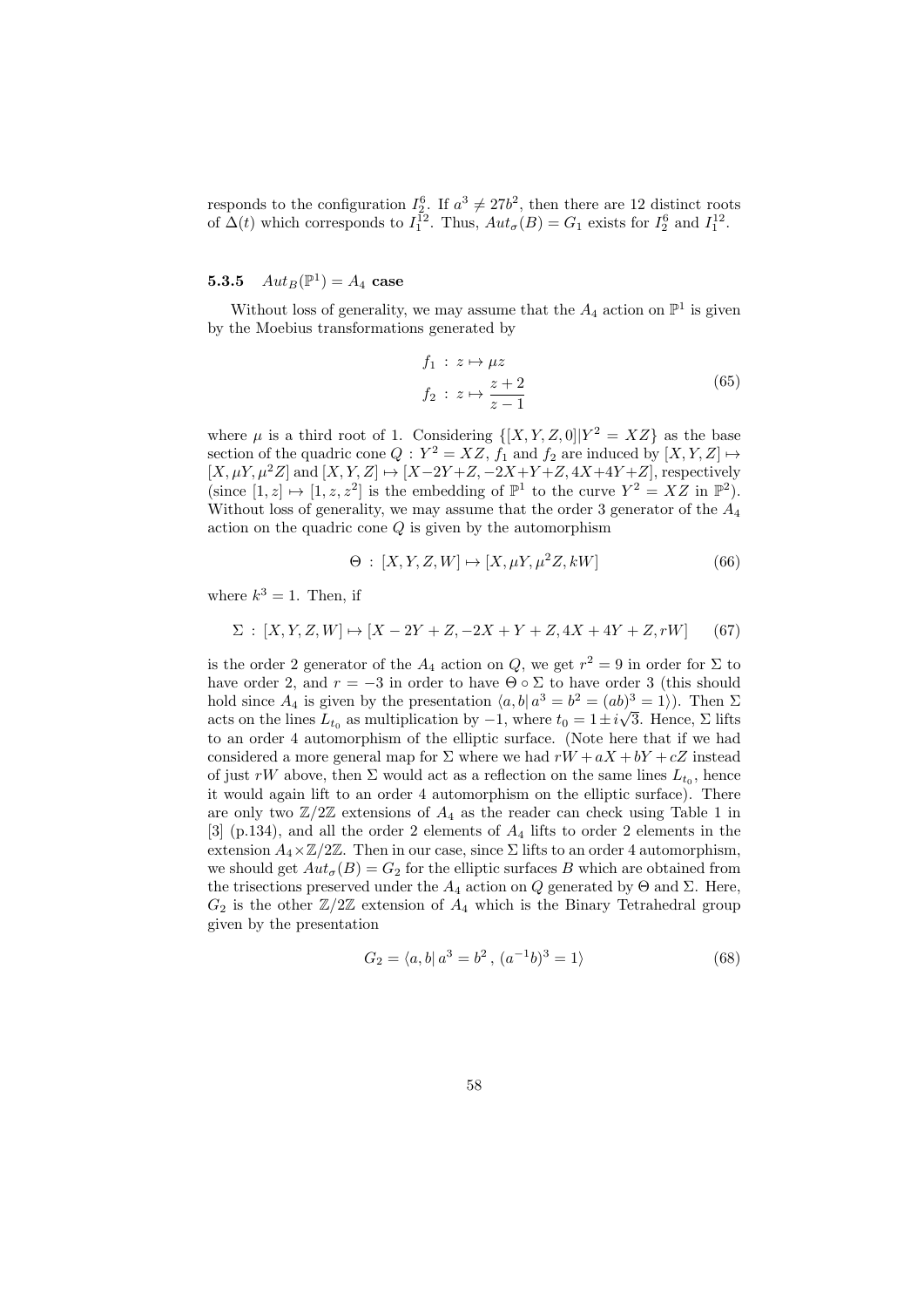If we take  $k = 1$ , it can be checked that the trisections preserved by  $\Theta$  and  $\Sigma$ are given in the form:

$$
Y^{2} = XZ
$$
  
\n
$$
W^{3} + a(X^{2} - YZ)W + b(8X^{3} + 20XYZ - Z^{3}) = 0.
$$
\n(69)

Then, in the local chart it becomes

$$
w^3 + a(1 - t^3)w + b(8 + 20t^3 - t^6) = 0.
$$

Hence,

$$
\Delta(t) = 4a^3(1-t^3)^3 + 27b^2(8+20t^3-t^6)^2 = \Delta^*(S) = A(1-S)^2 + B(8+20S-S^2)^2.
$$
\n(70)

where  $S = t^3$ . If  $A = -64B$  then  $S = -8$  is a triple root of  $\Delta^*(S)$  and  $S = 0$ is a simple root. Then  $\Delta(t) = ct^3(t^3 + 8)^3$  for some constant c. There are four distinct roots of multiplicity 3, hence such a trisection corresponds to the configuration  $I_3^4$ . If  $A \neq -64B$  and  $AB \neq 0$ , then there are four distinct roots of  $\Delta^*(S)$ , hence twelve distinct roots of  $\Delta(t)$  which corresponds to the configuration  $I_1^{12}$ . Note that the only configurations listed in Proposition 4.2.3 for  $A_4$ are  $I_3^4$  and  $I_1^{12}$ . Therefore,  $Aut_{\sigma}(B) = G_2$  exists for  $I_3^4$  and  $I_1^{12}$ .

This concludes our analysis of which configurations admit non-cyclic  $Aut_B(\mathbb{P}^1)$ groups and what the corresponding  $Aut_{\sigma}(B)$  groups for each such configuration are.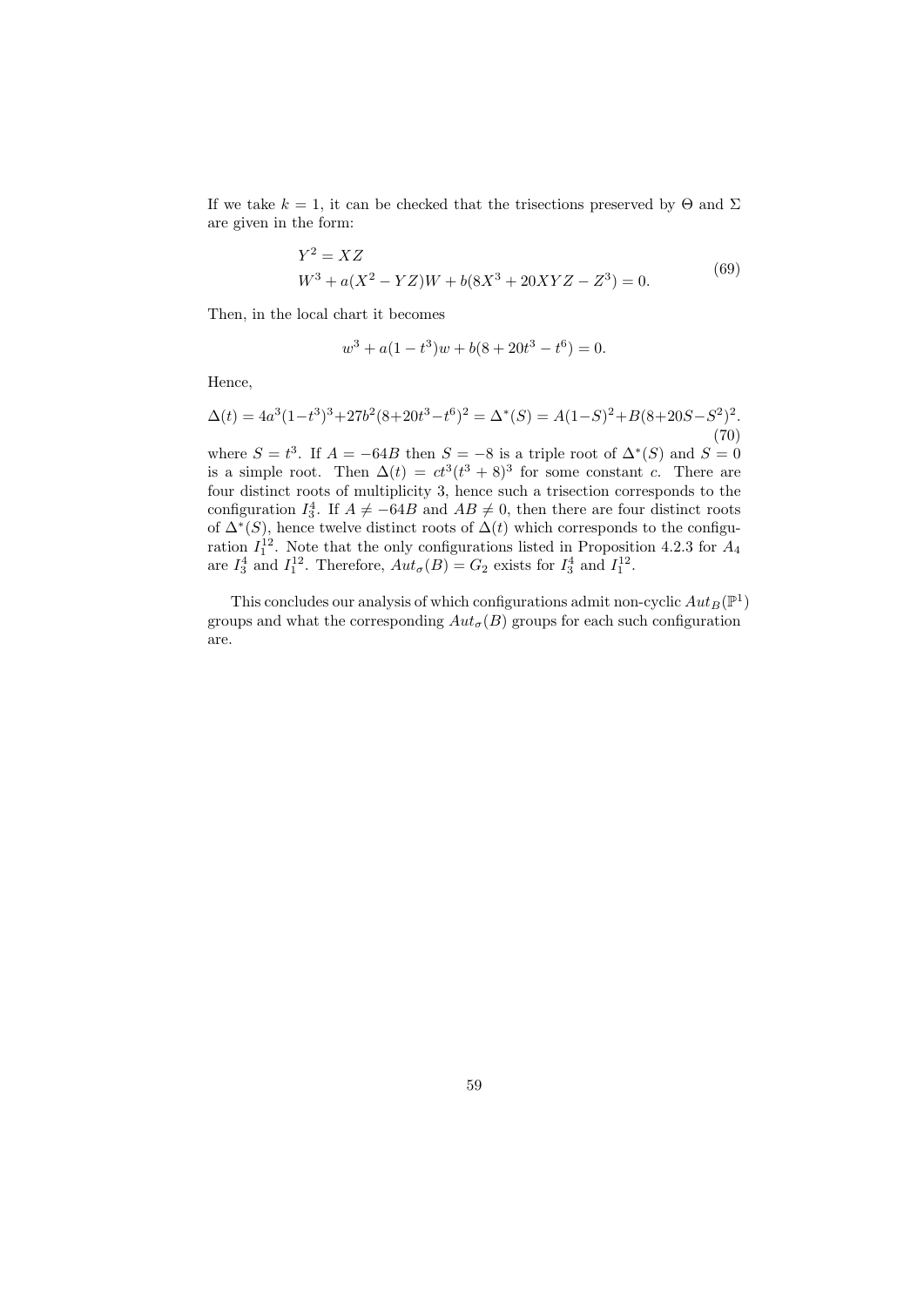## 6 Results

Combining the results obtained in the previous sections, we present all possible groups  $Aut_{\sigma}(B)$  and the corresponding configurations of singular fibers to each group.

Note that by the results of the subsections 5.1 and 5.2, we know the orders of all automorphisms in  $Aut_{\sigma}(B)$  and in  $Aut_B(\mathbb{P}^1)$  if the J-map of B is not constant. In the case of cyclic  $Aut_B\mathbb{P}^1$  groups, this information suffices to determine  $Aut_{\sigma}(B)$ . The existence of the non-cyclic  $Aut_B(\mathbb{P}^1)$  groups is proved and the corresponding  $Aut_{\sigma}(B)$  groups are calculated in subsection 5.3.

Theorem 6.0.1. Let B be a relatively minimal rational elliptic surface with section. Then

$$
Aut(B) = MW(B) \rtimes Aut_{\sigma}(B).
$$

If the J-map of B is not constant, then Table 11 lists all the groups  $Aut_{\sigma}(B)$ and the configurations of singular fibers of B corresponding to each group. All of the cases in Table 11 exist.

**Remark**: The groups  $Aut_B\mathbb{P}^1$  and  $Aut_{\sigma}(B)$  are not determined uniquely by the configuration of singular fibers on the surface  $B$ . Many configurations appear several times in Table 11. If a configuration appears in Table 11, then there is a relatively minimal rational elliptic surface B with section which has this configuration of singular fibers such that the groups  $Aut_B(\mathbb{P}^1)$  and  $Aut_{\sigma}(B)$ are as indicated in the same row of the table.

**Remark :** If a configuration of singular fibers (with non-constant  $J$ -map) does not appear in Table 11, then  $Aut_B(\mathbb{P}^1) = 0$  and  $Aut_{\sigma}(B) = \mathbb{Z}/2\mathbb{Z} = \langle -\mathbb{I} \rangle$  for all surfaces  $B$  with that configuration. Table 3 lists most of such configurations, except for a few for which  $Aut_B(\mathbb{P}^1) = 0$  was proved later in the dissertation.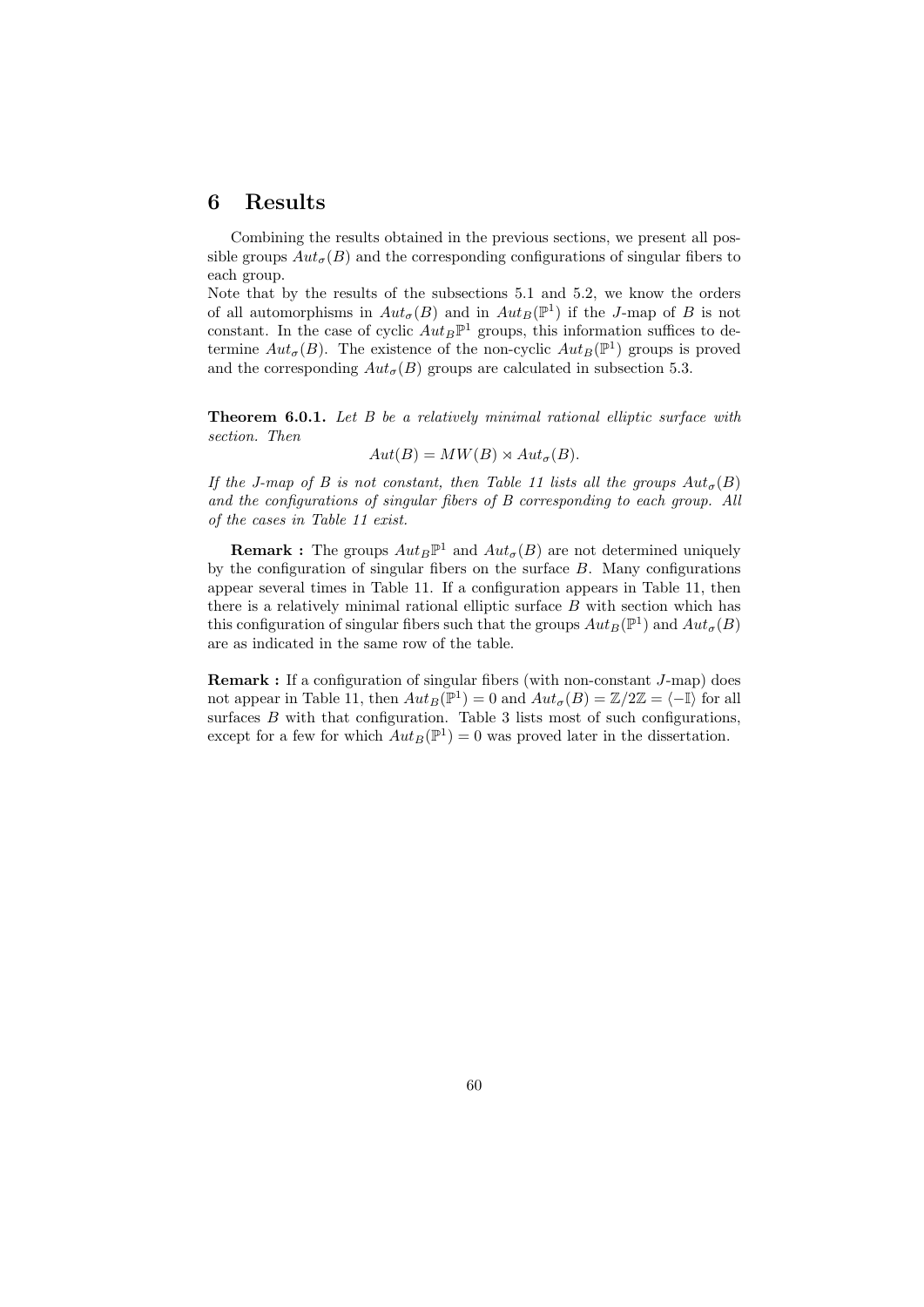| $\frac{I_1^{12}}{I_2^6 \; , \; I_1^{12}} \ \frac{I_2^6 \; , \; I_1^{12}}{I_3^4 \; , \; I_1^{12}}$<br>$\overline{\mathbb{Z}/12\mathbb{Z}}$<br>$\mathbb{Z}/12\mathbb{Z} \times \mathbb{Z}/2\mathbb{Z}$<br>$\overline{12}$                                                                                                                                                             |  |
|-------------------------------------------------------------------------------------------------------------------------------------------------------------------------------------------------------------------------------------------------------------------------------------------------------------------------------------------------------------------------------------|--|
|                                                                                                                                                                                                                                                                                                                                                                                     |  |
| $\overline{12}$<br>$D_6$<br>$D_3 \times \mathbb{Z}/4\mathbb{Z}$                                                                                                                                                                                                                                                                                                                     |  |
| $\overline{12}$<br>$\overline{G_1}$                                                                                                                                                                                                                                                                                                                                                 |  |
| $\overline{12}$<br>$\overline{G_2}$<br>$A_4$                                                                                                                                                                                                                                                                                                                                        |  |
| $\bar{II}I_1^{10}$<br>$\mathbb{Z}/10\overline{\mathbb{Z}}$<br>$\mathbb{Z}/20\mathbb{Z}$<br>10                                                                                                                                                                                                                                                                                       |  |
| III <sub>1</sub> <sup>9</sup><br>$\mathbb{Z}/9\mathbb{Z}$<br>$\mathbb{Z}/18\mathbb{Z}$<br>$9\phantom{.0}$                                                                                                                                                                                                                                                                           |  |
| $\overline{IVI_1^8}$<br>$\overline{8}$<br>$\mathbb{Z}/8\mathbb{Z}$<br>$\mathbb{Z}/8\mathbb{Z} \times \mathbb{Z}/2\mathbb{Z}$                                                                                                                                                                                                                                                        |  |
| $\overline{II^2I_2^4$ , $II^2I_1^8}$<br>$\overline{8}$<br>$D_4$<br>$Dic_4$                                                                                                                                                                                                                                                                                                          |  |
| $\overline{8}$<br>$\overline{II^2I_2^4}$ , $II^2I_1^8$<br>$Qd_4$                                                                                                                                                                                                                                                                                                                    |  |
| $IIIIII_1^7$<br>$\overline{7}$<br>$\mathbb{Z}/7\mathbb{Z}$<br>$\mathbb{Z}/14\mathbb{Z}$                                                                                                                                                                                                                                                                                             |  |
| $I_0^* I_1^6$<br>$\overline{6}$<br>$\mathbb{Z}/6\mathbb{Z}$<br>$\overline{\mathbb{Z}}/12\mathbb{Z}$                                                                                                                                                                                                                                                                                 |  |
| $I_6I_1^6$ , $I_2^6$ , $I_1^{12}\,$<br>$\mathbb{Z}/6\mathbb{Z} \times \mathbb{Z}/2\mathbb{Z}$<br>12                                                                                                                                                                                                                                                                                 |  |
| $I_{0}^{*}I_{1}^{6}$<br>$6\overline{6}$                                                                                                                                                                                                                                                                                                                                             |  |
| $\frac{I_2^6$ , $I_2^3 I_1^6$ , $I_1^{12}$<br>$\frac{I_2^6}{I_2^6}$ , $I_1^{12}$<br>12<br>$D_3$<br>$D_6$                                                                                                                                                                                                                                                                            |  |
| 12<br>$\overline{Dic}_3$                                                                                                                                                                                                                                                                                                                                                            |  |
| $III$ $I_5I_1^5$ , $III$ $I_1^{10}$<br>$\mathbb{Z}/10\mathbb{Z}$<br>$\mathbb{Z}/5\mathbb{Z}$<br>10                                                                                                                                                                                                                                                                                  |  |
| $\overline{IVIII}$ $I_1^5$<br>$5\phantom{.0}$                                                                                                                                                                                                                                                                                                                                       |  |
| $\overline{II^2I_2^4$ , $II^2I_1^8$<br>$\overline{\mathbb{Z}/4\mathbb{Z}}$<br>$\overline{\mathbb{Z}/8\mathbb{Z}}$<br>$\overline{8}$                                                                                                                                                                                                                                                 |  |
| $\frac{I_0^* II \overline{I_1^4}}{I_1^*}$<br>$\overline{4}$                                                                                                                                                                                                                                                                                                                         |  |
| $I_8I_1^4$ , $I_4I_2^4$ , $I_4I_1^8$ , $I_2^4I_1^4$<br>$\mathbb{Z}/4\mathbb{Z} \times \mathbb{Z}/2\mathbb{Z}$<br>$\overline{12}$                                                                                                                                                                                                                                                    |  |
| $\overline{IVI_4I_1^4$ , $\overline{IVI_1^8}$<br>$\overline{8}$<br>$\overline{IV^*I_1^4}$ , $II^4I_4$ , $II^4I_1^4$<br>$\overline{4}$                                                                                                                                                                                                                                               |  |
| $(\overline{\mathbb{Z}/2\mathbb{Z}})^2$<br>$\overline{12}$<br>$D_4$                                                                                                                                                                                                                                                                                                                 |  |
| $\begin{array}{l} \frac{1}{11} \frac{1}{11} \frac{1}{11} \frac{1}{11} \frac{1}{11} \frac{1}{11} \frac{1}{11} \frac{1}{11} \frac{1}{11} \frac{1}{11} \frac{1}{11} \frac{1}{11} \frac{1}{11} \frac{1}{11} \frac{1}{11} \frac{1}{11} \frac{1}{11} \frac{1}{11} \frac{1}{11} \frac{1}{11} \frac{1}{11} \frac{1}{11} \frac{1}{11} \frac{1}{11} \frac{1}{11} \frac{1}{11} \frac{1}{$<br>8 |  |
| $\overline{4}$                                                                                                                                                                                                                                                                                                                                                                      |  |
| 12<br>$Q_8$                                                                                                                                                                                                                                                                                                                                                                         |  |
| $\overline{II^2I_2^4}, \overline{II^2I_1^8}$<br>$\overline{8}$                                                                                                                                                                                                                                                                                                                      |  |
| $\mathbb{Z}/6\mathbb{Z}$<br>$\mathbb{Z}/3\mathbb{Z}$<br>12                                                                                                                                                                                                                                                                                                                          |  |
|                                                                                                                                                                                                                                                                                                                                                                                     |  |
| 9                                                                                                                                                                                                                                                                                                                                                                                   |  |
|                                                                                                                                                                                                                                                                                                                                                                                     |  |
| 6                                                                                                                                                                                                                                                                                                                                                                                   |  |
| $\frac{I1^2I_2^2, I1I_1}{I_9I_1^3, I_6I_1^6, I_3^4, I_3^3I_1^3,} \ \frac{I_3I_2^3I_1^3, I_3I_1^9, I_2^6, I_2^3I_1^6}{III I_6I_1^3, III I_3I_2^3, III I_3I_1^6,} \ \frac{III I_2^3I_1^3, III I_1^9}{I_3^*I_1^3, I_0^*I_3I_1^3, I_0^*I_2^3, I_0^*I_1^6,} \ \frac{I1^3I_6, I1^3I_3$                                                                                                    |  |
| 3                                                                                                                                                                                                                                                                                                                                                                                   |  |
| $III^{3}I_{1}^{3}$ , $III II^{3}I_{3}$ , $III II^{3}I_{1}^{3}$                                                                                                                                                                                                                                                                                                                      |  |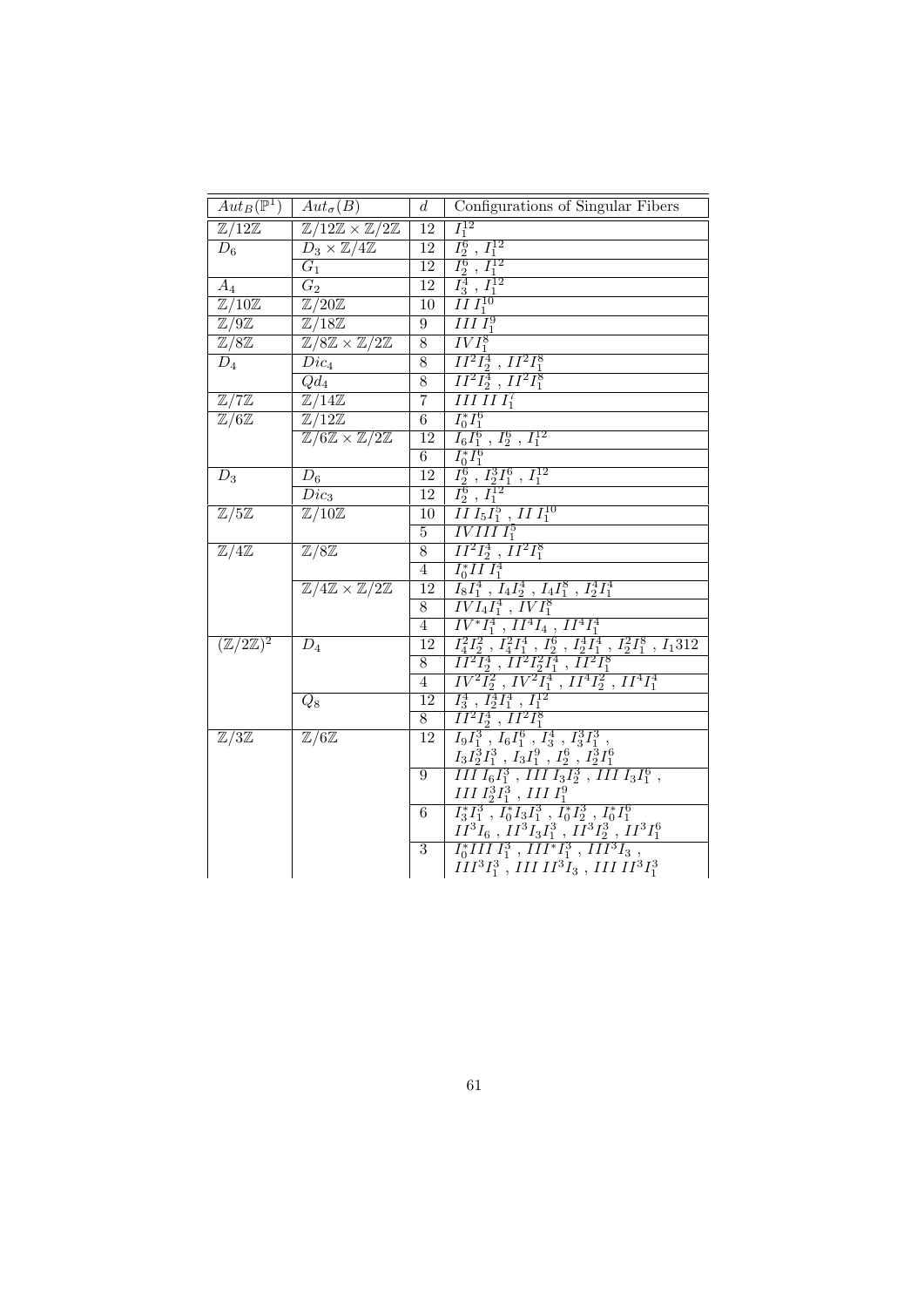| $Aut_B(\overline{\mathbb{P}^1})$ | $Aut_{\sigma}(B)$                                      | $d_{\cdot}$     | Configurations of Singular Fibers                                                                                                                                |
|----------------------------------|--------------------------------------------------------|-----------------|------------------------------------------------------------------------------------------------------------------------------------------------------------------|
| $\mathbb{Z}/2\mathbb{Z}$         | $\mathbb{Z}/4\mathbb{Z}$                               | 12              | $I_5^2I_1^2$ , $I_4^2I_2^2$ , $I_4^2I_1^4$ , $I_3^4$ , $I_3^2I_2^2I_1^2$                                                                                         |
|                                  |                                                        | $10-1$          | $\frac{I_3^2 I_1^6}{II}$ , $\frac{I_2^6}{I_2^2}$ , $\frac{I_2^4 I_1^4}{I_1^2 I_1^2}$ , $\frac{I_2^2 I_1^8}{I_1^2 I_2^2}$ , $\frac{I_1^1}{I_3^2 I_1^4}$ ,         |
|                                  |                                                        |                 | II $I_2^4I_1^2$ , II $I_2^2I_1^6$ , II $I_1^{10}$                                                                                                                |
|                                  |                                                        | 8 <sup>1</sup>  | $II^2I_4^2$ , $II^2I_3^2I_1^2$ , $II^2I_2^4$ ,<br>$\frac{II^2I_2^{\hat{2}}I_1^4\ ,\ II^2I_1^8}{I_4^*I_1^2\ ,\ I_2^*I_2^2\ ,\ I_2^*I_1^4\ ,\ I_0^*I_2^2I_1^2\ ,}$ |
|                                  |                                                        | 6               |                                                                                                                                                                  |
|                                  |                                                        |                 | $I_0^*I_1^6$ , $III^2I_3^2$ , $III^2I_2^2I_1^2$ , $III^2I_1^6$ ,<br>$\check{II}^3\bar{I}_3^2$ , $II^3I_2^2I_1^2$ , $II^3I_1^6$                                   |
|                                  |                                                        | 4               | $\overline{I_2^*II}\,\overline{I_1^2}\,\,,\,\overline{I_0^*II}\,\overline{I_1^4}\,\,,\,IV^2I_2^2\,\,,\,IV^2I_1^4\,\,,$                                           |
|                                  |                                                        |                 | $III^2II\,I_2^2$ , $III^2II\,I_1^4$ , $II^4I_2^2$ , $II^4I_1^4$                                                                                                  |
|                                  |                                                        |                 | $\frac{1}{2}$ $I_2^* II^2$ , $I_0^* II^2 I_1^2$ , $II^* I_1^2$                                                                                                   |
|                                  | $\mathbb{Z}/2\mathbb{Z} \times \mathbb{Z}/2\mathbb{Z}$ | $\overline{12}$ | $I_8I_2I_1^2$ , $I_8I_1^4$ , $I_6I_2I_1^4$ , $I_6I_1^6$ ,                                                                                                        |
|                                  |                                                        |                 | $I_4^2I_2^2$ , $I_4^2I_2I_1^2$ , $I_4^2I_1^4$ , $I_4I_2^4$ ,                                                                                                     |
|                                  |                                                        |                 | $I_4I_3^3I_1^2$ , $I_4I_2^2I_1^4$ , $I_4I_2I_1^6$ , $I_4I_1^8$ ,                                                                                                 |
|                                  |                                                        |                 | $I_3^2I_2^2I_1^2$ , $I_3^2I_2I_1^4$ , $I_3^2I_1^6$ , $I_2^6$ , $I_2^5I_1^2$ ,                                                                                    |
|                                  |                                                        |                 | $\frac{I_2^4 I_1^4}{8}$ , $I_2^3 I_1^6$ , $I_2^2 I_1^8$ , $I_2 I_1^{10}$ , $I_1^{12}$<br>8 $IVI_6 I_1^2$ , $IVI_4 I_1^4$ , $IVI_3^2 I_2$ ,                       |
|                                  |                                                        |                 | $IVI_3^2I_1^2$ , $IVI_2^3I_1^2$ , $IVI_2^2I_1^4$ ,                                                                                                               |
|                                  |                                                        |                 | $IVI_2I_1^6$ , $IVI_1^8$ , $II^2I_6I_2$ ,                                                                                                                        |
|                                  |                                                        |                 | $II^2I_6I_1^2$ , $II^2I_4I_2I_1^2$ , $II^2I_4I_1^4$ ,<br>$II^2I_3^2I_2$ , $II^2I_3^2I_1^2$ , $II^2I_2^4$ , $II^2I_2^3I_1^2$ ,                                    |
|                                  |                                                        |                 | $II^2I_2^2I_1^4$ , $II^2I_2I_1^6$ , $II^2I_1^8$                                                                                                                  |
|                                  |                                                        | 6               | $I_0^* \overline{I_4 I_1^2}$ , $I_0^* I_2^3$ , $I_0^* I_2^2 I_1^2$ , $I_0^* I_2 I_1^4$ ,                                                                         |
|                                  |                                                        |                 | $I_0^* I_1^6$ , $III^2I_4I_2$ , $III^2I_4I_1^2$ , $III^2I_2^3$ ,                                                                                                 |
|                                  |                                                        |                 | $III^2I_2^2I_1^2$ , $III^2I_2I_1^4$ , $III^2I_1^6$                                                                                                               |
|                                  |                                                        |                 | 4 $IV^*I_2I_1^2$ , $IV^*I_1^4$ , $IV^2I_2^2$ ,                                                                                                                   |
|                                  |                                                        |                 | $IV^2I_2I_1^2$ , $IV^2I_1^4$ , $IVII^2I_4$ ,                                                                                                                     |
|                                  |                                                        |                 | $IVII^2I_2^2$ , $IVII^2I_2I_1^2$ , $IVII^2I_1^4$ ,                                                                                                               |
|                                  |                                                        | $\overline{2}$  | $II^4I_4$ , $II^4I_2^2$ , $II^4I_2I_1^2$ , $II^4I_1^4$<br>$I_0^*IVI_1^2$ , $I_0^*II^2I_2$ , $I_0^*II^2I_1^2$ , $IVIII^2I_2$ ,                                    |
|                                  |                                                        |                 | $IVIII^2I_1^2$ , $III^2II^2I_2$ , $III^2II^2I_1^2$                                                                                                               |

Table 11:  $Aut_{\sigma}(B)$  and configurations of singular fibers for B with non-constant J-map.

 $G_1 = \langle S, T | S^4 = T^6 = (ST)^2 = (ST^{-1})^2 = 1 \rangle.$  $G_2 = \langle S, T | S^3 = T^2, (S^{-1}T)^3 = 1 \rangle$  the Binary Tetrahedral group.  $Qd_4 = \langle S, T | S^8 = T^2 = 1, TST = S^3 \rangle$ , the Quasidihedral group of order 16.  $Dic_n = \langle S, T | S^{2n} = 1, S^n = T^2, T^{-1}ST = S^{-1} \rangle$ , the Dicyclic group of order 4n.  $D_n = \langle S, T | S^n = T^2 = 1, TST = S^{-1} \rangle$ , the Dihedral group of order  $2n$ .  $Q_8$ : the Quaternionic group of order 8.

A4: the Alternating group of order 12.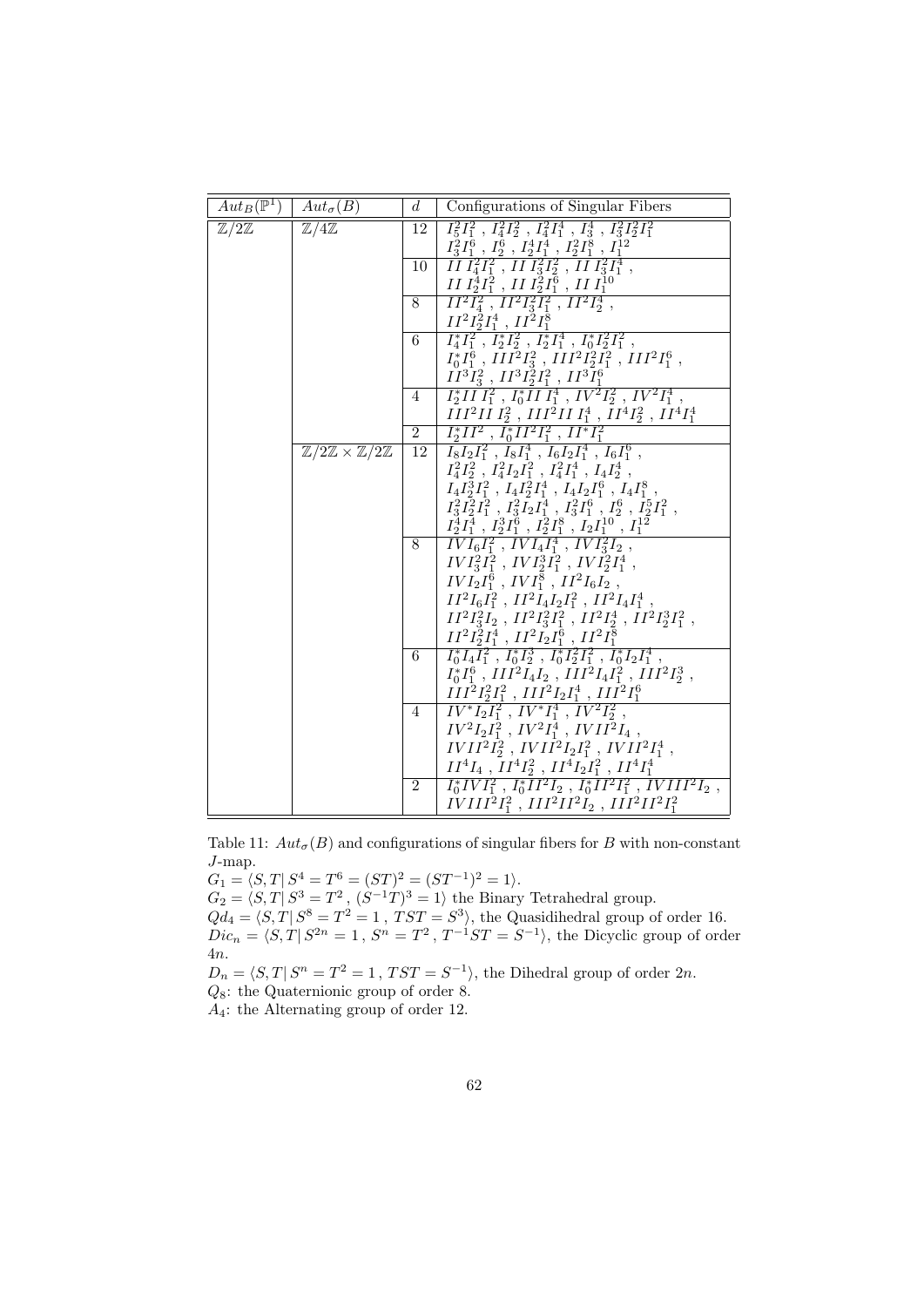## 7 Appendix

#### Proof of Lemma 5.2.4:

Since  $E_{\infty}$  is the unique curve on  $F_2$  that has self intersection (-2), every automorphism of  $F_2$  preserves  $E_{\infty}$ . If F is a fiber of  $F_2$ , then the linear system  $|E_{\infty} + 2F|$  induces  $\phi : F_2 \to \mathbb{P}^3$  which maps  $F_2$  onto the quadric cone Q in  $\mathbb{P}^3$  given by  $Y^2 = XZ$  (p.419 in [4]). This map collapses  $E_{\infty}$  to the vertex  $\nu = [0, 0, 0, 1]$  of Q. The blow up of Q at  $\nu$  gives  $F_2$  back.  $\phi$  gives an isomorphism  $F_2 - E_\infty \to Q - \nu$  (p.424 in [4]). In fact,  $Q - \nu$  is the line bundle  $\mathcal{O}_{\mathbb{P}^1}(2)$  since we have the two local charts

$$
([1, t], w) \mapsto [1, t, t^2, w]
$$
\n(71)

and

$$
([s, 1], u) \mapsto [s^2, s, 1, u] \tag{72}
$$

where

$$
s = \frac{1}{t} \quad \text{and} \quad u = \frac{w}{t^2}.\tag{73}
$$

Here  $[s, t] \mapsto [s^2, st, t^2, 0]$  gives the base section of this line bundle.

Any automorphism of  $F_2$  sends a fiber  $F$  to another fiber and preserves  $E_{\infty}$ . Giving an automorphism of  $F_2$  is equivalent to (using the above identification of  $F_2 - E_\infty$  with  $Q - \nu$ ) giving an automorphism of Q sending each line  $[X_0, Y_0, Z_0, W]$   $W \in \mathbb{C}$  of the cone to another line of the cone. The base section of the line bundle above need not be preserved.

Note first that any automorphism of the base section  $\mathbb{P}^1$  gives rise to an automorphism of Q, hence if we mark two points (take  $[0, 0, 1, 0]$  and  $[1, 0, 0, 0]$ ) on  $\mathbb{P}^1$ , then any automorphism of Q is conjugate to an automorphism whose induced automorphism on the base section fixes these two points. We are concerned with the order 2 automorphisms of Q inducing order 2 automorphisms on  $\mathbb{P}^1$ , hence we may assume the induced map on the base is given by  $[s, t] \mapsto [s, -t]$ which fixes the specified points. Such an automorphism of  $Q$  will be given as follows in the local charts of  $Q - \nu$ :

$$
\gamma : \begin{cases} ([1, t], w) \mapsto ([1, -t], a(t)w + b_0 + b_1t + b_2t^2) \\ ([s, 1], v) \mapsto ([-s, 1], c(s)v + b_0s^2 + b_1s + b_2) \end{cases} \tag{74}
$$

Here, the base section maps by  $b_0 + b_1t + b_2t^2$  to another section.  $a(t) = c(s)$  if  $s = 1/t$  and this gives a holomorphic map on  $\mathbb{P}^1$ , thus it is a constant, let's say  $\boldsymbol{a}.$ 

We want to have  $ord(\gamma) = 2$ ;

$$
\gamma^2: ([1, t], w) \mapsto ([1, t], a^2w + (a+1)b_0 + (a-1)b_1t + (a+1)b_2t^2). \tag{75}
$$

If  $\gamma^2$  is the identity;  $a = -1$  and  $b_1 = 0$ , or  $a = 1$  and  $b_0 = b_2 = 0$ .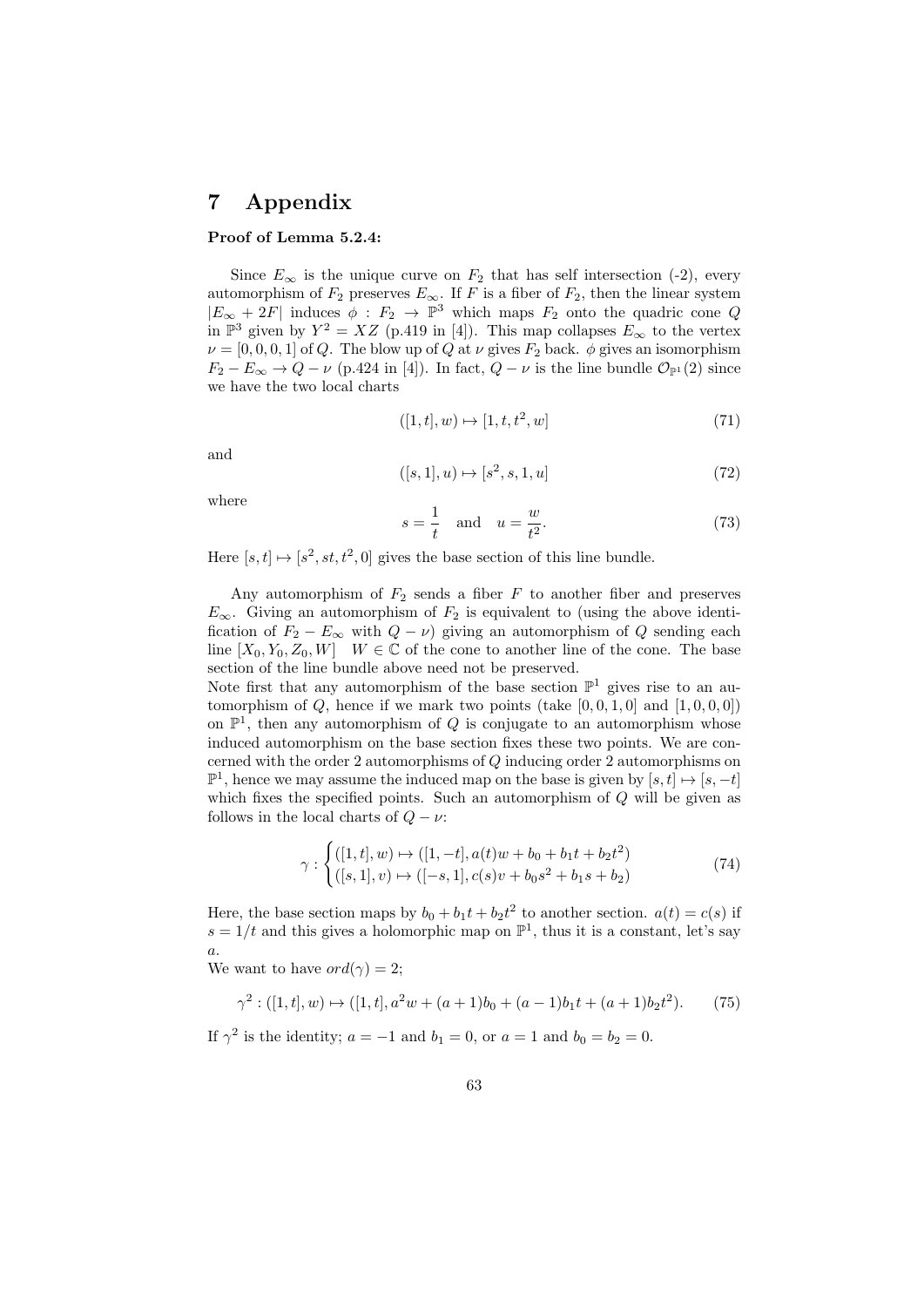If

$$
\gamma_b: ([1, t], w) \mapsto ([1, -t], w + bt)
$$
  

$$
\gamma_{(b,c)}: ([1, t], w) \mapsto ([1, -t], -w + b + ct^2)
$$
  

$$
\theta_b: ([1, t], w) \mapsto ([1, t], w + \frac{b}{2}t)
$$
  

$$
\theta_{(b,c)}: ([1, t], w) \mapsto ([1, t], w - \frac{b}{2} - \frac{c}{2}t^2),
$$

then we have;

$$
\theta_b \circ \gamma_b \circ \theta_b^{-1} = \gamma_0 : ([1, t], w) \mapsto ([1, -t], w)
$$
\n(76)

$$
\theta_{(b,c)} \circ \gamma_{(b,c)} \circ \theta_{(b,c)}^{-1} = \gamma_{(0,0)} : ([1, t], w) \mapsto ([1, -t], -w). \tag{77}
$$

Hence, any order two automorphism which also induces an order two automorphism on  $\mathbb{P}^1$  is conjugate to one of  $\gamma_0$  or  $\gamma_{(0,0)}$ . Note that these automorphisms on Q are induced by the automorphisms

$$
[X, Y, Z, W] \mapsto [X, -Y, Z, W]
$$

and

$$
[X, Y, Z, W] \mapsto [X, -Y, Z, -W]
$$

of  $\mathbb{P}^3$  proving the lemma.

#### Proof of Lemma 5.2.5

If  $\delta \in Aut(F_2)$  and  $\theta \circ \delta^2 \circ \theta^{-1} = \Gamma_2$ ,  $(\theta \circ \delta \circ \theta^{-1})^2 = \Gamma_2$ . Since we are considering conjugacy classes, we may assume  $\delta^2 = \Gamma_2$ . Also the automorphism induced on  $\mathbb{P}^1$  by δ has order 4 since  $\Gamma_2$  induces an order 2 automorphism, moreover δ is conjugate to an automorphism which induces the automorphism  $z \mapsto iz$  on  $\mathbb{P}^1$ . Using the local charts defined in the proof of lemma 5.2.4,

$$
\delta : ([1, t], w) \mapsto ([1, it], aw + b_0 + b_1t + b_2t^2)
$$
  

$$
\delta^2 : ([1, t], w) \mapsto ([1, -t], a^2w + (a+1)b_0 + (a+i)b_1t + (a-1)b_2t^2).
$$

If  $\delta^2 = \gamma_2$  (note that  $\Gamma_2$  is given by  $\gamma_2$  in the local charts), then  $a = i$  or  $a = -i$ . We get the two automorphisms:

$$
\delta_1: ([1, t], w) \mapsto ([1, it], iw)
$$

$$
\delta_{(2,b)} : ([1,t], w) \mapsto ([1, it], -iw + bt).
$$

With the notation in the above proof of Lemma conjugacy2;

$$
\theta_{ib} \circ \delta_{(2,b)} \circ \theta_{ib}^{-1} = \delta_{(2,0)} : ([1,t],w) \mapsto ([1,it],-iw).
$$

Thus, we get only two automorphisms. Note that these automorphisms on Q are induced by the following automorphisms of  $\mathbb{P}^3$  (since  $([1, t], w) \mapsto [1, t, t^2, w]$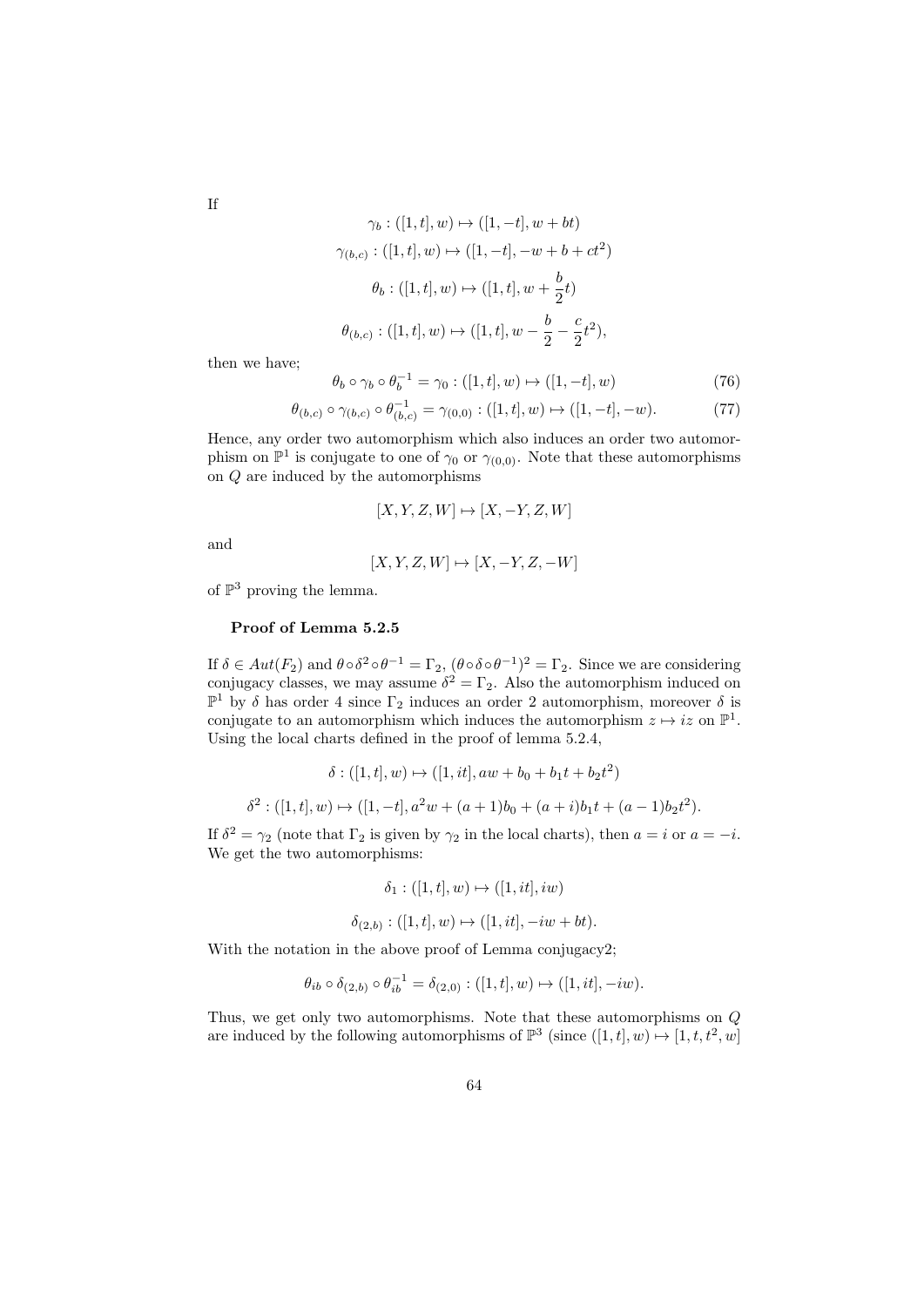is the embedding):

$$
\Delta_1 : [X, Y, Z, W] \mapsto [X, iY, -Z, iW]
$$
  

$$
\Delta_2 : [X, Y, Z, W] \mapsto [X, iY, -Z, -iW].
$$